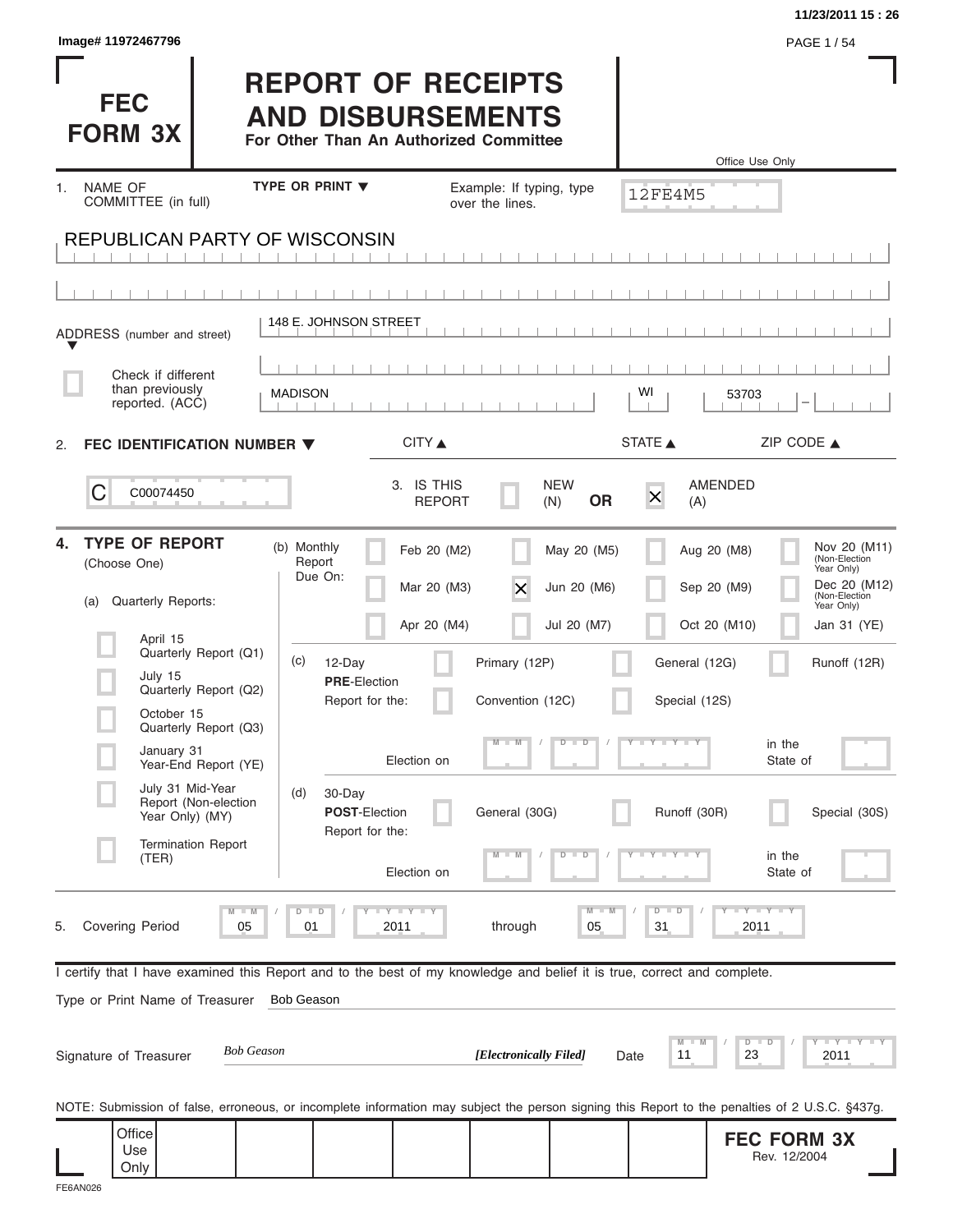|    | Image# 11972467797                                                                                |                                                                                               |     |                                                                            |
|----|---------------------------------------------------------------------------------------------------|-----------------------------------------------------------------------------------------------|-----|----------------------------------------------------------------------------|
|    | FEC Form 3X (Rev. 02/2003)                                                                        | <b>SUMMARY PAGE</b><br>OF RECEIPTS AND DISBURSEMENTS                                          |     | Page 2                                                                     |
|    | Write or Type Committee Name                                                                      |                                                                                               |     |                                                                            |
|    | REPUBLICAN PARTY OF WISCONSIN                                                                     |                                                                                               |     |                                                                            |
|    | Report Covering the Period:<br>From:                                                              | $\mathbf{I} = \mathbf{Y}$ $\mathbf{I} = \mathbf{Y}$<br>$M - M$<br>$D$ $D$<br>05<br>01<br>2011 | To: | $\overline{\mathsf{M}}$<br>$\overline{D}$<br>$Y = Y +$<br>31<br>2011<br>05 |
|    |                                                                                                   | <b>COLUMN A</b><br><b>This Period</b>                                                         |     | <b>COLUMN B</b><br><b>Calendar Year-to-Date</b>                            |
| 6. | Cash on Hand<br>(a)<br>$-\sqrt{}$<br>$\overline{Y}$<br>January 1,<br>2011                         |                                                                                               |     | 271718.16                                                                  |
|    | Cash on Hand at<br>(b)<br>Beginning of Reporting Period                                           | 362949.50                                                                                     |     |                                                                            |
|    | Total Receipts (from Line 19)<br>(c)                                                              | 119999.04                                                                                     |     | 763944.16                                                                  |
|    | Subtotal (add Lines 6(b) and<br>(d)<br>6(c) for Column A and Lines<br>6(a) and 6(c) for Column B) | 482948.54                                                                                     |     | 1035662.32                                                                 |
| 7. | Total Disbursements (from Line 31)                                                                | 83441.67                                                                                      |     | 636155.45                                                                  |
| 8. | Cash on Hand at Close of<br><b>Reporting Period</b><br>(subtract Line 7 from Line 6(d))           | 399506.87                                                                                     |     | 399506.87                                                                  |
| 9. | Debts and Obligations Owed TO<br>the Committee (Itemize all on<br>Schedule C and/or Schedule D)   | 0.00                                                                                          |     |                                                                            |
|    | 10. Debts and Obligations Owed BY<br>the Committee (Itemize all on                                |                                                                                               |     |                                                                            |

This committee has qualified as a multicandidate committee. (see FEC FORM 1M)

Schedule C and/or Schedule D) ................

### **For further information contact:**

S S S , , .

0.00

Federal Election Commission 999 E Street, NW Washington, DC 20463

Toll Free 800-424-9530 Local 202-694-1100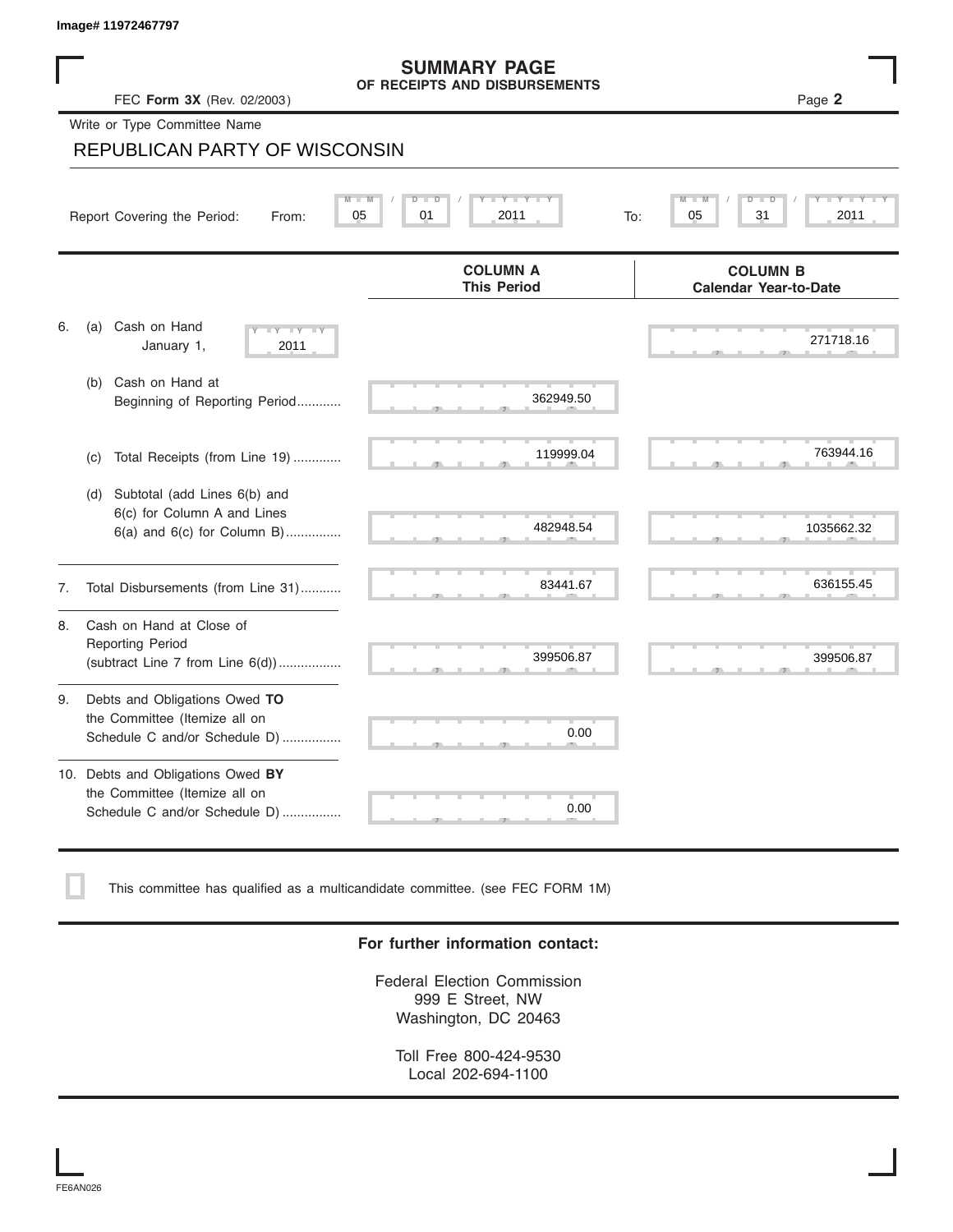|     |                                                                       | <b>DETAILED SUMMARY PAGE</b>                    |                                                              |
|-----|-----------------------------------------------------------------------|-------------------------------------------------|--------------------------------------------------------------|
|     | FEC Form 3X (Rev. 06/2004)                                            | of Receipts                                     | Page 3                                                       |
|     | Write or Type Committee Name                                          |                                                 |                                                              |
|     | <b>REPUBLICAN PARTY OF WISCONSIN</b>                                  |                                                 |                                                              |
|     |                                                                       |                                                 |                                                              |
|     | $M - M$<br>Report Covering the Period:<br>05<br>From:                 | <b>LY LY LY</b><br>$D$ $\Box$ $D$<br>2011<br>01 | Y I Y I Y I<br>$M - M$<br>$D$ $D$<br>2011<br>05<br>31<br>To: |
|     | I. Receipts                                                           | <b>COLUMN A</b><br><b>Total This Period</b>     | <b>COLUMN B</b><br><b>Calendar Year-to-Date</b>              |
|     | 11. Contributions (other than loans) From:                            |                                                 |                                                              |
| (a) | Individuals/Persons Other                                             |                                                 |                                                              |
|     | <b>Than Political Committees</b>                                      |                                                 |                                                              |
|     | Itemized (use Schedule A)<br>(i)                                      | 52150.00                                        | 189065.00                                                    |
|     |                                                                       |                                                 |                                                              |
|     |                                                                       | 54358.93                                        | 488896.62                                                    |
|     | (iii) TOTAL (add                                                      |                                                 |                                                              |
|     | Lines $11(a)(i)$ and $(ii)$                                           | 106508.93                                       | 677961.62                                                    |
|     |                                                                       | 0.00                                            | 0.00                                                         |
| (b) | Political Party Committees                                            |                                                 |                                                              |
| (c) | <b>Other Political Committees</b>                                     | 8500.00                                         | 69518.01                                                     |
|     | Total Contributions (add Lines                                        |                                                 |                                                              |
| (d) | $11(a)(iii)$ , (b), and (c)) (Carry                                   |                                                 |                                                              |
|     | Totals to Line 33, page 5) ▶                                          | 115008.93                                       | 747479.63                                                    |
|     | 12. Transfers From Affiliated/Other                                   |                                                 |                                                              |
|     |                                                                       | 4469.20                                         | 4469.20                                                      |
|     |                                                                       |                                                 |                                                              |
|     |                                                                       | 0.00                                            | 0.00                                                         |
|     |                                                                       |                                                 |                                                              |
|     |                                                                       | 0.00                                            | 0.00                                                         |
|     | 14. Loan Repayments Received<br>15. Offsets To Operating Expenditures |                                                 |                                                              |
|     | (Refunds, Rebates, etc.)                                              |                                                 |                                                              |
|     | (Carry Totals to Line 37, page 5)                                     | 520.91                                          | 11995.33                                                     |
|     | 16. Refunds of Contributions Made                                     |                                                 |                                                              |
|     | to Federal Candidates and Other                                       |                                                 |                                                              |
|     | Political Committees                                                  | 0.00                                            | 0.00                                                         |
|     | 17. Other Federal Receipts                                            |                                                 |                                                              |
|     |                                                                       | 0.00                                            | 0.00                                                         |
|     | 18. Transfers from Non-Federal and Levin Funds                        |                                                 |                                                              |
|     | (a) Non-Federal Account                                               |                                                 |                                                              |
|     |                                                                       | 0.00                                            | 0.00                                                         |
|     |                                                                       |                                                 |                                                              |
|     | (b) Levin Funds (from Schedule H5)                                    | 0.00                                            | 0.00                                                         |
|     |                                                                       |                                                 |                                                              |
|     | (c) Total Transfers (add $18(a)$ and $18(b)$ )                        | 0.00                                            | 0.00                                                         |
|     |                                                                       |                                                 |                                                              |
|     | 19. Total Receipts (add Lines 11(d),                                  |                                                 |                                                              |
|     | 12, 13, 14, 15, 16, 17, and 18(c)) ▶                                  | 119999.04                                       | 763944.16                                                    |
|     |                                                                       |                                                 |                                                              |
|     | 20. Total Federal Receipts                                            |                                                 |                                                              |
|     | (subtract Line 18(c) from Line 19)  ▶                                 | 119999.04                                       | 763944.16                                                    |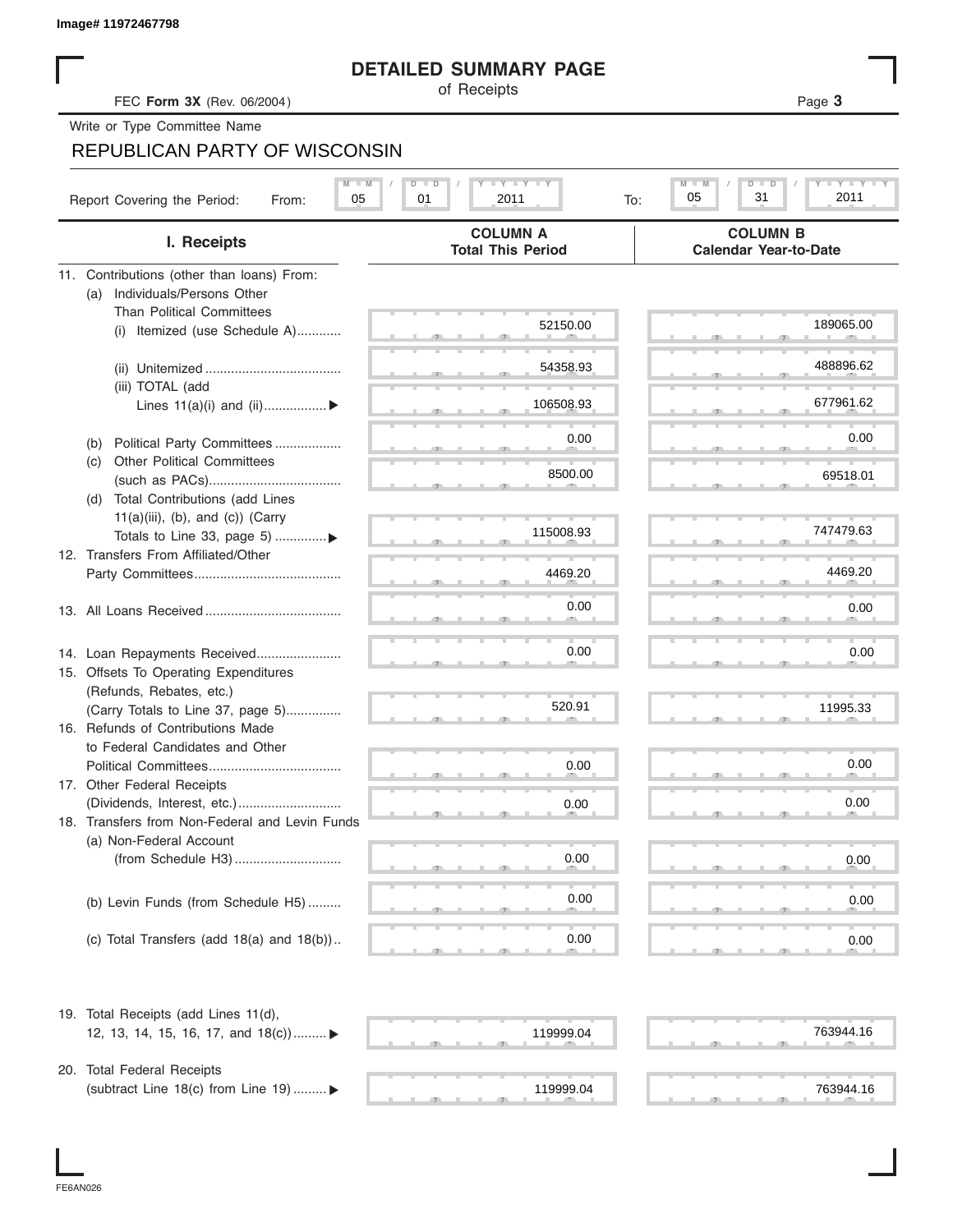### **DETAILED SUMMARY PAGE**

|     | FEC Form 3X (Rev. 02/2003)                             | of Disbursements         | Page 4                       |
|-----|--------------------------------------------------------|--------------------------|------------------------------|
|     | <b>II. Disbursements</b>                               | <b>COLUMN A</b>          | <b>COLUMN B</b>              |
|     | 21. Operating Expenditures:                            | <b>Total This Period</b> | <b>Calendar Year-to-Date</b> |
|     | (a) Allocated Federal/Non-Federal                      |                          |                              |
|     | Activity (from Schedule H4)<br>(i)                     | 2363.53                  | 27945.30                     |
|     |                                                        |                          |                              |
|     | Non-Federal Share<br>(ii)                              | 4201.87                  | 49680.50                     |
|     | (b) Other Federal Operating                            |                          |                              |
|     | (c) Total Operating Expenditures                       | 15725.50                 | 157512.15                    |
|     | (add 21(a)(i), (a)(ii), and (b))                       | 22290.90                 | 235137.95                    |
|     | 22. Transfers to Affiliated/Other Party                |                          |                              |
|     |                                                        | 0.00                     | 100000.00                    |
|     | 23. Contributions to<br>Federal Candidates/Committees  |                          |                              |
|     | and Other Political Committees                         | 0.00                     | 0.00                         |
|     | 24. Independent Expenditures                           | 0.00                     | 0.00                         |
|     | 25. Coordinated Party Expenditures                     |                          |                              |
|     | $(2 \cup S.C. \S441a(d))$                              | 0.00                     | 0.00                         |
|     |                                                        |                          |                              |
|     |                                                        | 0.00                     | 0.00                         |
|     |                                                        | 0.00                     | 0.00                         |
|     | 28. Refunds of Contributions To:                       |                          |                              |
| (a) | Individuals/Persons Other<br>Than Political Committees | 0.00                     | 0.00                         |
|     |                                                        |                          |                              |
| (b) | Political Party Committees                             | 0.00                     | 0.00                         |
| (c) | <b>Other Political Committees</b>                      |                          | 0.00                         |
|     |                                                        | 0.00                     |                              |
| (d) | <b>Total Contribution Refunds</b>                      |                          |                              |
|     | (add Lines 28(a), (b), and (c))                        | 0.00                     | 0.00                         |
|     |                                                        |                          |                              |
|     |                                                        | 0.00                     | 0.00                         |
|     | 30. Federal Election Activity (2 U.S.C. §431(20))      |                          |                              |
|     | (a) Allocated Federal Election Activity                |                          |                              |
|     | (from Schedule H6)                                     | 0.00                     | 0.00                         |
|     |                                                        |                          |                              |
|     |                                                        | 0.00                     | 0.00                         |
| (b) | Federal Election Activity Paid Entirely                |                          |                              |
|     | With Federal Funds                                     | 61150.77                 | 301017.50                    |
| (C) | Total Federal Election Activity (add                   |                          |                              |
|     | Lines $30(a)(i)$ , $30(a)(ii)$ and $30(b))$            | 61150.77                 | 301017.50                    |
|     | 31. Total Disbursements (add Lines 21(c), 22,          |                          |                              |
|     | 23, 24, 25, 26, 27, 28(d), 29 and 30(c))               | 83441.67                 | 636155.45                    |
|     |                                                        |                          |                              |
|     | 32. Total Federal Disbursements                        |                          |                              |
|     | (subtract Line 21(a)(ii) and Line 30(a)(ii)            | 79239.80                 | 586474.95                    |
|     |                                                        |                          |                              |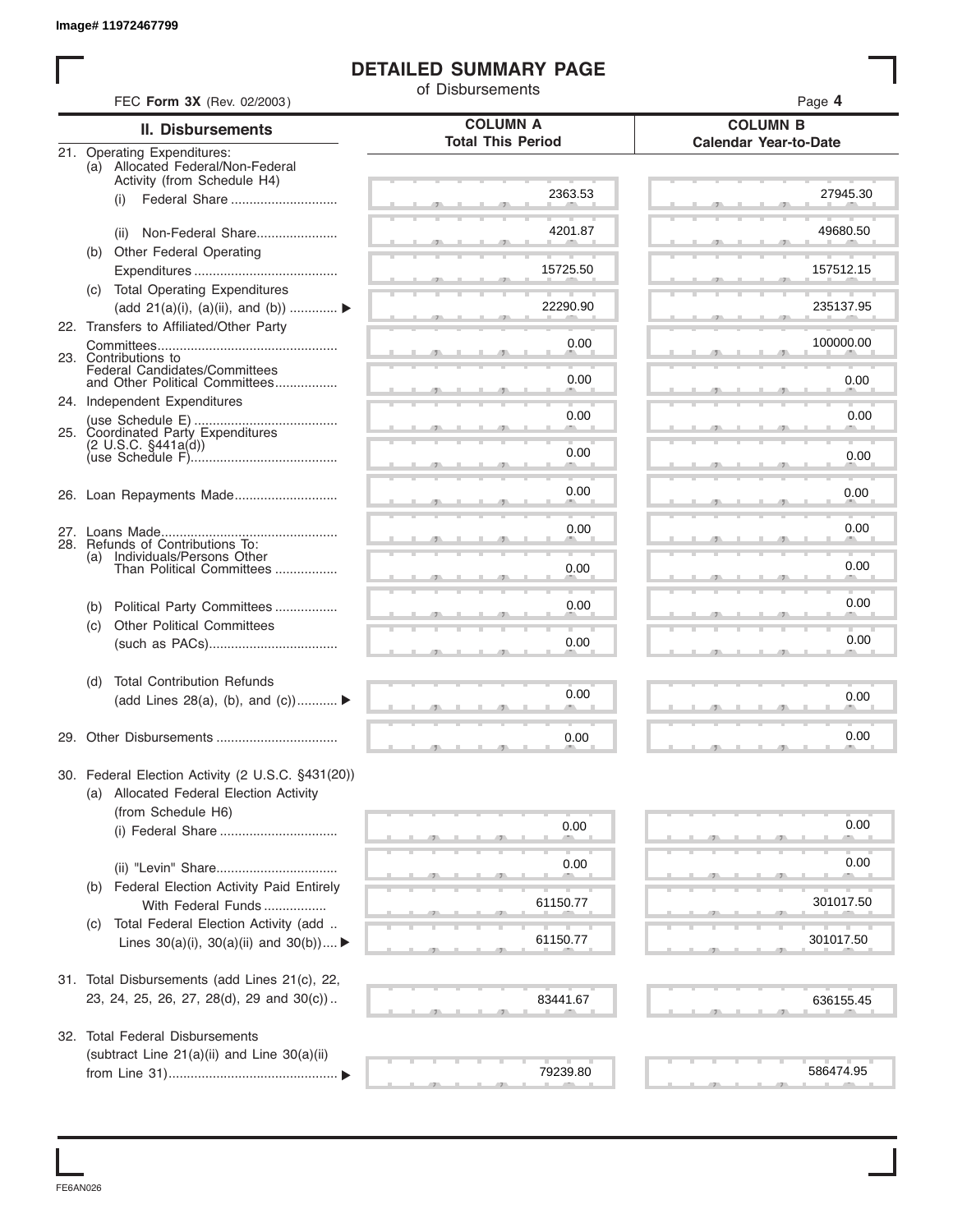### **DETAILED SUMMARY PAGE**

| FEC Form 3X (Rev. 02/2003)                                                     | of Disbursements                            | Page 5                                          |
|--------------------------------------------------------------------------------|---------------------------------------------|-------------------------------------------------|
| III. Net Contributions/Operating Ex-<br>penditures                             | <b>COLUMN A</b><br><b>Total This Period</b> | <b>COLUMN B</b><br><b>Calendar Year-to-Date</b> |
| 33. Total Contributions (other than loans)                                     | 115008.93                                   | 747479.63                                       |
| 34. Total Contribution Refunds                                                 | 0.00                                        | 0.00                                            |
| 35. Net Contributions (other than loans)<br>(subtract Line 34 from Line 33)    | 115008.93                                   | 747479.63                                       |
| 36. Total Federal Operating Expenditures<br>(add Line 21(a)(i) and Line 21(b)) | 18089.03                                    | 185457.45                                       |
| 37. Offsets to Operating Expenditures                                          | 520.91                                      | 11995.33                                        |
| 38. Net Operating Expenditures                                                 | 17568.12                                    | 173462.12                                       |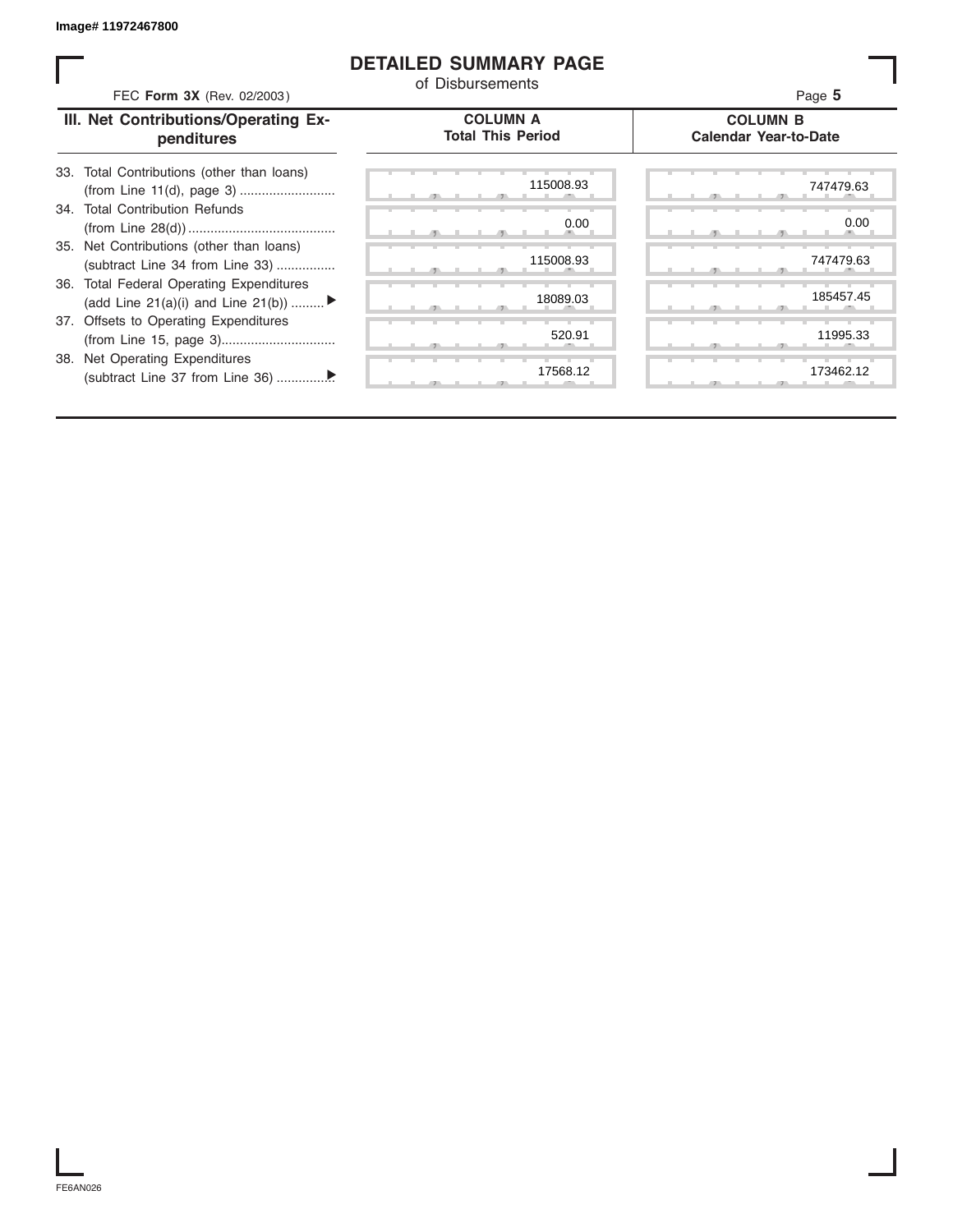# **SCHEDULE A (FEC Form 3X) ITEMIZED RECEIPTS**

FOR LINE NUMBER: PAGE 6 OF<br>(check only one)

| SCHEDULE A (FEC Form 3X)                                                   |                                            | Use separate schedule(s)                          | FOR LINE NUMBER:<br>PAGE<br>6<br>OF<br>54<br>(check only one)                                                                                                                                                                                                                           |  |  |
|----------------------------------------------------------------------------|--------------------------------------------|---------------------------------------------------|-----------------------------------------------------------------------------------------------------------------------------------------------------------------------------------------------------------------------------------------------------------------------------------------|--|--|
| <b>ITEMIZED RECEIPTS</b>                                                   |                                            | for each category of the<br>Detailed Summary Page | $\overline{\mathsf{x}}$<br>11a<br>11 <sub>b</sub><br>12<br>11c<br>13<br>14<br>16<br>15<br>17                                                                                                                                                                                            |  |  |
|                                                                            |                                            |                                                   | Any information copied from such Reports and Statements may not be sold or used by any person for the purpose of soliciting contributions<br>or for commercial purposes, other than using the name and address of any political committee to solicit contributions from such committee. |  |  |
| NAME OF COMMITTEE (In Full)<br><b>REPUBLICAN PARTY OF WISCONSIN</b>        |                                            |                                                   |                                                                                                                                                                                                                                                                                         |  |  |
| Full Name (Last, First, Middle Initial)<br>Richard J Aylward<br>А.         |                                            |                                                   |                                                                                                                                                                                                                                                                                         |  |  |
| Mailing Address 1155 Irish Road                                            | City<br>Zip Code<br><b>State</b>           |                                                   |                                                                                                                                                                                                                                                                                         |  |  |
| Neenah                                                                     | WI                                         | 54956-1509                                        | Transaction ID: SA11AI.6634<br>Amount of Each Receipt this Period                                                                                                                                                                                                                       |  |  |
| FEC ID number of contributing<br>federal political committee.              | $\mathsf C$                                |                                                   | 1000.00                                                                                                                                                                                                                                                                                 |  |  |
| Name of Employer<br>Retired                                                | Occupation                                 |                                                   |                                                                                                                                                                                                                                                                                         |  |  |
| Receipt For:<br>Primary<br>General<br>Other (specify) $\blacktriangledown$ |                                            | Aggregate Year-to-Date ▼<br>1000.00<br>$-9$       |                                                                                                                                                                                                                                                                                         |  |  |
| Full Name (Last, First, Middle Initial)<br><b>B.</b> Mark Banas            |                                            |                                                   | Date of Receipt                                                                                                                                                                                                                                                                         |  |  |
| Mailing Address 2823 Aspen Road                                            | $M - M$<br>D<br>$\Box$<br>05<br>2011<br>31 |                                                   |                                                                                                                                                                                                                                                                                         |  |  |
| City                                                                       | <b>State</b>                               | Zip Code                                          | Transaction ID: SA11AI.8082                                                                                                                                                                                                                                                             |  |  |
| Rhinelander                                                                | WI                                         | 54501-8563                                        | Amount of Each Receipt this Period                                                                                                                                                                                                                                                      |  |  |
| FEC ID number of contributing<br>federal political committee.              | C                                          |                                                   | 250.00                                                                                                                                                                                                                                                                                  |  |  |
| Name of Employer<br><b>MMG-North Shore</b>                                 | Occupation<br>Physician                    |                                                   |                                                                                                                                                                                                                                                                                         |  |  |
| Receipt For:                                                               |                                            | Aggregate Year-to-Date ▼                          |                                                                                                                                                                                                                                                                                         |  |  |
| General<br>Primary<br>Other (specify) $\blacktriangledown$                 |                                            | 250.00<br>æ.                                      |                                                                                                                                                                                                                                                                                         |  |  |
| Full Name (Last, First, Middle Initial)<br><b>c.</b> Crystal A Berg        |                                            |                                                   | Date of Receipt                                                                                                                                                                                                                                                                         |  |  |
| Mailing Address 1962 Robins Run Road                                       |                                            |                                                   |                                                                                                                                                                                                                                                                                         |  |  |
| City                                                                       | <b>State</b>                               | Zip Code                                          | Transaction ID: SA11AI.8092                                                                                                                                                                                                                                                             |  |  |
| Hartford                                                                   | WI                                         | 53027                                             | Amount of Each Receipt this Period                                                                                                                                                                                                                                                      |  |  |
| FEC ID number of contributing<br>federal political committee.              | C                                          |                                                   | 1000.00                                                                                                                                                                                                                                                                                 |  |  |
| Name of Employer                                                           | Occupation                                 |                                                   |                                                                                                                                                                                                                                                                                         |  |  |
| N/A<br>Receipt For:                                                        | Retired                                    |                                                   |                                                                                                                                                                                                                                                                                         |  |  |
| Primary<br>General<br>Other (specify) $\blacktriangledown$                 |                                            | Aggregate Year-to-Date ▼<br>1000.00               |                                                                                                                                                                                                                                                                                         |  |  |
|                                                                            |                                            |                                                   | 2250.00                                                                                                                                                                                                                                                                                 |  |  |
|                                                                            |                                            |                                                   |                                                                                                                                                                                                                                                                                         |  |  |

S S S , , .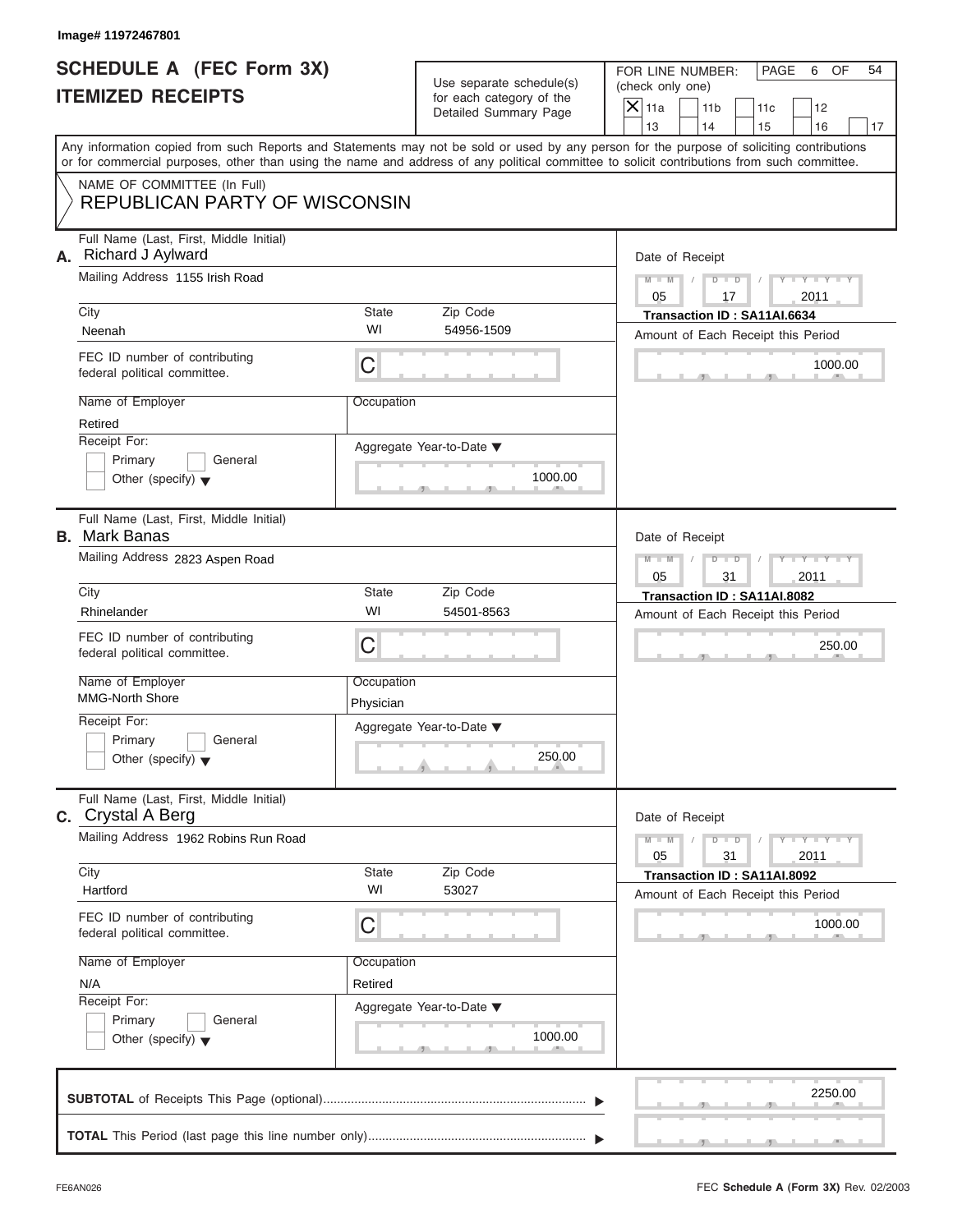# **SCHEDULE A (FEC Form 3X) ITEMIZED RECEIPTS**

FOR LINE NUMBER: PAGE 7 OF<br>(check only one)

| SCHEDULE A (FEC Form 3X)<br><b>ITEMIZED RECEIPTS</b>                                                                                       |                                          | Use separate schedule(s)<br>for each category of the                    | FOR LINE NUMBER:<br>PAGE<br>OF<br>54<br>$\overline{7}$<br>(check only one)                                                                |  |  |
|--------------------------------------------------------------------------------------------------------------------------------------------|------------------------------------------|-------------------------------------------------------------------------|-------------------------------------------------------------------------------------------------------------------------------------------|--|--|
|                                                                                                                                            |                                          | Detailed Summary Page                                                   | $\mathsf{X}$ 11a<br>11 <sub>b</sub><br>11c<br>12<br>13<br>14<br>15<br>16<br>17                                                            |  |  |
| or for commercial purposes, other than using the name and address of any political committee to solicit contributions from such committee. |                                          |                                                                         | Any information copied from such Reports and Statements may not be sold or used by any person for the purpose of soliciting contributions |  |  |
| NAME OF COMMITTEE (In Full)<br><b>REPUBLICAN PARTY OF WISCONSIN</b>                                                                        |                                          |                                                                         |                                                                                                                                           |  |  |
| Full Name (Last, First, Middle Initial)<br>Mr. Vincent Biskupic<br>А.                                                                      |                                          |                                                                         |                                                                                                                                           |  |  |
| Mailing Address 405 E. Roosevelt St                                                                                                        | City<br>Zip Code<br>State                |                                                                         |                                                                                                                                           |  |  |
| Appleton                                                                                                                                   | WI                                       | 54911-3739                                                              | Transaction ID: SA11Al.7742<br>Amount of Each Receipt this Period                                                                         |  |  |
| FEC ID number of contributing<br>federal political committee.                                                                              | C                                        |                                                                         | 250.00                                                                                                                                    |  |  |
| Name of Employer<br><b>Biskupic Legal</b>                                                                                                  | Occupation<br>Attorney                   |                                                                         |                                                                                                                                           |  |  |
| Receipt For:<br>Primary<br>General<br>Other (specify) $\blacktriangledown$                                                                 |                                          | Aggregate Year-to-Date ▼<br>250.00<br>- 91                              |                                                                                                                                           |  |  |
| Full Name (Last, First, Middle Initial)<br><b>B.</b> Mary Buestrin                                                                         |                                          |                                                                         | Date of Receipt<br>$M - M$<br>$\blacksquare$<br>D                                                                                         |  |  |
|                                                                                                                                            | Mailing Address 13259 N. Lakewood Dr #3w |                                                                         |                                                                                                                                           |  |  |
| City<br>Mequon                                                                                                                             | <b>State</b><br>WI                       | Zip Code<br>53097-2408                                                  | Transaction ID: SA11AI.5606<br>Amount of Each Receipt this Period                                                                         |  |  |
| FEC ID number of contributing<br>federal political committee.                                                                              | C                                        |                                                                         | 1000.00                                                                                                                                   |  |  |
| Name of Employer<br>N/A                                                                                                                    | Occupation<br>Retired                    |                                                                         |                                                                                                                                           |  |  |
| Receipt For:<br>General<br>Primary<br>Other (specify) $\blacktriangledown$                                                                 |                                          | Aggregate Year-to-Date ▼<br>1000.00<br>$\theta$ and the set of $\theta$ |                                                                                                                                           |  |  |
| Full Name (Last, First, Middle Initial)<br>Joyce Bytof<br>C.                                                                               |                                          |                                                                         | Date of Receipt                                                                                                                           |  |  |
| Mailing Address 937 E Pondview Ct                                                                                                          |                                          |                                                                         |                                                                                                                                           |  |  |
| City<br>Appleton                                                                                                                           | State<br>WI                              | Zip Code<br>54913-6607                                                  | Transaction ID: SA11AI.7752<br>Amount of Each Receipt this Period                                                                         |  |  |
| FEC ID number of contributing<br>federal political committee.                                                                              | С                                        |                                                                         | 500.00                                                                                                                                    |  |  |
| Name of Employer                                                                                                                           | Occupation                               |                                                                         |                                                                                                                                           |  |  |
| <b>Coldwell Banker</b><br>Receipt For:<br>Primary<br>General<br>Other (specify) $\blacktriangledown$                                       | Realtor                                  | Aggregate Year-to-Date ▼<br>500.00                                      |                                                                                                                                           |  |  |
|                                                                                                                                            |                                          |                                                                         | 1750.00                                                                                                                                   |  |  |
|                                                                                                                                            |                                          |                                                                         |                                                                                                                                           |  |  |

 S S S , , . سي ال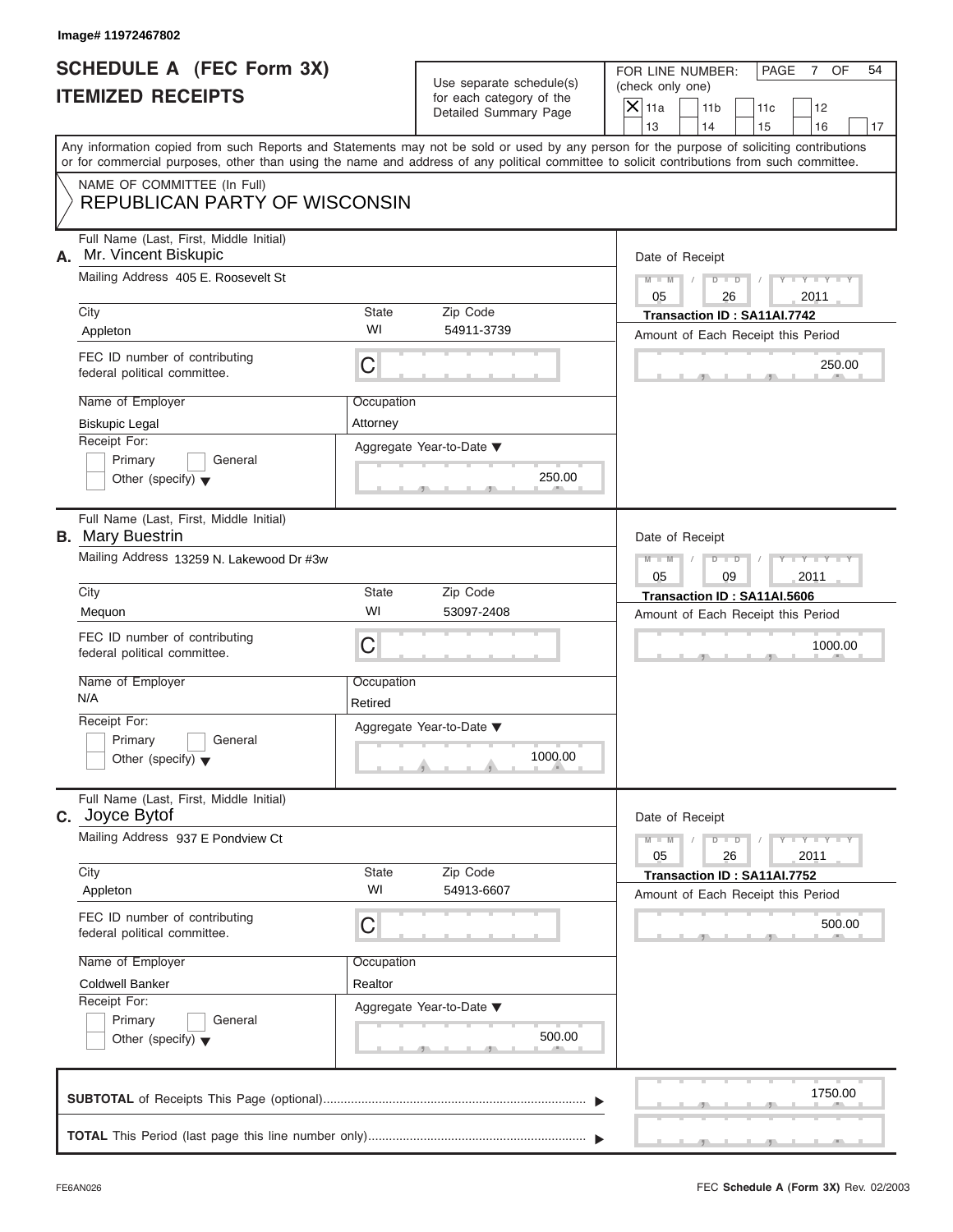### **SCHEDULE A (FEC Form 3X) ITEMIZED RECEIPTS**

FOR LINE NUMBER: PAGE 8 OF<br>(check only one)

| SCHEDULE A (FEC Form 3X)<br><b>ITEMIZED RECEIPTS</b>                                                                                                                                                                                                                                    |                                                          | Use separate schedule(s)                          | FOR LINE NUMBER:<br>PAGE<br>8<br>OF<br>54<br>(check only one)                                |  |  |
|-----------------------------------------------------------------------------------------------------------------------------------------------------------------------------------------------------------------------------------------------------------------------------------------|----------------------------------------------------------|---------------------------------------------------|----------------------------------------------------------------------------------------------|--|--|
|                                                                                                                                                                                                                                                                                         |                                                          | for each category of the<br>Detailed Summary Page | $\overline{\mathsf{x}}$<br>11a<br>11 <sub>b</sub><br>12<br>11c<br>13<br>14<br>15<br>16<br>17 |  |  |
| Any information copied from such Reports and Statements may not be sold or used by any person for the purpose of soliciting contributions<br>or for commercial purposes, other than using the name and address of any political committee to solicit contributions from such committee. |                                                          |                                                   |                                                                                              |  |  |
| NAME OF COMMITTEE (In Full)<br><b>REPUBLICAN PARTY OF WISCONSIN</b>                                                                                                                                                                                                                     |                                                          |                                                   |                                                                                              |  |  |
| Full Name (Last, First, Middle Initial)<br>David U. Cookson M.D.<br>А.                                                                                                                                                                                                                  |                                                          |                                                   |                                                                                              |  |  |
| Mailing Address 4910 Lake Mendota Drive                                                                                                                                                                                                                                                 | City<br>Zip Code<br><b>State</b>                         |                                                   |                                                                                              |  |  |
| Madison                                                                                                                                                                                                                                                                                 | WI                                                       | 53705-1376                                        | Transaction ID: SA11AI.5276<br>Amount of Each Receipt this Period                            |  |  |
| FEC ID number of contributing<br>federal political committee.                                                                                                                                                                                                                           | $\mathsf C$                                              |                                                   | 250.00                                                                                       |  |  |
| Name of Employer<br>Retired                                                                                                                                                                                                                                                             | Occupation                                               |                                                   |                                                                                              |  |  |
| Receipt For:<br>Primary<br>General<br>Other (specify) $\blacktriangledown$                                                                                                                                                                                                              |                                                          | Aggregate Year-to-Date ▼<br>250.00<br>$-9$        |                                                                                              |  |  |
| Full Name (Last, First, Middle Initial)<br><b>B.</b> J.P. Cullen                                                                                                                                                                                                                        | Date of Receipt<br>$M - M$<br>$Y - Y - I$<br>D<br>$\Box$ |                                                   |                                                                                              |  |  |
| Mailing Address PO Box 1957                                                                                                                                                                                                                                                             |                                                          |                                                   |                                                                                              |  |  |
| City                                                                                                                                                                                                                                                                                    | <b>State</b>                                             | Zip Code                                          | Transaction ID: SA11AI.6200                                                                  |  |  |
| Janesville                                                                                                                                                                                                                                                                              | WI                                                       | 53547                                             | Amount of Each Receipt this Period                                                           |  |  |
| FEC ID number of contributing<br>federal political committee.                                                                                                                                                                                                                           | C                                                        |                                                   | 500.00                                                                                       |  |  |
| Name of Employer<br>N/A                                                                                                                                                                                                                                                                 | Occupation<br>Retired                                    |                                                   |                                                                                              |  |  |
| Receipt For:                                                                                                                                                                                                                                                                            |                                                          | Aggregate Year-to-Date ▼                          |                                                                                              |  |  |
| General<br>Primary<br>Other (specify) $\blacktriangledown$                                                                                                                                                                                                                              |                                                          | 500.00<br>o.                                      |                                                                                              |  |  |
| Full Name (Last, First, Middle Initial)<br><b>C.</b> John Dykema                                                                                                                                                                                                                        |                                                          |                                                   | Date of Receipt                                                                              |  |  |
| Mailing Address 1535 Fox Ridge Ct                                                                                                                                                                                                                                                       |                                                          |                                                   |                                                                                              |  |  |
| City<br>De Pere                                                                                                                                                                                                                                                                         | <b>State</b><br>WI                                       | Zip Code<br>54115-1907                            | Transaction ID: SA11AI.5897<br>Amount of Each Receipt this Period                            |  |  |
| FEC ID number of contributing<br>federal political committee.                                                                                                                                                                                                                           | C                                                        |                                                   | 5000.00                                                                                      |  |  |
| Name of Employer                                                                                                                                                                                                                                                                        | Occupation                                               |                                                   |                                                                                              |  |  |
| Sasib Packaging                                                                                                                                                                                                                                                                         | Plant Mgr                                                |                                                   |                                                                                              |  |  |
| Receipt For:<br>Primary<br>General<br>Other (specify) $\blacktriangledown$                                                                                                                                                                                                              |                                                          | Aggregate Year-to-Date ▼<br>5000.00               |                                                                                              |  |  |
|                                                                                                                                                                                                                                                                                         |                                                          |                                                   | 5750.00                                                                                      |  |  |
|                                                                                                                                                                                                                                                                                         |                                                          |                                                   |                                                                                              |  |  |

S S S , , .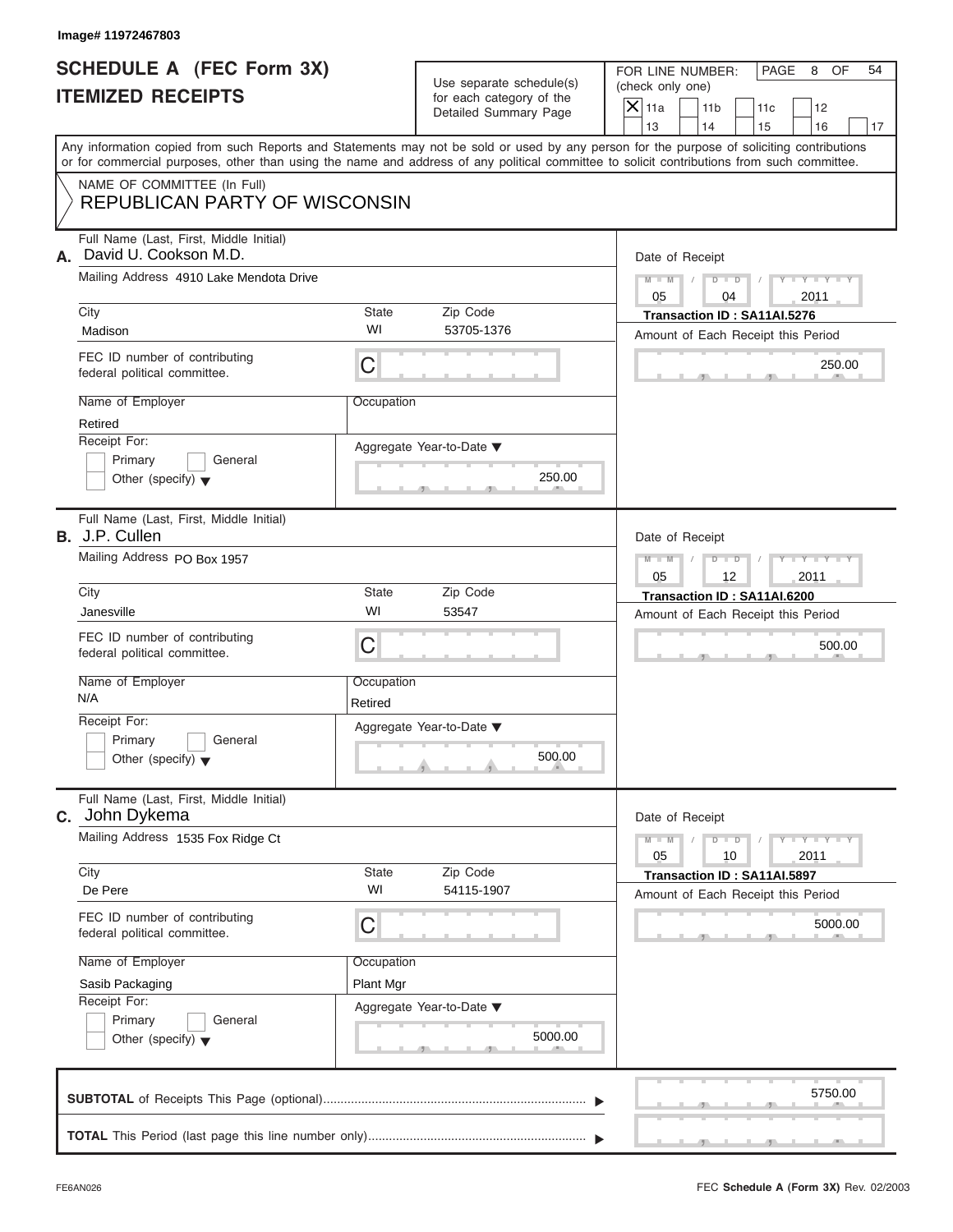# **SCHEDULE A (FEC Form 3X) ITEMIZED RECEIPTS**

FOR LINE NUMBER: PAGE 9 OF<br>(check only one)

| SCHEDULE A (FEC Form 3X)<br><b>ITEMIZED RECEIPTS</b>                       |                                            | Use separate schedule(s)<br>for each category of the                             | FOR LINE NUMBER:<br>PAGE<br>9<br>OF<br>54<br>(check only one)                                                                                                                                                                                                                           |
|----------------------------------------------------------------------------|--------------------------------------------|----------------------------------------------------------------------------------|-----------------------------------------------------------------------------------------------------------------------------------------------------------------------------------------------------------------------------------------------------------------------------------------|
|                                                                            |                                            | Detailed Summary Page                                                            | $\boldsymbol{\times}$<br>11a<br>11 <sub>b</sub><br>12<br>11c<br>13<br>14<br>15<br>16<br>17                                                                                                                                                                                              |
|                                                                            |                                            |                                                                                  | Any information copied from such Reports and Statements may not be sold or used by any person for the purpose of soliciting contributions<br>or for commercial purposes, other than using the name and address of any political committee to solicit contributions from such committee. |
| NAME OF COMMITTEE (In Full)<br><b>REPUBLICAN PARTY OF WISCONSIN</b>        |                                            |                                                                                  |                                                                                                                                                                                                                                                                                         |
| Full Name (Last, First, Middle Initial)<br>Thomas D Ehrsam<br>А.           |                                            |                                                                                  | Date of Receipt                                                                                                                                                                                                                                                                         |
|                                                                            | Mailing Address W325N7212 Clearwater Court |                                                                                  |                                                                                                                                                                                                                                                                                         |
| City<br>Hartland                                                           | State<br>WI                                | Zip Code<br>53029-8511                                                           | Transaction ID: SA11AI.6820<br>Amount of Each Receipt this Period                                                                                                                                                                                                                       |
| FEC ID number of contributing<br>federal political committee.              | C                                          |                                                                                  | 300.00                                                                                                                                                                                                                                                                                  |
| Name of Employer                                                           | Occupation                                 |                                                                                  |                                                                                                                                                                                                                                                                                         |
| National Ins. Services<br>Receipt For:                                     | Owner                                      |                                                                                  |                                                                                                                                                                                                                                                                                         |
| Primary<br>General<br>Other (specify) $\blacktriangledown$                 |                                            | Aggregate Year-to-Date ▼<br>300.00<br>$-9$                                       |                                                                                                                                                                                                                                                                                         |
| Full Name (Last, First, Middle Initial)<br><b>B.</b> Richard M. Esenberg   |                                            |                                                                                  | Date of Receipt                                                                                                                                                                                                                                                                         |
| Mailing Address 13839 N Lake Shore Dr                                      |                                            |                                                                                  |                                                                                                                                                                                                                                                                                         |
| City                                                                       | State<br>WI                                | Zip Code<br>53097-1724                                                           | Transaction ID: SA11AI.5122                                                                                                                                                                                                                                                             |
| Mequon<br>FEC ID number of contributing                                    | C                                          |                                                                                  | Amount of Each Receipt this Period                                                                                                                                                                                                                                                      |
| federal political committee.                                               |                                            |                                                                                  | 1000.00                                                                                                                                                                                                                                                                                 |
| Name of Employer<br><b>Marquette University</b>                            | Occupation<br>Professor                    |                                                                                  |                                                                                                                                                                                                                                                                                         |
| Receipt For:<br>Primary<br>General<br>Other (specify) $\blacktriangledown$ |                                            | Aggregate Year-to-Date ▼<br>1000.00<br>$-$<br>$\theta$ and $\theta$ and $\theta$ |                                                                                                                                                                                                                                                                                         |
| Full Name (Last, First, Middle Initial)<br><b>C.</b> John M. Flesch        |                                            |                                                                                  | Date of Receipt                                                                                                                                                                                                                                                                         |
| Mailing Address 5678 Ashbourne Ln                                          |                                            |                                                                                  |                                                                                                                                                                                                                                                                                         |
| City<br>Fitchburg                                                          | State<br>WI                                | Zip Code<br>53711-6967                                                           | 2011<br>Transaction ID: SA11AI.5280<br>Amount of Each Receipt this Period                                                                                                                                                                                                               |
| FEC ID number of contributing<br>federal political committee.              | C                                          |                                                                                  | 500.00                                                                                                                                                                                                                                                                                  |
| Name of Employer                                                           | Occupation                                 |                                                                                  |                                                                                                                                                                                                                                                                                         |
| Gordon Flesch Company                                                      | Executive                                  |                                                                                  |                                                                                                                                                                                                                                                                                         |
| Receipt For:<br>Primary<br>General<br>Other (specify) $\blacktriangledown$ |                                            | Aggregate Year-to-Date ▼<br>500.00<br>$-9$                                       |                                                                                                                                                                                                                                                                                         |
| CURTOTAL of Possipts This Page (optional)                                  |                                            |                                                                                  | 1800.00                                                                                                                                                                                                                                                                                 |

| $\frac{1}{2}$ . The state of the state of the state of the state of the state of the state of the state of the state of the state of the state of the state of the state of the state of the state of the state of the state of t | 1800.00 |
|-----------------------------------------------------------------------------------------------------------------------------------------------------------------------------------------------------------------------------------|---------|
| the contract of the contract and con-                                                                                                                                                                                             |         |
|                                                                                                                                                                                                                                   |         |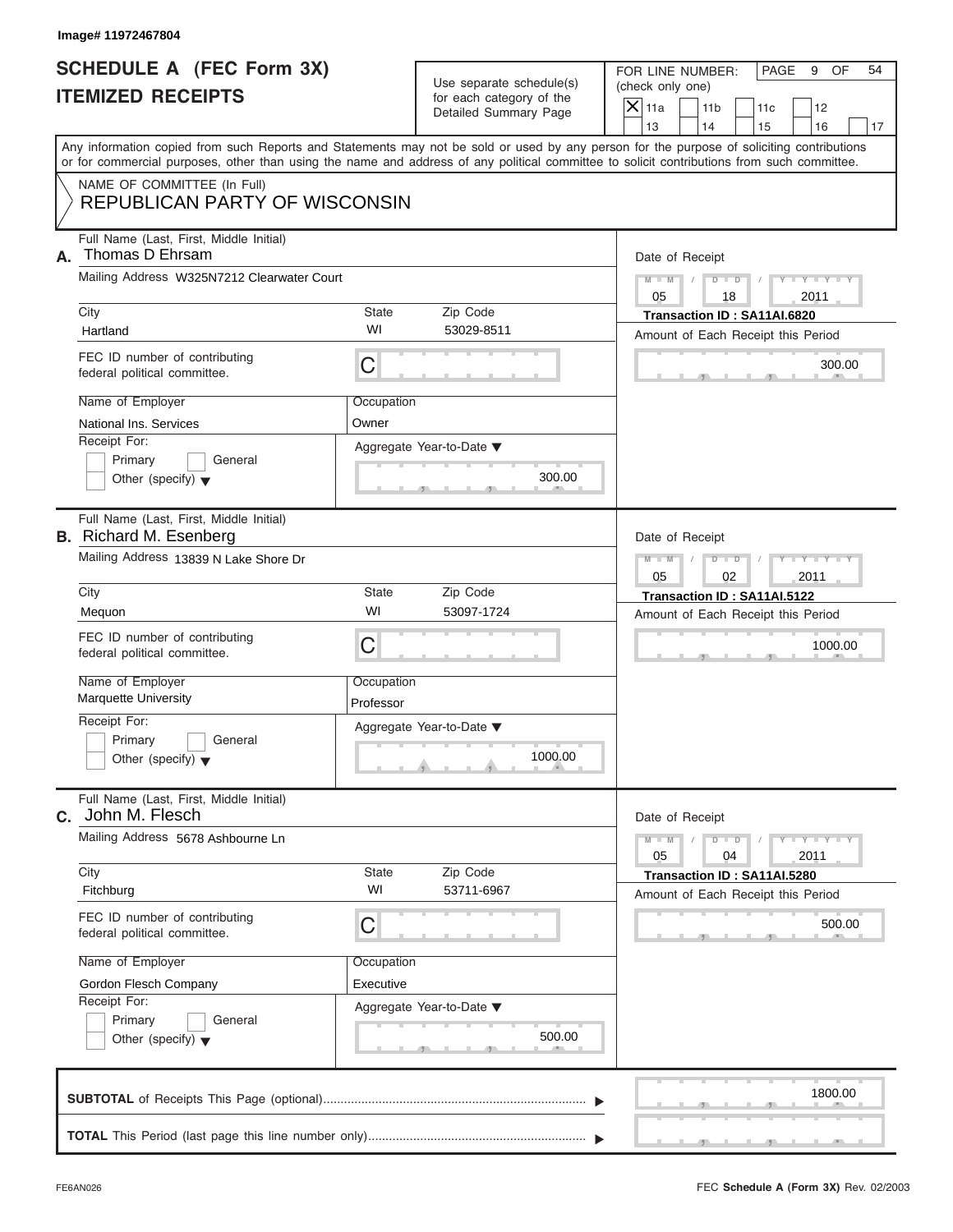|                                                      | Image# 11972467805                                                                                                                         |                                                             |                                                                               |                                                                                                                                                        |  |  |
|------------------------------------------------------|--------------------------------------------------------------------------------------------------------------------------------------------|-------------------------------------------------------------|-------------------------------------------------------------------------------|--------------------------------------------------------------------------------------------------------------------------------------------------------|--|--|
| SCHEDULE A (FEC Form 3X)<br><b>ITEMIZED RECEIPTS</b> |                                                                                                                                            |                                                             | Use separate schedule(s)<br>for each category of the<br>Detailed Summary Page | FOR LINE NUMBER:<br>PAGE 10 OF<br>54<br>(check only one)<br>$\mathsf{X} _{\mathsf{11a}}$<br>11 <sub>b</sub><br>11c<br>12<br>13<br>14<br>15<br>16<br>17 |  |  |
|                                                      | or for commercial purposes, other than using the name and address of any political committee to solicit contributions from such committee. |                                                             |                                                                               | Any information copied from such Reports and Statements may not be sold or used by any person for the purpose of soliciting contributions              |  |  |
|                                                      | NAME OF COMMITTEE (In Full)<br>REPUBLICAN PARTY OF WISCONSIN                                                                               |                                                             |                                                                               |                                                                                                                                                        |  |  |
| А.                                                   | Full Name (Last, First, Middle Initial)<br>Forest County Potawatomi Community<br>Mailing Address PO Box 340                                |                                                             |                                                                               | Date of Receipt<br>$D$ $D$<br>$Y - Y - Y - Y - Y$<br>$M - M$<br>05<br>2011<br>06                                                                       |  |  |
|                                                      | City                                                                                                                                       | <b>State</b>                                                | Zip Code                                                                      | Transaction ID: SA11AI.8198                                                                                                                            |  |  |
|                                                      | Crandon                                                                                                                                    | WI                                                          | 54520                                                                         | Amount of Each Receipt this Period                                                                                                                     |  |  |
|                                                      | FEC ID number of contributing<br>federal political committee.                                                                              | C                                                           |                                                                               | 2500.00                                                                                                                                                |  |  |
|                                                      | Name of Employer                                                                                                                           | Occupation                                                  |                                                                               |                                                                                                                                                        |  |  |
|                                                      | Receipt For:<br>Primary<br>General<br>Other (specify) $\blacktriangledown$                                                                 |                                                             | Aggregate Year-to-Date ▼<br>2500.00                                           |                                                                                                                                                        |  |  |
|                                                      | Full Name (Last, First, Middle Initial)<br><b>B.</b> Mr. Brad Gehring                                                                      |                                                             |                                                                               |                                                                                                                                                        |  |  |
|                                                      | Mailing Address 5070 W. Century Farm Blvd                                                                                                  | Y TYTTYTTY<br>$M - M$<br>$D$ $\Box$ $D$<br>05<br>26<br>2011 |                                                                               |                                                                                                                                                        |  |  |
|                                                      | City                                                                                                                                       | <b>State</b>                                                | Zip Code                                                                      | Transaction ID: SA11AI.7756                                                                                                                            |  |  |
|                                                      | Appleton                                                                                                                                   | WI                                                          | 54913-8538                                                                    | Amount of Each Receipt this Period                                                                                                                     |  |  |
|                                                      | FEC ID number of contributing<br>federal political committee.                                                                              | C                                                           |                                                                               | 500.00                                                                                                                                                 |  |  |
|                                                      | Name of Employer<br><b>Outagamie County</b>                                                                                                | Occupation<br>Sheriff                                       |                                                                               |                                                                                                                                                        |  |  |
|                                                      | Receipt For:                                                                                                                               |                                                             | Aggregate Year-to-Date ▼                                                      |                                                                                                                                                        |  |  |
|                                                      | Primary<br>General<br>Other (specify) $\blacktriangledown$                                                                                 |                                                             | 500.00                                                                        |                                                                                                                                                        |  |  |
|                                                      | Full Name (Last, First, Middle Initial)<br><b>c.</b> Robert Hayes                                                                          |                                                             |                                                                               | Date of Receipt                                                                                                                                        |  |  |
|                                                      | Mailing Address PO Box 954                                                                                                                 |                                                             |                                                                               | $Y = Y$<br>$M - M$<br>$D$ $D$<br>23<br>2011<br>05                                                                                                      |  |  |
|                                                      | City<br>Concord                                                                                                                            | State<br><b>NC</b>                                          | Zip Code<br>28026-0954                                                        | Transaction ID: SA11AI.6930<br>Amount of Each Receipt this Period                                                                                      |  |  |
|                                                      | FEC ID number of contributing<br>federal political committee.                                                                              | C                                                           |                                                                               | 1000.00                                                                                                                                                |  |  |
|                                                      | Name of Employer                                                                                                                           | Occupation                                                  |                                                                               |                                                                                                                                                        |  |  |
|                                                      | N/A                                                                                                                                        | Retired                                                     |                                                                               |                                                                                                                                                        |  |  |
|                                                      | Receipt For:<br>Primary<br>General                                                                                                         |                                                             | Aggregate Year-to-Date ▼                                                      |                                                                                                                                                        |  |  |
|                                                      | Other (specify) $\blacktriangledown$                                                                                                       |                                                             | 1000.00                                                                       |                                                                                                                                                        |  |  |
|                                                      |                                                                                                                                            |                                                             |                                                                               | 4000.00                                                                                                                                                |  |  |
|                                                      |                                                                                                                                            |                                                             |                                                                               |                                                                                                                                                        |  |  |

S S S , , .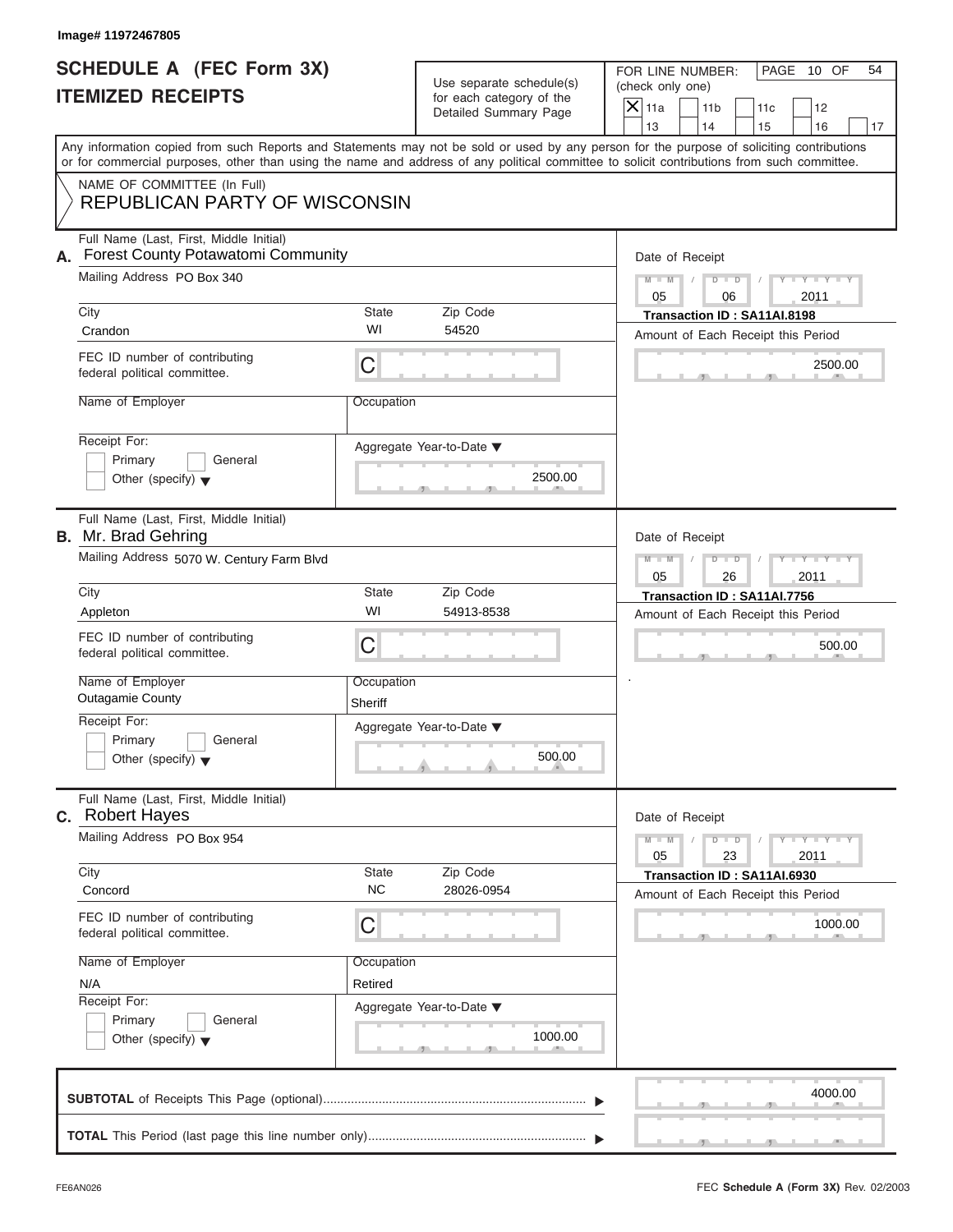| Image# 11972467806                                                                                                         |                            |                                                                               |                                                                                                                                                                                                                                                                                                                       |  |  |
|----------------------------------------------------------------------------------------------------------------------------|----------------------------|-------------------------------------------------------------------------------|-----------------------------------------------------------------------------------------------------------------------------------------------------------------------------------------------------------------------------------------------------------------------------------------------------------------------|--|--|
| <b>SCHEDULE A (FEC Form 3X)</b><br><b>ITEMIZED RECEIPTS</b>                                                                |                            | Use separate schedule(s)<br>for each category of the<br>Detailed Summary Page | FOR LINE NUMBER:<br>PAGE 11 OF<br>54<br>(check only one)<br>$\overline{X}$ 11a<br>11 <sub>b</sub><br>11c<br>12                                                                                                                                                                                                        |  |  |
|                                                                                                                            |                            |                                                                               | 13<br>14<br>15<br>16<br>17<br>Any information copied from such Reports and Statements may not be sold or used by any person for the purpose of soliciting contributions<br>or for commercial purposes, other than using the name and address of any political committee to solicit contributions from such committee. |  |  |
| NAME OF COMMITTEE (In Full)<br><b>REPUBLICAN PARTY OF WISCONSIN</b>                                                        |                            |                                                                               |                                                                                                                                                                                                                                                                                                                       |  |  |
| Full Name (Last, First, Middle Initial)<br><b>Thomas Hayssen</b><br>А.<br>Mailing Address 1111 East Bywater Lane           |                            |                                                                               | Date of Receipt<br>$D$ $D$<br>$Y - Y - Y - Y - I$<br>$M - M$                                                                                                                                                                                                                                                          |  |  |
| City<br>Milwaukee                                                                                                          | State<br>WI                | Zip Code<br>53217-2839                                                        | 05<br>12<br>2011<br>Transaction ID: SA11AI.6049<br>Amount of Each Receipt this Period                                                                                                                                                                                                                                 |  |  |
| FEC ID number of contributing<br>federal political committee.                                                              | C                          |                                                                               | 100.00                                                                                                                                                                                                                                                                                                                |  |  |
| Name of Employer<br>Racine Iron & Wire Works<br>Receipt For:<br>Primary<br>General<br>Other (specify) $\blacktriangledown$ | Occupation<br>Director Mfg | Aggregate Year-to-Date ▼<br>350.00                                            |                                                                                                                                                                                                                                                                                                                       |  |  |
| Full Name (Last, First, Middle Initial)<br><b>B.</b> Diane M Hendricks<br>Mailing Address One ABC Parkway                  |                            |                                                                               | Date of Receipt<br>Y T Y T Y T<br>$M - M$<br>$D$ $D$                                                                                                                                                                                                                                                                  |  |  |
| City<br><b>Beloit</b>                                                                                                      | <b>State</b><br>WI         | Zip Code<br>53511-4466                                                        | 05<br>2011<br>23<br>Transaction ID: SA11AI.6975<br>Amount of Each Receipt this Period                                                                                                                                                                                                                                 |  |  |
| FEC ID number of contributing<br>federal political committee.<br>Name of Employer                                          | C<br>Occupation            |                                                                               | 10000.00                                                                                                                                                                                                                                                                                                              |  |  |
| <b>ABC Supply</b><br>Receipt For:<br>Primary<br>General<br>Other (specify) $\blacktriangledown$                            | Owner                      | Aggregate Year-to-Date ▼<br>10000.00                                          |                                                                                                                                                                                                                                                                                                                       |  |  |
| Full Name (Last, First, Middle Initial)<br>Mr. Dan Hoff<br>С.                                                              |                            |                                                                               | Date of Receipt                                                                                                                                                                                                                                                                                                       |  |  |
| Mailing Address 225 E. Wayfarer Ln<br>City                                                                                 | State                      | Zip Code                                                                      | $Y + Y$<br>$M - M$<br>$D$ $D$<br>05<br>26<br>2011<br>Transaction ID: SA11AI.7744                                                                                                                                                                                                                                      |  |  |
| Appleton<br>FEC ID number of contributing<br>federal political committee.                                                  | WI<br>C                    | 54913-6355                                                                    | Amount of Each Receipt this Period<br>500.00                                                                                                                                                                                                                                                                          |  |  |
| Name of Employer<br>Hoff Law Offices                                                                                       | Occupation<br>Lawyer       |                                                                               |                                                                                                                                                                                                                                                                                                                       |  |  |
| Receipt For:<br>Primary<br>General<br>Other (specify) $\blacktriangledown$                                                 |                            | Aggregate Year-to-Date ▼<br>500.00                                            |                                                                                                                                                                                                                                                                                                                       |  |  |
|                                                                                                                            |                            |                                                                               | 10600.00                                                                                                                                                                                                                                                                                                              |  |  |
|                                                                                                                            |                            |                                                                               |                                                                                                                                                                                                                                                                                                                       |  |  |

S S S , , .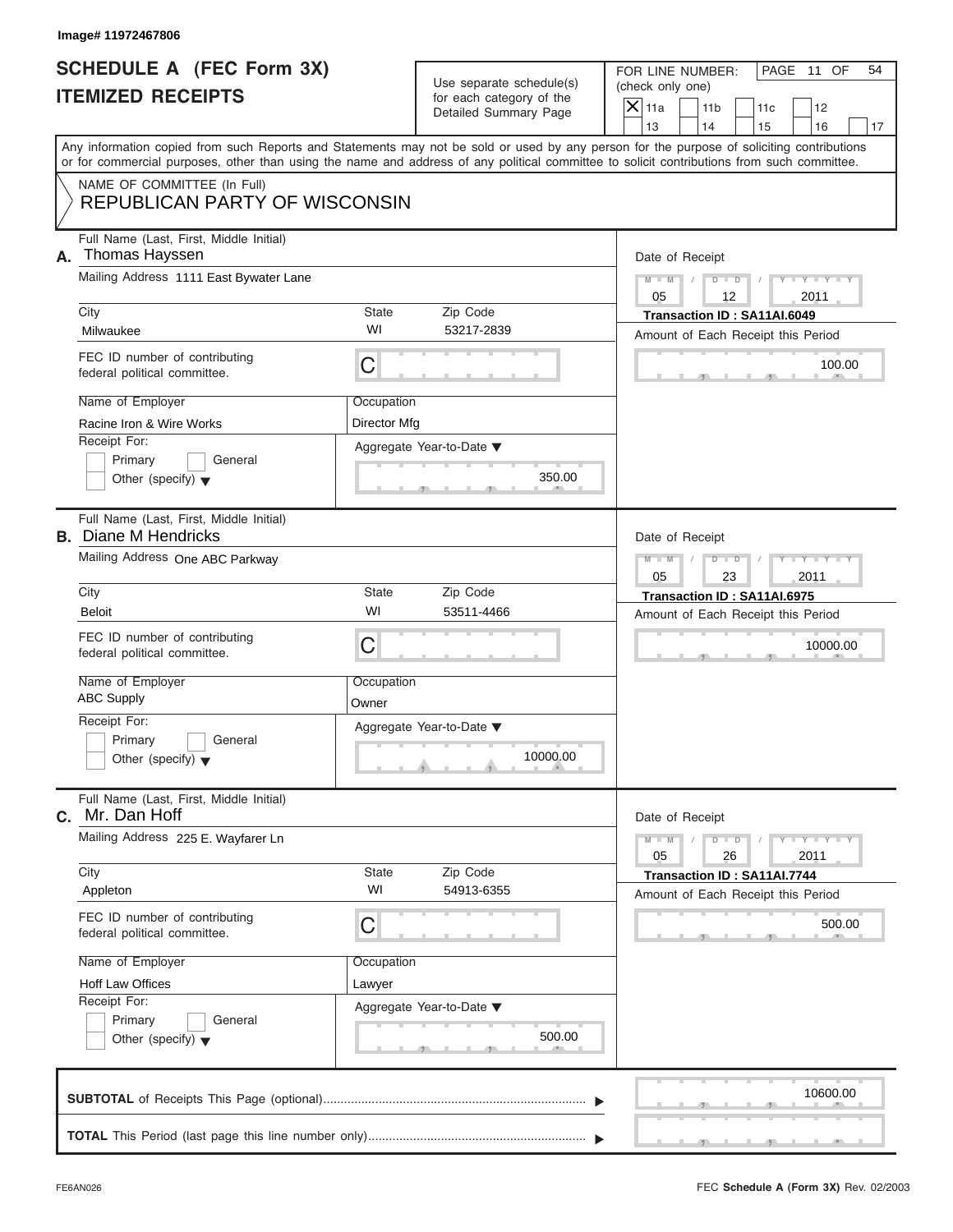| Image# 11972467807<br><b>SCHEDULE A (FEC Form 3X)</b>                                                                                                                                                                                                                                   |                         |                                                                               | FOR LINE NUMBER:                                        | PAGE 12 OF<br>54                                                  |  |
|-----------------------------------------------------------------------------------------------------------------------------------------------------------------------------------------------------------------------------------------------------------------------------------------|-------------------------|-------------------------------------------------------------------------------|---------------------------------------------------------|-------------------------------------------------------------------|--|
| <b>ITEMIZED RECEIPTS</b>                                                                                                                                                                                                                                                                |                         | Use separate schedule(s)<br>for each category of the<br>Detailed Summary Page | (check only one)<br>$\mathsf{X}$ 11a<br>11 <sub>b</sub> | 11c<br>12                                                         |  |
|                                                                                                                                                                                                                                                                                         |                         |                                                                               | 13<br>14                                                | 15<br>16<br>17                                                    |  |
| Any information copied from such Reports and Statements may not be sold or used by any person for the purpose of soliciting contributions<br>or for commercial purposes, other than using the name and address of any political committee to solicit contributions from such committee. |                         |                                                                               |                                                         |                                                                   |  |
| NAME OF COMMITTEE (In Full)<br><b>REPUBLICAN PARTY OF WISCONSIN</b>                                                                                                                                                                                                                     |                         |                                                                               |                                                         |                                                                   |  |
| Full Name (Last, First, Middle Initial)<br>A. Holly Jensen                                                                                                                                                                                                                              |                         |                                                                               | Date of Receipt                                         |                                                                   |  |
| Mailing Address 15 South Willow Court                                                                                                                                                                                                                                                   |                         |                                                                               | $M - M$<br>05                                           | $D$ $D$<br>$Y - Y - Y - Y - Y$<br>2011<br>06                      |  |
| City                                                                                                                                                                                                                                                                                    | <b>State</b>            | Zip Code                                                                      |                                                         | Transaction ID: SA11AI.5528                                       |  |
| Aspen                                                                                                                                                                                                                                                                                   | CO                      | 81611-2530                                                                    |                                                         | Amount of Each Receipt this Period                                |  |
| FEC ID number of contributing<br>federal political committee.                                                                                                                                                                                                                           | C                       |                                                                               |                                                         | 1000.00                                                           |  |
| Name of Employer<br>Homemaker                                                                                                                                                                                                                                                           | Occupation              |                                                                               |                                                         |                                                                   |  |
| Receipt For:                                                                                                                                                                                                                                                                            |                         | Aggregate Year-to-Date ▼                                                      |                                                         |                                                                   |  |
| Primary<br>General<br>Other (specify) $\blacktriangledown$                                                                                                                                                                                                                              |                         | 1000.00                                                                       |                                                         |                                                                   |  |
| Full Name (Last, First, Middle Initial)<br><b>B.</b> Paul W. Jones                                                                                                                                                                                                                      |                         |                                                                               | Date of Receipt                                         |                                                                   |  |
| Mailing Address N4704 Pinecrest Dr.                                                                                                                                                                                                                                                     |                         |                                                                               | $M - M$<br>05                                           | $Y - Y - Y - Y - Y$<br>$D$ $\Box$ $D$<br>2011<br>25               |  |
| City                                                                                                                                                                                                                                                                                    | <b>State</b>            | Zip Code                                                                      |                                                         | Transaction ID: SA11AI.7607                                       |  |
| Nashotah                                                                                                                                                                                                                                                                                | WI                      | 53058-9709                                                                    |                                                         | Amount of Each Receipt this Period                                |  |
| FEC ID number of contributing<br>federal political committee.                                                                                                                                                                                                                           | C                       |                                                                               |                                                         | 250.00                                                            |  |
| Name of Employer<br>AO Smith Corp                                                                                                                                                                                                                                                       | Occupation<br>Executive |                                                                               |                                                         |                                                                   |  |
| Receipt For:                                                                                                                                                                                                                                                                            |                         | Aggregate Year-to-Date ▼                                                      |                                                         |                                                                   |  |
| Primary<br>General<br>Other (specify) $\blacktriangledown$                                                                                                                                                                                                                              |                         | 250.00                                                                        |                                                         |                                                                   |  |
| Full Name (Last, First, Middle Initial)<br>C. Donald Kress                                                                                                                                                                                                                              |                         |                                                                               | Date of Receipt                                         |                                                                   |  |
| Mailing Address P.O. Box 11564                                                                                                                                                                                                                                                          |                         |                                                                               | $M - M$<br>05                                           | $Y = Y$<br>$D$ $D$<br>2011<br>16                                  |  |
| City<br>Green Bay                                                                                                                                                                                                                                                                       | State<br>WI             | Zip Code<br>54307-1564                                                        |                                                         | Transaction ID: SA11AI.6402<br>Amount of Each Receipt this Period |  |
| FEC ID number of contributing<br>federal political committee.                                                                                                                                                                                                                           | C                       |                                                                               |                                                         | 5000.00                                                           |  |
| Name of Employer                                                                                                                                                                                                                                                                        | Occupation              |                                                                               |                                                         |                                                                   |  |
| N/A                                                                                                                                                                                                                                                                                     | Retired                 |                                                                               |                                                         |                                                                   |  |
| Receipt For:                                                                                                                                                                                                                                                                            |                         | Aggregate Year-to-Date ▼                                                      |                                                         |                                                                   |  |
| Primary<br>General<br>Other (specify) $\blacktriangledown$                                                                                                                                                                                                                              |                         | 5000.00                                                                       |                                                         |                                                                   |  |
|                                                                                                                                                                                                                                                                                         |                         |                                                                               |                                                         | 6250.00                                                           |  |
|                                                                                                                                                                                                                                                                                         |                         |                                                                               |                                                         |                                                                   |  |

S S S , , .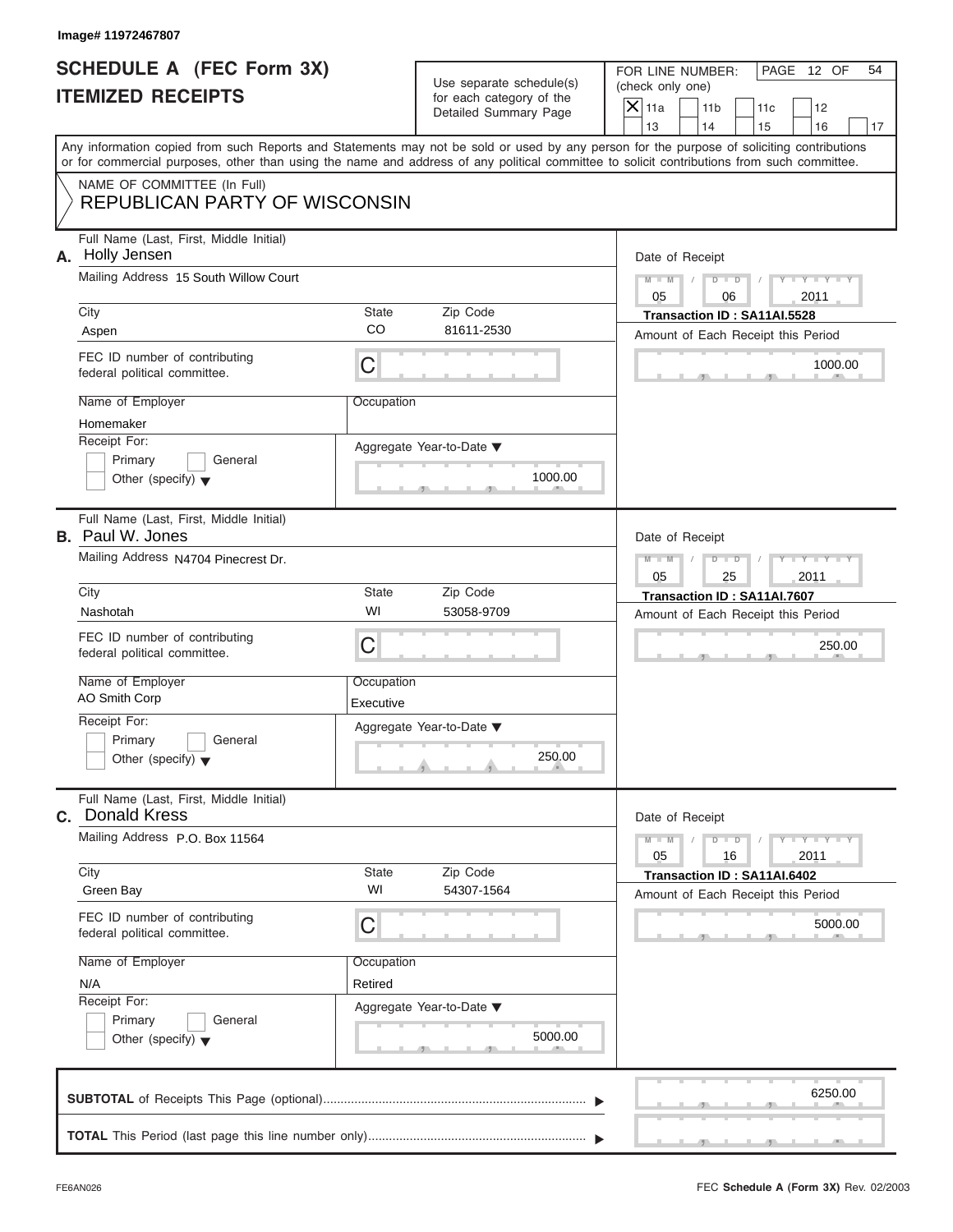| Image# 11972467808                                                         |                                          |                                                      |                                                                                                                                                                                                                                                                                         |
|----------------------------------------------------------------------------|------------------------------------------|------------------------------------------------------|-----------------------------------------------------------------------------------------------------------------------------------------------------------------------------------------------------------------------------------------------------------------------------------------|
| <b>SCHEDULE A (FEC Form 3X)</b><br><b>ITEMIZED RECEIPTS</b>                |                                          | Use separate schedule(s)<br>for each category of the | FOR LINE NUMBER:<br>PAGE 13 OF<br>54<br>(check only one)<br>$\mathsf{X}$ 11a<br>11 <sub>b</sub><br>11c<br>12                                                                                                                                                                            |
|                                                                            |                                          | Detailed Summary Page                                | 13<br>14<br>15<br>16<br>17                                                                                                                                                                                                                                                              |
|                                                                            |                                          |                                                      | Any information copied from such Reports and Statements may not be sold or used by any person for the purpose of soliciting contributions<br>or for commercial purposes, other than using the name and address of any political committee to solicit contributions from such committee. |
| NAME OF COMMITTEE (In Full)<br><b>REPUBLICAN PARTY OF WISCONSIN</b>        |                                          |                                                      |                                                                                                                                                                                                                                                                                         |
| Full Name (Last, First, Middle Initial)<br>A. Roger H Kriete               |                                          |                                                      | Date of Receipt                                                                                                                                                                                                                                                                         |
| Mailing Address 4444 West Blue Mound Road                                  |                                          |                                                      | $Y - Y - Y - Y - Y$<br>$M - M$<br>$D$ $D$<br>05<br>2011<br>18                                                                                                                                                                                                                           |
| City<br>Milwaukee                                                          | State<br>WI                              | Zip Code<br>53208-3670                               | Transaction ID: SA11AI.6681<br>Amount of Each Receipt this Period                                                                                                                                                                                                                       |
| FEC ID number of contributing<br>federal political committee.              | C                                        |                                                      | 500.00                                                                                                                                                                                                                                                                                  |
| Name of Employer<br>Milwaukee Mack Sales                                   | Occupation<br>President                  |                                                      |                                                                                                                                                                                                                                                                                         |
| Receipt For:<br>Primary<br>General<br>Other (specify) $\blacktriangledown$ |                                          | Aggregate Year-to-Date ▼<br>500.00                   |                                                                                                                                                                                                                                                                                         |
| Full Name (Last, First, Middle Initial)<br><b>B.</b> James R. Long         |                                          |                                                      | Date of Receipt                                                                                                                                                                                                                                                                         |
| Mailing Address 5735 West Spencer St                                       |                                          |                                                      | Y TY TY<br>$M - M$<br>$D$ $D$<br>05<br>2011<br>26                                                                                                                                                                                                                                       |
| City                                                                       | State                                    | Zip Code                                             | Transaction ID: SA11AI.7738                                                                                                                                                                                                                                                             |
| Appleton                                                                   | WI                                       | 54914-9115                                           | Amount of Each Receipt this Period                                                                                                                                                                                                                                                      |
| FEC ID number of contributing<br>federal political committee.              | C                                        |                                                      | 500.00                                                                                                                                                                                                                                                                                  |
| Name of Employer<br>James Long Law Office                                  | Occupation<br>Attorney                   |                                                      |                                                                                                                                                                                                                                                                                         |
| Receipt For:<br>Primary<br>General<br>Other (specify) $\blacktriangledown$ |                                          | Aggregate Year-to-Date ▼<br>500.00                   |                                                                                                                                                                                                                                                                                         |
| Full Name (Last, First, Middle Initial)<br>Allan W. Lund<br>C.             |                                          |                                                      | Date of Receipt                                                                                                                                                                                                                                                                         |
|                                                                            | Mailing Address 15025 West Beckwith Road |                                                      |                                                                                                                                                                                                                                                                                         |
| City<br>Hayward                                                            | State<br>WI                              | Zip Code<br>54843-2004                               | Transaction ID: SA11AI.5386<br>Amount of Each Receipt this Period                                                                                                                                                                                                                       |
| FEC ID number of contributing<br>federal political committee.              | C                                        |                                                      | 500.00                                                                                                                                                                                                                                                                                  |
| Name of Employer                                                           | Occupation                               |                                                      |                                                                                                                                                                                                                                                                                         |
| N/A<br>Receipt For:                                                        | Retired                                  |                                                      |                                                                                                                                                                                                                                                                                         |
| Primary<br>General                                                         |                                          | Aggregate Year-to-Date ▼                             |                                                                                                                                                                                                                                                                                         |
| Other (specify) $\blacktriangledown$                                       |                                          | 500.00                                               |                                                                                                                                                                                                                                                                                         |
|                                                                            |                                          |                                                      | 1500.00                                                                                                                                                                                                                                                                                 |
|                                                                            |                                          |                                                      |                                                                                                                                                                                                                                                                                         |

S S S , , .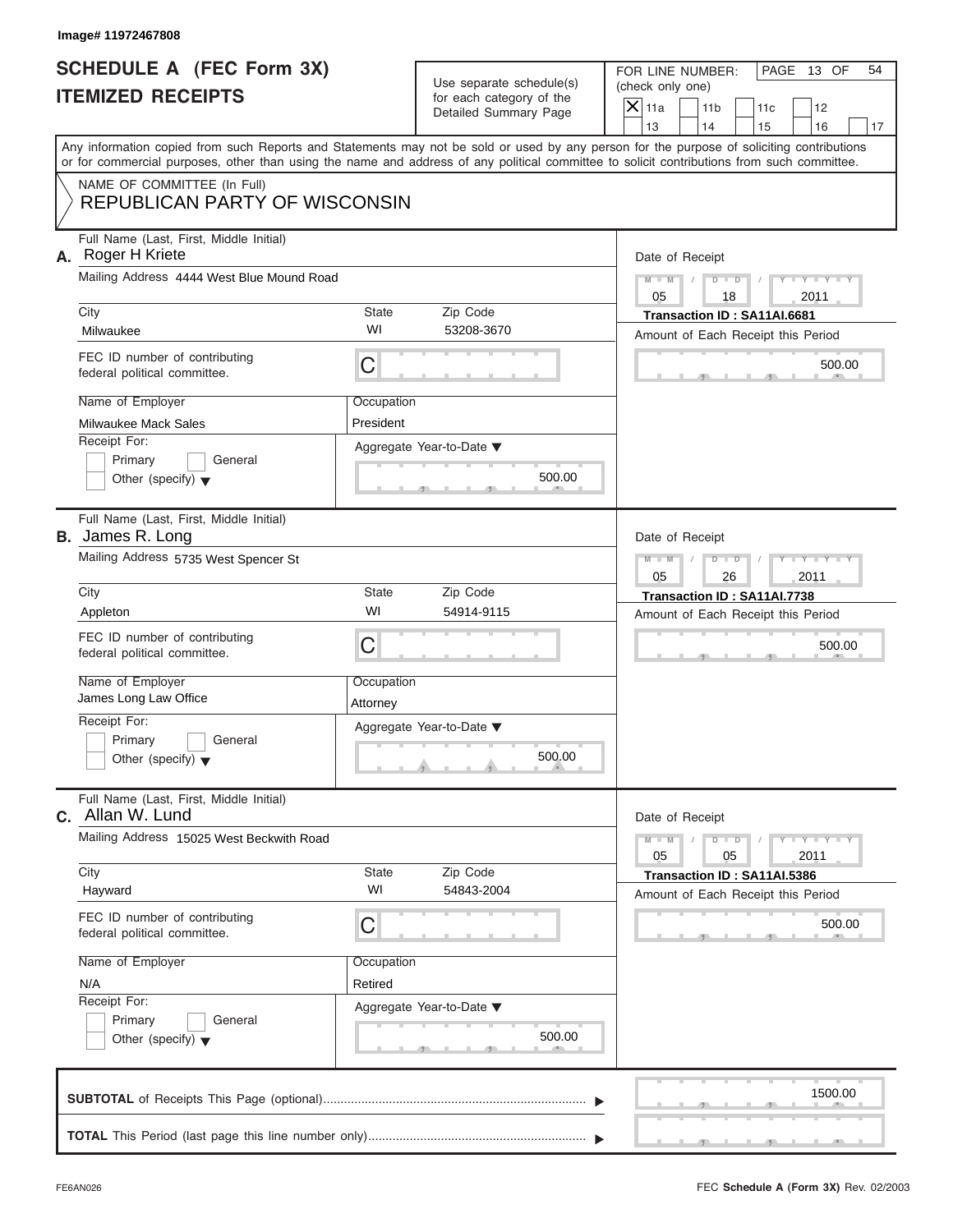|                                                                                                               | Image# 11972467809                                                                                                                                                                                                                                                                                                                                             |                                       |                                                      |    |                                      |                       |               |                                                                   |                       |                     |    |
|---------------------------------------------------------------------------------------------------------------|----------------------------------------------------------------------------------------------------------------------------------------------------------------------------------------------------------------------------------------------------------------------------------------------------------------------------------------------------------------|---------------------------------------|------------------------------------------------------|----|--------------------------------------|-----------------------|---------------|-------------------------------------------------------------------|-----------------------|---------------------|----|
| <b>SCHEDULE A (FEC Form 3X)</b><br><b>ITEMIZED RECEIPTS</b>                                                   |                                                                                                                                                                                                                                                                                                                                                                |                                       | Use separate schedule(s)<br>for each category of the |    | FOR LINE NUMBER:<br>(check only one) |                       |               |                                                                   |                       | PAGE 14 OF          | 54 |
|                                                                                                               |                                                                                                                                                                                                                                                                                                                                                                |                                       | Detailed Summary Page                                |    | $\mathsf{X}$ 11a<br>13               | 11 <sub>b</sub><br>14 |               | 11c<br>15                                                         |                       | 12<br>16            | 17 |
|                                                                                                               | Any information copied from such Reports and Statements may not be sold or used by any person for the purpose of soliciting contributions<br>or for commercial purposes, other than using the name and address of any political committee to solicit contributions from such committee.<br>NAME OF COMMITTEE (In Full)<br><b>REPUBLICAN PARTY OF WISCONSIN</b> |                                       |                                                      |    |                                      |                       |               |                                                                   |                       |                     |    |
| А.                                                                                                            | Full Name (Last, First, Middle Initial)<br><b>William Mielke</b><br>Mailing Address 640 West Glenview Avenue                                                                                                                                                                                                                                                   |                                       |                                                      |    | Date of Receipt<br>$M - M$           | $\sqrt{2}$            | $D$ $D$       | $\sqrt{ }$                                                        |                       | $Y - Y - Y - Y - Y$ |    |
|                                                                                                               |                                                                                                                                                                                                                                                                                                                                                                |                                       |                                                      | 05 |                                      | 09                    |               |                                                                   | 2011                  |                     |    |
|                                                                                                               | City<br>State<br>WI<br>Oconomowoc                                                                                                                                                                                                                                                                                                                              |                                       | Zip Code<br>53066                                    |    |                                      |                       |               | Transaction ID: SA11AI.5689<br>Amount of Each Receipt this Period |                       |                     |    |
|                                                                                                               | FEC ID number of contributing<br>federal political committee.                                                                                                                                                                                                                                                                                                  | C                                     |                                                      |    |                                      |                       |               |                                                                   |                       | 500.00              |    |
|                                                                                                               | Name of Employer                                                                                                                                                                                                                                                                                                                                               | Occupation                            |                                                      |    |                                      |                       |               |                                                                   |                       |                     |    |
|                                                                                                               | Ruekert & Mielke, Inc.                                                                                                                                                                                                                                                                                                                                         | CEO                                   |                                                      |    |                                      |                       |               |                                                                   |                       |                     |    |
|                                                                                                               | Receipt For:<br>Primary<br>General<br>Other (specify) $\blacktriangledown$                                                                                                                                                                                                                                                                                     |                                       | Aggregate Year-to-Date ▼<br>500.00                   |    |                                      |                       |               |                                                                   |                       |                     |    |
| Full Name (Last, First, Middle Initial)<br><b>B.</b> Detlef B. Moore<br>Mailing Address 3704 North Lake Drive |                                                                                                                                                                                                                                                                                                                                                                |                                       |                                                      |    | Date of Receipt<br>$M - M$           |                       | $D - D$       |                                                                   |                       | Y T Y T Y T         |    |
|                                                                                                               |                                                                                                                                                                                                                                                                                                                                                                |                                       |                                                      |    |                                      |                       | 05            |                                                                   | 2011                  |                     |    |
|                                                                                                               | City<br>State<br>Zip Code<br>WI<br>53211<br>Milwaukee                                                                                                                                                                                                                                                                                                          |                                       |                                                      |    |                                      |                       |               | Transaction ID: SA11AI.5376<br>Amount of Each Receipt this Period |                       |                     |    |
|                                                                                                               | FEC ID number of contributing<br>federal political committee.                                                                                                                                                                                                                                                                                                  | C                                     |                                                      |    |                                      |                       |               |                                                                   |                       | 500.00              |    |
|                                                                                                               | Name of Employer<br>Intl Assn for Orthodontics                                                                                                                                                                                                                                                                                                                 | Occupation<br><b>Association Mgmt</b> |                                                      |    |                                      |                       |               |                                                                   |                       |                     |    |
|                                                                                                               | Receipt For:<br>Primary<br>General<br>Other (specify) $\blacktriangledown$                                                                                                                                                                                                                                                                                     |                                       | Aggregate Year-to-Date ▼<br>500.00                   |    |                                      |                       |               |                                                                   |                       |                     |    |
| C.                                                                                                            | Full Name (Last, First, Middle Initial)<br>William J. Nasgovitz                                                                                                                                                                                                                                                                                                |                                       |                                                      |    | Date of Receipt                      |                       |               |                                                                   |                       |                     |    |
|                                                                                                               | Mailing Address 4470 N. Lake Dr                                                                                                                                                                                                                                                                                                                                |                                       |                                                      |    | $M - M$<br>05                        |                       | $D$ $D$<br>04 |                                                                   | $Y = Y + Y +$<br>2011 |                     |    |
|                                                                                                               | City<br>Milwaukee                                                                                                                                                                                                                                                                                                                                              | State<br>WI                           | Zip Code<br>53211-1775                               |    |                                      |                       |               | Transaction ID: SA11AI.5334<br>Amount of Each Receipt this Period |                       |                     |    |
|                                                                                                               | FEC ID number of contributing<br>federal political committee.                                                                                                                                                                                                                                                                                                  | C                                     |                                                      |    |                                      |                       |               |                                                                   |                       | 10000.00            |    |
|                                                                                                               | Name of Employer                                                                                                                                                                                                                                                                                                                                               | Occupation                            |                                                      |    |                                      |                       |               |                                                                   |                       |                     |    |
|                                                                                                               | Self                                                                                                                                                                                                                                                                                                                                                           |                                       |                                                      |    |                                      |                       |               |                                                                   |                       |                     |    |
|                                                                                                               | Receipt For:<br>Primary<br>General<br>Other (specify) $\blacktriangledown$                                                                                                                                                                                                                                                                                     |                                       | Aggregate Year-to-Date ▼<br>15000.00                 |    |                                      |                       |               |                                                                   |                       |                     |    |
|                                                                                                               |                                                                                                                                                                                                                                                                                                                                                                |                                       |                                                      |    |                                      |                       |               |                                                                   |                       | 11000.00            |    |

**TOTAL** This Period (last page this line number only) ............................................................... T T

S S S , , .

سي ال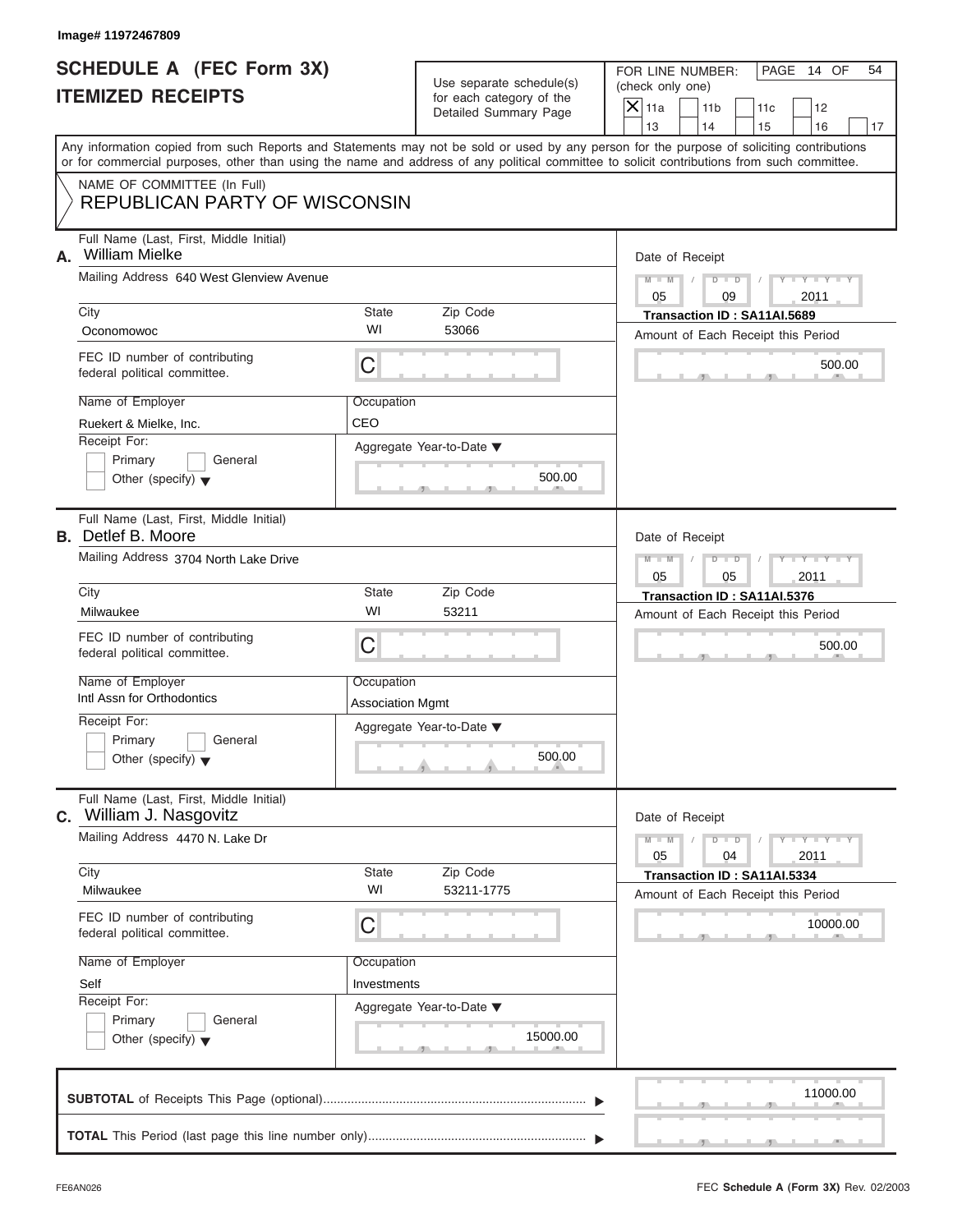| Image# 11972467810                                                                                                                         |                    |                                                      |                                                                                                                                           |
|--------------------------------------------------------------------------------------------------------------------------------------------|--------------------|------------------------------------------------------|-------------------------------------------------------------------------------------------------------------------------------------------|
| <b>SCHEDULE A (FEC Form 3X)</b><br><b>ITEMIZED RECEIPTS</b>                                                                                |                    | Use separate schedule(s)<br>for each category of the | FOR LINE NUMBER:<br>PAGE 15 OF<br>54<br>(check only one)<br>$\mathsf{X}$ 11a<br>11 <sub>b</sub><br>11c<br>12                              |
|                                                                                                                                            |                    | Detailed Summary Page                                | 13<br>14<br>15<br>16<br>17                                                                                                                |
| or for commercial purposes, other than using the name and address of any political committee to solicit contributions from such committee. |                    |                                                      | Any information copied from such Reports and Statements may not be sold or used by any person for the purpose of soliciting contributions |
| NAME OF COMMITTEE (In Full)                                                                                                                |                    |                                                      |                                                                                                                                           |
| <b>REPUBLICAN PARTY OF WISCONSIN</b>                                                                                                       |                    |                                                      |                                                                                                                                           |
| Full Name (Last, First, Middle Initial)<br>Steven M. Nicolai<br>А.<br>Mailing Address 4535 Mormon Coulee Road<br>City<br>State             |                    |                                                      | Date of Receipt                                                                                                                           |
|                                                                                                                                            |                    |                                                      | $D$ $D$<br>$Y - Y - Y - Y - Y$<br>$M - M$<br>05<br>2011<br>06                                                                             |
|                                                                                                                                            |                    | Zip Code                                             | Transaction ID: SA11AI.5520                                                                                                               |
| La Crosse                                                                                                                                  | WI                 | 54601-8232                                           | Amount of Each Receipt this Period                                                                                                        |
| FEC ID number of contributing<br>federal political committee.                                                                              | C                  |                                                      | 500.00                                                                                                                                    |
| Name of Employer                                                                                                                           | Occupation         |                                                      |                                                                                                                                           |
| Nicolai Builders                                                                                                                           |                    | Real Estate Developer                                |                                                                                                                                           |
| Receipt For:                                                                                                                               |                    | Aggregate Year-to-Date ▼                             |                                                                                                                                           |
| Primary<br>General                                                                                                                         |                    | 500.00                                               |                                                                                                                                           |
| Other (specify) $\blacktriangledown$                                                                                                       |                    |                                                      |                                                                                                                                           |
| Full Name (Last, First, Middle Initial)<br><b>B.</b> Joe E Richardson                                                                      |                    |                                                      | Date of Receipt                                                                                                                           |
| Mailing Address N2485 Cardinal Ln                                                                                                          |                    |                                                      | $M - M$<br>$D$ $D$<br>$Y = Y + Y + Y$<br>05<br>23<br>2011                                                                                 |
| City                                                                                                                                       | State              | Zip Code                                             | Transaction ID: SA11AI.6926                                                                                                               |
| Oostburg                                                                                                                                   | WI                 | 53070-1650                                           | Amount of Each Receipt this Period                                                                                                        |
| FEC ID number of contributing<br>federal political committee.                                                                              | C                  |                                                      | 500.00                                                                                                                                    |
| Name of Employer                                                                                                                           | Occupation         |                                                      |                                                                                                                                           |
| <b>Richardson Brothers</b>                                                                                                                 | Executive          |                                                      |                                                                                                                                           |
| Receipt For:                                                                                                                               |                    | Aggregate Year-to-Date ▼                             |                                                                                                                                           |
| Primary<br>General<br>Other (specify) $\blacktriangledown$                                                                                 |                    | 500.00                                               |                                                                                                                                           |
| Full Name (Last, First, Middle Initial)<br><b>Michael Schmitz</b><br>C.                                                                    |                    |                                                      | Date of Receipt                                                                                                                           |
| Mailing Address 500 E Juniper Ct                                                                                                           |                    |                                                      | $Y - Y - Y - Y - I$<br>$M - M$<br>$D$ $D$<br>2011<br>05<br>18                                                                             |
| City<br>Mequon                                                                                                                             | <b>State</b><br>WI | Zip Code<br>53092                                    | Transaction ID: SA11AI.6724<br>Amount of Each Receipt this Period                                                                         |
| FEC ID number of contributing<br>federal political committee.                                                                              | C                  |                                                      | 500.00                                                                                                                                    |
| Name of Employer                                                                                                                           | Occupation         |                                                      |                                                                                                                                           |
| Retired                                                                                                                                    | Retired            |                                                      |                                                                                                                                           |
| Receipt For:                                                                                                                               |                    | Aggregate Year-to-Date ▼                             |                                                                                                                                           |
| Primary<br>General                                                                                                                         |                    |                                                      |                                                                                                                                           |
| Other (specify) $\blacktriangledown$                                                                                                       |                    | 750.00                                               |                                                                                                                                           |
|                                                                                                                                            |                    |                                                      |                                                                                                                                           |
|                                                                                                                                            |                    |                                                      | 1500.00                                                                                                                                   |
|                                                                                                                                            |                    |                                                      |                                                                                                                                           |

FEC **Schedule A (Form 3X)** Rev. 02/2003

S S S , , .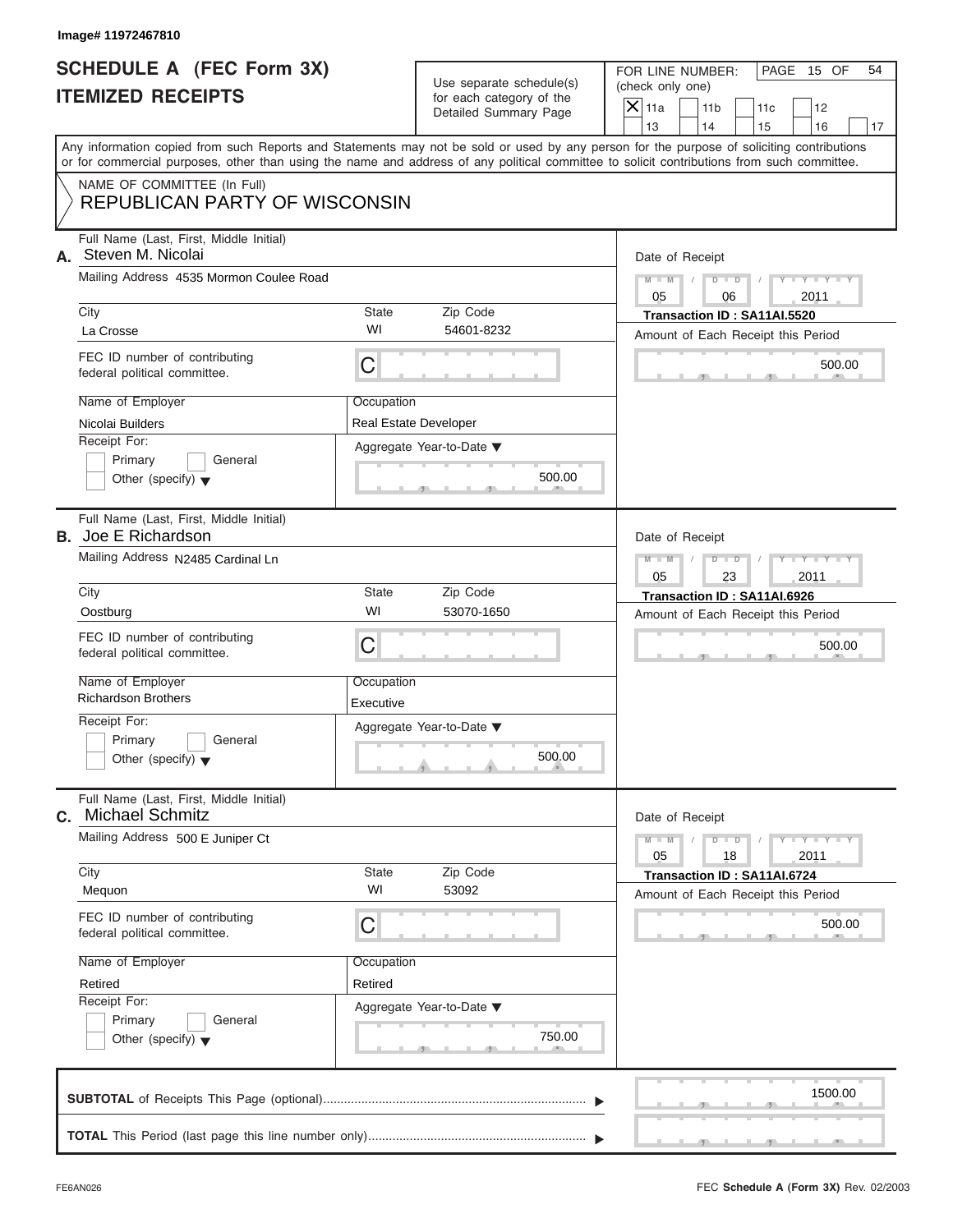|                                                                   | Image# 11972467811                                                                                                                         |                     |                                                                               |                                                                                                                                           |  |  |  |
|-------------------------------------------------------------------|--------------------------------------------------------------------------------------------------------------------------------------------|---------------------|-------------------------------------------------------------------------------|-------------------------------------------------------------------------------------------------------------------------------------------|--|--|--|
| <b>SCHEDULE A (FEC Form 3X)</b><br><b>ITEMIZED RECEIPTS</b>       |                                                                                                                                            |                     | Use separate schedule(s)<br>for each category of the<br>Detailed Summary Page | FOR LINE NUMBER:<br>PAGE 16 OF<br>54<br>(check only one)<br>$\overline{X}$ 11a<br>11 <sub>b</sub><br>11c<br>12                            |  |  |  |
|                                                                   |                                                                                                                                            |                     |                                                                               | 13<br>14<br>15<br>16<br>17                                                                                                                |  |  |  |
|                                                                   | or for commercial purposes, other than using the name and address of any political committee to solicit contributions from such committee. |                     |                                                                               | Any information copied from such Reports and Statements may not be sold or used by any person for the purpose of soliciting contributions |  |  |  |
|                                                                   | NAME OF COMMITTEE (In Full)<br><b>REPUBLICAN PARTY OF WISCONSIN</b>                                                                        |                     |                                                                               |                                                                                                                                           |  |  |  |
| Full Name (Last, First, Middle Initial)<br>James E. Speaker<br>А. |                                                                                                                                            |                     |                                                                               | Date of Receipt                                                                                                                           |  |  |  |
|                                                                   | Mailing Address 3605 Grace Avenue                                                                                                          |                     |                                                                               | $D$ $D$<br>$Y - Y - Y - Y - I$<br>$M - M$<br>05<br>2011<br>05                                                                             |  |  |  |
|                                                                   | City                                                                                                                                       | <b>State</b>        | Zip Code                                                                      | Transaction ID: SA11AI.5388                                                                                                               |  |  |  |
|                                                                   | Mequon                                                                                                                                     | WI                  | 53092-2758                                                                    | Amount of Each Receipt this Period                                                                                                        |  |  |  |
|                                                                   | FEC ID number of contributing<br>federal political committee.                                                                              | $\mathsf C$         |                                                                               | 2500.00                                                                                                                                   |  |  |  |
|                                                                   | Name of Employer                                                                                                                           | Occupation          |                                                                               |                                                                                                                                           |  |  |  |
|                                                                   | JW Speaker Corp<br>Receipt For:                                                                                                            | Executive           |                                                                               |                                                                                                                                           |  |  |  |
|                                                                   | Primary<br>General<br>Other (specify) $\blacktriangledown$                                                                                 |                     | Aggregate Year-to-Date ▼<br>2500.00                                           |                                                                                                                                           |  |  |  |
|                                                                   | Full Name (Last, First, Middle Initial)<br><b>B.</b> Stanley Strelka                                                                       |                     |                                                                               | Date of Receipt                                                                                                                           |  |  |  |
|                                                                   | Mailing Address 12366 N. River Road                                                                                                        |                     |                                                                               | $M - M$<br>$D$ $D$<br>$Y = Y + Y + T$<br>05<br>2011<br>02                                                                                 |  |  |  |
|                                                                   | City                                                                                                                                       | <b>State</b>        | Zip Code                                                                      | Transaction ID: SA11AI.5092                                                                                                               |  |  |  |
|                                                                   | Mequon                                                                                                                                     | WI                  | 53092-2222                                                                    | Amount of Each Receipt this Period                                                                                                        |  |  |  |
|                                                                   | FEC ID number of contributing<br>federal political committee.                                                                              | C                   |                                                                               | 250.00                                                                                                                                    |  |  |  |
|                                                                   | Name of Employer<br>Pro Ins Services                                                                                                       | Occupation<br>Agent |                                                                               |                                                                                                                                           |  |  |  |
|                                                                   | Receipt For:                                                                                                                               |                     | Aggregate Year-to-Date ▼                                                      |                                                                                                                                           |  |  |  |
|                                                                   | Primary<br>General<br>Other (specify) $\blacktriangledown$                                                                                 |                     | 250.00                                                                        |                                                                                                                                           |  |  |  |
|                                                                   | Full Name (Last, First, Middle Initial)<br><b>C.</b> Richard F Teerlink                                                                    |                     |                                                                               | Date of Receipt                                                                                                                           |  |  |  |
|                                                                   | Mailing Address 1765 Wedgewood Drive West                                                                                                  |                     |                                                                               | $Y + Y$<br>$M - M$<br>$D$ $D$<br>05<br>18<br>2011                                                                                         |  |  |  |
|                                                                   | City<br>Elm Grove                                                                                                                          | State<br>WI         | Zip Code<br>53122-1056                                                        | Transaction ID: SA11AI.6691<br>Amount of Each Receipt this Period                                                                         |  |  |  |
|                                                                   | FEC ID number of contributing<br>federal political committee.                                                                              | C                   |                                                                               | 500.00                                                                                                                                    |  |  |  |
|                                                                   | Name of Employer                                                                                                                           | Occupation          |                                                                               |                                                                                                                                           |  |  |  |
|                                                                   | N/A                                                                                                                                        | Retired             |                                                                               |                                                                                                                                           |  |  |  |
|                                                                   | Receipt For:<br>Primary<br>General<br>Other (specify) $\blacktriangledown$                                                                 |                     | Aggregate Year-to-Date ▼<br>500.00                                            |                                                                                                                                           |  |  |  |
|                                                                   |                                                                                                                                            |                     |                                                                               | 3250.00                                                                                                                                   |  |  |  |
|                                                                   |                                                                                                                                            |                     |                                                                               |                                                                                                                                           |  |  |  |
|                                                                   |                                                                                                                                            |                     |                                                                               |                                                                                                                                           |  |  |  |

FEC **Schedule A (Form 3X)** Rev. 02/2003

 $S = \{x_1, x_2, \ldots, x_{n-1}, x_{n-1}, \ldots, x_{n-1}, x_{n-1}, \ldots, x_{n-1}, x_{n-1}, \ldots, x_{n-1}, x_{n-1}, \ldots, x_{n-1}, x_{n-1}, \ldots, x_{n-1}, \ldots, x_{n-1}, \ldots, x_{n-1}, \ldots, x_{n-1}, \ldots, x_{n-1}, \ldots, x_{n-1}, \ldots, x_{n-1}, \ldots, x_{n-1}, \ldots, x_{n-1}, \ldots, x_{n-1}, \ldots, x_{n-1}, \ldots, x_{n-1}, \ldots, x_{n-$ 

سي ال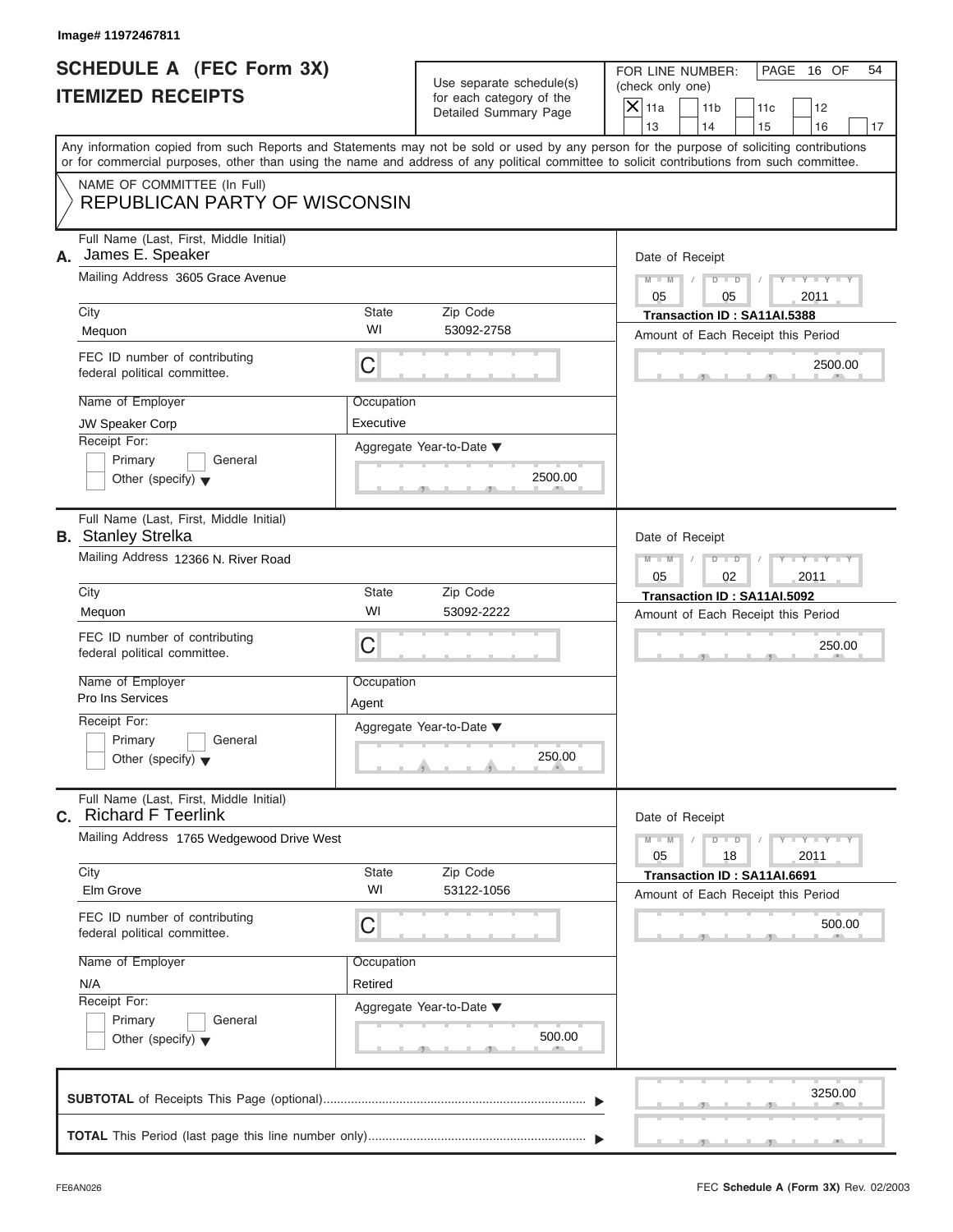|                                                             | Image# 11972467812                                                                                                                                                                                                                                                                                  |                                                  |                                                                               |                                                                                                                                                         |
|-------------------------------------------------------------|-----------------------------------------------------------------------------------------------------------------------------------------------------------------------------------------------------------------------------------------------------------------------------------------------------|--------------------------------------------------|-------------------------------------------------------------------------------|---------------------------------------------------------------------------------------------------------------------------------------------------------|
| <b>SCHEDULE A (FEC Form 3X)</b><br><b>ITEMIZED RECEIPTS</b> |                                                                                                                                                                                                                                                                                                     |                                                  | Use separate schedule(s)<br>for each category of the<br>Detailed Summary Page | FOR LINE NUMBER:<br>PAGE 17 OF<br>54<br>(check only one)<br>$\overline{X}$ 11a<br>11 <sub>b</sub><br>11c<br>12<br>13<br>14<br>15<br>16<br>17            |
|                                                             | or for commercial purposes, other than using the name and address of any political committee to solicit contributions from such committee.                                                                                                                                                          |                                                  |                                                                               | Any information copied from such Reports and Statements may not be sold or used by any person for the purpose of soliciting contributions               |
|                                                             | NAME OF COMMITTEE (In Full)<br><b>REPUBLICAN PARTY OF WISCONSIN</b>                                                                                                                                                                                                                                 |                                                  |                                                                               |                                                                                                                                                         |
| А.                                                          | Full Name (Last, First, Middle Initial)<br>Jack Voight<br>Mailing Address 2508 N. Richmond St<br>City<br>Appleton<br>FEC ID number of contributing<br>federal political committee.<br>Name of Employer<br>Voight Insurance<br>Receipt For:<br>Primary<br>General                                    | State<br>WI<br>C<br>Occupation<br>Agent          | Zip Code<br>54911-1970<br>Aggregate Year-to-Date ▼<br>500.00                  | Date of Receipt<br>$M - M$<br>$D$ $D$<br>$Y - Y - Y$<br>05<br>26<br>2011<br>Transaction ID: SA11AI.7740<br>Amount of Each Receipt this Period<br>500.00 |
|                                                             | Other (specify) $\blacktriangledown$<br>Full Name (Last, First, Middle Initial)<br><b>B.</b> David Voss<br>Mailing Address 7510 Richter Lane<br>City                                                                                                                                                | State                                            | Zip Code                                                                      | Date of Receipt<br>Y TY TY<br>$M - M$<br>$D$ $D$<br>05<br>26<br>2011                                                                                    |
|                                                             | Larsen<br>FEC ID number of contributing<br>federal political committee.<br>Name of Employer<br>Miron Company Inc.<br>Receipt For:<br>Primary<br>General<br>Other (specify) $\blacktriangledown$                                                                                                     | WI<br>C<br>Occupation<br>CEO                     | 54947-9635<br>Aggregate Year-to-Date ▼<br>500.00                              | Transaction ID: SA11AI.7732<br>Amount of Each Receipt this Period<br>500.00                                                                             |
| C.                                                          | Full Name (Last, First, Middle Initial)<br>Jennifer Wanke<br>Mailing Address 607 E Tallgrass Drive<br>City<br>Appleton<br>FEC ID number of contributing<br>federal political committee.<br>Name of Employer<br>Leaven<br>Receipt For:<br>Primary<br>General<br>Other (specify) $\blacktriangledown$ | State<br>WI<br>С<br>Occupation<br>Co-Chairperson | Zip Code<br>54913-7505<br>Aggregate Year-to-Date ▼<br>1000.00                 | Date of Receipt<br>$M - M$<br>$Y = Y$<br>$D - D$<br>2011<br>05<br>26<br>Transaction ID: SA11AI.7750<br>Amount of Each Receipt this Period<br>1000.00    |
|                                                             |                                                                                                                                                                                                                                                                                                     |                                                  |                                                                               | 2000.00                                                                                                                                                 |
|                                                             |                                                                                                                                                                                                                                                                                                     |                                                  |                                                                               |                                                                                                                                                         |

S S S , , .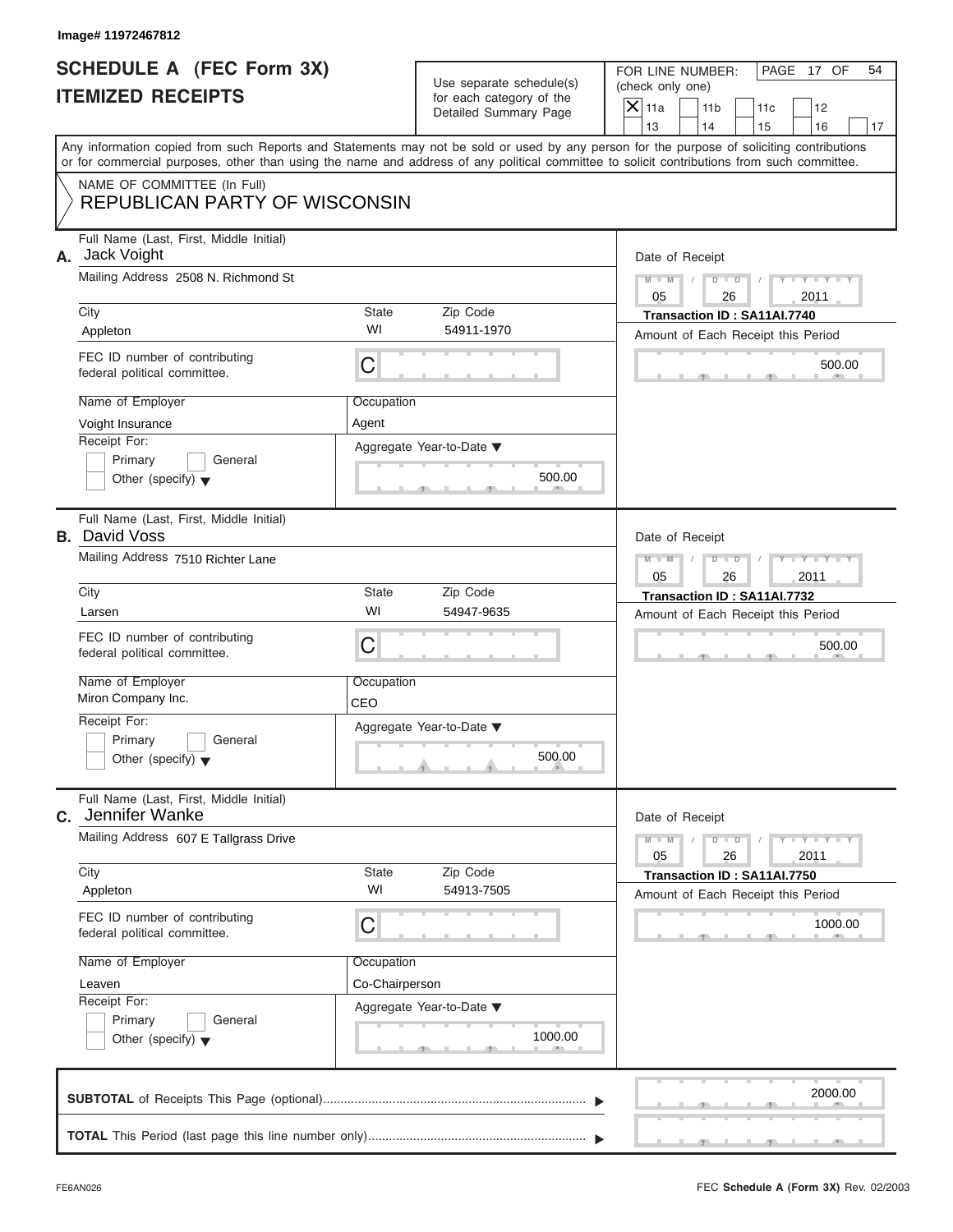| Image# 11972467813                                                                                        |                     |                                                      |                                                                                                                                                                                                                                                                                         |  |  |
|-----------------------------------------------------------------------------------------------------------|---------------------|------------------------------------------------------|-----------------------------------------------------------------------------------------------------------------------------------------------------------------------------------------------------------------------------------------------------------------------------------------|--|--|
| SCHEDULE A (FEC Form 3X)<br><b>ITEMIZED RECEIPTS</b>                                                      |                     | Use separate schedule(s)<br>for each category of the | FOR LINE NUMBER:<br>PAGE 18 OF<br>54<br>(check only one)<br>$\mathsf{X}$ 11a<br>11 <sub>b</sub><br>11c<br>12                                                                                                                                                                            |  |  |
|                                                                                                           |                     | Detailed Summary Page                                | 13<br>14<br>15<br>16<br>17                                                                                                                                                                                                                                                              |  |  |
|                                                                                                           |                     |                                                      | Any information copied from such Reports and Statements may not be sold or used by any person for the purpose of soliciting contributions<br>or for commercial purposes, other than using the name and address of any political committee to solicit contributions from such committee. |  |  |
| NAME OF COMMITTEE (In Full)<br><b>REPUBLICAN PARTY OF WISCONSIN</b>                                       |                     |                                                      |                                                                                                                                                                                                                                                                                         |  |  |
| Full Name (Last, First, Middle Initial)<br><b>David Watters</b><br>А.<br>Mailing Address 1303 Midway Road |                     |                                                      | Date of Receipt                                                                                                                                                                                                                                                                         |  |  |
|                                                                                                           |                     |                                                      | $D$ $D$ $I$<br>$Y - Y - Y - Y - Y$<br>$M - M$<br>$\sqrt{2}$<br>05<br>2011<br>26                                                                                                                                                                                                         |  |  |
| City<br>Menasha                                                                                           | State<br>WI         | Zip Code<br>54952                                    | Transaction ID: SA11AI.7736<br>Amount of Each Receipt this Period                                                                                                                                                                                                                       |  |  |
| FEC ID number of contributing<br>federal political committee.                                             | C                   |                                                      | 500.00                                                                                                                                                                                                                                                                                  |  |  |
| Name of Employer<br><b>Watters Plumbing</b>                                                               | Occupation<br>Owner |                                                      |                                                                                                                                                                                                                                                                                         |  |  |
| Receipt For:<br>Primary<br>General<br>Other (specify) $\blacktriangledown$                                |                     | Aggregate Year-to-Date ▼<br>500.00                   |                                                                                                                                                                                                                                                                                         |  |  |
| Full Name (Last, First, Middle Initial)<br>В.<br><b>Mailing Address</b>                                   |                     |                                                      | Date of Receipt                                                                                                                                                                                                                                                                         |  |  |
|                                                                                                           |                     |                                                      | $Y = Y = Y' + Y' + Y$<br>$D$ $D$<br>$M - M$                                                                                                                                                                                                                                             |  |  |
| City                                                                                                      | State               | Zip Code                                             | Amount of Each Receipt this Period                                                                                                                                                                                                                                                      |  |  |
| FEC ID number of contributing<br>federal political committee.                                             | C                   |                                                      | $-9$                                                                                                                                                                                                                                                                                    |  |  |
| Name of Employer                                                                                          | Occupation          |                                                      |                                                                                                                                                                                                                                                                                         |  |  |
| Receipt For:<br>Primary<br>General<br>Other (specify) $\blacktriangledown$                                |                     | Aggregate Year-to-Date ▼                             |                                                                                                                                                                                                                                                                                         |  |  |
| Full Name (Last, First, Middle Initial)<br>C.                                                             |                     |                                                      | Date of Receipt                                                                                                                                                                                                                                                                         |  |  |
| <b>Mailing Address</b>                                                                                    |                     |                                                      | $Y - Y - Y - Y - Y$<br>$M - M$<br>$D$ $D$                                                                                                                                                                                                                                               |  |  |
| City                                                                                                      | State               | Zip Code                                             | Amount of Each Receipt this Period                                                                                                                                                                                                                                                      |  |  |
| FEC ID number of contributing<br>federal political committee.                                             | C                   |                                                      |                                                                                                                                                                                                                                                                                         |  |  |
| Name of Employer                                                                                          | Occupation          |                                                      |                                                                                                                                                                                                                                                                                         |  |  |
| Receipt For:<br>Primary<br>General                                                                        |                     | Aggregate Year-to-Date ▼                             |                                                                                                                                                                                                                                                                                         |  |  |
| Other (specify) $\blacktriangledown$                                                                      |                     | $-7$                                                 |                                                                                                                                                                                                                                                                                         |  |  |
|                                                                                                           |                     |                                                      | 500.00                                                                                                                                                                                                                                                                                  |  |  |
|                                                                                                           |                     |                                                      | 52150.00                                                                                                                                                                                                                                                                                |  |  |
|                                                                                                           |                     |                                                      |                                                                                                                                                                                                                                                                                         |  |  |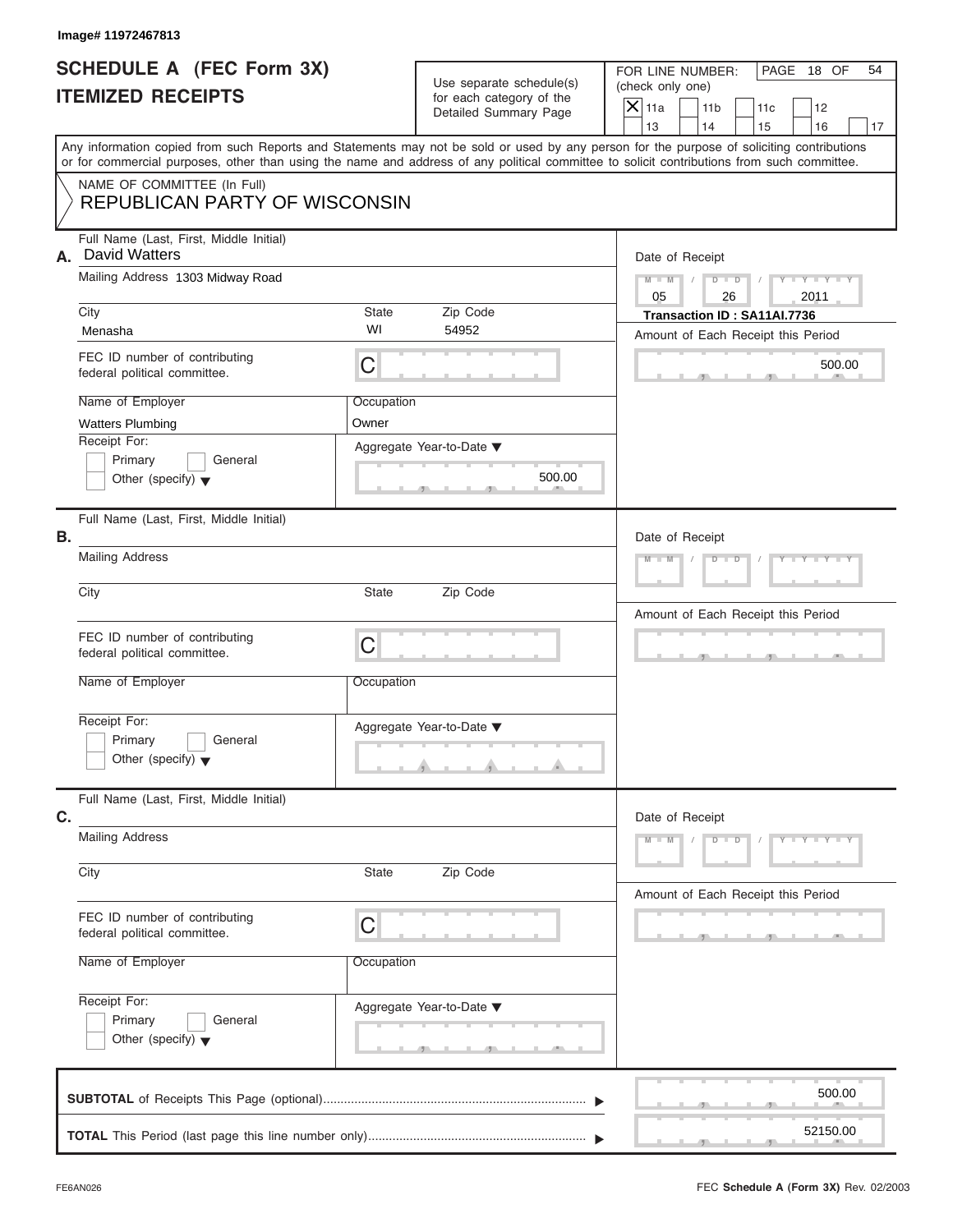|                          | <b>SCHEDULE A (FEC Form 3X)</b> |
|--------------------------|---------------------------------|
| <b>ITEMIZED RECEIPTS</b> |                                 |

| Image# 11972467814                                                                                                                                                                                                |                                        |                                                                               |                                                                                                                                           |  |
|-------------------------------------------------------------------------------------------------------------------------------------------------------------------------------------------------------------------|----------------------------------------|-------------------------------------------------------------------------------|-------------------------------------------------------------------------------------------------------------------------------------------|--|
| <b>SCHEDULE A (FEC Form 3X)</b><br><b>ITEMIZED RECEIPTS</b>                                                                                                                                                       |                                        | Use separate schedule(s)<br>for each category of the<br>Detailed Summary Page | FOR LINE NUMBER:<br>PAGE 19 OF<br>54<br>(check only one)<br>$X$ 11c<br>11 <sub>b</sub><br>11a<br>12<br>13<br>14<br>15<br>16<br>17         |  |
| or for commercial purposes, other than using the name and address of any political committee to solicit contributions from such committee.<br>NAME OF COMMITTEE (In Full)                                         |                                        |                                                                               | Any information copied from such Reports and Statements may not be sold or used by any person for the purpose of soliciting contributions |  |
| <b>REPUBLICAN PARTY OF WISCONSIN</b>                                                                                                                                                                              |                                        |                                                                               |                                                                                                                                           |  |
| Full Name (Last, First, Middle Initial)<br>ALLIANT ENERGY CORPORATION EMPLOYEE'S POLITICAL ACTION COMM<br>А.<br>Mailing Address 801 PENNSYLVANIA AVE, NW<br>SUITE 640<br>City<br>State<br>DC<br><b>WASHINGTON</b> |                                        |                                                                               | Date of Receipt                                                                                                                           |  |
|                                                                                                                                                                                                                   |                                        |                                                                               | $M - M$<br>$D$ $D$<br>$Y - Y - Y - Y - Y$<br>$\sqrt{2}$                                                                                   |  |
|                                                                                                                                                                                                                   |                                        | Zip Code                                                                      | 05<br>2011<br>17<br>Transaction ID: SA11C.8184                                                                                            |  |
|                                                                                                                                                                                                                   |                                        | 20004                                                                         | Amount of Each Receipt this Period                                                                                                        |  |
| FEC ID number of contributing<br>federal political committee.                                                                                                                                                     | С                                      | C00132092                                                                     | 1000.00                                                                                                                                   |  |
| Name of Employer                                                                                                                                                                                                  | Occupation                             |                                                                               |                                                                                                                                           |  |
| Receipt For:<br>Primary<br>General<br>Other (specify) $\blacktriangledown$                                                                                                                                        |                                        | Aggregate Year-to-Date $\blacktriangledown$<br>1000.00                        |                                                                                                                                           |  |
| Full Name (Last, First, Middle Initial)<br>COCA-COLA REFRESHMENTS USA, INC NONPARTISAN POLITICAL ACTION COMMITTEE FOR GOOD GOVERNMENT<br>В.                                                                       |                                        |                                                                               | Date of Receipt                                                                                                                           |  |
| Mailing Address 310 NORTH AVENUE, NW                                                                                                                                                                              |                                        |                                                                               | $D$ $D$<br>$M - M$<br>$Y - Y - Y - Y - Y$<br>2011<br>05<br>26                                                                             |  |
| City                                                                                                                                                                                                              | Zip Code<br>State                      |                                                                               |                                                                                                                                           |  |
| <b>ATLANTA</b>                                                                                                                                                                                                    | GА                                     | 30313                                                                         | Transaction ID: SA11C.8201<br>Amount of Each Receipt this Period                                                                          |  |
| FEC ID number of contributing<br>federal political committee.                                                                                                                                                     | С                                      | C00250134                                                                     | 2000.00                                                                                                                                   |  |
| Name of Employer                                                                                                                                                                                                  | Occupation                             |                                                                               |                                                                                                                                           |  |
| Receipt For:                                                                                                                                                                                                      |                                        | Aggregate Year-to-Date ▼                                                      |                                                                                                                                           |  |
| Primary<br>General<br>Other (specify) $\blacktriangledown$                                                                                                                                                        |                                        | 2000.00                                                                       |                                                                                                                                           |  |
| Full Name (Last, First, Middle Initial)<br>ELI LILLY AND COMPANY POLITICAL ACTION COMMITTEE<br>C.                                                                                                                 |                                        |                                                                               | Date of Receipt                                                                                                                           |  |
|                                                                                                                                                                                                                   | Mailing Address LILLY CORPORATE CENTER |                                                                               |                                                                                                                                           |  |
| City<br><b>INDIANAPOLIS</b>                                                                                                                                                                                       | State<br>IN                            | Zip Code<br>46285                                                             | Transaction ID: SA11C.8190<br>Amount of Each Receipt this Period                                                                          |  |
| FEC ID number of contributing<br>federal political committee.                                                                                                                                                     | С                                      | C00082792                                                                     | 1000.00                                                                                                                                   |  |
| Name of Employer                                                                                                                                                                                                  | Occupation                             |                                                                               |                                                                                                                                           |  |
| Receipt For:<br>Primary<br>General                                                                                                                                                                                |                                        | Aggregate Year-to-Date ▼                                                      |                                                                                                                                           |  |
| Other (specify) $\blacktriangledown$                                                                                                                                                                              |                                        | 3500.00                                                                       |                                                                                                                                           |  |
|                                                                                                                                                                                                                   |                                        |                                                                               | 4000.00                                                                                                                                   |  |
|                                                                                                                                                                                                                   |                                        |                                                                               |                                                                                                                                           |  |

S S S , , .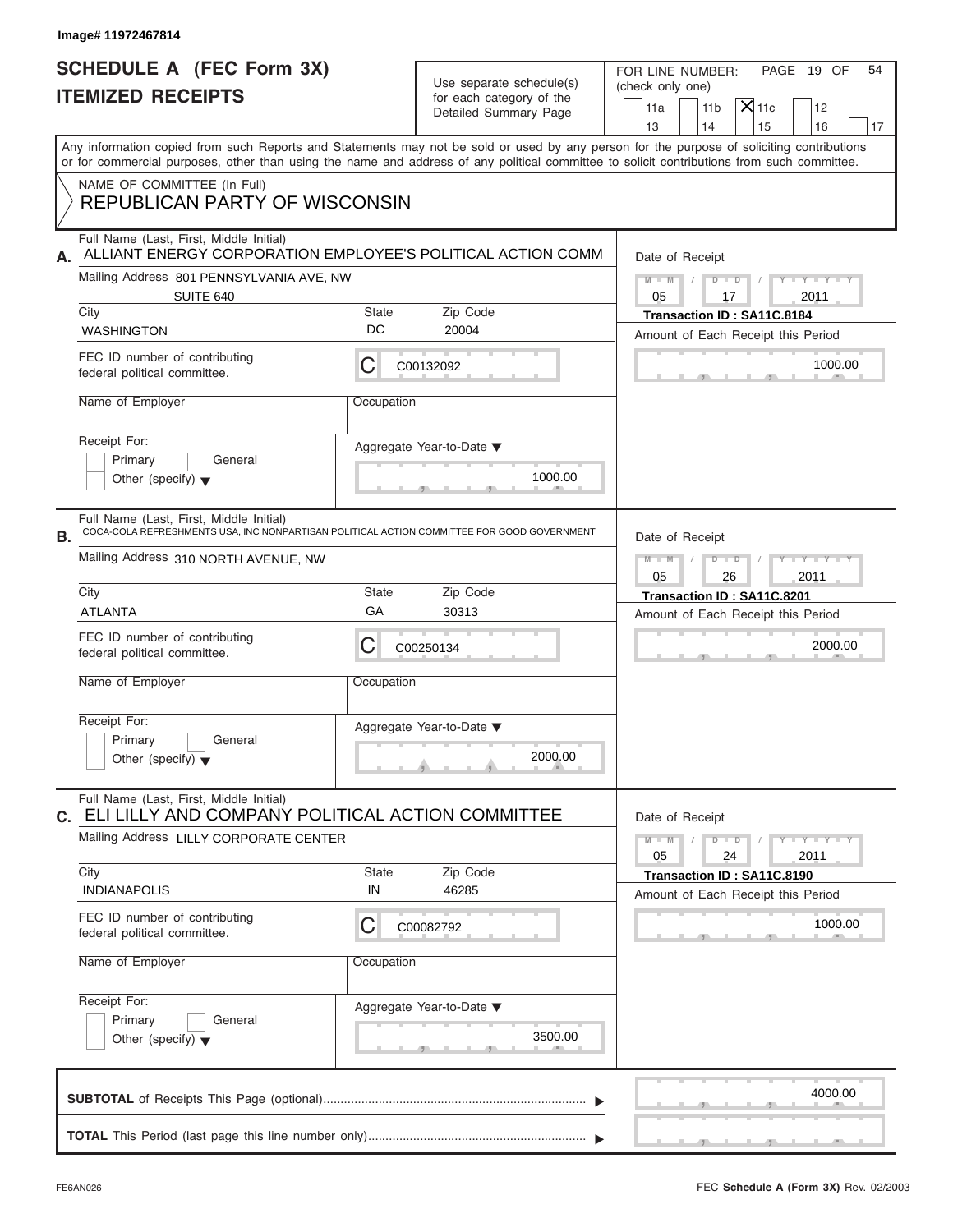| Image# 11972467815                                                                                                                                                    |                    |                                                                               |                                                                                                                                                                                                                                                                                         |
|-----------------------------------------------------------------------------------------------------------------------------------------------------------------------|--------------------|-------------------------------------------------------------------------------|-----------------------------------------------------------------------------------------------------------------------------------------------------------------------------------------------------------------------------------------------------------------------------------------|
| <b>SCHEDULE A (FEC Form 3X)</b><br><b>ITEMIZED RECEIPTS</b>                                                                                                           |                    | Use separate schedule(s)<br>for each category of the<br>Detailed Summary Page | FOR LINE NUMBER:<br>PAGE 20 OF<br>54<br>(check only one)<br>$X$ 11c<br>11 <sub>b</sub><br>11a<br>12<br>13<br>14<br>15<br>16<br>17                                                                                                                                                       |
|                                                                                                                                                                       |                    |                                                                               | Any information copied from such Reports and Statements may not be sold or used by any person for the purpose of soliciting contributions<br>or for commercial purposes, other than using the name and address of any political committee to solicit contributions from such committee. |
| NAME OF COMMITTEE (In Full)<br><b>REPUBLICAN PARTY OF WISCONSIN</b>                                                                                                   |                    |                                                                               |                                                                                                                                                                                                                                                                                         |
| Full Name (Last, First, Middle Initial)<br>INTEGRYS ENERGY GROUP, INC PAC<br>А.<br>Mailing Address 130 E RANDOLPH DR                                                  |                    |                                                                               | Date of Receipt<br>$D - D$<br>$M - M$<br>$Y - Y - Y - Y$<br>05<br>25<br>2011                                                                                                                                                                                                            |
| City                                                                                                                                                                  | State<br>IL        | Zip Code                                                                      | Transaction ID: SA11C.8196                                                                                                                                                                                                                                                              |
| <b>CHICAGO</b><br>FEC ID number of contributing<br>federal political committee.                                                                                       | С                  | 60601<br>C00442707                                                            | Amount of Each Receipt this Period<br>1500.00                                                                                                                                                                                                                                           |
| Name of Employer<br>Receipt For:<br>Primary<br>General<br>Other (specify) $\blacktriangledown$                                                                        | Occupation         | Aggregate Year-to-Date ▼<br>4000.00                                           |                                                                                                                                                                                                                                                                                         |
| Full Name (Last, First, Middle Initial)<br>MARATHON OIL COMPANY EMPLOYEES POLITICAL ACTION COMMITTEE (MEPAC)<br>В.<br>Mailing Address P.O. BOX 75000, MC 2250<br>City | State              | Zip Code                                                                      | Date of Receipt<br>$M - M$<br>$D - D$<br>Y T Y T Y T<br>2011<br>05<br>24<br>Transaction ID: SA11C.8186                                                                                                                                                                                  |
| <b>DETROIT</b>                                                                                                                                                        | MI                 | 48275                                                                         | Amount of Each Receipt this Period                                                                                                                                                                                                                                                      |
| FEC ID number of contributing<br>federal political committee.<br>Name of Employer                                                                                     | С<br>Occupation    | C00040568                                                                     | 1000.00                                                                                                                                                                                                                                                                                 |
| Receipt For:<br>Primary<br>General<br>Other (specify) $\blacktriangledown$                                                                                            |                    | Aggregate Year-to-Date ▼<br>1000.00                                           |                                                                                                                                                                                                                                                                                         |
| Full Name (Last, First, Middle Initial)<br>MILWAUKEE POLICE ASSOCIATION PAC<br>С.                                                                                     |                    |                                                                               | Date of Receipt                                                                                                                                                                                                                                                                         |
| Mailing Address 6310 WEST BLUEMOUND ROAD                                                                                                                              |                    |                                                                               | $M - M$<br>$\mathbf{I} = \mathbf{Y} + \mathbf{I} - \mathbf{Y}$<br>$D$ $D$<br>2011<br>05<br>24                                                                                                                                                                                           |
| City<br>MILWAUKEE                                                                                                                                                     | <b>State</b><br>WI | Zip Code<br>53213                                                             | Transaction ID: SA11C.8194<br>Amount of Each Receipt this Period                                                                                                                                                                                                                        |
| FEC ID number of contributing<br>federal political committee.                                                                                                         | С                  | C00324673                                                                     | 1000.00                                                                                                                                                                                                                                                                                 |
| Name of Employer<br>Occupation                                                                                                                                        |                    |                                                                               |                                                                                                                                                                                                                                                                                         |
| Receipt For:<br>Primary<br>General<br>Other (specify) $\blacktriangledown$                                                                                            |                    | Aggregate Year-to-Date ▼<br>4025.00                                           |                                                                                                                                                                                                                                                                                         |
|                                                                                                                                                                       |                    |                                                                               | 3500.00                                                                                                                                                                                                                                                                                 |
|                                                                                                                                                                       |                    |                                                                               |                                                                                                                                                                                                                                                                                         |

FEC **Schedule A (Form 3X)** Rev. 02/2003

S S S , , .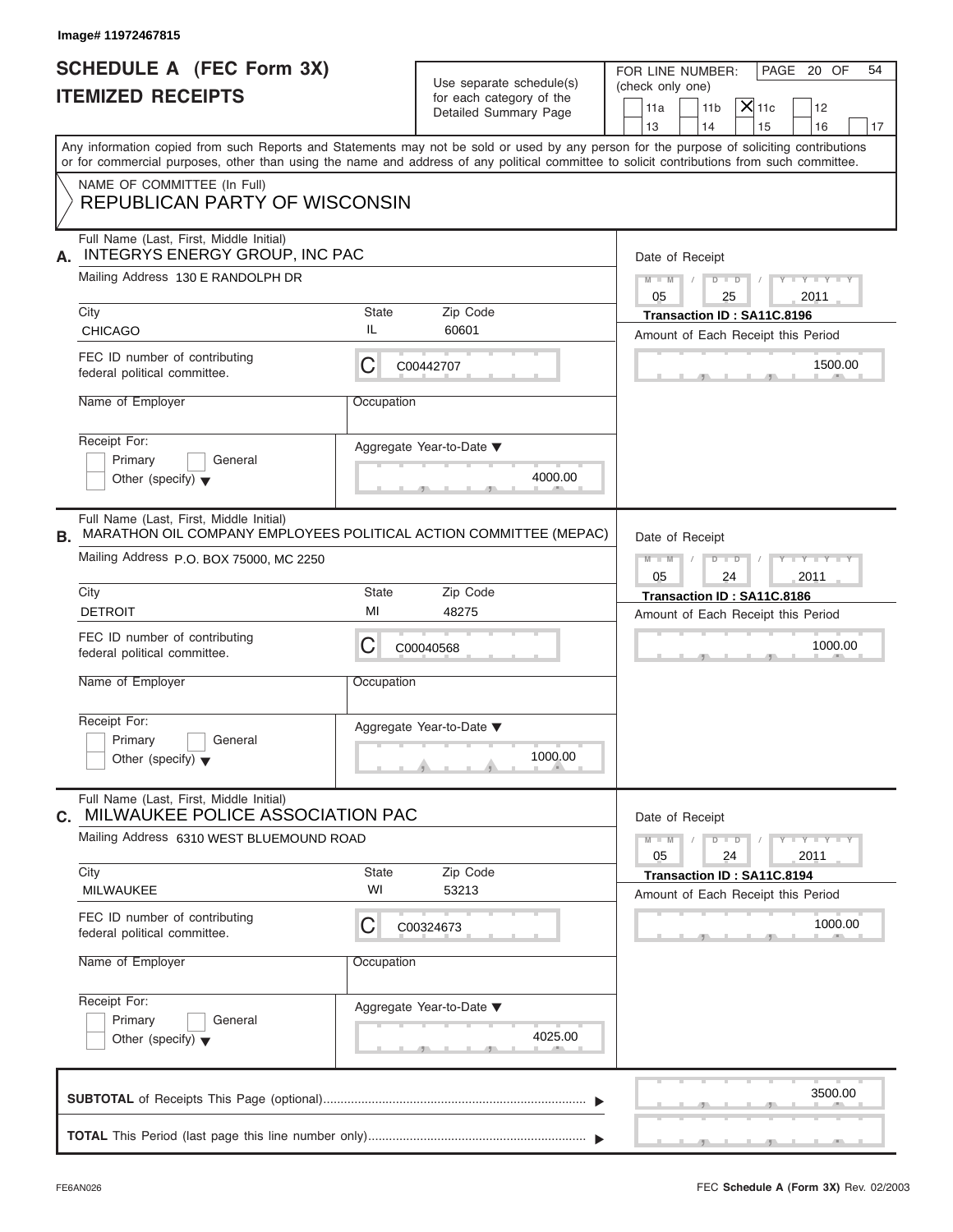| Image# 11972467816                                                                                   |             |                                                                               |                                                                                                                                                                                                                                                                                         |
|------------------------------------------------------------------------------------------------------|-------------|-------------------------------------------------------------------------------|-----------------------------------------------------------------------------------------------------------------------------------------------------------------------------------------------------------------------------------------------------------------------------------------|
| <b>SCHEDULE A (FEC Form 3X)</b><br><b>ITEMIZED RECEIPTS</b>                                          |             | Use separate schedule(s)<br>for each category of the<br>Detailed Summary Page | PAGE 21 OF<br>FOR LINE NUMBER:<br>54<br>(check only one)<br>$\mathsf{X}$ 11c<br>11a<br>11 <sub>b</sub><br>12<br>13<br>14<br>15<br>16<br>17                                                                                                                                              |
|                                                                                                      |             |                                                                               | Any information copied from such Reports and Statements may not be sold or used by any person for the purpose of soliciting contributions<br>or for commercial purposes, other than using the name and address of any political committee to solicit contributions from such committee. |
| NAME OF COMMITTEE (In Full)<br><b>REPUBLICAN PARTY OF WISCONSIN</b>                                  |             |                                                                               |                                                                                                                                                                                                                                                                                         |
| Full Name (Last, First, Middle Initial)<br>TDS TELECOMMUNICATIONS CORPORATION PAC<br>А.              |             |                                                                               | Date of Receipt                                                                                                                                                                                                                                                                         |
| Mailing Address PO BOX 5158                                                                          |             |                                                                               | $D$ $D$<br>$Y - Y - Y - Y - Y$<br>$M - M$<br>05<br>24<br>2011                                                                                                                                                                                                                           |
| City<br><b>MADISON</b>                                                                               | State<br>WI | Zip Code<br>53705                                                             | Transaction ID: SA11C.8192<br>Amount of Each Receipt this Period                                                                                                                                                                                                                        |
| FEC ID number of contributing<br>federal political committee.                                        | С           | C00299750                                                                     | 1000.00                                                                                                                                                                                                                                                                                 |
| Name of Employer                                                                                     | Occupation  |                                                                               |                                                                                                                                                                                                                                                                                         |
| Receipt For:<br>Primary<br>General<br>Other (specify) $\blacktriangledown$                           |             | Aggregate Year-to-Date ▼<br>3000.00                                           |                                                                                                                                                                                                                                                                                         |
| Full Name (Last, First, Middle Initial)<br>В.                                                        |             |                                                                               | Date of Receipt                                                                                                                                                                                                                                                                         |
| <b>Mailing Address</b>                                                                               |             |                                                                               | $Y = Y = Y' + Y' + Y$<br>$M - M$<br>$D$ $D$                                                                                                                                                                                                                                             |
| State<br>City                                                                                        |             | Zip Code                                                                      | Amount of Each Receipt this Period                                                                                                                                                                                                                                                      |
| FEC ID number of contributing<br>federal political committee.                                        | C           |                                                                               | $\mathbf{1}$                                                                                                                                                                                                                                                                            |
| Name of Employer                                                                                     | Occupation  |                                                                               |                                                                                                                                                                                                                                                                                         |
| Receipt For:<br>Primary<br>General<br>Other (specify) $\blacktriangledown$                           |             | Aggregate Year-to-Date ▼                                                      |                                                                                                                                                                                                                                                                                         |
| Full Name (Last, First, Middle Initial)<br>C.                                                        |             |                                                                               | Date of Receipt                                                                                                                                                                                                                                                                         |
| <b>Mailing Address</b>                                                                               |             |                                                                               | $M - M$<br>$D$ $\Box$ $D$<br>$Y - Y - Y - Y$                                                                                                                                                                                                                                            |
| City                                                                                                 | State       | Zip Code                                                                      | Amount of Each Receipt this Period                                                                                                                                                                                                                                                      |
| FEC ID number of contributing<br>C<br>federal political committee.<br>Name of Employer<br>Occupation |             |                                                                               |                                                                                                                                                                                                                                                                                         |
|                                                                                                      |             |                                                                               |                                                                                                                                                                                                                                                                                         |
| Receipt For:<br>Primary<br>General<br>Other (specify) $\blacktriangledown$                           |             | Aggregate Year-to-Date ▼                                                      |                                                                                                                                                                                                                                                                                         |
|                                                                                                      |             |                                                                               | 1000.00                                                                                                                                                                                                                                                                                 |
|                                                                                                      |             |                                                                               | 8500.00                                                                                                                                                                                                                                                                                 |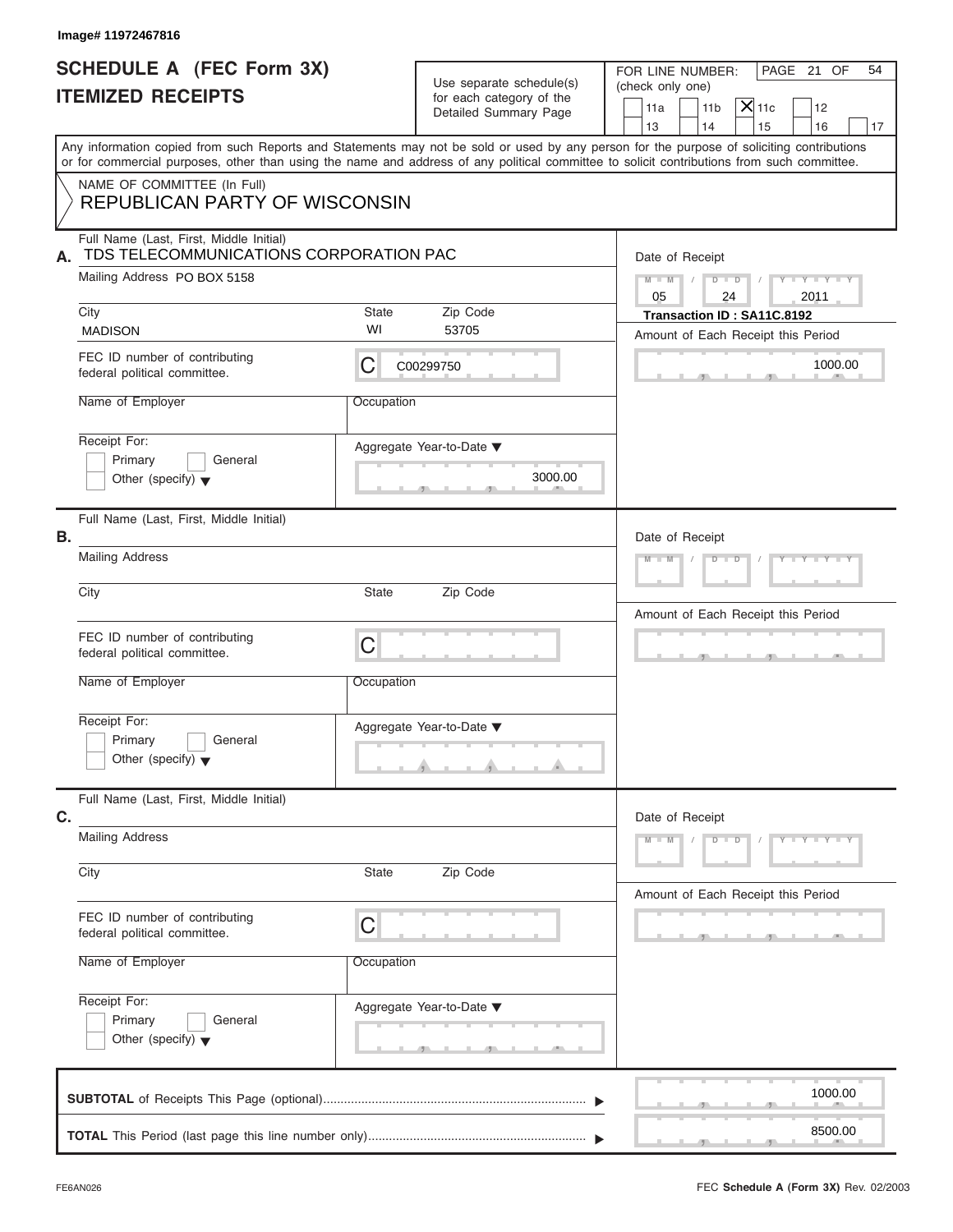|                                                                                 | Image# 11972467817                                                                                                                                                                                                                |                                |                                                                               |                                                                                                                                                                                                |
|---------------------------------------------------------------------------------|-----------------------------------------------------------------------------------------------------------------------------------------------------------------------------------------------------------------------------------|--------------------------------|-------------------------------------------------------------------------------|------------------------------------------------------------------------------------------------------------------------------------------------------------------------------------------------|
|                                                                                 | <b>SCHEDULE A (FEC Form 3X)</b><br><b>ITEMIZED RECEIPTS</b>                                                                                                                                                                       |                                | Use separate schedule(s)<br>for each category of the<br>Detailed Summary Page | PAGE 22 OF<br>FOR LINE NUMBER:<br>54<br>(check only one)<br>$ \mathsf{X} $ 12<br>11 <sub>b</sub><br>11a<br>11c<br>13<br>14<br>16<br>15<br>17                                                   |
|                                                                                 | or for commercial purposes, other than using the name and address of any political committee to solicit contributions from such committee.                                                                                        |                                |                                                                               | Any information copied from such Reports and Statements may not be sold or used by any person for the purpose of soliciting contributions                                                      |
|                                                                                 | NAME OF COMMITTEE (In Full)<br><b>REPUBLICAN PARTY OF WISCONSIN</b>                                                                                                                                                               |                                |                                                                               |                                                                                                                                                                                                |
| А.                                                                              | Full Name (Last, First, Middle Initial)<br>REPUBLICAN NATIONAL COMMITTEE<br>Mailing Address 310 FIRST STREET SE<br>City<br><b>WASHINGTON</b><br>FEC ID number of contributing<br>federal political committee.<br>Name of Employer | State<br>DC<br>С<br>Occupation | Zip Code<br>20003<br>C00003418                                                | Date of Receipt<br>$M - M$<br>$D$ $D$<br>$Y - Y - Y - Y - Y$<br>05<br>06<br>2011<br>Transaction ID: SA12.8207<br>Amount of Each Receipt this Period<br>4469.20<br>In-kind - Equipment transfer |
|                                                                                 | Receipt For:<br>Primary<br>General<br>Other (specify) $\blacktriangledown$                                                                                                                                                        |                                | Aggregate Year-to-Date ▼<br>6039.21                                           |                                                                                                                                                                                                |
| В.                                                                              | Full Name (Last, First, Middle Initial)<br><b>Mailing Address</b><br>City<br>FEC ID number of contributing<br>federal political committee.                                                                                        | State<br>C                     | Zip Code                                                                      | Date of Receipt<br>Y I Y I Y I Y<br>$M - M$<br>$D$ $D$<br>Amount of Each Receipt this Period                                                                                                   |
|                                                                                 | Name of Employer<br>Receipt For:<br>Primary<br>General<br>Other (specify) $\blacktriangledown$                                                                                                                                    | Occupation                     | Aggregate Year-to-Date ▼                                                      |                                                                                                                                                                                                |
| Full Name (Last, First, Middle Initial)<br>C.<br><b>Mailing Address</b><br>City |                                                                                                                                                                                                                                   | State                          | Zip Code                                                                      | Date of Receipt<br>$M - M$<br>D<br>$Y = Y + Y +$<br>$\overline{D}$                                                                                                                             |
|                                                                                 | FEC ID number of contributing<br>federal political committee.<br>Name of Employer                                                                                                                                                 | С<br>Occupation                |                                                                               | Amount of Each Receipt this Period                                                                                                                                                             |
|                                                                                 | Receipt For:<br>Primary<br>General<br>Other (specify) $\blacktriangledown$                                                                                                                                                        |                                | Aggregate Year-to-Date ▼                                                      |                                                                                                                                                                                                |
|                                                                                 |                                                                                                                                                                                                                                   |                                |                                                                               | 4469.20<br>4469.20                                                                                                                                                                             |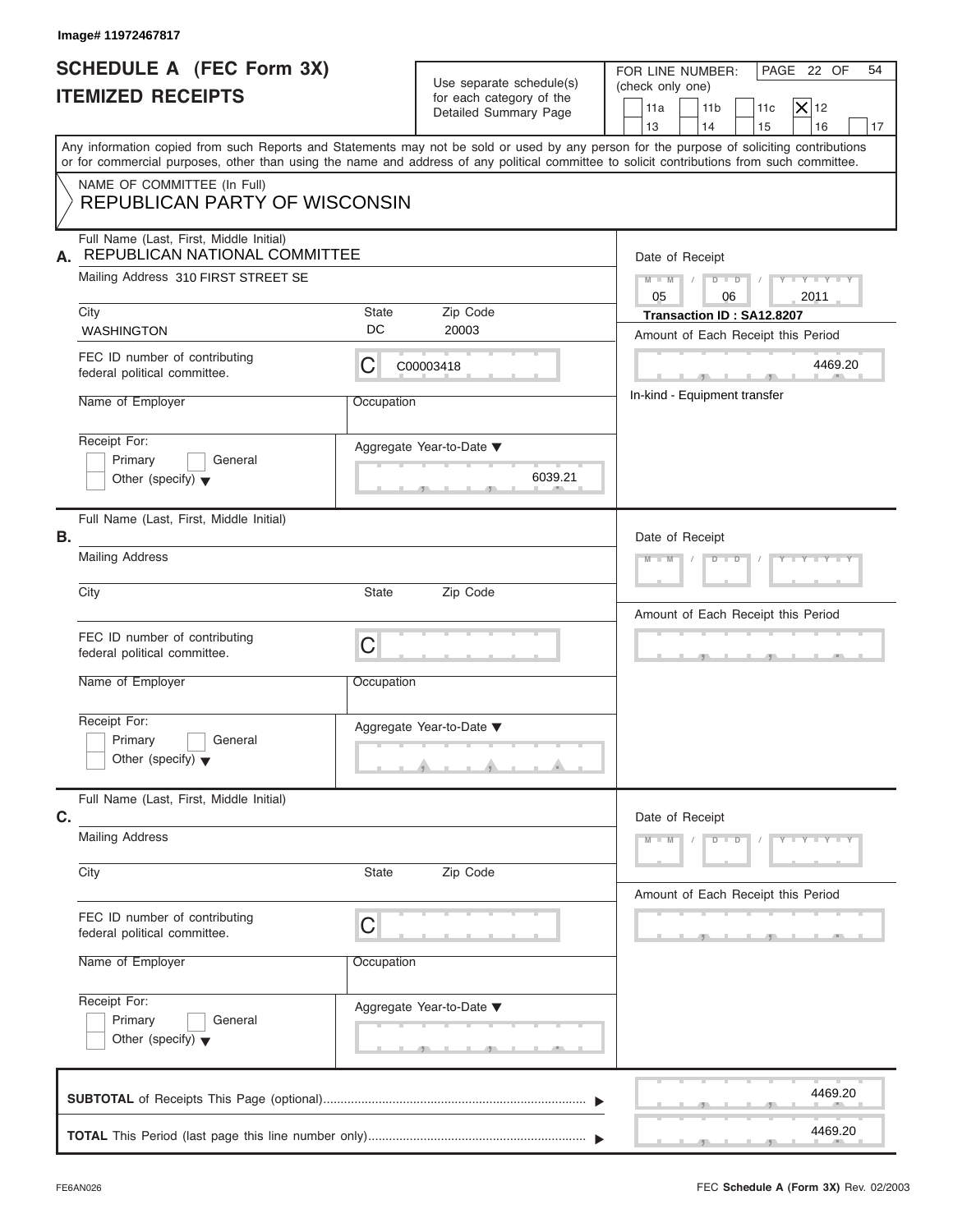|                                                             | Image# 11972467818                                                                                                                                                                                                                                                                      |            |                                                      |                                                                                   |  |
|-------------------------------------------------------------|-----------------------------------------------------------------------------------------------------------------------------------------------------------------------------------------------------------------------------------------------------------------------------------------|------------|------------------------------------------------------|-----------------------------------------------------------------------------------|--|
| <b>SCHEDULE A (FEC Form 3X)</b><br><b>ITEMIZED RECEIPTS</b> |                                                                                                                                                                                                                                                                                         |            | Use separate schedule(s)<br>for each category of the | FOR LINE NUMBER:<br>PAGE 23 OF<br>54<br>(check only one)                          |  |
|                                                             |                                                                                                                                                                                                                                                                                         |            | Detailed Summary Page                                | 11a<br>11 <sub>b</sub><br>11c<br>12<br>$\mathsf{X}$ 15<br>13<br>14<br>16<br>17    |  |
|                                                             | Any information copied from such Reports and Statements may not be sold or used by any person for the purpose of soliciting contributions<br>or for commercial purposes, other than using the name and address of any political committee to solicit contributions from such committee. |            |                                                      |                                                                                   |  |
|                                                             | NAME OF COMMITTEE (In Full)<br><b>REPUBLICAN PARTY OF WISCONSIN</b>                                                                                                                                                                                                                     |            |                                                      |                                                                                   |  |
|                                                             | Full Name (Last, First, Middle Initial)<br>A. Century Link<br>Mailing Address PO Box 4300                                                                                                                                                                                               |            |                                                      | Date of Receipt<br>$Y - Y - Y - Y - Y$<br>$M - M$<br>$D$ $\Box$ $D$<br>$\sqrt{ }$ |  |
|                                                             | City                                                                                                                                                                                                                                                                                    | State      | Zip Code                                             | 05<br>16<br>2011<br>Transaction ID: SA15.8205                                     |  |
|                                                             | <b>Carol Stream</b>                                                                                                                                                                                                                                                                     | IL         | 60197                                                | Amount of Each Receipt this Period                                                |  |
|                                                             | FEC ID number of contributing<br>federal political committee.                                                                                                                                                                                                                           | C          |                                                      | 520.91<br><b>ALC 1999</b>                                                         |  |
|                                                             | Name of Employer                                                                                                                                                                                                                                                                        | Occupation |                                                      | Reimbursement for overpmt                                                         |  |
|                                                             | Receipt For:<br>Primary<br>General<br>Other (specify) $\blacktriangledown$                                                                                                                                                                                                              |            | Aggregate Year-to-Date ▼<br>520.91                   |                                                                                   |  |
| В.                                                          | Full Name (Last, First, Middle Initial)                                                                                                                                                                                                                                                 |            |                                                      | Date of Receipt                                                                   |  |
|                                                             | <b>Mailing Address</b>                                                                                                                                                                                                                                                                  |            |                                                      | $Y = Y = Y' = Y'$<br>$D$ $D$                                                      |  |
|                                                             | City                                                                                                                                                                                                                                                                                    | State      | Zip Code                                             | Amount of Each Receipt this Period                                                |  |
|                                                             | FEC ID number of contributing<br>federal political committee.                                                                                                                                                                                                                           | C          |                                                      | $-1$                                                                              |  |
|                                                             | Name of Employer                                                                                                                                                                                                                                                                        | Occupation |                                                      |                                                                                   |  |
|                                                             | Receipt For:                                                                                                                                                                                                                                                                            |            | Aggregate Year-to-Date ▼                             |                                                                                   |  |
|                                                             | Primary<br>General<br>Other (specify) $\blacktriangledown$                                                                                                                                                                                                                              |            |                                                      |                                                                                   |  |
| C.                                                          | Full Name (Last, First, Middle Initial)                                                                                                                                                                                                                                                 |            |                                                      | Date of Receipt                                                                   |  |
|                                                             | <b>Mailing Address</b>                                                                                                                                                                                                                                                                  |            |                                                      | $Y - Y - Y - Y - Y$<br>$M - M$<br>$D$ $D$                                         |  |
|                                                             | City                                                                                                                                                                                                                                                                                    | State      | Zip Code                                             | Amount of Each Receipt this Period                                                |  |
|                                                             | FEC ID number of contributing<br>federal political committee.                                                                                                                                                                                                                           | C          |                                                      |                                                                                   |  |
|                                                             | Name of Employer                                                                                                                                                                                                                                                                        | Occupation |                                                      |                                                                                   |  |
|                                                             | Receipt For:<br>Primary<br>General                                                                                                                                                                                                                                                      |            | Aggregate Year-to-Date ▼                             |                                                                                   |  |
|                                                             | Other (specify) $\blacktriangledown$                                                                                                                                                                                                                                                    |            |                                                      |                                                                                   |  |
|                                                             |                                                                                                                                                                                                                                                                                         |            |                                                      | 520.91                                                                            |  |
|                                                             |                                                                                                                                                                                                                                                                                         |            |                                                      | 520.91                                                                            |  |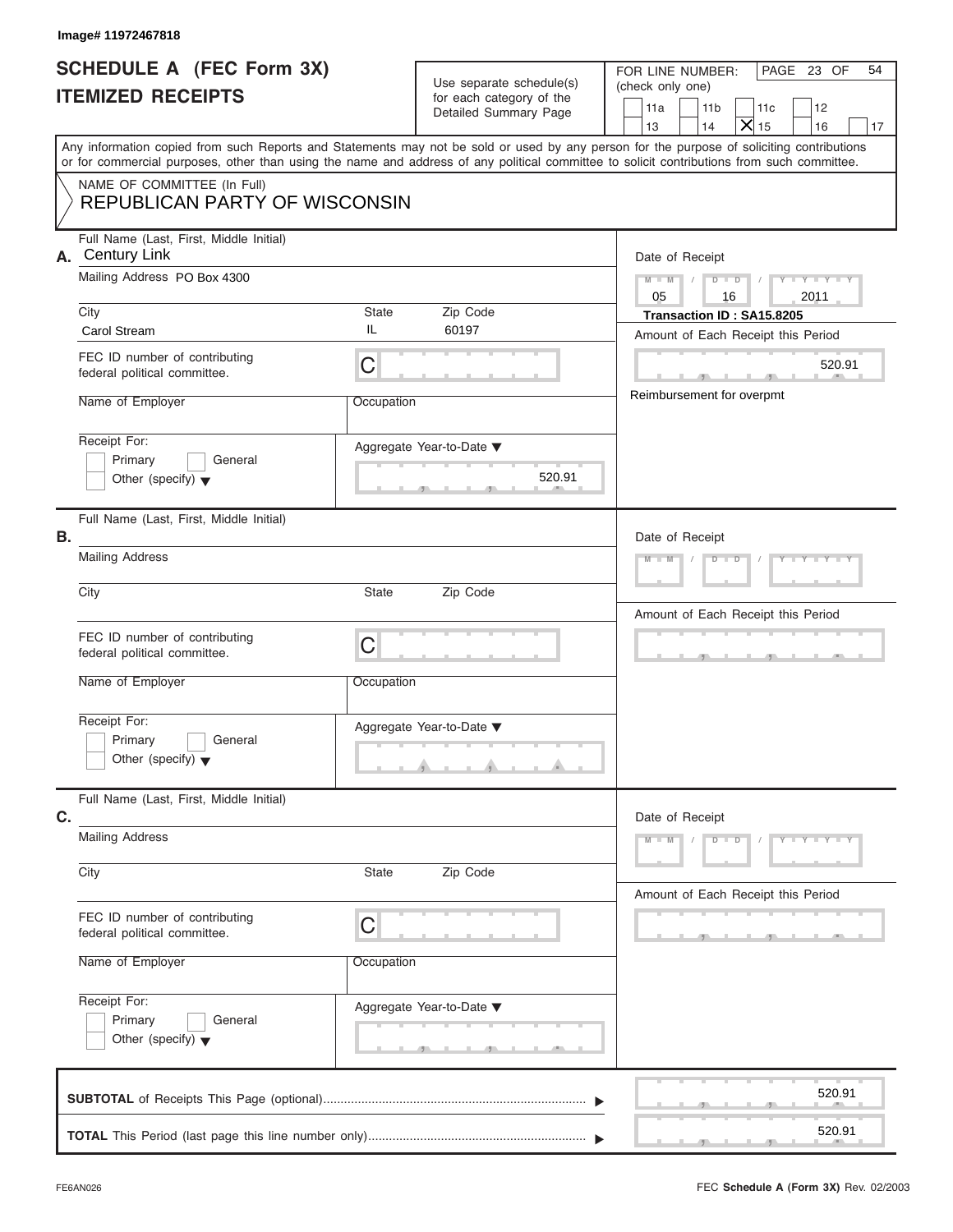| Image# 11972467819                                                                                                                                                                                                                                                                      |                                                                                 |                          |                                                                                                  |
|-----------------------------------------------------------------------------------------------------------------------------------------------------------------------------------------------------------------------------------------------------------------------------------------|---------------------------------------------------------------------------------|--------------------------|--------------------------------------------------------------------------------------------------|
| <b>SCHEDULE B (FEC Form 3X)</b><br><b>ITEMIZED DISBURSEMENTS</b>                                                                                                                                                                                                                        | Use separate schedule(s)<br>for each category of the                            | (check only one)         | PAGE 24 OF<br>54<br>FOR LINE NUMBER:                                                             |
|                                                                                                                                                                                                                                                                                         | Detailed Summary Page                                                           | $\overline{X}$ 21b<br>27 | 22<br>23<br>24<br>25<br>26<br>28a<br>28 <sub>b</sub><br>28 <sub>c</sub><br>29<br>30 <sub>b</sub> |
| Any information copied from such Reports and Statements may not be sold or used by any person for the purpose of soliciting contributions<br>or for commercial purposes, other than using the name and address of any political committee to solicit contributions from such committee. |                                                                                 |                          |                                                                                                  |
| NAME OF COMMITTEE (In Full)<br><b>REPUBLICAN PARTY OF WISCONSIN</b>                                                                                                                                                                                                                     |                                                                                 |                          |                                                                                                  |
| Full Name (Last, First, Middle Initial)                                                                                                                                                                                                                                                 |                                                                                 |                          |                                                                                                  |
| A. Aspect Consulting, LLC                                                                                                                                                                                                                                                               |                                                                                 |                          | Date of Disbursement                                                                             |
| Mailing Address 3103 Susan Court                                                                                                                                                                                                                                                        |                                                                                 |                          | $T - Y = T - Y = T - Y$<br>$M - M$<br>$D$ $D$<br>02<br>2011<br>05                                |
| City                                                                                                                                                                                                                                                                                    | <b>State</b><br>Zip Code                                                        |                          | Transaction ID: SB21B.8302                                                                       |
| <b>Cross Plains</b><br>Purpose of Disbursement                                                                                                                                                                                                                                          | WI<br>53528                                                                     |                          |                                                                                                  |
| Compliance consulting                                                                                                                                                                                                                                                                   |                                                                                 |                          | Amount of Each Disbursement this Period                                                          |
| Candidate Name                                                                                                                                                                                                                                                                          |                                                                                 | Category/                | 2470.00                                                                                          |
| Office Sought:<br>House                                                                                                                                                                                                                                                                 | Disbursement For:                                                               | <b>Type</b>              |                                                                                                  |
| Senate<br>President                                                                                                                                                                                                                                                                     | Primary<br>General<br>Other (specify) $\blacktriangledown$                      |                          |                                                                                                  |
| State:<br>District:                                                                                                                                                                                                                                                                     |                                                                                 |                          |                                                                                                  |
| Full Name (Last, First, Middle Initial)<br>B. Aspect Consulting, LLC                                                                                                                                                                                                                    |                                                                                 |                          | Date of Disbursement                                                                             |
| Mailing Address 3103 Susan Court                                                                                                                                                                                                                                                        |                                                                                 |                          | $-1 - Y - 1 - Y - 1 - Y$<br>$M - M$<br>$\overline{D}$<br>$\Box$<br>2011<br>05<br>31              |
| City<br><b>Cross Plains</b>                                                                                                                                                                                                                                                             | <b>State</b><br>Zip Code<br>WI<br>53528                                         |                          | Transaction ID: SB21B.8354                                                                       |
| Purpose of Disbursement<br>Compliance consulting                                                                                                                                                                                                                                        |                                                                                 |                          | Amount of Each Disbursement this Period                                                          |
| Candidate Name                                                                                                                                                                                                                                                                          |                                                                                 | Category/<br><b>Type</b> | 2250.00<br>$-5$                                                                                  |
| Office Sought:<br>House<br>Senate<br>President                                                                                                                                                                                                                                          | Disbursement For:<br>Primary<br>General<br>Other (specify) $\blacktriangledown$ |                          |                                                                                                  |
| State:<br>District:                                                                                                                                                                                                                                                                     |                                                                                 |                          |                                                                                                  |
| Full Name (Last, First, Middle Initial)<br>C. Brocach Irish Pub                                                                                                                                                                                                                         |                                                                                 |                          | Date of Disbursement                                                                             |
| Mailing Address 7 W Main St                                                                                                                                                                                                                                                             |                                                                                 |                          | <b>LY LY LY</b><br>$M - M$<br>$\overline{D}$<br>$\Box$<br>2011<br>05<br>31                       |
| City<br>Madison                                                                                                                                                                                                                                                                         | Zip Code<br><b>State</b><br>WI<br>53703                                         |                          | Transaction ID: SB21B.8397                                                                       |
| Purpose of Disbursement<br>5/31 CC Pmt: Meeting                                                                                                                                                                                                                                         |                                                                                 |                          |                                                                                                  |
| Candidate Name                                                                                                                                                                                                                                                                          |                                                                                 | Category/<br><b>Type</b> | Amount of Each Disbursement this Period<br>24.55                                                 |
| Office Sought:<br>House<br>Senate<br>President<br>State:<br>District:                                                                                                                                                                                                                   | Disbursement For:<br>Primary<br>General<br>Other (specify) $\blacktriangledown$ |                          | -91<br>[MEMO ITEM]                                                                               |
|                                                                                                                                                                                                                                                                                         |                                                                                 |                          |                                                                                                  |
|                                                                                                                                                                                                                                                                                         |                                                                                 |                          | 4720.00                                                                                          |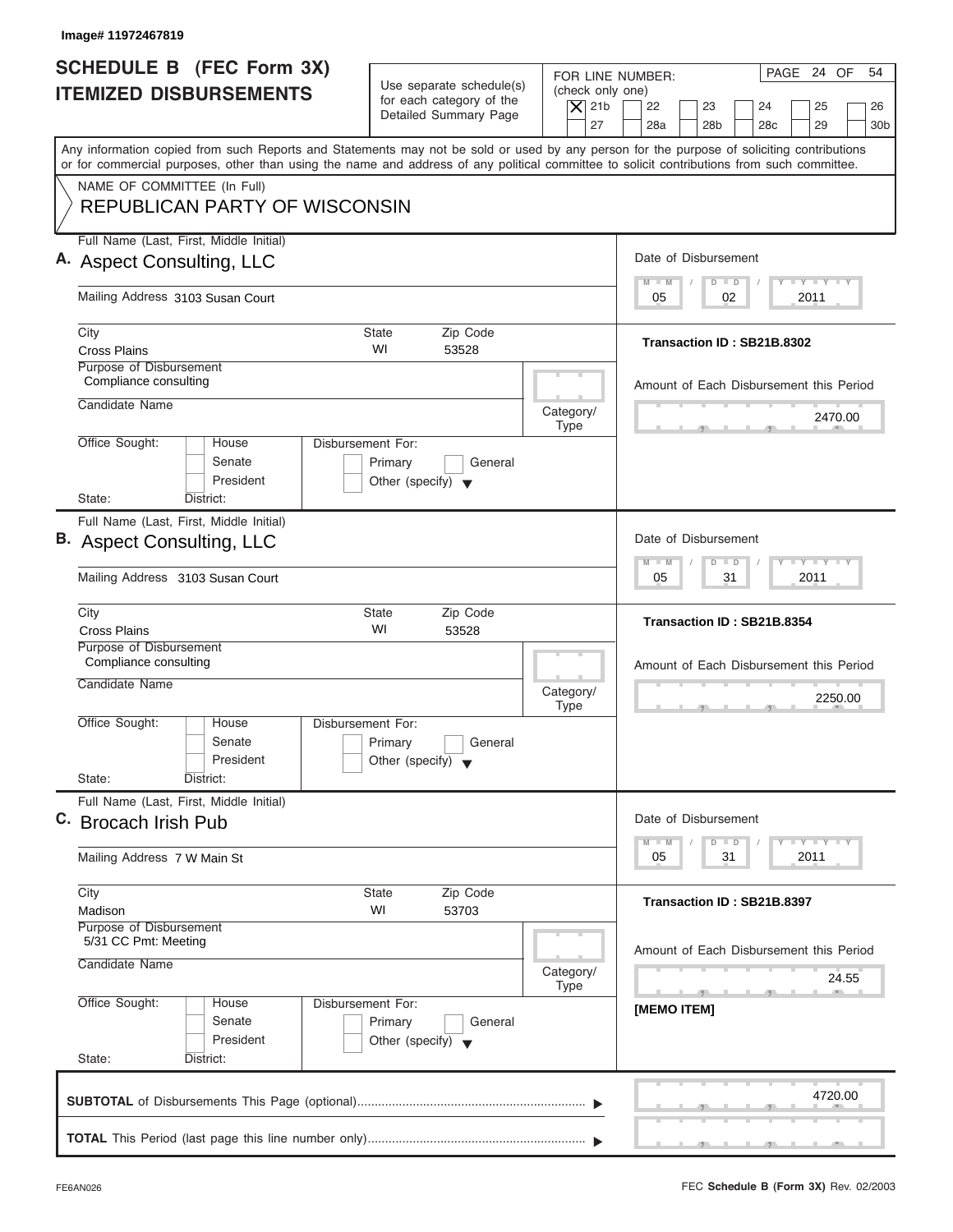| Image# 11972467820                                                                                                                                                                                                                                                                                                     |                                                                                                                         |                                                                                     |
|------------------------------------------------------------------------------------------------------------------------------------------------------------------------------------------------------------------------------------------------------------------------------------------------------------------------|-------------------------------------------------------------------------------------------------------------------------|-------------------------------------------------------------------------------------|
| <b>SCHEDULE B (FEC Form 3X)</b><br><b>ITEMIZED DISBURSEMENTS</b>                                                                                                                                                                                                                                                       | Use separate schedule(s)<br>(check only one)<br>for each category of the<br>$\vert$ $\chi$ 21b<br>Detailed Summary Page | PAGE 25 OF<br>54<br>FOR LINE NUMBER:<br>22<br>23<br>24<br>25<br>26                  |
| Any information copied from such Reports and Statements may not be sold or used by any person for the purpose of soliciting contributions<br>or for commercial purposes, other than using the name and address of any political committee to solicit contributions from such committee.<br>NAME OF COMMITTEE (In Full) | 27                                                                                                                      | 28a<br>28 <sub>b</sub><br>28 <sub>c</sub><br>29<br>30 <sub>b</sub>                  |
| <b>REPUBLICAN PARTY OF WISCONSIN</b>                                                                                                                                                                                                                                                                                   |                                                                                                                         |                                                                                     |
| Full Name (Last, First, Middle Initial)<br>A. Dan Morse Consulting LLC                                                                                                                                                                                                                                                 |                                                                                                                         | Date of Disbursement                                                                |
| Mailing Address 5636 Nutone St                                                                                                                                                                                                                                                                                         |                                                                                                                         | $T - Y = T - Y = T - Y$<br>$D$ $D$<br>$M - M$<br>2011<br>05<br>24                   |
| City<br>Fitchburg                                                                                                                                                                                                                                                                                                      | <b>State</b><br>Zip Code<br>WI<br>53711-0000                                                                            | Transaction ID: SB21B.8341                                                          |
| Purpose of Disbursement<br>Finance consulting<br>Candidate Name                                                                                                                                                                                                                                                        |                                                                                                                         | Amount of Each Disbursement this Period                                             |
| Office Sought:<br>House                                                                                                                                                                                                                                                                                                | Category/<br><b>Type</b><br>Disbursement For:                                                                           | 2500.00                                                                             |
| Senate<br>President<br>State:<br>District:                                                                                                                                                                                                                                                                             | Primary<br>General<br>Other (specify) $\blacktriangledown$                                                              |                                                                                     |
| Full Name (Last, First, Middle Initial)<br>B. eDonation.com                                                                                                                                                                                                                                                            |                                                                                                                         | Date of Disbursement                                                                |
| Mailing Address 118 North St Asaph St                                                                                                                                                                                                                                                                                  |                                                                                                                         | $-1 - Y - 1 - Y - 1 - Y$<br>$M - M$<br>$\overline{D}$<br>$\Box$<br>2011<br>05<br>10 |
| City<br>Alexandria                                                                                                                                                                                                                                                                                                     | <b>State</b><br>Zip Code<br><b>VA</b><br>22314                                                                          | Transaction ID: SB21B.8308                                                          |
| Purpose of Disbursement<br>Credit card processing fee<br>Candidate Name                                                                                                                                                                                                                                                | Category/<br><b>Type</b>                                                                                                | Amount of Each Disbursement this Period<br>2.00<br>$\overline{2}$                   |
| Office Sought:<br>House<br>Senate<br>President                                                                                                                                                                                                                                                                         | Disbursement For:<br>Primary<br>General<br>Other (specify) $\blacktriangledown$                                         |                                                                                     |
| State:<br>District:<br>Full Name (Last, First, Middle Initial)                                                                                                                                                                                                                                                         |                                                                                                                         |                                                                                     |
| c. Expedia                                                                                                                                                                                                                                                                                                             |                                                                                                                         | Date of Disbursement<br>$T - Y = Y - T Y$<br>$M - M$<br>$\overline{D}$<br>$\Box$    |
| Mailing Address 3150 139th Ave SE #500                                                                                                                                                                                                                                                                                 |                                                                                                                         | 2011<br>05<br>31                                                                    |
| City<br><b>Bellavue</b><br>Purpose of Disbursement                                                                                                                                                                                                                                                                     | <b>State</b><br>Zip Code<br><b>WA</b><br>98005                                                                          | Transaction ID: SB21B.8399                                                          |
| 5/31 CC Pmt: booking fee<br>Candidate Name                                                                                                                                                                                                                                                                             | Category/<br><b>Type</b>                                                                                                | Amount of Each Disbursement this Period<br>15.70                                    |
| Office Sought:<br>House<br>Senate<br>President<br>State:<br>District:                                                                                                                                                                                                                                                  | Disbursement For:<br>Primary<br>General<br>Other (specify) $\blacktriangledown$                                         | -91<br>[MEMO ITEM]                                                                  |
|                                                                                                                                                                                                                                                                                                                        |                                                                                                                         | 2502.00                                                                             |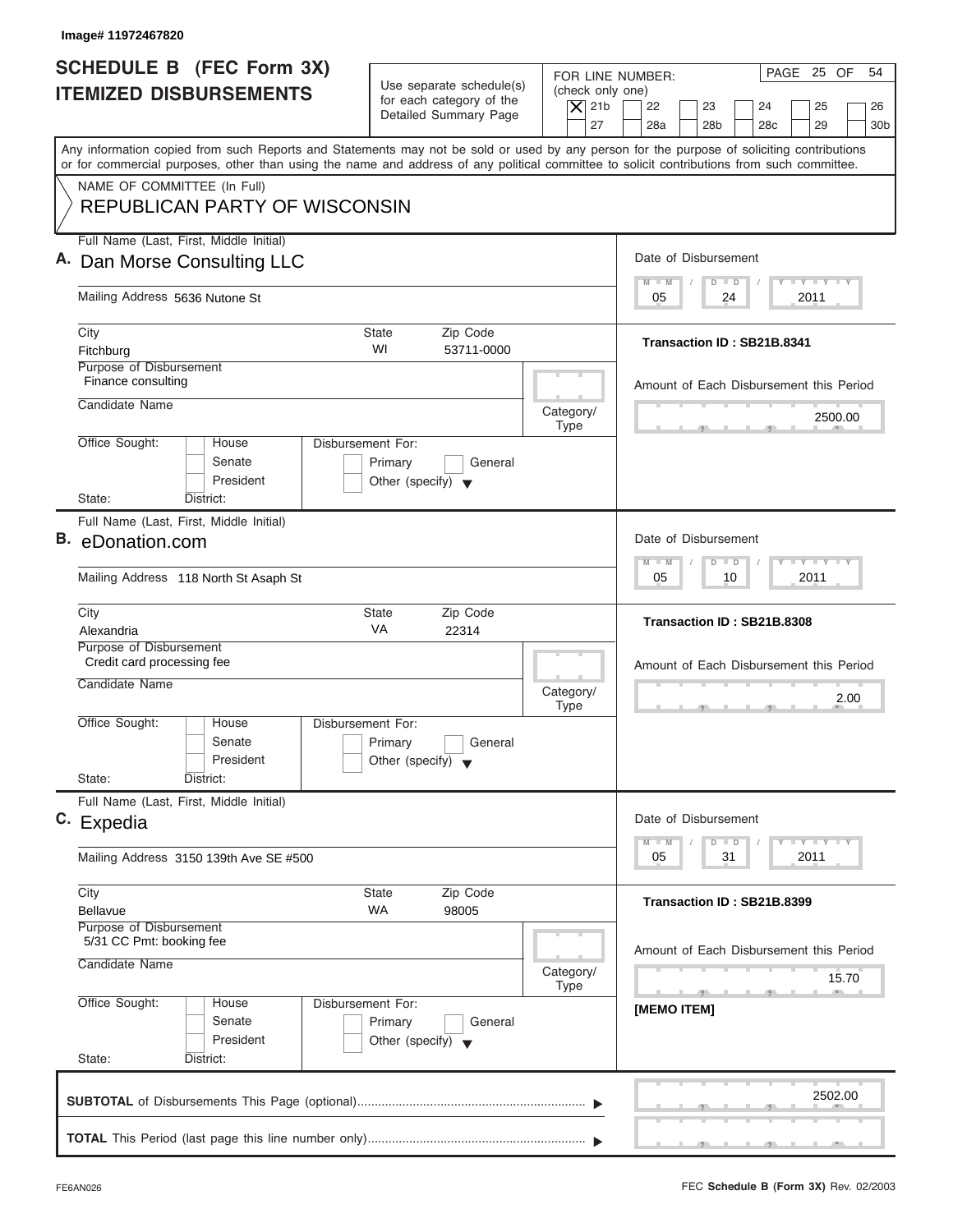| Image# 11972467821                                                                                                                                                        |                                                                                 |                                                                                                                                                                                          |
|---------------------------------------------------------------------------------------------------------------------------------------------------------------------------|---------------------------------------------------------------------------------|------------------------------------------------------------------------------------------------------------------------------------------------------------------------------------------|
| <b>SCHEDULE B (FEC Form 3X)</b><br><b>ITEMIZED DISBURSEMENTS</b>                                                                                                          | Use separate schedule(s)<br>for each category of the<br>Detailed Summary Page   | PAGE 26 OF<br>54<br>FOR LINE NUMBER:<br>(check only one)<br>$ \mathsf{X} $ 21b<br>22<br>23<br>24<br>25<br>26<br>27<br>28a<br>28 <sub>b</sub><br>28 <sub>c</sub><br>29<br>30 <sub>b</sub> |
| or for commercial purposes, other than using the name and address of any political committee to solicit contributions from such committee.<br>NAME OF COMMITTEE (In Full) |                                                                                 | Any information copied from such Reports and Statements may not be sold or used by any person for the purpose of soliciting contributions                                                |
| <b>REPUBLICAN PARTY OF WISCONSIN</b>                                                                                                                                      |                                                                                 |                                                                                                                                                                                          |
| Full Name (Last, First, Middle Initial)<br>A. Facebook                                                                                                                    |                                                                                 | Date of Disbursement                                                                                                                                                                     |
| Mailing Address 1601 S California Ave                                                                                                                                     |                                                                                 | $T - Y = T - Y = T - Y$<br>$M - M$<br>$D$ $D$<br>2011<br>05<br>31                                                                                                                        |
| City<br>Palo Alto                                                                                                                                                         | <b>State</b><br>Zip Code<br>CA<br>94304                                         | Transaction ID: SB21B.8390                                                                                                                                                               |
| Purpose of Disbursement<br>5/31 CC Pmt: Advertising                                                                                                                       |                                                                                 | Amount of Each Disbursement this Period                                                                                                                                                  |
| Candidate Name                                                                                                                                                            | Category/<br><b>Type</b>                                                        | 239.97<br>the control of the control of the                                                                                                                                              |
| Office Sought:<br>House<br>Senate<br>President<br>State:<br>District:                                                                                                     | Disbursement For:<br>Primary<br>General<br>Other (specify) $\blacktriangledown$ | [MEMO ITEM]                                                                                                                                                                              |
| Full Name (Last, First, Middle Initial)<br><b>B.</b> Frontier Airlines                                                                                                    |                                                                                 | Date of Disbursement                                                                                                                                                                     |
| Mailing Address 7001 Tower Rd                                                                                                                                             |                                                                                 | $-1 - Y - 1 - Y - 1 - Y$<br>$M - M$<br>$D$ $D$<br>2011<br>05<br>31                                                                                                                       |
| City<br>Denver                                                                                                                                                            | <b>State</b><br>Zip Code<br>CO<br>80249                                         | Transaction ID: SB21B.8401                                                                                                                                                               |
| Purpose of Disbursement<br>5/31 CC Pmt: Airfare<br>Candidate Name                                                                                                         | Category/<br><b>Type</b>                                                        | Amount of Each Disbursement this Period<br>313.90<br>$-5$                                                                                                                                |
| Office Sought:<br>House<br>Senate<br>President                                                                                                                            | Disbursement For:<br>Primary<br>General<br>Other (specify) $\blacktriangledown$ | [MEMO ITEM]                                                                                                                                                                              |
| State:<br>District:<br>Full Name (Last, First, Middle Initial)<br>C. Godaddy.com                                                                                          |                                                                                 | Date of Disbursement                                                                                                                                                                     |
| Mailing Address 14455 N Hayden Rd                                                                                                                                         |                                                                                 | <b>THEY THEY</b><br>$M - M$<br>$\overline{D}$<br>$\Box$<br>2011<br>05<br>31                                                                                                              |
| City<br>Scottsdale                                                                                                                                                        | Zip Code<br><b>State</b><br>AZ<br>85260                                         | Transaction ID: SB21B.8392                                                                                                                                                               |
| Purpose of Disbursement<br>5/31 CC Pmt: Advertising<br>Candidate Name                                                                                                     | Category/<br><b>Type</b>                                                        | Amount of Each Disbursement this Period<br>7.99                                                                                                                                          |
| Office Sought:<br>House<br>Senate<br>President<br>State:<br>District:                                                                                                     | Disbursement For:<br>Primary<br>General<br>Other (specify) $\blacktriangledown$ | $-7$<br>[MEMO ITEM]                                                                                                                                                                      |
|                                                                                                                                                                           |                                                                                 | 0.00                                                                                                                                                                                     |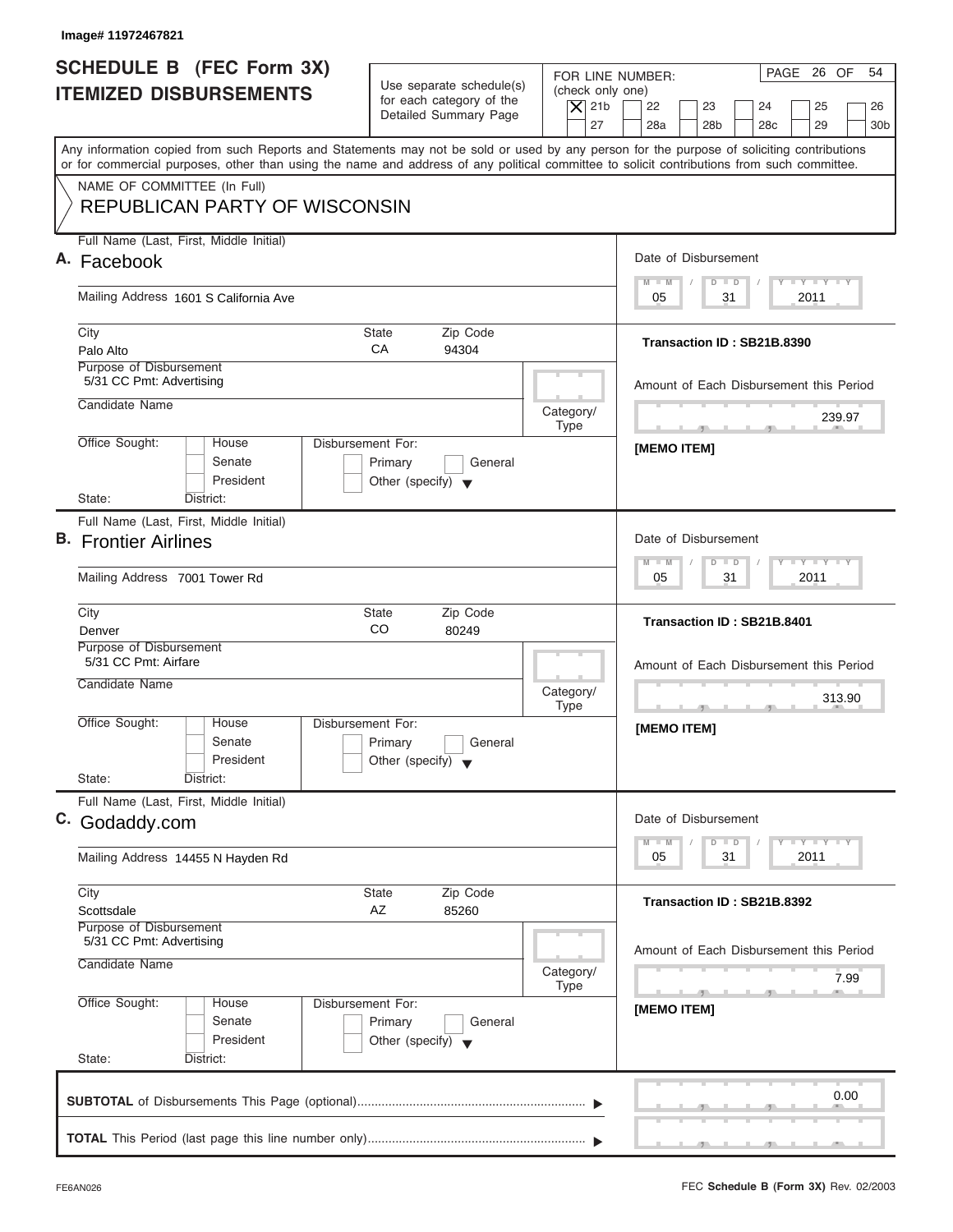| Image# 11972467822                                                                                                                                                                                                |                                                                                                |                                                                                                            |
|-------------------------------------------------------------------------------------------------------------------------------------------------------------------------------------------------------------------|------------------------------------------------------------------------------------------------|------------------------------------------------------------------------------------------------------------|
| <b>SCHEDULE B (FEC Form 3X)</b><br><b>ITEMIZED DISBURSEMENTS</b>                                                                                                                                                  | Use separate schedule(s)<br>for each category of the<br>$\overline{X}$ 21b                     | PAGE 27 OF<br>54<br>FOR LINE NUMBER:<br>(check only one)<br>22<br>23<br>24<br>25<br>26                     |
| Any information copied from such Reports and Statements may not be sold or used by any person for the purpose of soliciting contributions                                                                         | Detailed Summary Page                                                                          | 27<br>28a<br>28 <sub>b</sub><br>28 <sub>c</sub><br>29<br>30 <sub>b</sub>                                   |
| or for commercial purposes, other than using the name and address of any political committee to solicit contributions from such committee.<br>NAME OF COMMITTEE (In Full)<br><b>REPUBLICAN PARTY OF WISCONSIN</b> |                                                                                                |                                                                                                            |
| Full Name (Last, First, Middle Initial)<br>A. Heinzen Printing Inc.                                                                                                                                               |                                                                                                | Date of Disbursement                                                                                       |
| Mailing Address P.O. Box 267                                                                                                                                                                                      |                                                                                                | $T - Y = T - Y = T - Y$<br>$M - M$<br>$D$ $D$<br>24<br>2011<br>05                                          |
| City<br>Marshfield<br>Purpose of Disbursement                                                                                                                                                                     | <b>State</b><br>Zip Code<br>WI<br>54449                                                        | Transaction ID: SB21B.8344                                                                                 |
| Printing - pledge forms<br>Candidate Name                                                                                                                                                                         | Category/                                                                                      | Amount of Each Disbursement this Period<br>1256.00                                                         |
| Office Sought:<br>House<br>Senate<br>President<br>State:<br>District:                                                                                                                                             | <b>Type</b><br>Disbursement For:<br>Primary<br>General<br>Other (specify) $\blacktriangledown$ |                                                                                                            |
| Full Name (Last, First, Middle Initial)<br>B. Heinzen Printing Inc.<br>Mailing Address P.O. Box 267                                                                                                               |                                                                                                | Date of Disbursement<br>$-1 - Y - 1 - Y - 1 - Y$<br>M<br>W<br>$\overline{D}$<br>$\Box$<br>2011<br>05<br>24 |
| City<br>Marshfield                                                                                                                                                                                                | <b>State</b><br>Zip Code<br>WI<br>54449                                                        | Transaction ID: SB21B.8345                                                                                 |
| Purpose of Disbursement<br>Printing - labels<br>Candidate Name                                                                                                                                                    | Category/<br><b>Type</b>                                                                       | Amount of Each Disbursement this Period<br>248.98<br>__                                                    |
| Office Sought:<br>House<br>Senate<br>President<br>State:<br>District:                                                                                                                                             | Disbursement For:<br>Primary<br>General<br>Other (specify) $\blacktriangledown$                |                                                                                                            |
| Full Name (Last, First, Middle Initial)<br>C. iContact Corporation                                                                                                                                                |                                                                                                | Date of Disbursement<br>$T - Y$ $T - Y$ $T - Y$                                                            |
| Mailing Address 5221 Paramount Pkwy                                                                                                                                                                               |                                                                                                | $M - M$<br>D<br>$\Box$<br>2011<br>05<br>31                                                                 |
| City<br>Morrisville<br>Purpose of Disbursement<br>5/31 CC Pmt: Advertising                                                                                                                                        | Zip Code<br>State<br>NC.<br>27560                                                              | Transaction ID: SB21B.8394                                                                                 |
| Candidate Name                                                                                                                                                                                                    | Category/<br><b>Type</b>                                                                       | Amount of Each Disbursement this Period<br>303.20                                                          |
| Office Sought:<br>House<br>Senate<br>President<br>State:<br>District:                                                                                                                                             | Disbursement For:<br>Primary<br>General<br>Other (specify) $\blacktriangledown$                | [MEMO ITEM]                                                                                                |
|                                                                                                                                                                                                                   |                                                                                                | 1504.98                                                                                                    |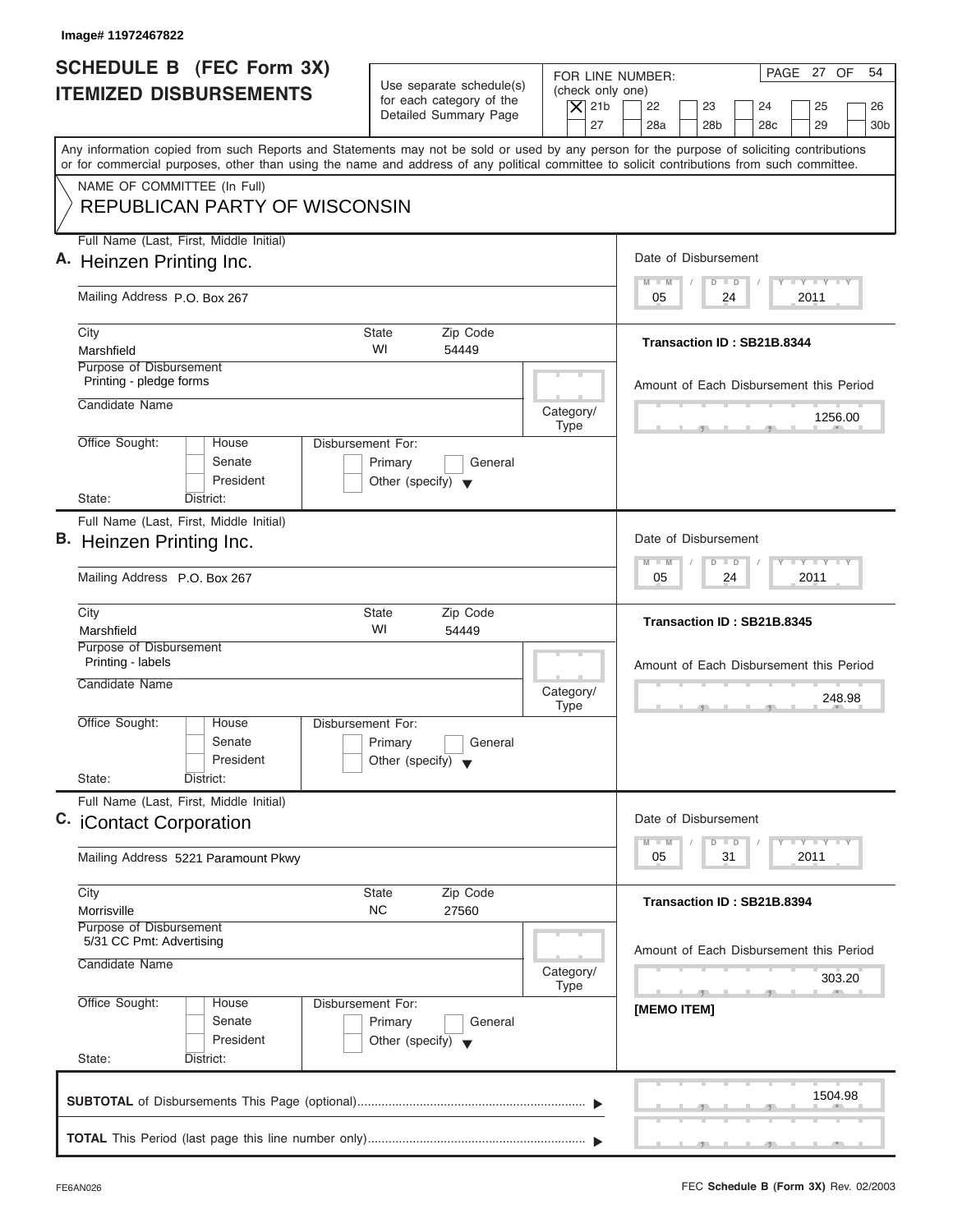| Image# 11972467823                                                                                                                                                                                                                                                                      |                                                                               |                                                    |                                                   |
|-----------------------------------------------------------------------------------------------------------------------------------------------------------------------------------------------------------------------------------------------------------------------------------------|-------------------------------------------------------------------------------|----------------------------------------------------|---------------------------------------------------|
| <b>SCHEDULE B (FEC Form 3X)</b>                                                                                                                                                                                                                                                         |                                                                               | FOR LINE NUMBER:                                   | PAGE 28 OF<br>54                                  |
| <b>ITEMIZED DISBURSEMENTS</b>                                                                                                                                                                                                                                                           | Use separate schedule(s)<br>for each category of the<br>Detailed Summary Page | (check only one)<br>$\overline{X}$ 21b<br>22<br>23 | 24<br>25<br>26                                    |
|                                                                                                                                                                                                                                                                                         |                                                                               | 27<br>28a<br>28 <sub>b</sub>                       | 28 <sub>c</sub><br>29<br>30 <sub>b</sub>          |
| Any information copied from such Reports and Statements may not be sold or used by any person for the purpose of soliciting contributions<br>or for commercial purposes, other than using the name and address of any political committee to solicit contributions from such committee. |                                                                               |                                                    |                                                   |
| NAME OF COMMITTEE (In Full)<br><b>REPUBLICAN PARTY OF WISCONSIN</b>                                                                                                                                                                                                                     |                                                                               |                                                    |                                                   |
| Full Name (Last, First, Middle Initial)                                                                                                                                                                                                                                                 |                                                                               |                                                    |                                                   |
| A. Kimbia, Inc.                                                                                                                                                                                                                                                                         |                                                                               | Date of Disbursement                               |                                                   |
| Mailing Address 1050 E 11th St, Ste 200                                                                                                                                                                                                                                                 |                                                                               | $M - M$<br>05                                      | $T - Y = T - Y = T - Y$<br>$D$ $D$<br>19<br>2011  |
| City                                                                                                                                                                                                                                                                                    | <b>State</b><br>Zip Code                                                      |                                                    |                                                   |
| Austin                                                                                                                                                                                                                                                                                  | <b>TX</b><br>78702                                                            |                                                    | Transaction ID: SB21B.8336                        |
| Purpose of Disbursement<br>Credit card processing fee                                                                                                                                                                                                                                   |                                                                               |                                                    | Amount of Each Disbursement this Period           |
| Candidate Name                                                                                                                                                                                                                                                                          |                                                                               | Category/<br><b>Type</b>                           | 100.00                                            |
| Office Sought:<br>House                                                                                                                                                                                                                                                                 | Disbursement For:                                                             |                                                    |                                                   |
| Senate<br>President                                                                                                                                                                                                                                                                     | Primary<br>General<br>Other (specify) $\blacktriangledown$                    |                                                    |                                                   |
| State:<br>District:                                                                                                                                                                                                                                                                     |                                                                               |                                                    |                                                   |
| Full Name (Last, First, Middle Initial)<br>B. M&I Bank                                                                                                                                                                                                                                  |                                                                               | Date of Disbursement                               |                                                   |
| Mailing Address 1 W Main St                                                                                                                                                                                                                                                             |                                                                               | $M - M$<br>$\overline{D}$<br>05                    | $-1 - Y - 1 - Y - 1 - Y$<br>$\Box$<br>2011<br>10  |
| City<br>Madison                                                                                                                                                                                                                                                                         | <b>State</b><br>Zip Code<br>WI<br>53703-0000                                  |                                                    | Transaction ID: SB21B.8310                        |
| Purpose of Disbursement<br>Bank fee                                                                                                                                                                                                                                                     |                                                                               |                                                    |                                                   |
| Candidate Name                                                                                                                                                                                                                                                                          |                                                                               | Category/                                          | Amount of Each Disbursement this Period<br>325.31 |
| Office Sought:<br>House                                                                                                                                                                                                                                                                 | Disbursement For:                                                             | <b>Type</b>                                        | $\sim$                                            |
| Senate                                                                                                                                                                                                                                                                                  | Primary<br>General                                                            |                                                    |                                                   |
| President<br>State:<br>District:                                                                                                                                                                                                                                                        | Other (specify) $\blacktriangledown$                                          |                                                    |                                                   |
| Full Name (Last, First, Middle Initial)                                                                                                                                                                                                                                                 |                                                                               |                                                    |                                                   |
| C. M&I Bank                                                                                                                                                                                                                                                                             |                                                                               | Date of Disbursement                               |                                                   |
| Mailing Address 1 W Main St                                                                                                                                                                                                                                                             |                                                                               | $M - M$<br>$\overline{D}$<br>05                    | $T - Y$ $T - Y$<br>$\Box$<br>2011<br>10           |
| City                                                                                                                                                                                                                                                                                    | Zip Code<br>State                                                             |                                                    | Transaction ID: SB21B.8384                        |
| Madison<br>Purpose of Disbursement                                                                                                                                                                                                                                                      | WI<br>53703-0000                                                              |                                                    |                                                   |
| Bank fee<br>Candidate Name                                                                                                                                                                                                                                                              |                                                                               |                                                    | Amount of Each Disbursement this Period           |
|                                                                                                                                                                                                                                                                                         |                                                                               | Category/<br><b>Type</b>                           | 45.00                                             |
| Office Sought:<br>House<br>Senate                                                                                                                                                                                                                                                       | Disbursement For:<br>Primary<br>General                                       |                                                    |                                                   |
| President<br>State:<br>District:                                                                                                                                                                                                                                                        | Other (specify) $\blacktriangledown$                                          |                                                    |                                                   |
|                                                                                                                                                                                                                                                                                         |                                                                               |                                                    | 470.31                                            |
|                                                                                                                                                                                                                                                                                         |                                                                               |                                                    |                                                   |
|                                                                                                                                                                                                                                                                                         |                                                                               |                                                    |                                                   |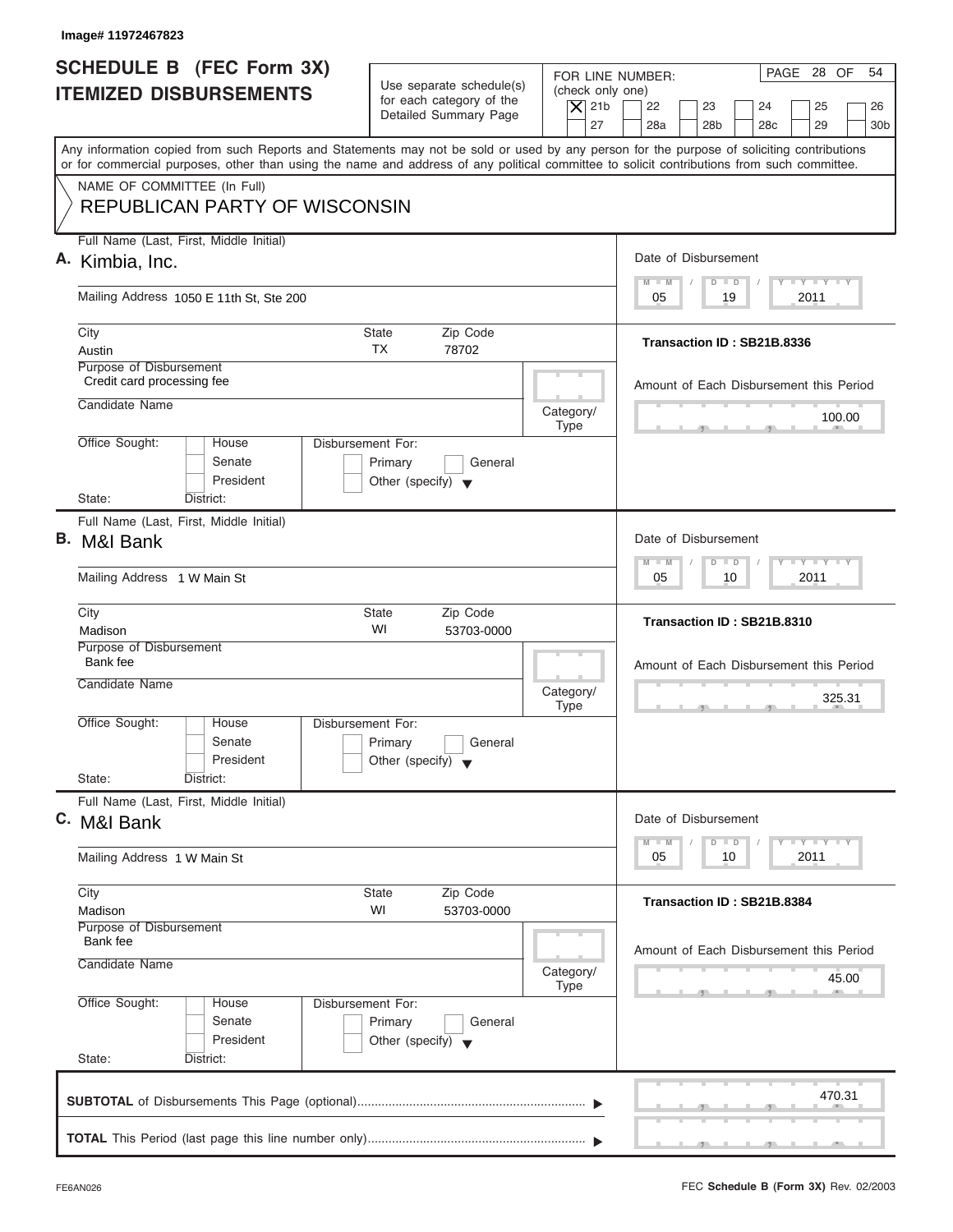| Image# 11972467824                                                                                                                         |                                                            |                                                                            |
|--------------------------------------------------------------------------------------------------------------------------------------------|------------------------------------------------------------|----------------------------------------------------------------------------|
| <b>SCHEDULE B (FEC Form 3X)</b>                                                                                                            |                                                            | PAGE 29 OF<br>54<br>FOR LINE NUMBER:                                       |
| <b>ITEMIZED DISBURSEMENTS</b>                                                                                                              | Use separate schedule(s)<br>for each category of the       | (check only one)<br>$\overline{X}$ 21b<br>22<br>23<br>24<br>25<br>26       |
|                                                                                                                                            | Detailed Summary Page                                      | 27<br>28a<br>28 <sub>b</sub><br>28 <sub>c</sub><br>29<br>30 <sub>b</sub>   |
| Any information copied from such Reports and Statements may not be sold or used by any person for the purpose of soliciting contributions  |                                                            |                                                                            |
| or for commercial purposes, other than using the name and address of any political committee to solicit contributions from such committee. |                                                            |                                                                            |
| NAME OF COMMITTEE (In Full)<br><b>REPUBLICAN PARTY OF WISCONSIN</b>                                                                        |                                                            |                                                                            |
| Full Name (Last, First, Middle Initial)                                                                                                    |                                                            |                                                                            |
| A. M&I Bank                                                                                                                                |                                                            | Date of Disbursement                                                       |
| Mailing Address 1 W Main St                                                                                                                |                                                            | $T - Y = T - Y = T - Y$<br>$M - M$<br>$D$ $D$<br>2011<br>05<br>12          |
| City                                                                                                                                       | <b>State</b><br>Zip Code                                   |                                                                            |
| Madison                                                                                                                                    | WI<br>53703-0000                                           | Transaction ID: SB21B.8301                                                 |
| Purpose of Disbursement<br>Bank fee                                                                                                        |                                                            | Amount of Each Disbursement this Period                                    |
| Candidate Name                                                                                                                             | Category/                                                  |                                                                            |
|                                                                                                                                            | <b>Type</b>                                                | 45.00<br>m.                                                                |
| Office Sought:<br>House<br>Senate                                                                                                          | Disbursement For:<br>Primary<br>General                    |                                                                            |
| President                                                                                                                                  | Other (specify) $\blacktriangledown$                       |                                                                            |
| State:<br>District:                                                                                                                        |                                                            |                                                                            |
| Full Name (Last, First, Middle Initial)<br>B. M&I Bank                                                                                     |                                                            | Date of Disbursement                                                       |
|                                                                                                                                            |                                                            | $-1 - Y - 1 - Y - 1 - Y$<br>$M - M$<br>$\overline{D}$<br>$\Box$            |
| Mailing Address 1 W Main St                                                                                                                |                                                            | 2011<br>05<br>14                                                           |
| City<br>Madison                                                                                                                            | <b>State</b><br>Zip Code<br>WI<br>53703-0000               | Transaction ID: SB21B.8386                                                 |
| Purpose of Disbursement<br>Bank fee                                                                                                        |                                                            |                                                                            |
| Candidate Name                                                                                                                             |                                                            | Amount of Each Disbursement this Period                                    |
|                                                                                                                                            | Category/<br><b>Type</b>                                   | 45.00<br>$\overline{2}$<br>$-7$                                            |
| Office Sought:<br>House                                                                                                                    | Disbursement For:                                          |                                                                            |
| Senate<br>President                                                                                                                        | Primary<br>General<br>Other (specify) $\blacktriangledown$ |                                                                            |
| State:<br>District:                                                                                                                        |                                                            |                                                                            |
| Full Name (Last, First, Middle Initial)                                                                                                    |                                                            |                                                                            |
| C. M&I Bank                                                                                                                                |                                                            | Date of Disbursement                                                       |
| Mailing Address 1 W Main St                                                                                                                |                                                            | $T - Y$ $T - Y$<br>$M - M$<br>$\overline{D}$<br>$\Box$<br>2011<br>05<br>31 |
| City                                                                                                                                       | Zip Code<br>State                                          | Transaction ID: SB21B.8396                                                 |
| Madison<br>Purpose of Disbursement                                                                                                         | WI<br>53703-0000                                           |                                                                            |
| 5/31 CC Pmt: CC fee                                                                                                                        |                                                            | Amount of Each Disbursement this Period                                    |
| Candidate Name                                                                                                                             | Category/                                                  | 19.00                                                                      |
| Office Sought:<br>House                                                                                                                    | <b>Type</b><br>Disbursement For:                           | -91                                                                        |
| Senate                                                                                                                                     | Primary<br>General                                         | [MEMO ITEM]                                                                |
| President                                                                                                                                  | Other (specify) $\blacktriangledown$                       |                                                                            |
| State:<br>District:                                                                                                                        |                                                            |                                                                            |
|                                                                                                                                            |                                                            | 90.00                                                                      |
|                                                                                                                                            |                                                            |                                                                            |
|                                                                                                                                            |                                                            |                                                                            |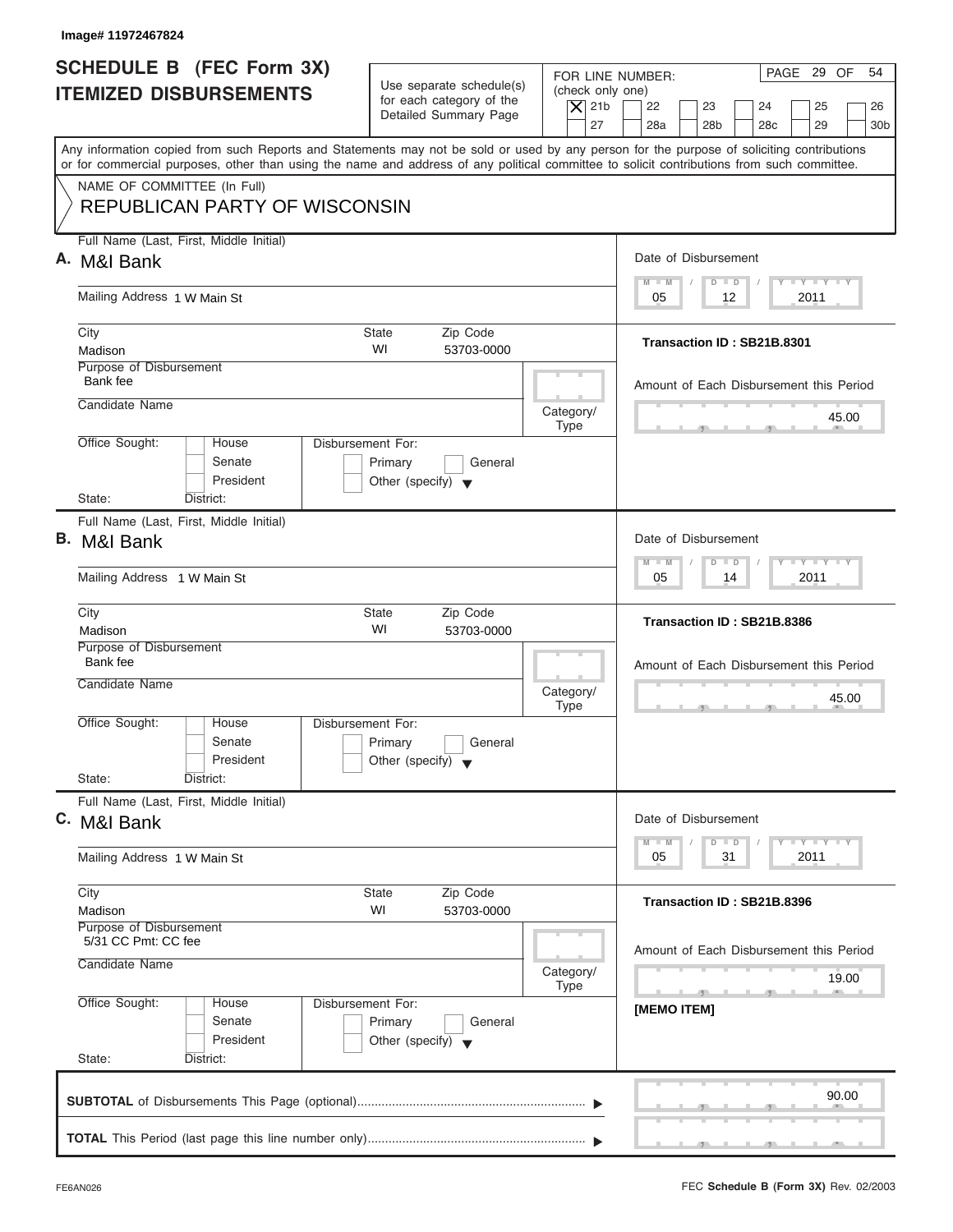| Image# 11972467825                                                                                                                                                                                                                                                                                                     |                                                                                 |                                                                  |                                                                                                                      |
|------------------------------------------------------------------------------------------------------------------------------------------------------------------------------------------------------------------------------------------------------------------------------------------------------------------------|---------------------------------------------------------------------------------|------------------------------------------------------------------|----------------------------------------------------------------------------------------------------------------------|
| SCHEDULE B (FEC Form 3X)<br><b>ITEMIZED DISBURSEMENTS</b>                                                                                                                                                                                                                                                              | Use separate schedule(s)<br>for each category of the<br>Detailed Summary Page   | FOR LINE NUMBER:<br>(check only one)<br>$\overline{X}$ 21b<br>27 | PAGE 30 OF<br>54<br>22<br>23<br>24<br>25<br>26<br>28a<br>28 <sub>b</sub><br>28 <sub>c</sub><br>29<br>30 <sub>b</sub> |
| Any information copied from such Reports and Statements may not be sold or used by any person for the purpose of soliciting contributions<br>or for commercial purposes, other than using the name and address of any political committee to solicit contributions from such committee.<br>NAME OF COMMITTEE (In Full) |                                                                                 |                                                                  |                                                                                                                      |
| <b>REPUBLICAN PARTY OF WISCONSIN</b><br>Full Name (Last, First, Middle Initial)                                                                                                                                                                                                                                        |                                                                                 |                                                                  |                                                                                                                      |
| A. M&I Bank Credit Card Processing Center                                                                                                                                                                                                                                                                              |                                                                                 |                                                                  | Date of Disbursement<br>$T - Y = T - Y = T - Y$<br>$M - M$<br>$D$ $D$                                                |
| Mailing Address Credit Card Processing Center<br>P.O. Box 3052                                                                                                                                                                                                                                                         |                                                                                 |                                                                  | 2011<br>04<br>27                                                                                                     |
| City<br>Milwaukee                                                                                                                                                                                                                                                                                                      | <b>State</b><br>Zip Code<br>WI<br>53201-3052                                    |                                                                  | Transaction ID: SB21B.30037                                                                                          |
| Purpose of Disbursement<br>5/31 CC Pmt: service charge<br>Candidate Name                                                                                                                                                                                                                                               |                                                                                 |                                                                  | Amount of Each Disbursement this Period                                                                              |
| Office Sought:<br>House                                                                                                                                                                                                                                                                                                | Disbursement For:                                                               | Category/<br><b>Type</b>                                         | 19.00                                                                                                                |
| Senate<br>President<br>State:<br>District:                                                                                                                                                                                                                                                                             | Primary<br>General<br>Other (specify) $\blacktriangledown$                      |                                                                  | [MEMO ITEM]                                                                                                          |
| Full Name (Last, First, Middle Initial)<br>B. M&I Bank Credit Card Processing Center                                                                                                                                                                                                                                   |                                                                                 |                                                                  | Date of Disbursement                                                                                                 |
| Mailing Address Credit Card Processing Center<br>P.O. Box 3052                                                                                                                                                                                                                                                         |                                                                                 |                                                                  | <b>LY LY LY</b><br>$M - M$<br>$\overline{D}$<br>$\Box$<br>2011<br>05<br>31                                           |
| City<br>Milwaukee<br>Purpose of Disbursement                                                                                                                                                                                                                                                                           | Zip Code<br><b>State</b><br>WI<br>53201-3052                                    |                                                                  | Transaction ID: SB21B.8357                                                                                           |
| Credit card payment<br>Candidate Name                                                                                                                                                                                                                                                                                  |                                                                                 | Category/<br><b>Type</b>                                         | Amount of Each Disbursement this Period<br>943.31                                                                    |
| Office Sought:<br>House<br>Senate<br>President                                                                                                                                                                                                                                                                         | Disbursement For:<br>Primary<br>General<br>Other (specify) $\blacktriangledown$ |                                                                  |                                                                                                                      |
| State:<br>District:<br>Full Name (Last, First, Middle Initial)<br>C. M&I Merchant Services                                                                                                                                                                                                                             |                                                                                 |                                                                  | Date of Disbursement                                                                                                 |
| Mailing Address 601 Riverside Avenue                                                                                                                                                                                                                                                                                   |                                                                                 |                                                                  | $T - Y$ $T - Y$ $T - Y$<br>$M - M$<br>$\overline{D}$<br>$\Box$<br>05<br>07<br>2011                                   |
| City<br>Jacksonville                                                                                                                                                                                                                                                                                                   | <b>State</b><br>Zip Code<br>FL<br>32204                                         |                                                                  | Transaction ID: SB21B.8305                                                                                           |
| Purpose of Disbursement<br>Credit card processing fee<br>Candidate Name                                                                                                                                                                                                                                                |                                                                                 | Category/<br><b>Type</b>                                         | Amount of Each Disbursement this Period<br>22.11                                                                     |
| Office Sought:<br>House<br>Senate<br>President                                                                                                                                                                                                                                                                         | Disbursement For:<br>Primary<br>General<br>Other (specify) $\blacktriangledown$ |                                                                  |                                                                                                                      |
| State:<br>District:                                                                                                                                                                                                                                                                                                    |                                                                                 |                                                                  | 965.42                                                                                                               |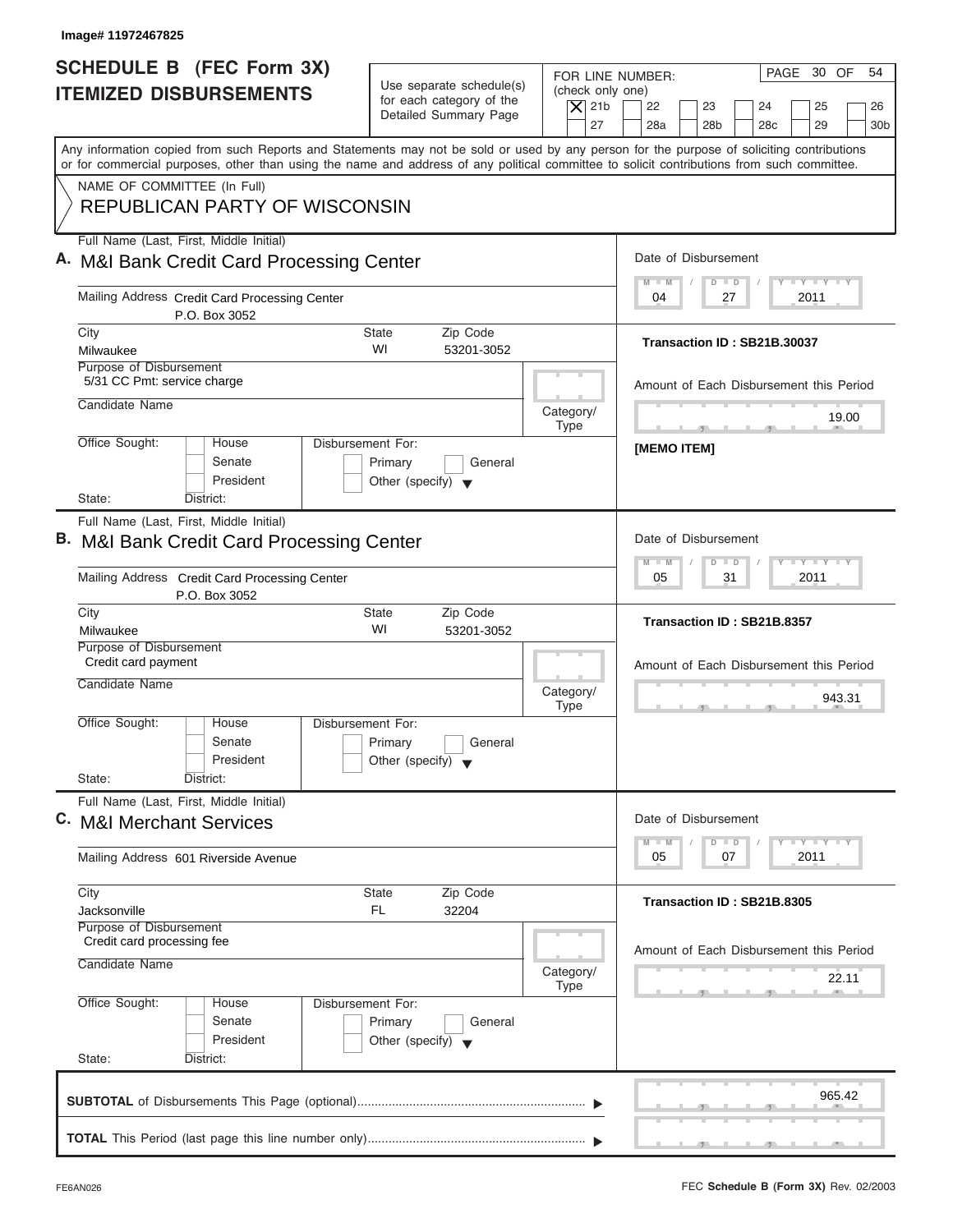| Image# 11972467826                                                                                                                                                                                                                                                                      |                                                            |                          |                                                                          |
|-----------------------------------------------------------------------------------------------------------------------------------------------------------------------------------------------------------------------------------------------------------------------------------------|------------------------------------------------------------|--------------------------|--------------------------------------------------------------------------|
| <b>SCHEDULE B (FEC Form 3X)</b>                                                                                                                                                                                                                                                         |                                                            | FOR LINE NUMBER:         | PAGE 31 OF<br>54                                                         |
| <b>ITEMIZED DISBURSEMENTS</b>                                                                                                                                                                                                                                                           | Use separate schedule(s)<br>for each category of the       | (check only one)         |                                                                          |
|                                                                                                                                                                                                                                                                                         | Detailed Summary Page                                      | $\vert$ $\chi$ 21b       | 22<br>23<br>24<br>25<br>26                                               |
|                                                                                                                                                                                                                                                                                         |                                                            | 27                       | 28a<br>28 <sub>b</sub><br>28 <sub>c</sub><br>29<br>30 <sub>b</sub>       |
| Any information copied from such Reports and Statements may not be sold or used by any person for the purpose of soliciting contributions<br>or for commercial purposes, other than using the name and address of any political committee to solicit contributions from such committee. |                                                            |                          |                                                                          |
| NAME OF COMMITTEE (In Full)                                                                                                                                                                                                                                                             |                                                            |                          |                                                                          |
| <b>REPUBLICAN PARTY OF WISCONSIN</b>                                                                                                                                                                                                                                                    |                                                            |                          |                                                                          |
| Full Name (Last, First, Middle Initial)                                                                                                                                                                                                                                                 |                                                            |                          |                                                                          |
| A. M&I Merchant Services                                                                                                                                                                                                                                                                |                                                            |                          | Date of Disbursement                                                     |
| Mailing Address 601 Riverside Avenue                                                                                                                                                                                                                                                    |                                                            |                          | $T - Y = T - Y = T - Y$<br>$\blacksquare$<br>$D$ $D$<br>09<br>2011<br>05 |
| City                                                                                                                                                                                                                                                                                    | State<br>Zip Code                                          |                          |                                                                          |
| Jacksonville                                                                                                                                                                                                                                                                            | FL.<br>32204                                               |                          | Transaction ID: SB21B.8306                                               |
| Purpose of Disbursement<br>Credit card processing fee                                                                                                                                                                                                                                   |                                                            |                          |                                                                          |
| Candidate Name                                                                                                                                                                                                                                                                          |                                                            |                          | Amount of Each Disbursement this Period                                  |
|                                                                                                                                                                                                                                                                                         |                                                            | Category/<br><b>Type</b> | 4.95                                                                     |
| Office Sought:<br>House                                                                                                                                                                                                                                                                 | Disbursement For:                                          |                          |                                                                          |
| Senate                                                                                                                                                                                                                                                                                  | Primary<br>General                                         |                          |                                                                          |
| President<br>State:<br>District:                                                                                                                                                                                                                                                        | Other (specify) $\blacktriangledown$                       |                          |                                                                          |
| Full Name (Last, First, Middle Initial)                                                                                                                                                                                                                                                 |                                                            |                          |                                                                          |
| <b>B.</b> M&I Merchant Services                                                                                                                                                                                                                                                         |                                                            |                          | Date of Disbursement                                                     |
|                                                                                                                                                                                                                                                                                         |                                                            |                          | $-1 - Y - 1 - Y - 1 - Y$<br>M<br>W<br>$\overline{D}$<br>$\Box$           |
| Mailing Address 601 Riverside Avenue                                                                                                                                                                                                                                                    |                                                            |                          | 2011<br>05<br>10                                                         |
| City                                                                                                                                                                                                                                                                                    | State<br>Zip Code                                          |                          | Transaction ID: SB21B.8307                                               |
| Jacksonville<br>Purpose of Disbursement                                                                                                                                                                                                                                                 | FL.<br>32204                                               |                          |                                                                          |
| Credit card processing fee                                                                                                                                                                                                                                                              |                                                            |                          | Amount of Each Disbursement this Period                                  |
| Candidate Name                                                                                                                                                                                                                                                                          |                                                            | Category/                |                                                                          |
|                                                                                                                                                                                                                                                                                         |                                                            | <b>Type</b>              | 398.17<br>$\sim$                                                         |
| Office Sought:<br>House                                                                                                                                                                                                                                                                 | Disbursement For:                                          |                          |                                                                          |
| Senate<br>President                                                                                                                                                                                                                                                                     | Primary<br>General<br>Other (specify) $\blacktriangledown$ |                          |                                                                          |
| State:<br>District:                                                                                                                                                                                                                                                                     |                                                            |                          |                                                                          |
| Full Name (Last, First, Middle Initial)                                                                                                                                                                                                                                                 |                                                            |                          |                                                                          |
| C. M&I Merchant Services                                                                                                                                                                                                                                                                |                                                            |                          | Date of Disbursement                                                     |
|                                                                                                                                                                                                                                                                                         |                                                            |                          | $T - Y$ $T - Y$<br>M<br>W<br>$\overline{D}$<br>$\Box$                    |
| Mailing Address 601 Riverside Avenue                                                                                                                                                                                                                                                    |                                                            |                          | 2011<br>05<br>11                                                         |
| City                                                                                                                                                                                                                                                                                    | State<br>Zip Code                                          |                          | Transaction ID: SB21B.8385                                               |
| Jacksonville                                                                                                                                                                                                                                                                            | FL<br>32204                                                |                          |                                                                          |
| Purpose of Disbursement<br>Credit card processing fee                                                                                                                                                                                                                                   |                                                            |                          |                                                                          |
| Candidate Name                                                                                                                                                                                                                                                                          |                                                            | Category/                | Amount of Each Disbursement this Period                                  |
|                                                                                                                                                                                                                                                                                         |                                                            | <b>Type</b>              | 40.95                                                                    |
| Office Sought:<br>House                                                                                                                                                                                                                                                                 | Disbursement For:                                          |                          |                                                                          |
| Senate                                                                                                                                                                                                                                                                                  | Primary<br>General                                         |                          |                                                                          |
| President<br>State:<br>District:                                                                                                                                                                                                                                                        | Other (specify) $\blacktriangledown$                       |                          |                                                                          |
|                                                                                                                                                                                                                                                                                         |                                                            |                          |                                                                          |
|                                                                                                                                                                                                                                                                                         |                                                            |                          | 444.07                                                                   |
|                                                                                                                                                                                                                                                                                         |                                                            |                          |                                                                          |
|                                                                                                                                                                                                                                                                                         |                                                            |                          |                                                                          |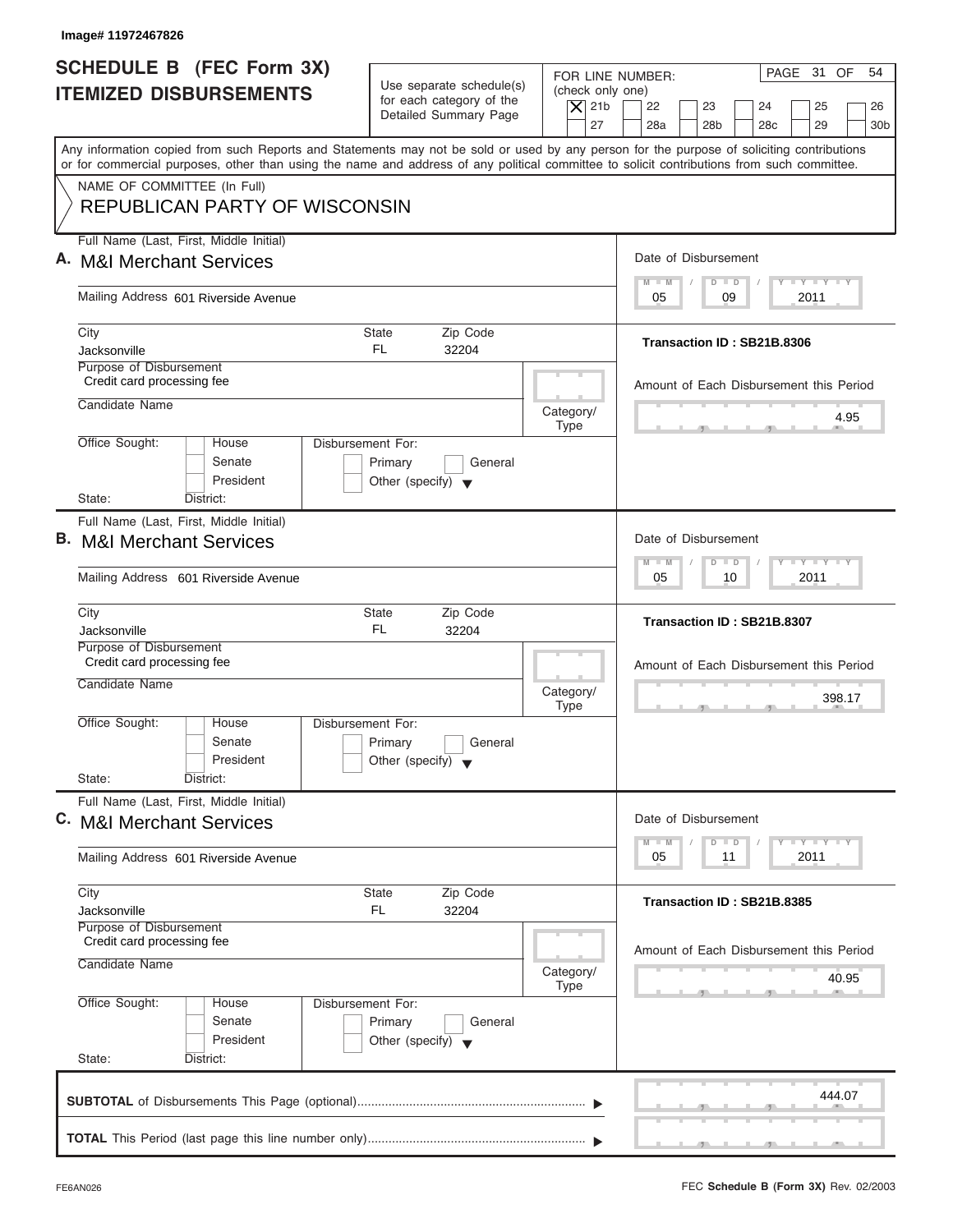| Image# 11972467827                                                                                                                                                                                                                                                                      |                                                                               |                          |                                                                              |
|-----------------------------------------------------------------------------------------------------------------------------------------------------------------------------------------------------------------------------------------------------------------------------------------|-------------------------------------------------------------------------------|--------------------------|------------------------------------------------------------------------------|
| <b>SCHEDULE B (FEC Form 3X)</b>                                                                                                                                                                                                                                                         |                                                                               |                          | PAGE 32 OF<br>54<br>FOR LINE NUMBER:                                         |
| <b>ITEMIZED DISBURSEMENTS</b>                                                                                                                                                                                                                                                           | Use separate schedule(s)<br>for each category of the<br>Detailed Summary Page | $\vert$ $\chi$ 21b       | (check only one)<br>22<br>23<br>24<br>25<br>26                               |
|                                                                                                                                                                                                                                                                                         |                                                                               |                          | 27<br>28a<br>28 <sub>b</sub><br>28 <sub>c</sub><br>29<br>30 <sub>b</sub>     |
| Any information copied from such Reports and Statements may not be sold or used by any person for the purpose of soliciting contributions<br>or for commercial purposes, other than using the name and address of any political committee to solicit contributions from such committee. |                                                                               |                          |                                                                              |
| NAME OF COMMITTEE (In Full)                                                                                                                                                                                                                                                             |                                                                               |                          |                                                                              |
| <b>REPUBLICAN PARTY OF WISCONSIN</b>                                                                                                                                                                                                                                                    |                                                                               |                          |                                                                              |
| Full Name (Last, First, Middle Initial)                                                                                                                                                                                                                                                 |                                                                               |                          |                                                                              |
| A. M&I Merchant Services                                                                                                                                                                                                                                                                |                                                                               |                          | Date of Disbursement<br>$T - Y = T - Y = T - Y$<br>$M - M$<br>$D$ $D$        |
| Mailing Address 601 Riverside Avenue                                                                                                                                                                                                                                                    |                                                                               |                          | 20<br>2011<br>05                                                             |
| City                                                                                                                                                                                                                                                                                    | <b>State</b><br>Zip Code                                                      |                          |                                                                              |
| Jacksonville                                                                                                                                                                                                                                                                            | FL.<br>32204                                                                  |                          | Transaction ID: SB21B.8337                                                   |
| Purpose of Disbursement<br>Credit card processing fee                                                                                                                                                                                                                                   |                                                                               |                          | Amount of Each Disbursement this Period                                      |
| Candidate Name                                                                                                                                                                                                                                                                          |                                                                               | Category/                |                                                                              |
|                                                                                                                                                                                                                                                                                         |                                                                               | <b>Type</b>              | 54.52                                                                        |
| Office Sought:<br>House<br>Senate                                                                                                                                                                                                                                                       | Disbursement For:<br>Primary<br>General                                       |                          |                                                                              |
| President                                                                                                                                                                                                                                                                               | Other (specify) $\blacktriangledown$                                          |                          |                                                                              |
| State:<br>District:                                                                                                                                                                                                                                                                     |                                                                               |                          |                                                                              |
| Full Name (Last, First, Middle Initial)<br><b>B. REPUBLICAN NATIONAL COMMITTEE</b>                                                                                                                                                                                                      |                                                                               |                          | Date of Disbursement                                                         |
|                                                                                                                                                                                                                                                                                         |                                                                               |                          | $-1 - Y - 1 - Y - 1 - Y$<br>$M - M$<br>$D$ $D$                               |
| Mailing Address 310 FIRST STREET SE                                                                                                                                                                                                                                                     |                                                                               |                          | 06<br>2011<br>05                                                             |
| City<br><b>WASHINGTON</b>                                                                                                                                                                                                                                                               | Zip Code<br><b>State</b><br>DC<br>20003                                       |                          | Transaction ID: SB21B.8208                                                   |
| Purpose of Disbursement                                                                                                                                                                                                                                                                 |                                                                               |                          |                                                                              |
| In-kind - Equipment transfer<br>Candidate Name                                                                                                                                                                                                                                          |                                                                               |                          | Amount of Each Disbursement this Period                                      |
|                                                                                                                                                                                                                                                                                         |                                                                               | Category/<br><b>Type</b> | 4469.20<br>$\sim$                                                            |
| Office Sought:<br>House                                                                                                                                                                                                                                                                 | Disbursement For:                                                             |                          |                                                                              |
| Senate<br>President                                                                                                                                                                                                                                                                     | Primary<br>General<br>Other (specify) $\blacktriangledown$                    |                          |                                                                              |
| State:<br>District:                                                                                                                                                                                                                                                                     |                                                                               |                          |                                                                              |
| Full Name (Last, First, Middle Initial)                                                                                                                                                                                                                                                 |                                                                               |                          |                                                                              |
| C. Winnebago County Republican Party                                                                                                                                                                                                                                                    |                                                                               |                          | Date of Disbursement                                                         |
| Mailing Address PO Box 176                                                                                                                                                                                                                                                              |                                                                               |                          | $T - Y = Y - T Y$<br>$M - M$<br>$\overline{D}$<br>$\Box$<br>05<br>04<br>2011 |
|                                                                                                                                                                                                                                                                                         |                                                                               |                          |                                                                              |
| City<br>Oshkosh                                                                                                                                                                                                                                                                         | <b>State</b><br>Zip Code<br>WI<br>54903                                       |                          | Transaction ID: SB21B.8303                                                   |
| Purpose of Disbursement<br>Vendor table                                                                                                                                                                                                                                                 |                                                                               |                          |                                                                              |
| Candidate Name                                                                                                                                                                                                                                                                          |                                                                               |                          | Amount of Each Disbursement this Period                                      |
|                                                                                                                                                                                                                                                                                         |                                                                               | Category/<br><b>Type</b> | 505.00                                                                       |
| Office Sought:<br>House                                                                                                                                                                                                                                                                 | Disbursement For:                                                             |                          |                                                                              |
| Senate<br>President                                                                                                                                                                                                                                                                     | Primary<br>General                                                            |                          |                                                                              |
| State:<br>District:                                                                                                                                                                                                                                                                     | Other (specify) $\blacktriangledown$                                          |                          |                                                                              |
|                                                                                                                                                                                                                                                                                         |                                                                               |                          |                                                                              |
|                                                                                                                                                                                                                                                                                         |                                                                               |                          | 5028.72                                                                      |
|                                                                                                                                                                                                                                                                                         |                                                                               |                          | 15725.50                                                                     |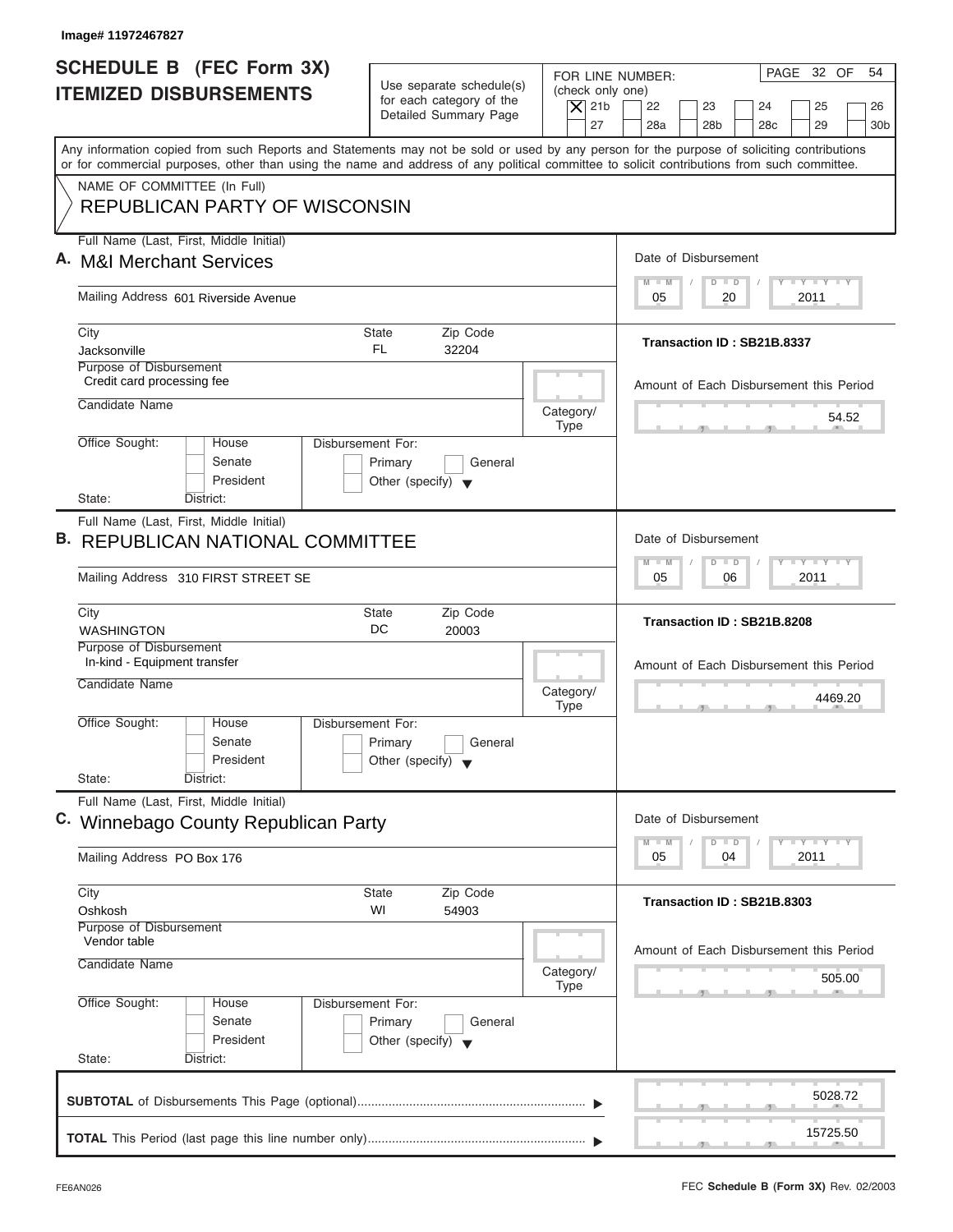| Image# 11972467828                                                                                                                                                                                                                                                                      |                                                                                                |                                                                                                                                                                                                   |
|-----------------------------------------------------------------------------------------------------------------------------------------------------------------------------------------------------------------------------------------------------------------------------------------|------------------------------------------------------------------------------------------------|---------------------------------------------------------------------------------------------------------------------------------------------------------------------------------------------------|
| <b>SCHEDULE B</b> (FEC Form 3X)<br><b>ITEMIZED DISBURSEMENTS</b>                                                                                                                                                                                                                        | Use separate schedule(s)<br>for each category of the<br>Detailed Summary Page                  | PAGE 33 OF<br>54<br>FOR LINE NUMBER:<br>(check only one)<br>21 <sub>b</sub><br>22<br>23<br>24<br>25<br>26<br>27<br>28a<br>28 <sub>b</sub><br>28 <sub>c</sub><br>29<br>30 <sub>b</sub><br>$\times$ |
| Any information copied from such Reports and Statements may not be sold or used by any person for the purpose of soliciting contributions<br>or for commercial purposes, other than using the name and address of any political committee to solicit contributions from such committee. |                                                                                                |                                                                                                                                                                                                   |
| NAME OF COMMITTEE (In Full)<br><b>REPUBLICAN PARTY OF WISCONSIN</b>                                                                                                                                                                                                                     |                                                                                                |                                                                                                                                                                                                   |
| Full Name (Last, First, Middle Initial)                                                                                                                                                                                                                                                 |                                                                                                | Date of Disbursement                                                                                                                                                                              |
| A. American Funds Service Company                                                                                                                                                                                                                                                       |                                                                                                | $T - Y = T - Y = T - Y$<br>$D$ $D$<br>$M$ $M$                                                                                                                                                     |
| Mailing Address PO Box 6164                                                                                                                                                                                                                                                             |                                                                                                | 2011<br>05<br>25                                                                                                                                                                                  |
| City<br>Indianapolis                                                                                                                                                                                                                                                                    | <b>State</b><br>Zip Code<br>IN<br>46206                                                        | Transaction ID: SB30B.8350                                                                                                                                                                        |
| Purpose of Disbursement<br>Employee simple IRA                                                                                                                                                                                                                                          |                                                                                                | Amount of Each Disbursement this Period                                                                                                                                                           |
| Candidate Name                                                                                                                                                                                                                                                                          | Category/<br><b>Type</b>                                                                       | 531.13                                                                                                                                                                                            |
| Office Sought:<br>House<br>Senate<br>President<br>State:<br>District:                                                                                                                                                                                                                   | Disbursement For:<br>Primary<br>General<br>Other (specify) $\blacktriangledown$                |                                                                                                                                                                                                   |
| Full Name (Last, First, Middle Initial)                                                                                                                                                                                                                                                 |                                                                                                |                                                                                                                                                                                                   |
| <b>B.</b> American Funds Service Company                                                                                                                                                                                                                                                | Date of Disbursement                                                                           |                                                                                                                                                                                                   |
| Mailing Address PO Box 6164                                                                                                                                                                                                                                                             | <b>LY LY LY</b><br>$\Box$<br>$M - M$<br>$\overline{D}$<br>2011<br>05<br>31                     |                                                                                                                                                                                                   |
| City<br>Indianapolis                                                                                                                                                                                                                                                                    | State<br>Zip Code<br>IN<br>46206                                                               | Transaction ID: SB30B.8351                                                                                                                                                                        |
| Purpose of Disbursement<br>Employee simple IRA<br>Candidate Name                                                                                                                                                                                                                        |                                                                                                | Amount of Each Disbursement this Period                                                                                                                                                           |
|                                                                                                                                                                                                                                                                                         | Category/<br><b>Type</b>                                                                       | 569.22                                                                                                                                                                                            |
| Office Sought:<br>House<br>Senate<br>President<br>State:<br>District:                                                                                                                                                                                                                   | Disbursement For:<br>Primary<br>General<br>Other (specify) $\blacktriangledown$                |                                                                                                                                                                                                   |
| Full Name (Last, First, Middle Initial)                                                                                                                                                                                                                                                 |                                                                                                |                                                                                                                                                                                                   |
| C. Dudley Bowlby                                                                                                                                                                                                                                                                        |                                                                                                | Date of Disbursement                                                                                                                                                                              |
| Mailing Address 250 Femrite Drive                                                                                                                                                                                                                                                       |                                                                                                | $\mathbf{I}$ $\mathbf{Y}$ $\mathbf{I}$ $\mathbf{Y}$ $\mathbf{I}$ $\mathbf{Y}$<br>$M - M$<br>$\Box$<br>D<br>2011<br>05<br>16                                                                       |
| City<br>Madison                                                                                                                                                                                                                                                                         | Zip Code<br>State<br>WI<br>53716                                                               | Transaction ID: SB30B.8322                                                                                                                                                                        |
| Purpose of Disbursement<br>Payroll<br>Candidate Name                                                                                                                                                                                                                                    | Category/                                                                                      | Amount of Each Disbursement this Period<br>729.19                                                                                                                                                 |
| Office Sought:<br>House<br>Senate<br>President<br>State:<br>District:                                                                                                                                                                                                                   | <b>Type</b><br>Disbursement For:<br>Primary<br>General<br>Other (specify) $\blacktriangledown$ |                                                                                                                                                                                                   |
|                                                                                                                                                                                                                                                                                         |                                                                                                | 1829.54                                                                                                                                                                                           |
|                                                                                                                                                                                                                                                                                         |                                                                                                | $\mathcal{F}$ and $\mathcal{F}$ and $\mathcal{F}$ and $\mathcal{F}$                                                                                                                               |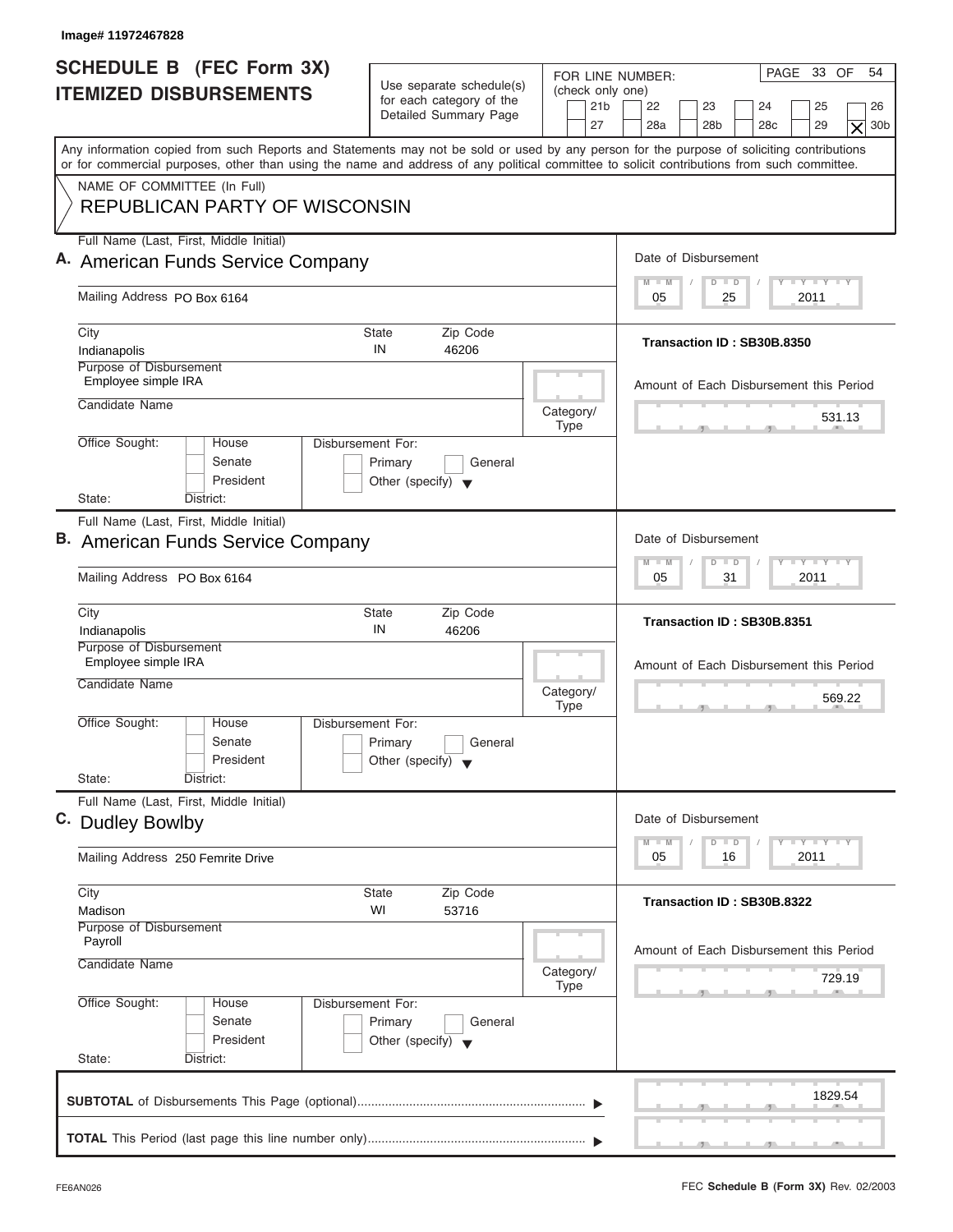| Image# 11972467829                                                                                                                                                                                                                                                                      |                                                                                 |                                                               |                                                                                                                                  |
|-----------------------------------------------------------------------------------------------------------------------------------------------------------------------------------------------------------------------------------------------------------------------------------------|---------------------------------------------------------------------------------|---------------------------------------------------------------|----------------------------------------------------------------------------------------------------------------------------------|
| <b>SCHEDULE B (FEC Form 3X)</b><br><b>ITEMIZED DISBURSEMENTS</b>                                                                                                                                                                                                                        | Use separate schedule(s)<br>for each category of the<br>Detailed Summary Page   | FOR LINE NUMBER:<br>(check only one)<br>21 <sub>b</sub><br>27 | PAGE 34 OF<br>54<br>22<br>23<br>24<br>25<br>26<br>28a<br>28 <sub>b</sub><br>29<br>30 <sub>b</sub><br>28 <sub>c</sub><br>$\times$ |
| Any information copied from such Reports and Statements may not be sold or used by any person for the purpose of soliciting contributions<br>or for commercial purposes, other than using the name and address of any political committee to solicit contributions from such committee. |                                                                                 |                                                               |                                                                                                                                  |
| NAME OF COMMITTEE (In Full)<br><b>REPUBLICAN PARTY OF WISCONSIN</b>                                                                                                                                                                                                                     |                                                                                 |                                                               |                                                                                                                                  |
| Full Name (Last, First, Middle Initial)<br>A. Dudley Bowlby                                                                                                                                                                                                                             |                                                                                 |                                                               | Date of Disbursement                                                                                                             |
| Mailing Address 250 Femrite Drive                                                                                                                                                                                                                                                       |                                                                                 |                                                               | $T - Y = T - Y = T - Y$<br>$M - M$<br>$D$ $D$<br>31<br>2011<br>05                                                                |
| City<br>Madison                                                                                                                                                                                                                                                                         | <b>State</b><br>Zip Code<br>WI<br>53716                                         |                                                               | Transaction ID: SB30B.8372                                                                                                       |
| Purpose of Disbursement<br>Payroll                                                                                                                                                                                                                                                      |                                                                                 |                                                               | Amount of Each Disbursement this Period                                                                                          |
| Candidate Name                                                                                                                                                                                                                                                                          |                                                                                 | Category/<br><b>Type</b>                                      | 809.44                                                                                                                           |
| Office Sought:<br>House<br>Senate<br>President<br>State:<br>District:                                                                                                                                                                                                                   | Disbursement For:<br>Primary<br>General<br>Other (specify) $\blacktriangledown$ |                                                               |                                                                                                                                  |
| Full Name (Last, First, Middle Initial)<br>B. Ashley M Burns                                                                                                                                                                                                                            |                                                                                 |                                                               | Date of Disbursement<br><b>LEYTEY LEY</b><br>$M - M$<br>$\Box$<br>$\overline{D}$                                                 |
| Mailing Address 420 W Gorham #210                                                                                                                                                                                                                                                       |                                                                                 |                                                               | 2011<br>05<br>16                                                                                                                 |
| City<br>Madison                                                                                                                                                                                                                                                                         | Zip Code<br><b>State</b><br>WI<br>53703                                         |                                                               | Transaction ID: SB30B.8314                                                                                                       |
| Purpose of Disbursement<br>Payroll<br>Candidate Name                                                                                                                                                                                                                                    |                                                                                 | Category/<br><b>Type</b>                                      | Amount of Each Disbursement this Period<br>271.62<br>__                                                                          |
| Office Sought:<br>House<br>Senate<br>President<br>State:<br>District:                                                                                                                                                                                                                   | Disbursement For:<br>Primary<br>General<br>Other (specify) $\blacktriangledown$ |                                                               |                                                                                                                                  |
| Full Name (Last, First, Middle Initial)<br>C. Ashley M Burns                                                                                                                                                                                                                            |                                                                                 |                                                               | Date of Disbursement<br>$T - Y$ $T - Y$<br>$M - M$<br>D<br>$\Box$                                                                |
| Mailing Address 420 W Gorham #210                                                                                                                                                                                                                                                       |                                                                                 |                                                               | 2011<br>05<br>31                                                                                                                 |
| City<br>Madison<br>Purpose of Disbursement                                                                                                                                                                                                                                              | Zip Code<br>State<br>WI<br>53703                                                |                                                               | Transaction ID: SB30B.8361                                                                                                       |
| Payroll<br>Candidate Name                                                                                                                                                                                                                                                               |                                                                                 | Category/<br>Type                                             | Amount of Each Disbursement this Period<br>995.67                                                                                |
| Office Sought:<br>House<br>Senate<br>President<br>State:<br>District:                                                                                                                                                                                                                   | Disbursement For:<br>Primary<br>General<br>Other (specify) $\blacktriangledown$ |                                                               |                                                                                                                                  |
|                                                                                                                                                                                                                                                                                         |                                                                                 |                                                               | 2076.73                                                                                                                          |
|                                                                                                                                                                                                                                                                                         |                                                                                 |                                                               |                                                                                                                                  |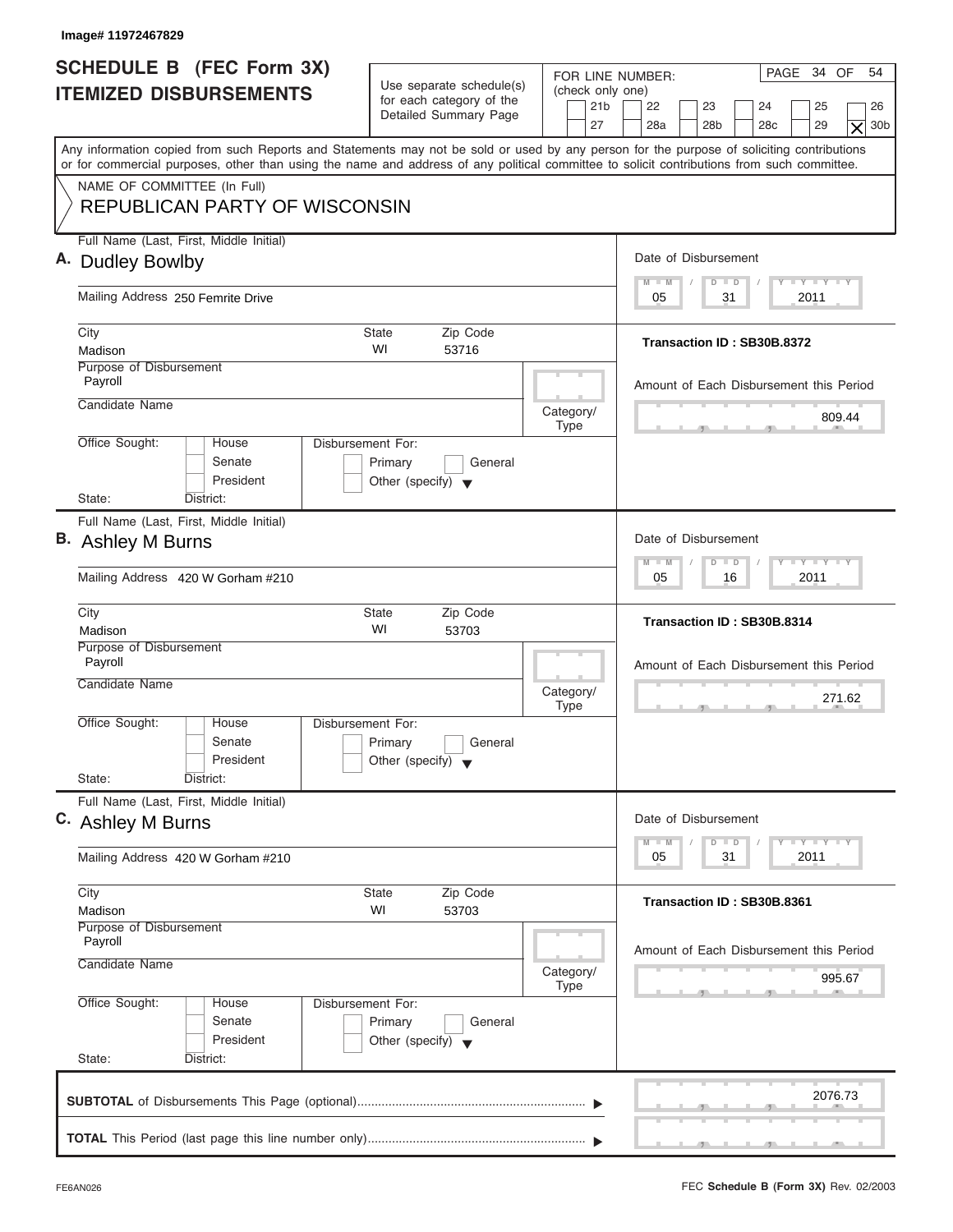| Image# 11972467830                                                                                                                                                                                                                                                                      |                                                                                 |                                                               |                                                                                                                                  |
|-----------------------------------------------------------------------------------------------------------------------------------------------------------------------------------------------------------------------------------------------------------------------------------------|---------------------------------------------------------------------------------|---------------------------------------------------------------|----------------------------------------------------------------------------------------------------------------------------------|
| <b>SCHEDULE B</b> (FEC Form 3X)<br><b>ITEMIZED DISBURSEMENTS</b>                                                                                                                                                                                                                        | Use separate schedule(s)<br>for each category of the<br>Detailed Summary Page   | FOR LINE NUMBER:<br>(check only one)<br>21 <sub>b</sub><br>27 | PAGE 35 OF<br>54<br>22<br>23<br>24<br>25<br>26<br>28a<br>28 <sub>b</sub><br>29<br>28 <sub>c</sub><br>30 <sub>b</sub><br>$\times$ |
| Any information copied from such Reports and Statements may not be sold or used by any person for the purpose of soliciting contributions<br>or for commercial purposes, other than using the name and address of any political committee to solicit contributions from such committee. |                                                                                 |                                                               |                                                                                                                                  |
| NAME OF COMMITTEE (In Full)<br><b>REPUBLICAN PARTY OF WISCONSIN</b>                                                                                                                                                                                                                     |                                                                                 |                                                               |                                                                                                                                  |
| Full Name (Last, First, Middle Initial)<br>A. Alexander R. Combs                                                                                                                                                                                                                        |                                                                                 |                                                               | Date of Disbursement                                                                                                             |
|                                                                                                                                                                                                                                                                                         |                                                                                 |                                                               | $T - Y = T - Y = T - Y$<br>$M - M$<br>$D$ $D$                                                                                    |
| Mailing Address 2734 Chamberlain Ave                                                                                                                                                                                                                                                    |                                                                                 |                                                               | 2011<br>05<br>16                                                                                                                 |
| City<br>Madison                                                                                                                                                                                                                                                                         | Zip Code<br>State<br>WI<br>53705                                                |                                                               | Transaction ID: SB30B.8323                                                                                                       |
| <b>Purpose of Disbursement</b><br>Payroll                                                                                                                                                                                                                                               |                                                                                 |                                                               | Amount of Each Disbursement this Period                                                                                          |
| Candidate Name                                                                                                                                                                                                                                                                          |                                                                                 | Category/<br><b>Type</b>                                      | 595.14                                                                                                                           |
| Office Sought:<br>House<br>Senate<br>President<br>State:<br>District:                                                                                                                                                                                                                   | Disbursement For:<br>Primary<br>General<br>Other (specify) $\blacktriangledown$ |                                                               |                                                                                                                                  |
| Full Name (Last, First, Middle Initial)                                                                                                                                                                                                                                                 |                                                                                 |                                                               |                                                                                                                                  |
| B. Alexander R. Combs                                                                                                                                                                                                                                                                   |                                                                                 |                                                               | Date of Disbursement                                                                                                             |
| Mailing Address 2734 Chamberlain Ave                                                                                                                                                                                                                                                    |                                                                                 |                                                               | <b>LY LY LY</b><br>$M - M$<br>$\Box$<br>$\overline{D}$<br>2011<br>05<br>31                                                       |
| City<br>Madison                                                                                                                                                                                                                                                                         | Zip Code<br><b>State</b><br>WI<br>53705                                         |                                                               | Transaction ID: SB30B.8373                                                                                                       |
| Purpose of Disbursement<br>Payroll                                                                                                                                                                                                                                                      |                                                                                 |                                                               | Amount of Each Disbursement this Period                                                                                          |
| Candidate Name                                                                                                                                                                                                                                                                          |                                                                                 | Category/<br><b>Type</b>                                      | 616.13<br>$-5$                                                                                                                   |
| Office Sought:<br>House<br>Senate<br>President<br>State:<br>District:                                                                                                                                                                                                                   | Disbursement For:<br>Primary<br>General<br>Other (specify) $\blacktriangledown$ |                                                               |                                                                                                                                  |
| Full Name (Last, First, Middle Initial)                                                                                                                                                                                                                                                 |                                                                                 |                                                               |                                                                                                                                  |
| C. Colleen Coyle                                                                                                                                                                                                                                                                        |                                                                                 |                                                               | Date of Disbursement                                                                                                             |
| Mailing Address 3494 Sabaka Trail                                                                                                                                                                                                                                                       |                                                                                 |                                                               | $T - Y$ $T - Y$ $T - Y$<br>$M - M$<br>$\Box$<br>D<br>2011<br>05<br>16                                                            |
| City<br>Verona                                                                                                                                                                                                                                                                          | Zip Code<br><b>State</b><br>WI<br>53573                                         |                                                               | Transaction ID: SB30B.8319                                                                                                       |
| Purpose of Disbursement<br>Payroll<br>Candidate Name                                                                                                                                                                                                                                    |                                                                                 | Category/                                                     | Amount of Each Disbursement this Period<br>1388.31                                                                               |
| Office Sought:<br>House<br>Senate<br>President<br>State:<br>District:                                                                                                                                                                                                                   | Disbursement For:<br>Primary<br>General<br>Other (specify) $\blacktriangledown$ | <b>Type</b>                                                   |                                                                                                                                  |
|                                                                                                                                                                                                                                                                                         |                                                                                 |                                                               | 2599.58                                                                                                                          |
|                                                                                                                                                                                                                                                                                         |                                                                                 |                                                               |                                                                                                                                  |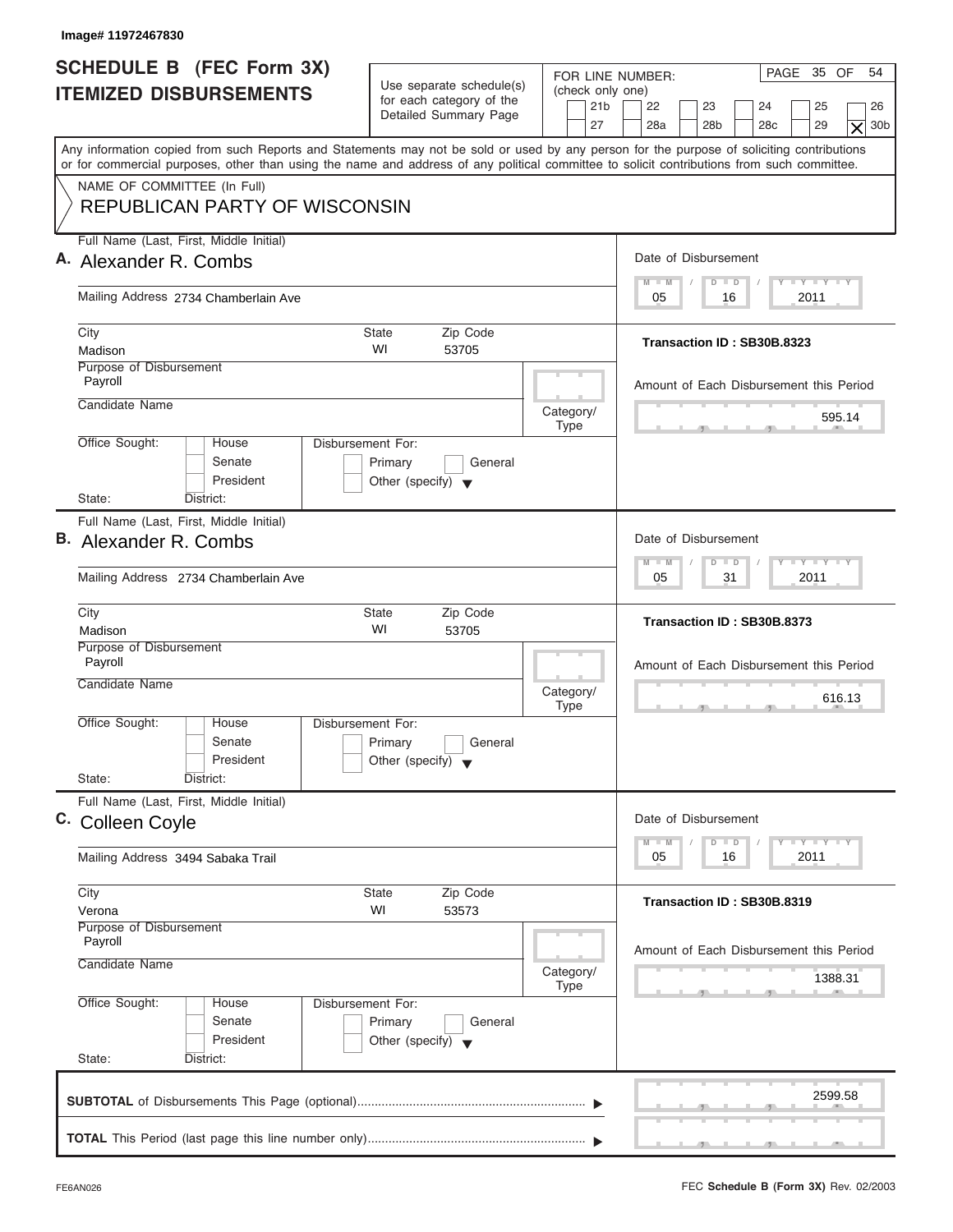| Image# 11972467831                                                                                                                                                                                                                                                                      |                                                                                 |                                                               |                                                                                                                                                                                                                                         |
|-----------------------------------------------------------------------------------------------------------------------------------------------------------------------------------------------------------------------------------------------------------------------------------------|---------------------------------------------------------------------------------|---------------------------------------------------------------|-----------------------------------------------------------------------------------------------------------------------------------------------------------------------------------------------------------------------------------------|
| <b>SCHEDULE B (FEC Form 3X)</b><br><b>ITEMIZED DISBURSEMENTS</b>                                                                                                                                                                                                                        | Use separate schedule(s)<br>for each category of the<br>Detailed Summary Page   | FOR LINE NUMBER:<br>(check only one)<br>21 <sub>b</sub><br>27 | PAGE 36 OF<br>54<br>22<br>23<br>24<br>25<br>26<br>28a<br>28 <sub>b</sub><br>29<br>30 <sub>b</sub><br>28 <sub>c</sub><br>$\times$                                                                                                        |
| Any information copied from such Reports and Statements may not be sold or used by any person for the purpose of soliciting contributions<br>or for commercial purposes, other than using the name and address of any political committee to solicit contributions from such committee. |                                                                                 |                                                               |                                                                                                                                                                                                                                         |
| NAME OF COMMITTEE (In Full)<br><b>REPUBLICAN PARTY OF WISCONSIN</b>                                                                                                                                                                                                                     |                                                                                 |                                                               |                                                                                                                                                                                                                                         |
| Full Name (Last, First, Middle Initial)<br>A. Colleen Coyle                                                                                                                                                                                                                             |                                                                                 |                                                               | Date of Disbursement                                                                                                                                                                                                                    |
| Mailing Address 3494 Sabaka Trail                                                                                                                                                                                                                                                       |                                                                                 |                                                               | $T - Y = T - Y = T - Y$<br>$D$ $D$<br>$M - M$<br>31<br>2011<br>05                                                                                                                                                                       |
| City<br>Verona                                                                                                                                                                                                                                                                          | State<br>Zip Code<br>WI<br>53573                                                |                                                               | Transaction ID: SB30B.8369                                                                                                                                                                                                              |
| Purpose of Disbursement<br>Payroll                                                                                                                                                                                                                                                      |                                                                                 |                                                               | Amount of Each Disbursement this Period                                                                                                                                                                                                 |
| Candidate Name                                                                                                                                                                                                                                                                          |                                                                                 | Category/<br><b>Type</b>                                      | 1522.70                                                                                                                                                                                                                                 |
| Office Sought:<br>House<br>Senate<br>President                                                                                                                                                                                                                                          | Disbursement For:<br>Primary<br>General<br>Other (specify) $\blacktriangledown$ |                                                               |                                                                                                                                                                                                                                         |
| State:<br>District:<br>Full Name (Last, First, Middle Initial)<br><b>B.</b> Dean Care                                                                                                                                                                                                   |                                                                                 |                                                               | Date of Disbursement                                                                                                                                                                                                                    |
| Mailing Address PO Box 673111                                                                                                                                                                                                                                                           |                                                                                 |                                                               | <b>LEYTEY LEY</b><br>$M - M$<br>$\Box$<br>$\overline{D}$<br>2011<br>05<br>31                                                                                                                                                            |
| City<br>Milwaukee                                                                                                                                                                                                                                                                       | <b>State</b><br>Zip Code<br>WI<br>53267-3111                                    |                                                               | Transaction ID: SB30B.8353                                                                                                                                                                                                              |
| Purpose of Disbursement<br>Health insurance<br>Candidate Name                                                                                                                                                                                                                           |                                                                                 | Category/<br><b>Type</b>                                      | Amount of Each Disbursement this Period<br>4440.45<br>__                                                                                                                                                                                |
| Office Sought:<br>House<br>Senate<br>President<br>State:<br>District:                                                                                                                                                                                                                   | Disbursement For:<br>Primary<br>General<br>Other (specify) $\blacktriangledown$ |                                                               |                                                                                                                                                                                                                                         |
| Full Name (Last, First, Middle Initial)<br>C.<br><b>Delta Dental</b>                                                                                                                                                                                                                    |                                                                                 |                                                               | Date of Disbursement<br>$\frac{1}{2}$ $\frac{1}{2}$ $\frac{1}{2}$ $\frac{1}{2}$ $\frac{1}{2}$ $\frac{1}{2}$ $\frac{1}{2}$ $\frac{1}{2}$ $\frac{1}{2}$ $\frac{1}{2}$ $\frac{1}{2}$ $\frac{1}{2}$ $\frac{1}{2}$<br>$M - M$<br>D<br>$\Box$ |
| Mailing Address PO Box 828                                                                                                                                                                                                                                                              |                                                                                 |                                                               | 2011<br>05<br>31                                                                                                                                                                                                                        |
| City<br><b>Stevens Point</b>                                                                                                                                                                                                                                                            | Zip Code<br>State<br>WI<br>54481                                                |                                                               | Transaction ID: SB30B.8352                                                                                                                                                                                                              |
| Purpose of Disbursement<br>Dental insurance<br>Candidate Name                                                                                                                                                                                                                           |                                                                                 | Category/                                                     | Amount of Each Disbursement this Period<br>495.65                                                                                                                                                                                       |
| Office Sought:<br>House<br>Senate<br>President<br>State:<br>District:                                                                                                                                                                                                                   | Disbursement For:<br>Primary<br>General<br>Other (specify) $\blacktriangledown$ | Type                                                          |                                                                                                                                                                                                                                         |
|                                                                                                                                                                                                                                                                                         |                                                                                 |                                                               | 6458.80                                                                                                                                                                                                                                 |
|                                                                                                                                                                                                                                                                                         |                                                                                 |                                                               |                                                                                                                                                                                                                                         |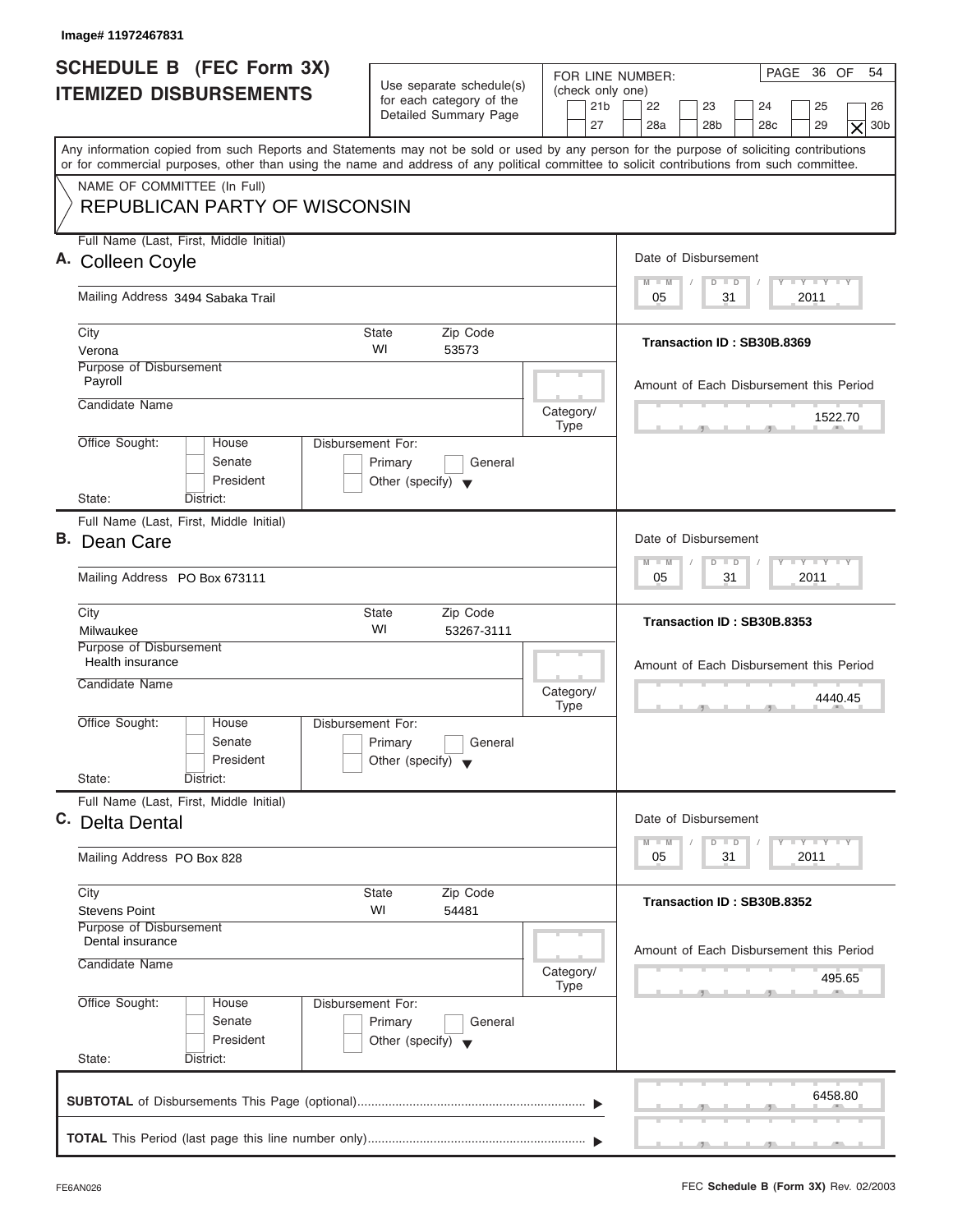| Image# 11972467832                                                                                                                         |                                                                                        |                                                                                                                                                                                       |
|--------------------------------------------------------------------------------------------------------------------------------------------|----------------------------------------------------------------------------------------|---------------------------------------------------------------------------------------------------------------------------------------------------------------------------------------|
| <b>SCHEDULE B (FEC Form 3X)</b><br><b>ITEMIZED DISBURSEMENTS</b>                                                                           | Use separate schedule(s)<br>for each category of the<br>Detailed Summary Page          | PAGE 37 OF<br>54<br>FOR LINE NUMBER:<br>(check only one)<br>21 <sub>b</sub><br>22<br>23<br>24<br>25<br>26<br>28a<br>28 <sub>b</sub><br>28 <sub>c</sub><br>29<br>27<br>30 <sub>b</sub> |
| or for commercial purposes, other than using the name and address of any political committee to solicit contributions from such committee. |                                                                                        | $\times$<br>Any information copied from such Reports and Statements may not be sold or used by any person for the purpose of soliciting contributions                                 |
| NAME OF COMMITTEE (In Full)<br><b>REPUBLICAN PARTY OF WISCONSIN</b>                                                                        |                                                                                        |                                                                                                                                                                                       |
| Full Name (Last, First, Middle Initial)                                                                                                    |                                                                                        |                                                                                                                                                                                       |
| A. Thomas Dickens                                                                                                                          |                                                                                        | Date of Disbursement                                                                                                                                                                  |
| Mailing Address 420 W. Gorham St                                                                                                           |                                                                                        | $T - Y = T - Y = T - Y$<br>$M - M$<br>$D$ $D$<br>2011<br>05<br>16                                                                                                                     |
| City<br>Madison                                                                                                                            | <b>State</b><br>Zip Code<br>WI<br>53703-2034                                           | Transaction ID: SB30B.8332                                                                                                                                                            |
| Purpose of Disbursement<br>Payroll                                                                                                         |                                                                                        | Amount of Each Disbursement this Period                                                                                                                                               |
| Candidate Name                                                                                                                             | Category/<br><b>Type</b>                                                               | 1130.26                                                                                                                                                                               |
| Office Sought:<br>House<br>Senate<br>President                                                                                             | <b>Disbursement For:</b><br>Primary<br>General<br>Other (specify) $\blacktriangledown$ |                                                                                                                                                                                       |
| State:<br>District:<br>Full Name (Last, First, Middle Initial)                                                                             |                                                                                        |                                                                                                                                                                                       |
| <b>B.</b> Thomas Dickens                                                                                                                   |                                                                                        | Date of Disbursement                                                                                                                                                                  |
| Mailing Address 420 W. Gorham St                                                                                                           |                                                                                        | $-1 - Y - 1 - Y - 1 - Y$<br>$M - M$<br>$D$ $D$<br>2011<br>05<br>31                                                                                                                    |
| City<br>Madison                                                                                                                            | Zip Code<br><b>State</b><br>WI<br>53703-2034                                           | Transaction ID: SB30B.8362                                                                                                                                                            |
| Purpose of Disbursement<br>Payroll<br>Candidate Name                                                                                       | Category/<br><b>Type</b>                                                               | Amount of Each Disbursement this Period<br>1130.26<br>$\sim$                                                                                                                          |
| Office Sought:<br>House<br>Senate<br>President<br>State:<br>District:                                                                      | Disbursement For:<br>Primary<br>General<br>Other (specify) $\blacktriangledown$        |                                                                                                                                                                                       |
| Full Name (Last, First, Middle Initial)                                                                                                    |                                                                                        |                                                                                                                                                                                       |
| C. Richard Dickie                                                                                                                          |                                                                                        | Date of Disbursement<br>$Y - Y$<br>$M - M$<br>$\overline{D}$<br>$\Box$                                                                                                                |
| Mailing Address 126 North Blair Street #1                                                                                                  |                                                                                        | 2011<br>05<br>16                                                                                                                                                                      |
| City<br>Madison                                                                                                                            | Zip Code<br><b>State</b><br>WI<br>53703                                                | Transaction ID: SB30B.8324                                                                                                                                                            |
| Purpose of Disbursement<br>Payroll<br>Candidate Name                                                                                       |                                                                                        | Amount of Each Disbursement this Period                                                                                                                                               |
|                                                                                                                                            | Category/<br><b>Type</b>                                                               | 1131.78                                                                                                                                                                               |
| Office Sought:<br>House<br>Senate<br>President                                                                                             | Disbursement For:<br>Primary<br>General<br>Other (specify) $\blacktriangledown$        |                                                                                                                                                                                       |
|                                                                                                                                            |                                                                                        |                                                                                                                                                                                       |
| State:<br>District:                                                                                                                        |                                                                                        | 3392.30                                                                                                                                                                               |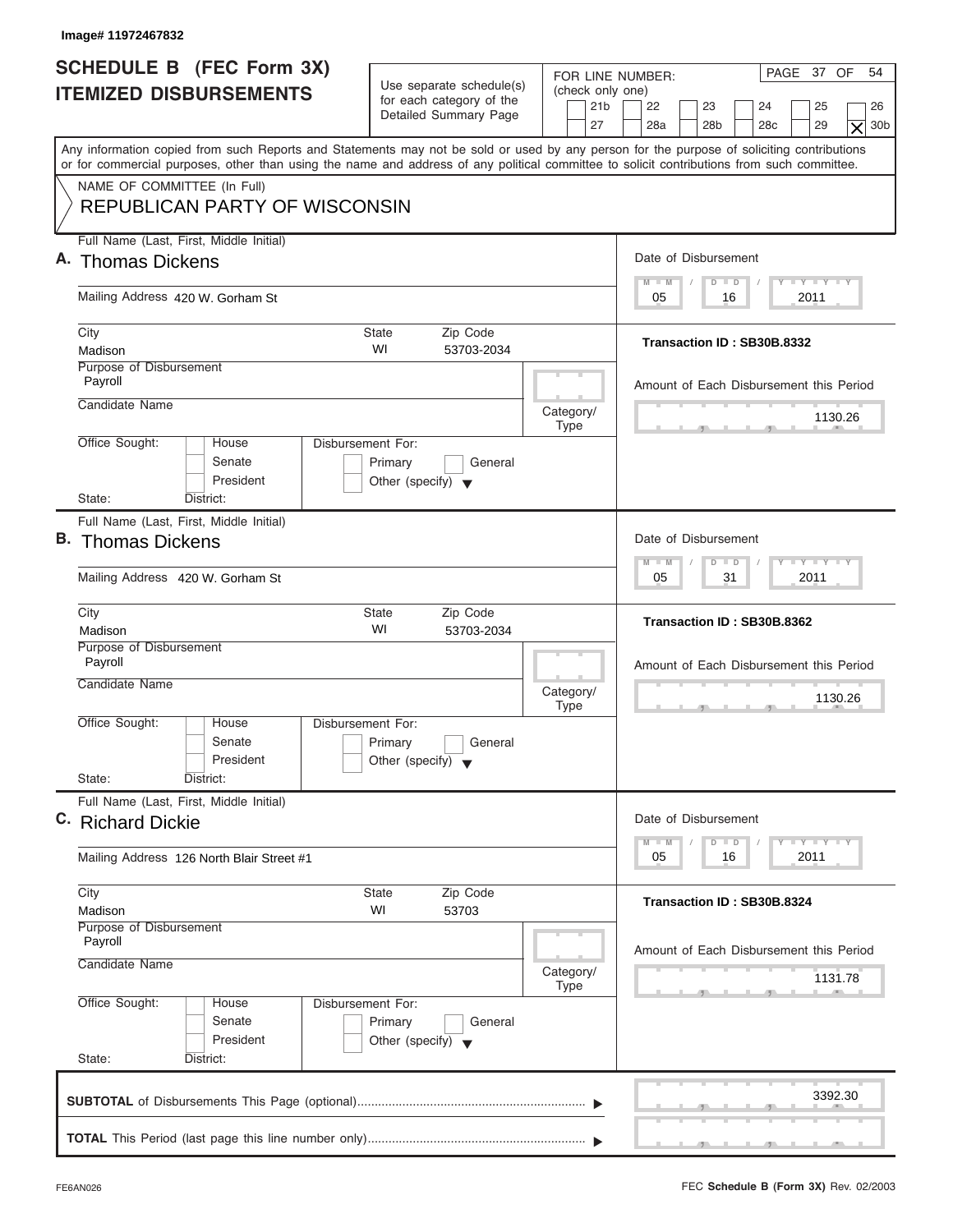| <b>SCHEDULE B (FEC Form 3X)</b><br><b>ITEMIZED DISBURSEMENTS</b>      | Use separate schedule(s)<br>for each category of the<br>Detailed Summary Page           | PAGE 38 OF<br>54<br>FOR LINE NUMBER:<br>(check only one)<br>21 <sub>b</sub><br>22<br>23<br>24<br>25<br>26<br>27<br>28a<br>28 <sub>b</sub><br>29<br>30 <sub>b</sub><br>28 <sub>c</sub><br>$\times$                                                                                       |
|-----------------------------------------------------------------------|-----------------------------------------------------------------------------------------|-----------------------------------------------------------------------------------------------------------------------------------------------------------------------------------------------------------------------------------------------------------------------------------------|
|                                                                       |                                                                                         | Any information copied from such Reports and Statements may not be sold or used by any person for the purpose of soliciting contributions<br>or for commercial purposes, other than using the name and address of any political committee to solicit contributions from such committee. |
| NAME OF COMMITTEE (In Full)<br><b>REPUBLICAN PARTY OF WISCONSIN</b>   |                                                                                         |                                                                                                                                                                                                                                                                                         |
| Full Name (Last, First, Middle Initial)<br>A. Richard Dickie          |                                                                                         | Date of Disbursement                                                                                                                                                                                                                                                                    |
| Mailing Address 126 North Blair Street #1                             |                                                                                         | $T - Y = T - Y = T - Y$<br>$M - M$<br>$D$ $D$<br>31<br>2011<br>05                                                                                                                                                                                                                       |
|                                                                       |                                                                                         |                                                                                                                                                                                                                                                                                         |
| City<br>Madison                                                       | <b>State</b><br>Zip Code<br>WI<br>53703                                                 | Transaction ID: SB30B.8374                                                                                                                                                                                                                                                              |
| Purpose of Disbursement<br>Payroll                                    |                                                                                         | Amount of Each Disbursement this Period                                                                                                                                                                                                                                                 |
| Candidate Name                                                        | Category/<br><b>Type</b>                                                                | 1432.37                                                                                                                                                                                                                                                                                 |
| Office Sought:<br>House<br>Senate<br>President                        | Disbursement For:<br>Primary<br>General<br>Other (specify) $\blacktriangledown$         |                                                                                                                                                                                                                                                                                         |
| State:<br>District:<br>Full Name (Last, First, Middle Initial)        |                                                                                         |                                                                                                                                                                                                                                                                                         |
| <b>B.</b> Elise Dietsch                                               |                                                                                         | Date of Disbursement                                                                                                                                                                                                                                                                    |
| Mailing Address 1100 Glenview Drive                                   |                                                                                         | <b>LEYTEY LEY</b><br>$M - M$<br>$D$ $D$<br>2011<br>05<br>16                                                                                                                                                                                                                             |
| City<br>Baraboo                                                       | Zip Code<br><b>State</b><br>WI<br>53913                                                 | Transaction ID: SB30B.8313                                                                                                                                                                                                                                                              |
| Purpose of Disbursement<br>Payroll                                    |                                                                                         | Amount of Each Disbursement this Period                                                                                                                                                                                                                                                 |
| Candidate Name                                                        | Category/<br><b>Type</b>                                                                | 1213.00<br>$\sim$                                                                                                                                                                                                                                                                       |
| Office Sought:<br>House<br>Senate<br>President<br>State:<br>District: | Disbursement For:<br>Primary<br>General<br>Other (specify) $\blacktriangledown$         |                                                                                                                                                                                                                                                                                         |
| Full Name (Last, First, Middle Initial)                               |                                                                                         |                                                                                                                                                                                                                                                                                         |
| C. Elise Dietsch                                                      |                                                                                         | Date of Disbursement                                                                                                                                                                                                                                                                    |
| Mailing Address 1100 Glenview Drive                                   |                                                                                         | $\frac{1}{2}$ $\frac{1}{2}$ $\frac{1}{2}$ $\frac{1}{2}$ $\frac{1}{2}$ $\frac{1}{2}$ $\frac{1}{2}$ $\frac{1}{2}$ $\frac{1}{2}$ $\frac{1}{2}$ $\frac{1}{2}$ $\frac{1}{2}$ $\frac{1}{2}$<br>$M - M$<br>D<br>$\Box$<br>2011<br>05<br>31                                                     |
| City<br><b>Baraboo</b>                                                | Zip Code<br><b>State</b><br>WI<br>53913                                                 | Transaction ID: SB30B.8360                                                                                                                                                                                                                                                              |
| Purpose of Disbursement<br>Payroll<br>Candidate Name                  | Category/                                                                               | Amount of Each Disbursement this Period<br>1213.01                                                                                                                                                                                                                                      |
| Office Sought:<br>House<br>Senate<br>President<br>State:<br>District: | Type<br>Disbursement For:<br>Primary<br>General<br>Other (specify) $\blacktriangledown$ |                                                                                                                                                                                                                                                                                         |
|                                                                       |                                                                                         |                                                                                                                                                                                                                                                                                         |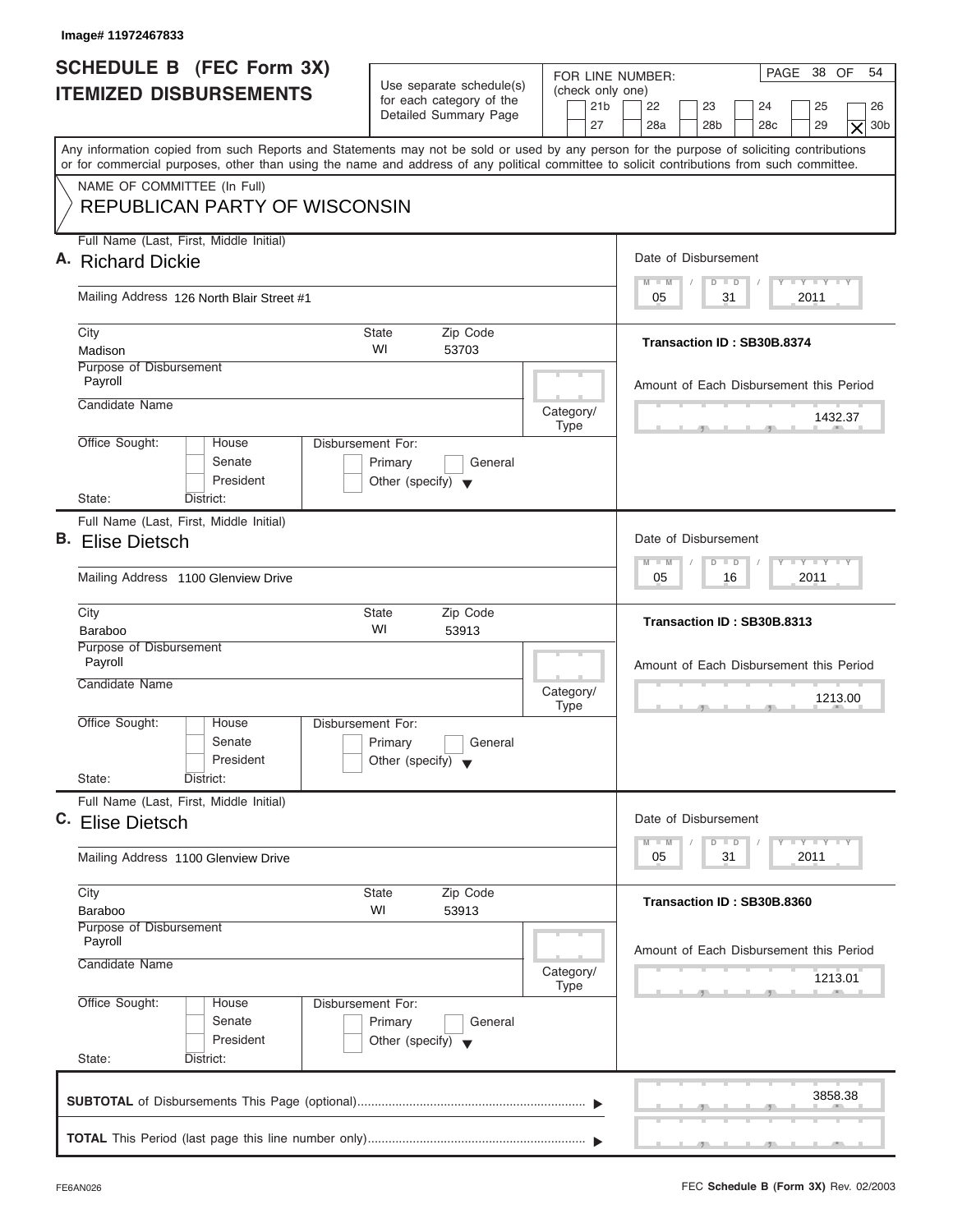| Image# 11972467834                                                                                                                                                                                                                                                                      |                                                                                 |                                                               |                                                                                                                                                                                                                                         |
|-----------------------------------------------------------------------------------------------------------------------------------------------------------------------------------------------------------------------------------------------------------------------------------------|---------------------------------------------------------------------------------|---------------------------------------------------------------|-----------------------------------------------------------------------------------------------------------------------------------------------------------------------------------------------------------------------------------------|
| <b>SCHEDULE B (FEC Form 3X)</b><br><b>ITEMIZED DISBURSEMENTS</b>                                                                                                                                                                                                                        | Use separate schedule(s)<br>for each category of the<br>Detailed Summary Page   | FOR LINE NUMBER:<br>(check only one)<br>21 <sub>b</sub><br>27 | PAGE 39 OF<br>54<br>22<br>23<br>24<br>25<br>26<br>28a<br>28 <sub>b</sub><br>29<br>30b<br>28 <sub>c</sub><br>$\times$                                                                                                                    |
| Any information copied from such Reports and Statements may not be sold or used by any person for the purpose of soliciting contributions<br>or for commercial purposes, other than using the name and address of any political committee to solicit contributions from such committee. |                                                                                 |                                                               |                                                                                                                                                                                                                                         |
| NAME OF COMMITTEE (In Full)<br><b>REPUBLICAN PARTY OF WISCONSIN</b>                                                                                                                                                                                                                     |                                                                                 |                                                               |                                                                                                                                                                                                                                         |
| Full Name (Last, First, Middle Initial)<br>A. EBC                                                                                                                                                                                                                                       |                                                                                 |                                                               | Date of Disbursement                                                                                                                                                                                                                    |
| Mailing Address PO Box 44347                                                                                                                                                                                                                                                            |                                                                                 |                                                               | $T - Y = T - Y = T - Y$<br>$M - M$<br>$D$ $D$<br>24<br>2011<br>05                                                                                                                                                                       |
| City<br>Madison                                                                                                                                                                                                                                                                         | <b>State</b><br>Zip Code<br>WI<br>53744                                         |                                                               | Transaction ID: SB30B.8342                                                                                                                                                                                                              |
| Purpose of Disbursement<br>HRA admininstration fee                                                                                                                                                                                                                                      |                                                                                 |                                                               | Amount of Each Disbursement this Period                                                                                                                                                                                                 |
| Candidate Name                                                                                                                                                                                                                                                                          |                                                                                 | Category/<br><b>Type</b>                                      | 132.00                                                                                                                                                                                                                                  |
| Office Sought:<br>House<br>Senate<br>President<br>State:<br>District:                                                                                                                                                                                                                   | Disbursement For:<br>Primary<br>General<br>Other (specify) $\blacktriangledown$ |                                                               |                                                                                                                                                                                                                                         |
| Full Name (Last, First, Middle Initial)<br>B. Grace W Eberhart                                                                                                                                                                                                                          |                                                                                 |                                                               | Date of Disbursement                                                                                                                                                                                                                    |
| Mailing Address 3588 W Hrawatha                                                                                                                                                                                                                                                         |                                                                                 |                                                               | <b>LEYTEY LEY</b><br>$M - M$<br>$D$ $D$<br>2011<br>05<br>16                                                                                                                                                                             |
| City<br>Okemos                                                                                                                                                                                                                                                                          | <b>State</b><br>Zip Code<br>MI<br>48864                                         |                                                               | Transaction ID: SB30B.8320                                                                                                                                                                                                              |
| Purpose of Disbursement<br>Payroll<br>Candidate Name                                                                                                                                                                                                                                    |                                                                                 | Category/<br><b>Type</b>                                      | Amount of Each Disbursement this Period<br>216.66<br>- -                                                                                                                                                                                |
| Office Sought:<br>House<br>Senate<br>President<br>State:<br>District:                                                                                                                                                                                                                   | Disbursement For:<br>Primary<br>General<br>Other (specify) $\blacktriangledown$ |                                                               |                                                                                                                                                                                                                                         |
| Full Name (Last, First, Middle Initial)<br>C. Grace W Eberhart                                                                                                                                                                                                                          |                                                                                 |                                                               | Date of Disbursement<br>$\frac{1}{2}$ $\frac{1}{2}$ $\frac{1}{2}$ $\frac{1}{2}$ $\frac{1}{2}$ $\frac{1}{2}$ $\frac{1}{2}$ $\frac{1}{2}$ $\frac{1}{2}$ $\frac{1}{2}$ $\frac{1}{2}$ $\frac{1}{2}$ $\frac{1}{2}$<br>$M - M$<br>D<br>$\Box$ |
| Mailing Address 3588 W Hrawatha                                                                                                                                                                                                                                                         |                                                                                 |                                                               | 2011<br>05<br>31                                                                                                                                                                                                                        |
| City<br>Okemos                                                                                                                                                                                                                                                                          | Zip Code<br><b>State</b><br>MI<br>48864                                         |                                                               | Transaction ID: SB30B.8370                                                                                                                                                                                                              |
| Purpose of Disbursement<br>Payroll<br>Candidate Name                                                                                                                                                                                                                                    |                                                                                 | Category/<br>Type                                             | Amount of Each Disbursement this Period<br>415.20                                                                                                                                                                                       |
| Office Sought:<br>House<br>Senate<br>President<br>State:<br>District:                                                                                                                                                                                                                   | Disbursement For:<br>Primary<br>General<br>Other (specify) $\blacktriangledown$ |                                                               |                                                                                                                                                                                                                                         |
|                                                                                                                                                                                                                                                                                         |                                                                                 |                                                               | 763.86                                                                                                                                                                                                                                  |
|                                                                                                                                                                                                                                                                                         |                                                                                 |                                                               |                                                                                                                                                                                                                                         |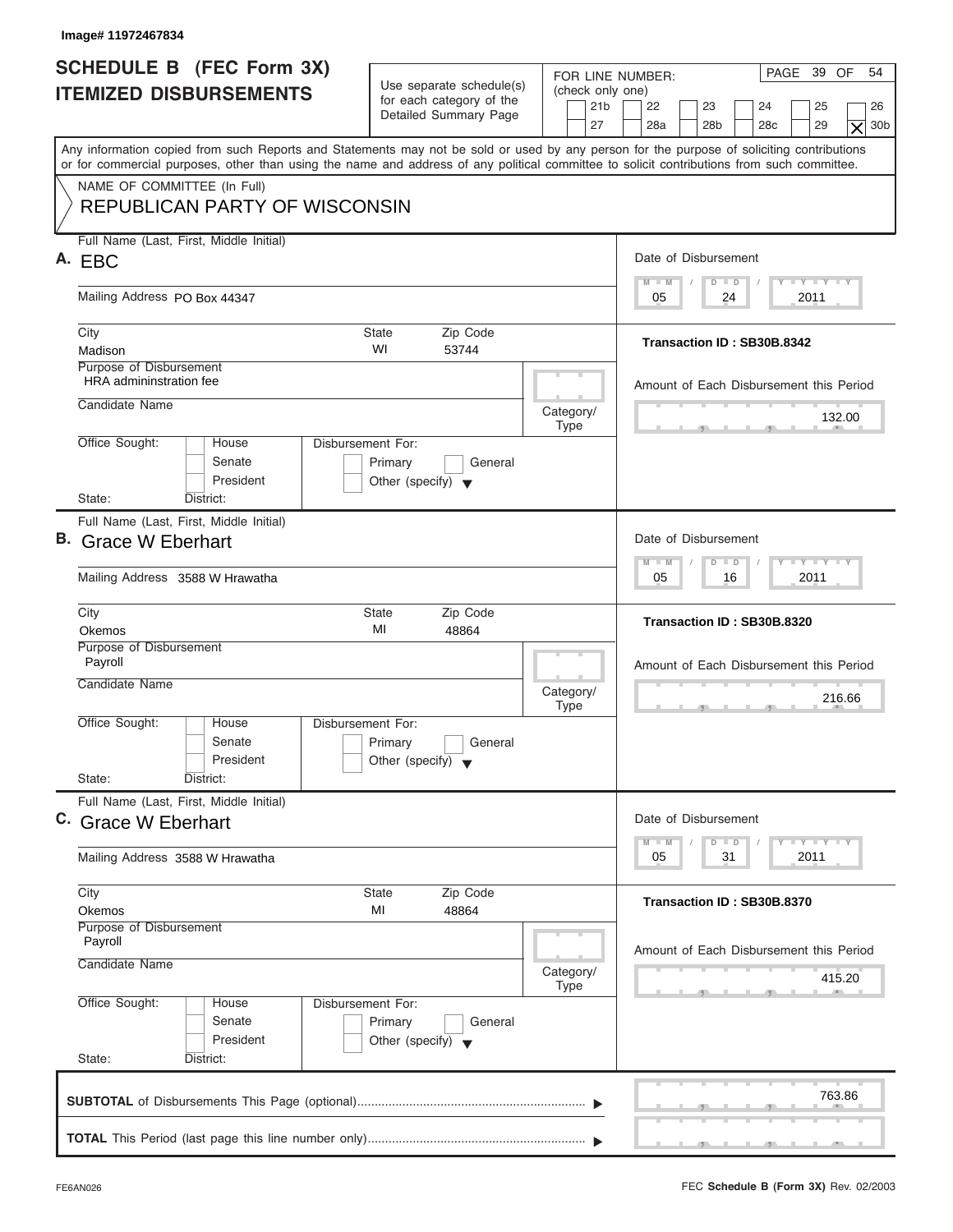| Image# 11972467835                                                                                                                                                                                                                                                                      |                                                                                 |                                                               |                                                                                                                      |
|-----------------------------------------------------------------------------------------------------------------------------------------------------------------------------------------------------------------------------------------------------------------------------------------|---------------------------------------------------------------------------------|---------------------------------------------------------------|----------------------------------------------------------------------------------------------------------------------|
| <b>SCHEDULE B (FEC Form 3X)</b><br><b>ITEMIZED DISBURSEMENTS</b>                                                                                                                                                                                                                        | Use separate schedule(s)<br>for each category of the<br>Detailed Summary Page   | FOR LINE NUMBER:<br>(check only one)<br>21 <sub>b</sub><br>27 | PAGE 40 OF<br>54<br>22<br>23<br>24<br>25<br>26<br>28a<br>28 <sub>b</sub><br>29<br>30b<br>28 <sub>c</sub><br>$\times$ |
| Any information copied from such Reports and Statements may not be sold or used by any person for the purpose of soliciting contributions<br>or for commercial purposes, other than using the name and address of any political committee to solicit contributions from such committee. |                                                                                 |                                                               |                                                                                                                      |
| NAME OF COMMITTEE (In Full)<br><b>REPUBLICAN PARTY OF WISCONSIN</b>                                                                                                                                                                                                                     |                                                                                 |                                                               |                                                                                                                      |
| Full Name (Last, First, Middle Initial)<br>A. Donna Heimbach                                                                                                                                                                                                                            |                                                                                 |                                                               | Date of Disbursement                                                                                                 |
| Mailing Address 3002 Dianne Drive                                                                                                                                                                                                                                                       |                                                                                 |                                                               | $T - Y = T - Y = T - Y$<br>$M - M$<br>$D$ $D$<br>2011<br>05<br>16                                                    |
|                                                                                                                                                                                                                                                                                         |                                                                                 |                                                               |                                                                                                                      |
| City<br>Middleton                                                                                                                                                                                                                                                                       | <b>State</b><br>Zip Code<br>WI<br>53562                                         |                                                               | Transaction ID: SB30B.8325                                                                                           |
| Purpose of Disbursement<br>Payroll                                                                                                                                                                                                                                                      |                                                                                 |                                                               | Amount of Each Disbursement this Period                                                                              |
| Candidate Name                                                                                                                                                                                                                                                                          |                                                                                 | Category/<br><b>Type</b>                                      | 545.60                                                                                                               |
| Office Sought:<br>House<br>Senate<br>President                                                                                                                                                                                                                                          | Disbursement For:<br>Primary<br>General<br>Other (specify) $\blacktriangledown$ |                                                               |                                                                                                                      |
| State:<br>District:<br>Full Name (Last, First, Middle Initial)                                                                                                                                                                                                                          |                                                                                 |                                                               |                                                                                                                      |
| B. Donna Heimbach                                                                                                                                                                                                                                                                       |                                                                                 |                                                               | Date of Disbursement                                                                                                 |
| Mailing Address 3002 Dianne Drive                                                                                                                                                                                                                                                       |                                                                                 |                                                               | <b>LEYTEY LEY</b><br>$M - M$<br>$D$ $D$<br>2011<br>05<br>31                                                          |
| City<br>Middleton                                                                                                                                                                                                                                                                       | State<br>Zip Code<br>WI<br>53562                                                |                                                               | Transaction ID: SB30B.8375                                                                                           |
| Purpose of Disbursement<br>Payroll<br>Candidate Name                                                                                                                                                                                                                                    |                                                                                 | Category/<br><b>Type</b>                                      | Amount of Each Disbursement this Period<br>662.47<br>. .                                                             |
| Office Sought:<br>House<br>Senate<br>President<br>State:<br>District:                                                                                                                                                                                                                   | Disbursement For:<br>Primary<br>General<br>Other (specify) $\blacktriangledown$ |                                                               |                                                                                                                      |
| Full Name (Last, First, Middle Initial)<br>C. Bryce Hensley                                                                                                                                                                                                                             |                                                                                 |                                                               | Date of Disbursement                                                                                                 |
| Mailing Address 625 N Henry St                                                                                                                                                                                                                                                          |                                                                                 |                                                               | $T - Y$ $T - Y$<br>$M - M$<br>D<br>$\Box$<br>2011<br>05<br>31                                                        |
| City<br>Madison                                                                                                                                                                                                                                                                         | Zip Code<br>State<br>WI<br>53705                                                |                                                               | Transaction ID: SB30B.8365                                                                                           |
| Purpose of Disbursement<br>Payroll<br>Candidate Name                                                                                                                                                                                                                                    |                                                                                 | Category/                                                     | Amount of Each Disbursement this Period                                                                              |
| Office Sought:<br>House                                                                                                                                                                                                                                                                 | Disbursement For:                                                               | <b>Type</b>                                                   | 397.09                                                                                                               |
| Senate<br>President                                                                                                                                                                                                                                                                     | Primary<br>General<br>Other (specify) $\blacktriangledown$                      |                                                               |                                                                                                                      |
| State:<br>District:                                                                                                                                                                                                                                                                     |                                                                                 |                                                               |                                                                                                                      |
|                                                                                                                                                                                                                                                                                         |                                                                                 |                                                               | 1605.16                                                                                                              |
|                                                                                                                                                                                                                                                                                         |                                                                                 |                                                               |                                                                                                                      |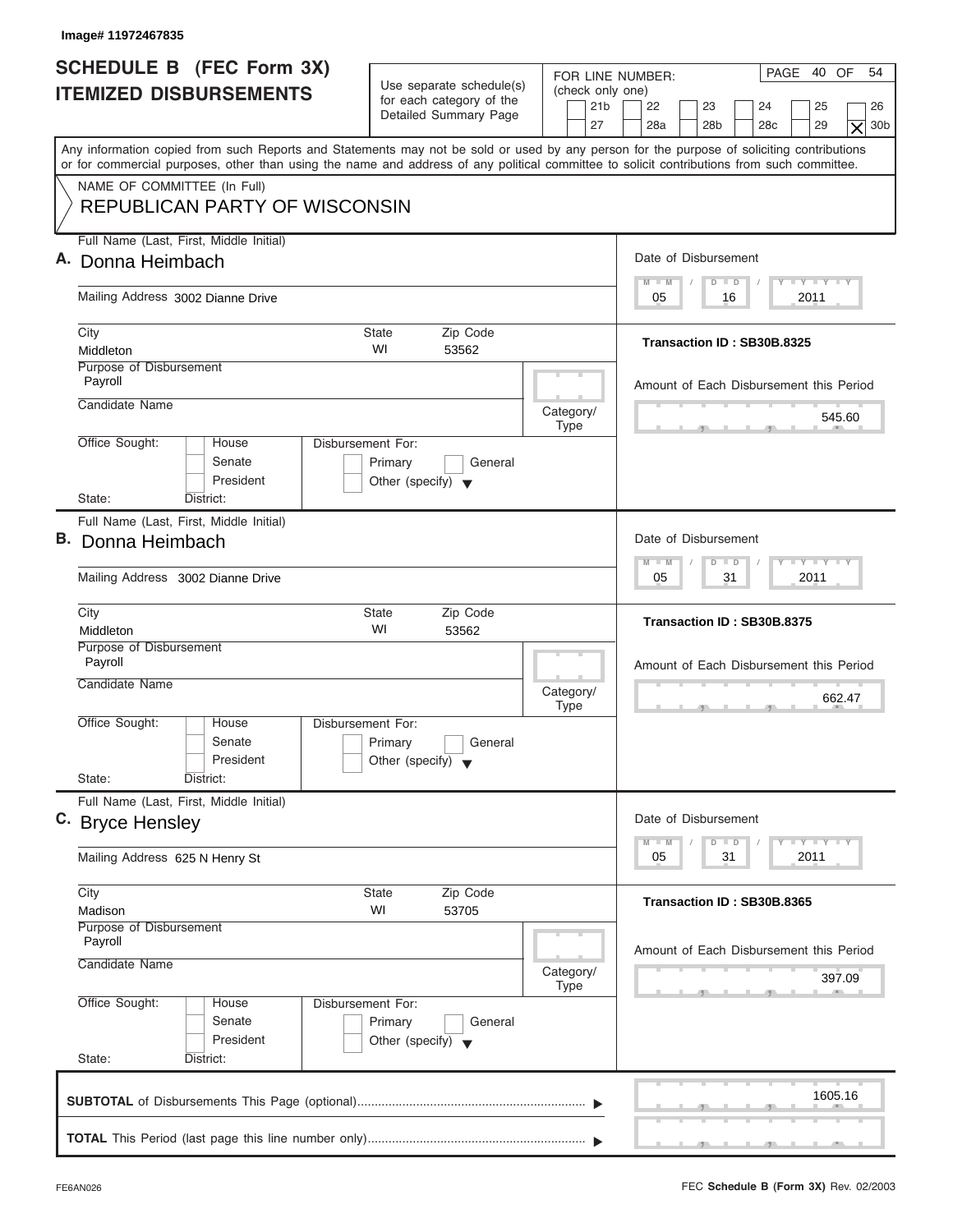| Image# 11972467836                                                                                                                                                                                                                                                                      |                                                                                        |                                                                                                                                                                                                   |
|-----------------------------------------------------------------------------------------------------------------------------------------------------------------------------------------------------------------------------------------------------------------------------------------|----------------------------------------------------------------------------------------|---------------------------------------------------------------------------------------------------------------------------------------------------------------------------------------------------|
| <b>SCHEDULE B (FEC Form 3X)</b><br><b>ITEMIZED DISBURSEMENTS</b>                                                                                                                                                                                                                        | Use separate schedule(s)<br>for each category of the<br>Detailed Summary Page          | PAGE 41 OF<br>54<br>FOR LINE NUMBER:<br>(check only one)<br>21 <sub>b</sub><br>22<br>23<br>24<br>25<br>26<br>27<br>28a<br>28 <sub>b</sub><br>28 <sub>c</sub><br>29<br>30 <sub>b</sub><br>$\times$ |
| Any information copied from such Reports and Statements may not be sold or used by any person for the purpose of soliciting contributions<br>or for commercial purposes, other than using the name and address of any political committee to solicit contributions from such committee. |                                                                                        |                                                                                                                                                                                                   |
| NAME OF COMMITTEE (In Full)<br><b>REPUBLICAN PARTY OF WISCONSIN</b>                                                                                                                                                                                                                     |                                                                                        |                                                                                                                                                                                                   |
| Full Name (Last, First, Middle Initial)<br>A. Grayson Hoffman                                                                                                                                                                                                                           |                                                                                        | Date of Disbursement                                                                                                                                                                              |
| Mailing Address 1325 Randall Court                                                                                                                                                                                                                                                      |                                                                                        | $T - Y = T - Y = T - Y$<br>$M - M$<br>$D$ $D$<br>2011<br>05<br>16                                                                                                                                 |
| City<br>Madison                                                                                                                                                                                                                                                                         | Zip Code<br>State<br>WI<br>53715                                                       | Transaction ID: SB30B.8317                                                                                                                                                                        |
| <b>Purpose of Disbursement</b><br>Payroll                                                                                                                                                                                                                                               |                                                                                        | Amount of Each Disbursement this Period                                                                                                                                                           |
| Candidate Name                                                                                                                                                                                                                                                                          | Category/<br><b>Type</b>                                                               | 268.65                                                                                                                                                                                            |
| Office Sought:<br>House<br>Senate<br>President<br>State:<br>District:                                                                                                                                                                                                                   | <b>Disbursement For:</b><br>Primary<br>General<br>Other (specify) $\blacktriangledown$ |                                                                                                                                                                                                   |
| Full Name (Last, First, Middle Initial)<br>B. Grayson Hoffman                                                                                                                                                                                                                           |                                                                                        | Date of Disbursement                                                                                                                                                                              |
| Mailing Address 1325 Randall Court                                                                                                                                                                                                                                                      |                                                                                        | $-1 - Y - 1 - Y - 1 - Y$<br>$M - M$<br>$\overline{D}$<br>$\Box$<br>2011<br>05<br>31                                                                                                               |
| City<br>Madison                                                                                                                                                                                                                                                                         | Zip Code<br><b>State</b><br>WI<br>53715                                                | Transaction ID: SB30B.8367                                                                                                                                                                        |
| Purpose of Disbursement<br>Payroll<br>Candidate Name                                                                                                                                                                                                                                    | Category/<br><b>Type</b>                                                               | Amount of Each Disbursement this Period<br>415.20                                                                                                                                                 |
| Office Sought:<br>House<br>Senate<br>President<br>State:<br>District:                                                                                                                                                                                                                   | Disbursement For:<br>Primary<br>General<br>Other (specify) $\blacktriangledown$        | __                                                                                                                                                                                                |
| Full Name (Last, First, Middle Initial)<br>C. Mark Jefferson                                                                                                                                                                                                                            |                                                                                        | Date of Disbursement                                                                                                                                                                              |
| Mailing Address 1678 Cottonville Ave                                                                                                                                                                                                                                                    |                                                                                        | $T - Y$ $T - Y$ $T - Y$<br>$M - M$<br>D<br>$\Box$<br>2011<br>05<br>16                                                                                                                             |
| City<br>Arkdale                                                                                                                                                                                                                                                                         | Zip Code<br><b>State</b><br>WI<br>54613-9614                                           | Transaction ID: SB30B.8311                                                                                                                                                                        |
| Purpose of Disbursement<br>Payroll<br>Candidate Name                                                                                                                                                                                                                                    | Category/<br><b>Type</b>                                                               | Amount of Each Disbursement this Period<br>3792.09                                                                                                                                                |
| Office Sought:<br>House<br>Senate<br>President<br>State:<br>District:                                                                                                                                                                                                                   | Disbursement For:<br>Primary<br>General<br>Other (specify) $\blacktriangledown$        |                                                                                                                                                                                                   |
|                                                                                                                                                                                                                                                                                         |                                                                                        | 4475.94                                                                                                                                                                                           |
|                                                                                                                                                                                                                                                                                         |                                                                                        |                                                                                                                                                                                                   |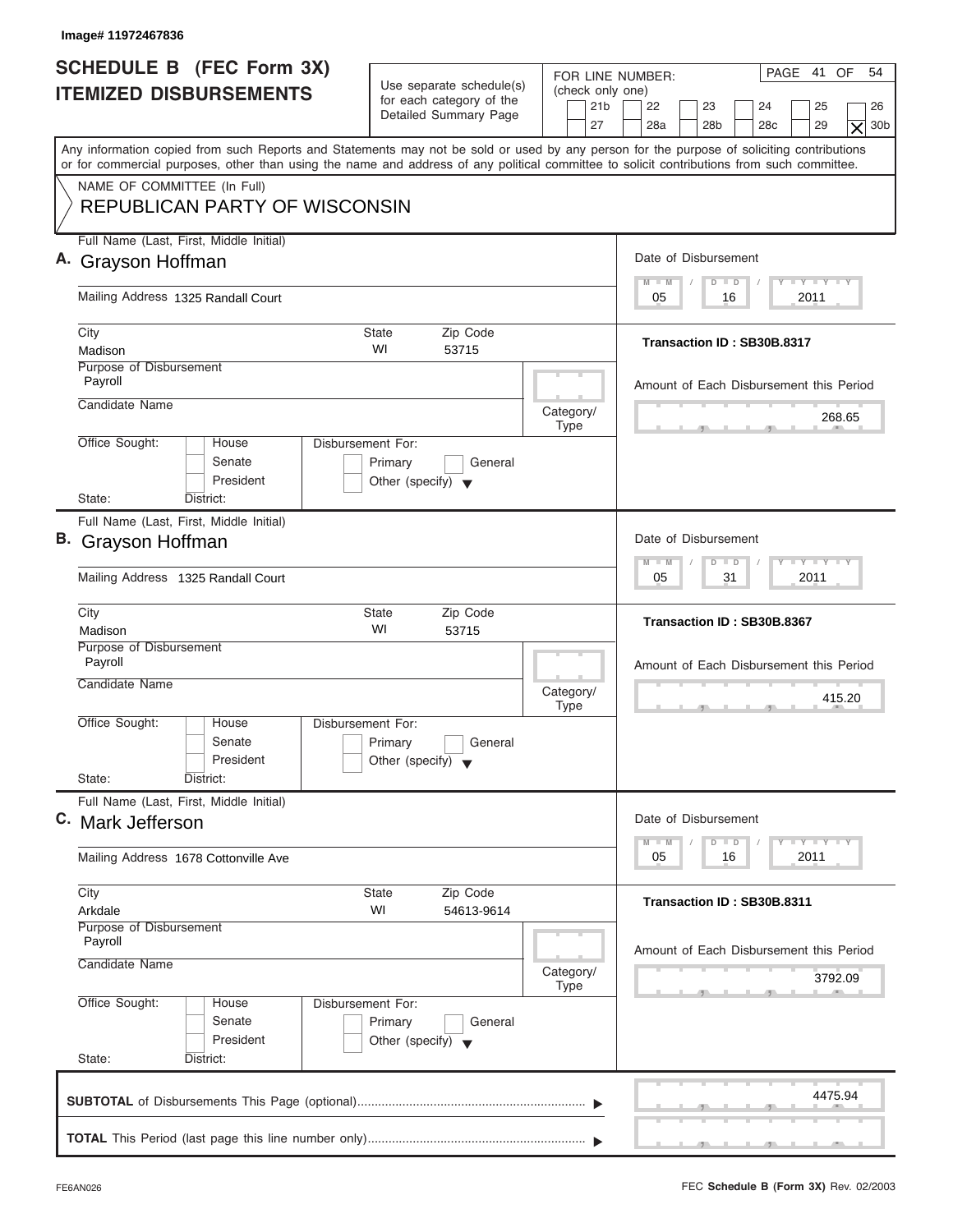| Image# 11972467837                                                                                                                                                                                                                                                                      |                                                                                 |                                                               |                                                                                                                                                                                                                                     |
|-----------------------------------------------------------------------------------------------------------------------------------------------------------------------------------------------------------------------------------------------------------------------------------------|---------------------------------------------------------------------------------|---------------------------------------------------------------|-------------------------------------------------------------------------------------------------------------------------------------------------------------------------------------------------------------------------------------|
| <b>SCHEDULE B (FEC Form 3X)</b><br><b>ITEMIZED DISBURSEMENTS</b>                                                                                                                                                                                                                        | Use separate schedule(s)<br>for each category of the<br>Detailed Summary Page   | FOR LINE NUMBER:<br>(check only one)<br>21 <sub>b</sub><br>27 | PAGE 42 OF<br>54<br>22<br>23<br>24<br>25<br>26<br>28a<br>28 <sub>b</sub><br>29<br>30 <sub>b</sub><br>28 <sub>c</sub><br>$\times$                                                                                                    |
| Any information copied from such Reports and Statements may not be sold or used by any person for the purpose of soliciting contributions<br>or for commercial purposes, other than using the name and address of any political committee to solicit contributions from such committee. |                                                                                 |                                                               |                                                                                                                                                                                                                                     |
| NAME OF COMMITTEE (In Full)<br><b>REPUBLICAN PARTY OF WISCONSIN</b>                                                                                                                                                                                                                     |                                                                                 |                                                               |                                                                                                                                                                                                                                     |
| Full Name (Last, First, Middle Initial)                                                                                                                                                                                                                                                 |                                                                                 |                                                               |                                                                                                                                                                                                                                     |
| A. Mark Jefferson                                                                                                                                                                                                                                                                       |                                                                                 |                                                               | Date of Disbursement<br>$T - Y = T - Y = T - Y$<br>$D$ $D$<br>$M - M$                                                                                                                                                               |
| Mailing Address 1678 Cottonville Ave                                                                                                                                                                                                                                                    |                                                                                 |                                                               | 31<br>2011<br>05                                                                                                                                                                                                                    |
| City<br>Arkdale                                                                                                                                                                                                                                                                         | <b>State</b><br>Zip Code<br>WI<br>54613-9614                                    |                                                               | Transaction ID: SB30B.8358                                                                                                                                                                                                          |
| Purpose of Disbursement<br>Payroll                                                                                                                                                                                                                                                      |                                                                                 |                                                               | Amount of Each Disbursement this Period                                                                                                                                                                                             |
| Candidate Name                                                                                                                                                                                                                                                                          |                                                                                 | Category/<br><b>Type</b>                                      | 2479.76                                                                                                                                                                                                                             |
| Office Sought:<br>House<br>Senate<br>President<br>State:<br>District:                                                                                                                                                                                                                   | Disbursement For:<br>Primary<br>General<br>Other (specify) $\blacktriangledown$ |                                                               |                                                                                                                                                                                                                                     |
| Full Name (Last, First, Middle Initial)                                                                                                                                                                                                                                                 |                                                                                 |                                                               |                                                                                                                                                                                                                                     |
| <b>B.</b> Brian Kind                                                                                                                                                                                                                                                                    |                                                                                 |                                                               | Date of Disbursement                                                                                                                                                                                                                |
| Mailing Address 405 Doral Court                                                                                                                                                                                                                                                         |                                                                                 |                                                               | <b>LEYTEY LEY</b><br>$M - M$<br>$D$ $D$<br>2011<br>05<br>16                                                                                                                                                                         |
| City<br>Waunakee                                                                                                                                                                                                                                                                        | Zip Code<br><b>State</b><br>WI<br>53597                                         |                                                               | Transaction ID: SB30B.8315                                                                                                                                                                                                          |
| Purpose of Disbursement<br>Payroll                                                                                                                                                                                                                                                      |                                                                                 |                                                               | Amount of Each Disbursement this Period                                                                                                                                                                                             |
| Candidate Name                                                                                                                                                                                                                                                                          |                                                                                 | Category/<br><b>Type</b>                                      | 739.70<br>__                                                                                                                                                                                                                        |
| Office Sought:<br>House<br>Senate<br>President                                                                                                                                                                                                                                          | Disbursement For:<br>Primary<br>General<br>Other (specify) $\blacktriangledown$ |                                                               |                                                                                                                                                                                                                                     |
| State:<br>District:<br>Full Name (Last, First, Middle Initial)                                                                                                                                                                                                                          |                                                                                 |                                                               |                                                                                                                                                                                                                                     |
| C. Brian Kind                                                                                                                                                                                                                                                                           |                                                                                 |                                                               | Date of Disbursement                                                                                                                                                                                                                |
| Mailing Address 405 Doral Court                                                                                                                                                                                                                                                         |                                                                                 |                                                               | $\frac{1}{2}$ $\frac{1}{2}$ $\frac{1}{2}$ $\frac{1}{2}$ $\frac{1}{2}$ $\frac{1}{2}$ $\frac{1}{2}$ $\frac{1}{2}$ $\frac{1}{2}$ $\frac{1}{2}$ $\frac{1}{2}$ $\frac{1}{2}$ $\frac{1}{2}$<br>$M - M$<br>D<br>$\Box$<br>2011<br>05<br>31 |
| City<br>Waunakee                                                                                                                                                                                                                                                                        | Zip Code<br>State<br>WI<br>53597                                                |                                                               | Transaction ID: SB30B.8363                                                                                                                                                                                                          |
| Purpose of Disbursement<br>Payroll<br>Candidate Name                                                                                                                                                                                                                                    |                                                                                 | Category/                                                     | Amount of Each Disbursement this Period<br>739.70                                                                                                                                                                                   |
| Office Sought:<br>House<br>Senate<br>President<br>State:<br>District:                                                                                                                                                                                                                   | Disbursement For:<br>Primary<br>General<br>Other (specify) $\blacktriangledown$ | Type                                                          |                                                                                                                                                                                                                                     |
|                                                                                                                                                                                                                                                                                         |                                                                                 |                                                               | 3959.16                                                                                                                                                                                                                             |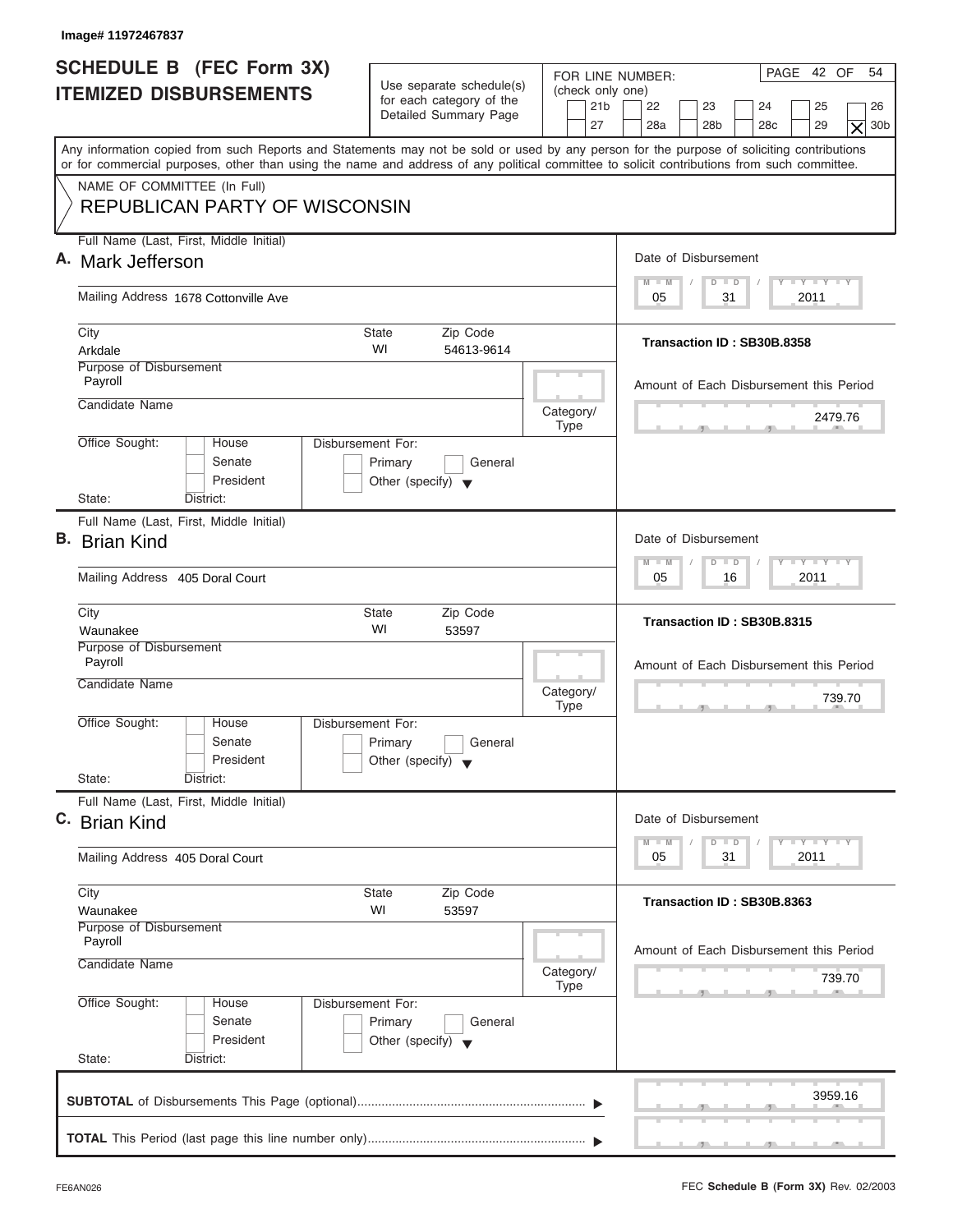| <b>SCHEDULE B (FEC Form 3X)</b><br><b>ITEMIZED DISBURSEMENTS</b><br>Any information copied from such Reports and Statements may not be sold or used by any person for the purpose of soliciting contributions<br>or for commercial purposes, other than using the name and address of any political committee to solicit contributions from such committee.<br>NAME OF COMMITTEE (In Full)<br><b>REPUBLICAN PARTY OF WISCONSIN</b><br>Full Name (Last, First, Middle Initial)<br>A. Larry Loomis<br>Mailing Address 762 Briar Ln<br>City<br><b>State</b><br>WI<br>Beloit<br>Purpose of Disbursement<br>Payroll<br>Candidate Name<br>Office Sought:<br>Disbursement For:<br>House<br>Senate<br>President<br>State:<br>District:<br>Full Name (Last, First, Middle Initial)<br><b>B.</b> Larry Loomis<br>Mailing Address 762 Briar Ln<br>City<br><b>State</b><br>WI<br><b>Beloit</b><br>Purpose of Disbursement | Use separate schedule(s)<br>for each category of the<br>Detailed Summary Page<br>Zip Code | FOR LINE NUMBER:<br>(check only one)<br>21 <sub>b</sub><br>27 | PAGE 43 OF<br>54<br>22<br>23<br>24<br>25<br>26<br>28a<br>28 <sub>b</sub><br>28 <sub>c</sub><br>29<br>30 <sub>b</sub><br>$\times$<br>Date of Disbursement |
|---------------------------------------------------------------------------------------------------------------------------------------------------------------------------------------------------------------------------------------------------------------------------------------------------------------------------------------------------------------------------------------------------------------------------------------------------------------------------------------------------------------------------------------------------------------------------------------------------------------------------------------------------------------------------------------------------------------------------------------------------------------------------------------------------------------------------------------------------------------------------------------------------------------|-------------------------------------------------------------------------------------------|---------------------------------------------------------------|----------------------------------------------------------------------------------------------------------------------------------------------------------|
|                                                                                                                                                                                                                                                                                                                                                                                                                                                                                                                                                                                                                                                                                                                                                                                                                                                                                                               |                                                                                           |                                                               |                                                                                                                                                          |
|                                                                                                                                                                                                                                                                                                                                                                                                                                                                                                                                                                                                                                                                                                                                                                                                                                                                                                               |                                                                                           |                                                               |                                                                                                                                                          |
|                                                                                                                                                                                                                                                                                                                                                                                                                                                                                                                                                                                                                                                                                                                                                                                                                                                                                                               |                                                                                           |                                                               |                                                                                                                                                          |
|                                                                                                                                                                                                                                                                                                                                                                                                                                                                                                                                                                                                                                                                                                                                                                                                                                                                                                               |                                                                                           |                                                               |                                                                                                                                                          |
|                                                                                                                                                                                                                                                                                                                                                                                                                                                                                                                                                                                                                                                                                                                                                                                                                                                                                                               |                                                                                           |                                                               |                                                                                                                                                          |
|                                                                                                                                                                                                                                                                                                                                                                                                                                                                                                                                                                                                                                                                                                                                                                                                                                                                                                               |                                                                                           |                                                               | $T - Y = T - Y = T - Y$<br>$M - M$<br>$D$ $D$                                                                                                            |
|                                                                                                                                                                                                                                                                                                                                                                                                                                                                                                                                                                                                                                                                                                                                                                                                                                                                                                               |                                                                                           |                                                               | 2011<br>05<br>16                                                                                                                                         |
|                                                                                                                                                                                                                                                                                                                                                                                                                                                                                                                                                                                                                                                                                                                                                                                                                                                                                                               |                                                                                           |                                                               | Transaction ID: SB30B.8326                                                                                                                               |
|                                                                                                                                                                                                                                                                                                                                                                                                                                                                                                                                                                                                                                                                                                                                                                                                                                                                                                               | 53511-0000                                                                                |                                                               |                                                                                                                                                          |
|                                                                                                                                                                                                                                                                                                                                                                                                                                                                                                                                                                                                                                                                                                                                                                                                                                                                                                               |                                                                                           |                                                               | Amount of Each Disbursement this Period                                                                                                                  |
|                                                                                                                                                                                                                                                                                                                                                                                                                                                                                                                                                                                                                                                                                                                                                                                                                                                                                                               |                                                                                           | Category/<br><b>Type</b>                                      | 561.20                                                                                                                                                   |
|                                                                                                                                                                                                                                                                                                                                                                                                                                                                                                                                                                                                                                                                                                                                                                                                                                                                                                               | Primary<br>General<br>Other (specify) $\blacktriangledown$                                |                                                               |                                                                                                                                                          |
|                                                                                                                                                                                                                                                                                                                                                                                                                                                                                                                                                                                                                                                                                                                                                                                                                                                                                                               |                                                                                           |                                                               |                                                                                                                                                          |
|                                                                                                                                                                                                                                                                                                                                                                                                                                                                                                                                                                                                                                                                                                                                                                                                                                                                                                               |                                                                                           |                                                               | Date of Disbursement                                                                                                                                     |
|                                                                                                                                                                                                                                                                                                                                                                                                                                                                                                                                                                                                                                                                                                                                                                                                                                                                                                               |                                                                                           |                                                               | $-1 - Y - 1 - Y - 1 - Y$<br>$M - M$<br>$D$ $D$<br>2011<br>05<br>31                                                                                       |
|                                                                                                                                                                                                                                                                                                                                                                                                                                                                                                                                                                                                                                                                                                                                                                                                                                                                                                               | Zip Code<br>53511-0000                                                                    |                                                               | Transaction ID: SB30B.8376                                                                                                                               |
| Payroll                                                                                                                                                                                                                                                                                                                                                                                                                                                                                                                                                                                                                                                                                                                                                                                                                                                                                                       |                                                                                           |                                                               | Amount of Each Disbursement this Period                                                                                                                  |
| Candidate Name                                                                                                                                                                                                                                                                                                                                                                                                                                                                                                                                                                                                                                                                                                                                                                                                                                                                                                |                                                                                           | Category/<br><b>Type</b>                                      | 667.66<br>. .                                                                                                                                            |
| Office Sought:<br>House<br>Disbursement For:<br>Senate<br>President<br>State:                                                                                                                                                                                                                                                                                                                                                                                                                                                                                                                                                                                                                                                                                                                                                                                                                                 | Primary<br>General<br>Other (specify) $\blacktriangledown$                                |                                                               |                                                                                                                                                          |
| District:<br>Full Name (Last, First, Middle Initial)                                                                                                                                                                                                                                                                                                                                                                                                                                                                                                                                                                                                                                                                                                                                                                                                                                                          |                                                                                           |                                                               |                                                                                                                                                          |
| C. David R Luhman                                                                                                                                                                                                                                                                                                                                                                                                                                                                                                                                                                                                                                                                                                                                                                                                                                                                                             |                                                                                           |                                                               | Date of Disbursement<br><b>THEY THEY</b><br>$M - M$<br>$\overline{D}$<br>$\Box$                                                                          |
| Mailing Address 616 Bartels St                                                                                                                                                                                                                                                                                                                                                                                                                                                                                                                                                                                                                                                                                                                                                                                                                                                                                |                                                                                           |                                                               | 2011<br>05<br>16                                                                                                                                         |
| City<br><b>State</b><br>WI<br>Monona                                                                                                                                                                                                                                                                                                                                                                                                                                                                                                                                                                                                                                                                                                                                                                                                                                                                          | Zip Code<br>53718                                                                         |                                                               | Transaction ID: SB30B.8327                                                                                                                               |
| Purpose of Disbursement<br>Payroll                                                                                                                                                                                                                                                                                                                                                                                                                                                                                                                                                                                                                                                                                                                                                                                                                                                                            |                                                                                           |                                                               | Amount of Each Disbursement this Period                                                                                                                  |
| Candidate Name                                                                                                                                                                                                                                                                                                                                                                                                                                                                                                                                                                                                                                                                                                                                                                                                                                                                                                |                                                                                           | Category/<br><b>Type</b>                                      | 673.08                                                                                                                                                   |
| Office Sought:<br>Disbursement For:<br>House<br>Senate<br>President<br>State:<br>District:                                                                                                                                                                                                                                                                                                                                                                                                                                                                                                                                                                                                                                                                                                                                                                                                                    | Primary<br>General<br>Other (specify) $\blacktriangledown$                                |                                                               |                                                                                                                                                          |
|                                                                                                                                                                                                                                                                                                                                                                                                                                                                                                                                                                                                                                                                                                                                                                                                                                                                                                               |                                                                                           |                                                               |                                                                                                                                                          |
|                                                                                                                                                                                                                                                                                                                                                                                                                                                                                                                                                                                                                                                                                                                                                                                                                                                                                                               |                                                                                           |                                                               | 1901.94                                                                                                                                                  |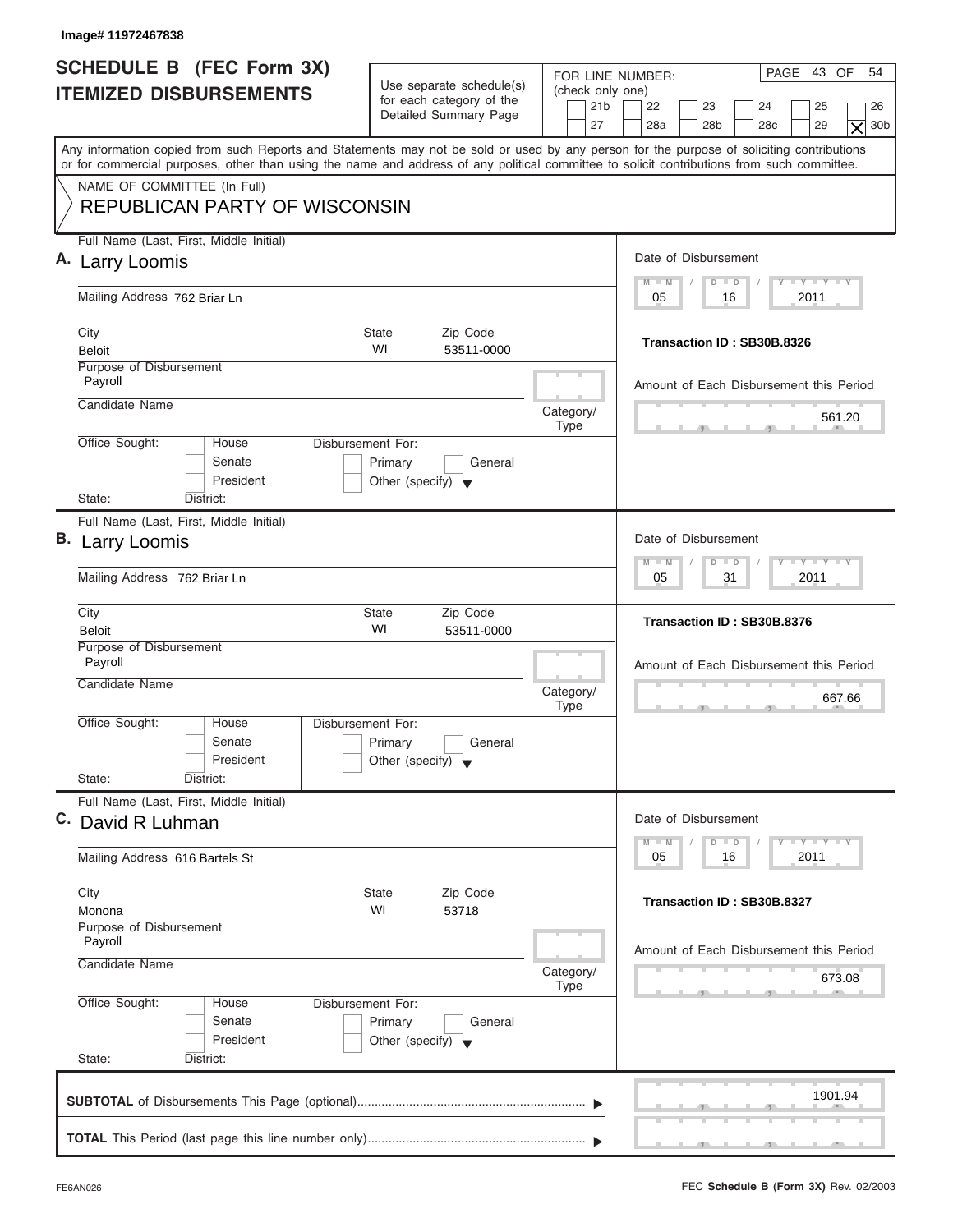| Image# 11972467839                                                                                                                                                                                                                                                                      |                                                                                 |                                                               |                                                                                                                      |
|-----------------------------------------------------------------------------------------------------------------------------------------------------------------------------------------------------------------------------------------------------------------------------------------|---------------------------------------------------------------------------------|---------------------------------------------------------------|----------------------------------------------------------------------------------------------------------------------|
| <b>SCHEDULE B (FEC Form 3X)</b><br><b>ITEMIZED DISBURSEMENTS</b>                                                                                                                                                                                                                        | Use separate schedule(s)<br>for each category of the<br>Detailed Summary Page   | FOR LINE NUMBER:<br>(check only one)<br>21 <sub>b</sub><br>27 | PAGE 44 OF<br>54<br>22<br>23<br>24<br>25<br>26<br>28a<br>28 <sub>b</sub><br>29<br>30b<br>28 <sub>c</sub><br>$\times$ |
| Any information copied from such Reports and Statements may not be sold or used by any person for the purpose of soliciting contributions<br>or for commercial purposes, other than using the name and address of any political committee to solicit contributions from such committee. |                                                                                 |                                                               |                                                                                                                      |
| NAME OF COMMITTEE (In Full)<br><b>REPUBLICAN PARTY OF WISCONSIN</b>                                                                                                                                                                                                                     |                                                                                 |                                                               |                                                                                                                      |
| Full Name (Last, First, Middle Initial)<br>A. David R Luhman                                                                                                                                                                                                                            |                                                                                 |                                                               | Date of Disbursement                                                                                                 |
| Mailing Address 616 Bartels St                                                                                                                                                                                                                                                          |                                                                                 |                                                               | $T - Y = T - Y = T - Y$<br>$D$ $D$<br>$M - M$<br>31<br>2011<br>05                                                    |
| City<br>Monona                                                                                                                                                                                                                                                                          | <b>State</b><br>Zip Code<br>WI<br>53718                                         |                                                               | Transaction ID: SB30B.8377                                                                                           |
| Purpose of Disbursement<br>Payroll                                                                                                                                                                                                                                                      |                                                                                 |                                                               | Amount of Each Disbursement this Period                                                                              |
| Candidate Name                                                                                                                                                                                                                                                                          |                                                                                 | Category/<br><b>Type</b>                                      | 743.78                                                                                                               |
| Office Sought:<br>House<br>Senate<br>President<br>State:                                                                                                                                                                                                                                | Disbursement For:<br>Primary<br>General<br>Other (specify) $\blacktriangledown$ |                                                               |                                                                                                                      |
| District:<br>Full Name (Last, First, Middle Initial)                                                                                                                                                                                                                                    |                                                                                 |                                                               |                                                                                                                      |
| B. Katherine A Mccallum                                                                                                                                                                                                                                                                 |                                                                                 |                                                               | Date of Disbursement                                                                                                 |
| Mailing Address 1713 Park Street                                                                                                                                                                                                                                                        |                                                                                 |                                                               | <b>LEYTEY LEY</b><br>$M - M$<br>$D$ $D$<br>2011<br>05<br>16                                                          |
| City<br>Middleton                                                                                                                                                                                                                                                                       | <b>State</b><br>Zip Code<br>WI<br>53562                                         |                                                               | Transaction ID: SB30B.8318                                                                                           |
| Purpose of Disbursement<br>Payroll<br>Candidate Name                                                                                                                                                                                                                                    |                                                                                 | Category/<br><b>Type</b>                                      | Amount of Each Disbursement this Period<br>1599.54<br>$\sim$                                                         |
| Office Sought:<br>House<br>Senate<br>President<br>State:<br>District:                                                                                                                                                                                                                   | Disbursement For:<br>Primary<br>General<br>Other (specify) $\blacktriangledown$ |                                                               |                                                                                                                      |
| Full Name (Last, First, Middle Initial)<br>C. Katherine A Mccallum                                                                                                                                                                                                                      |                                                                                 |                                                               | Date of Disbursement<br>$T - Y$ $T - Y$<br>$M - M$<br>D<br>$\Box$                                                    |
| Mailing Address 1713 Park Street                                                                                                                                                                                                                                                        |                                                                                 |                                                               | 2011<br>05<br>31                                                                                                     |
| City<br>Middleton                                                                                                                                                                                                                                                                       | Zip Code<br>State<br>WI<br>53562                                                |                                                               | Transaction ID: SB30B.8368                                                                                           |
| Purpose of Disbursement<br>Payroll<br>Candidate Name                                                                                                                                                                                                                                    |                                                                                 | Category/                                                     | Amount of Each Disbursement this Period<br>1599.54                                                                   |
| Office Sought:<br>House<br>Senate<br>President<br>State:<br>District:                                                                                                                                                                                                                   | Disbursement For:<br>Primary<br>General<br>Other (specify) $\blacktriangledown$ | Type                                                          |                                                                                                                      |
|                                                                                                                                                                                                                                                                                         |                                                                                 |                                                               | 3942.86                                                                                                              |
|                                                                                                                                                                                                                                                                                         |                                                                                 |                                                               |                                                                                                                      |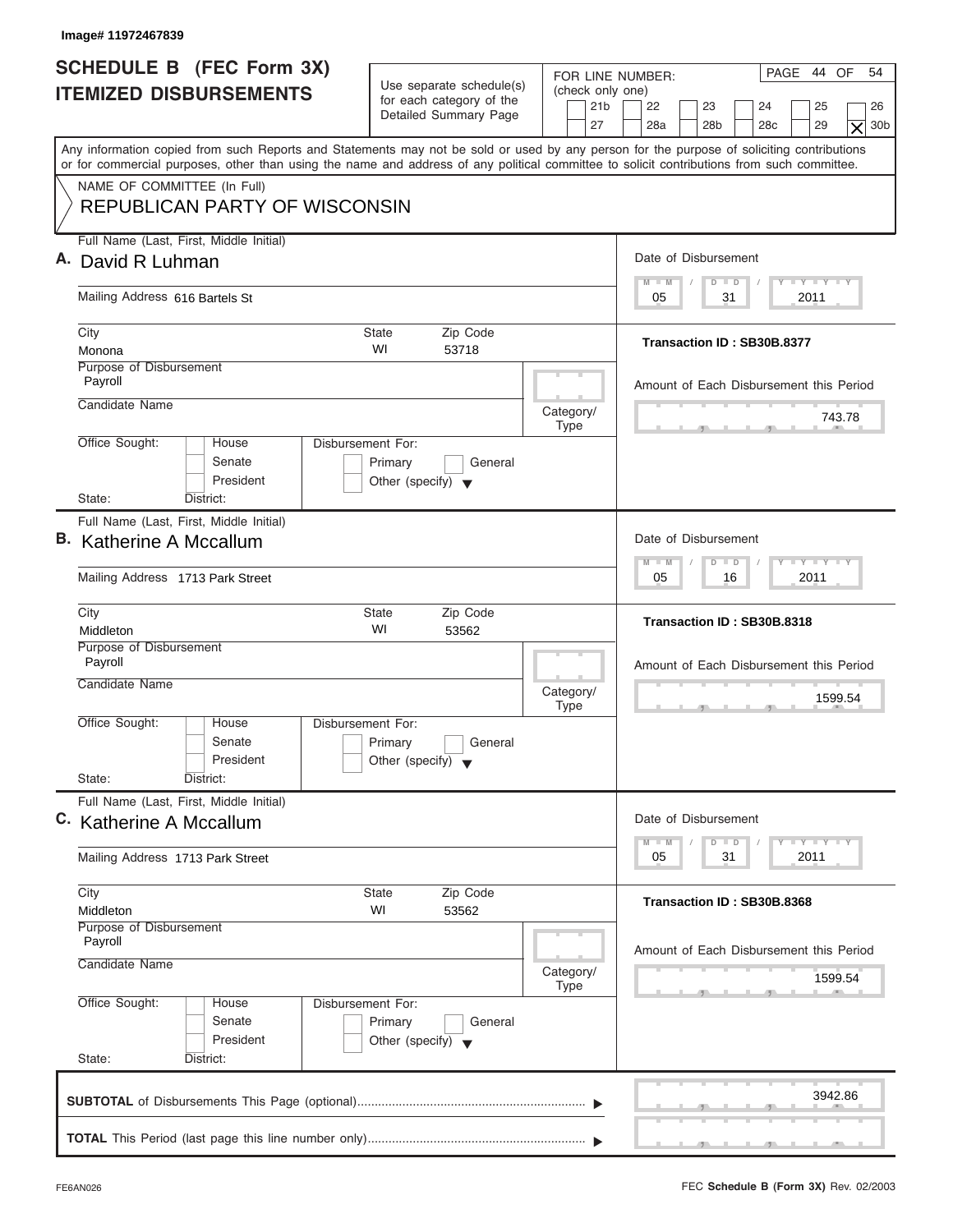| Image# 11972467840                                                                                                                                                                                                                                                                      |                                                                                 |                                      |                                                                                                                                                                                                                                     |
|-----------------------------------------------------------------------------------------------------------------------------------------------------------------------------------------------------------------------------------------------------------------------------------------|---------------------------------------------------------------------------------|--------------------------------------|-------------------------------------------------------------------------------------------------------------------------------------------------------------------------------------------------------------------------------------|
| <b>SCHEDULE B</b> (FEC Form 3X)<br><b>ITEMIZED DISBURSEMENTS</b>                                                                                                                                                                                                                        | Use separate schedule(s)<br>for each category of the                            | FOR LINE NUMBER:<br>(check only one) | PAGE 45 OF<br>54                                                                                                                                                                                                                    |
|                                                                                                                                                                                                                                                                                         | Detailed Summary Page                                                           | 21 <sub>b</sub><br>27                | 22<br>23<br>24<br>25<br>26<br>28a<br>28 <sub>b</sub><br>28 <sub>c</sub><br>29<br>30 <sub>b</sub><br>$\times$                                                                                                                        |
| Any information copied from such Reports and Statements may not be sold or used by any person for the purpose of soliciting contributions<br>or for commercial purposes, other than using the name and address of any political committee to solicit contributions from such committee. |                                                                                 |                                      |                                                                                                                                                                                                                                     |
| NAME OF COMMITTEE (In Full)<br><b>REPUBLICAN PARTY OF WISCONSIN</b>                                                                                                                                                                                                                     |                                                                                 |                                      |                                                                                                                                                                                                                                     |
| Full Name (Last, First, Middle Initial)<br>A. Alyssa A Moyer                                                                                                                                                                                                                            |                                                                                 |                                      | Date of Disbursement                                                                                                                                                                                                                |
| Mailing Address 118 N Brooks Street<br><b>APT A</b>                                                                                                                                                                                                                                     |                                                                                 |                                      | $T - Y = T - Y = T - Y$<br>$M - M$<br>$D$ $D$<br>2011<br>05<br>16                                                                                                                                                                   |
| City<br>Madison                                                                                                                                                                                                                                                                         | <b>State</b><br>Zip Code<br>WI<br>53715                                         |                                      | Transaction ID: SB30B.8316                                                                                                                                                                                                          |
| Purpose of Disbursement<br>Payroll<br>Candidate Name                                                                                                                                                                                                                                    |                                                                                 |                                      | Amount of Each Disbursement this Period                                                                                                                                                                                             |
| Office Sought:<br>House                                                                                                                                                                                                                                                                 | Disbursement For:                                                               | Category/<br><b>Type</b>             | 226.97                                                                                                                                                                                                                              |
| Senate<br>President<br>State:<br>District:                                                                                                                                                                                                                                              | Primary<br>General<br>Other (specify) $\blacktriangledown$                      |                                      |                                                                                                                                                                                                                                     |
| Full Name (Last, First, Middle Initial)<br><b>B.</b> Alyssa A Moyer                                                                                                                                                                                                                     |                                                                                 |                                      | Date of Disbursement                                                                                                                                                                                                                |
| Mailing Address 118 N Brooks Street<br><b>APT A</b>                                                                                                                                                                                                                                     |                                                                                 |                                      | $-1 - Y - 1 - Y - 1 - Y$<br>$M - M$<br>$D$ $D$<br>2011<br>05<br>31                                                                                                                                                                  |
| City<br>Madison                                                                                                                                                                                                                                                                         | Zip Code<br><b>State</b><br>WI<br>53715                                         |                                      | Transaction ID: SB30B.8364                                                                                                                                                                                                          |
| Purpose of Disbursement<br>Payroll<br>Candidate Name                                                                                                                                                                                                                                    |                                                                                 | Category/<br><b>Type</b>             | Amount of Each Disbursement this Period<br>514.53<br>$-5$                                                                                                                                                                           |
| Office Sought:<br>House<br>Senate<br>President<br>State:<br>District:                                                                                                                                                                                                                   | Disbursement For:<br>Primary<br>General<br>Other (specify) $\blacktriangledown$ |                                      |                                                                                                                                                                                                                                     |
| Full Name (Last, First, Middle Initial)<br>C. Paychex                                                                                                                                                                                                                                   |                                                                                 |                                      | Date of Disbursement                                                                                                                                                                                                                |
| Mailing Address 911 Panorama Tr S                                                                                                                                                                                                                                                       |                                                                                 |                                      | $\frac{1}{2}$ $\frac{1}{2}$ $\frac{1}{2}$ $\frac{1}{2}$ $\frac{1}{2}$ $\frac{1}{2}$ $\frac{1}{2}$ $\frac{1}{2}$ $\frac{1}{2}$ $\frac{1}{2}$ $\frac{1}{2}$ $\frac{1}{2}$ $\frac{1}{2}$<br>$M - M$<br>D<br>$\Box$<br>2011<br>05<br>16 |
| City<br>Rochester                                                                                                                                                                                                                                                                       | Zip Code<br><b>State</b><br>NY<br>14625                                         |                                      | Transaction ID: SB30B.8333                                                                                                                                                                                                          |
| Purpose of Disbursement<br>Payroll processing fees<br>Candidate Name                                                                                                                                                                                                                    |                                                                                 |                                      | Amount of Each Disbursement this Period                                                                                                                                                                                             |
| Office Sought:<br>House                                                                                                                                                                                                                                                                 | Disbursement For:                                                               | Category/<br><b>Type</b>             | 99.29                                                                                                                                                                                                                               |
| Senate<br>President<br>State:<br>District:                                                                                                                                                                                                                                              | Primary<br>General<br>Other (specify) $\blacktriangledown$                      |                                      |                                                                                                                                                                                                                                     |
|                                                                                                                                                                                                                                                                                         |                                                                                 |                                      | 840.79                                                                                                                                                                                                                              |
|                                                                                                                                                                                                                                                                                         |                                                                                 |                                      |                                                                                                                                                                                                                                     |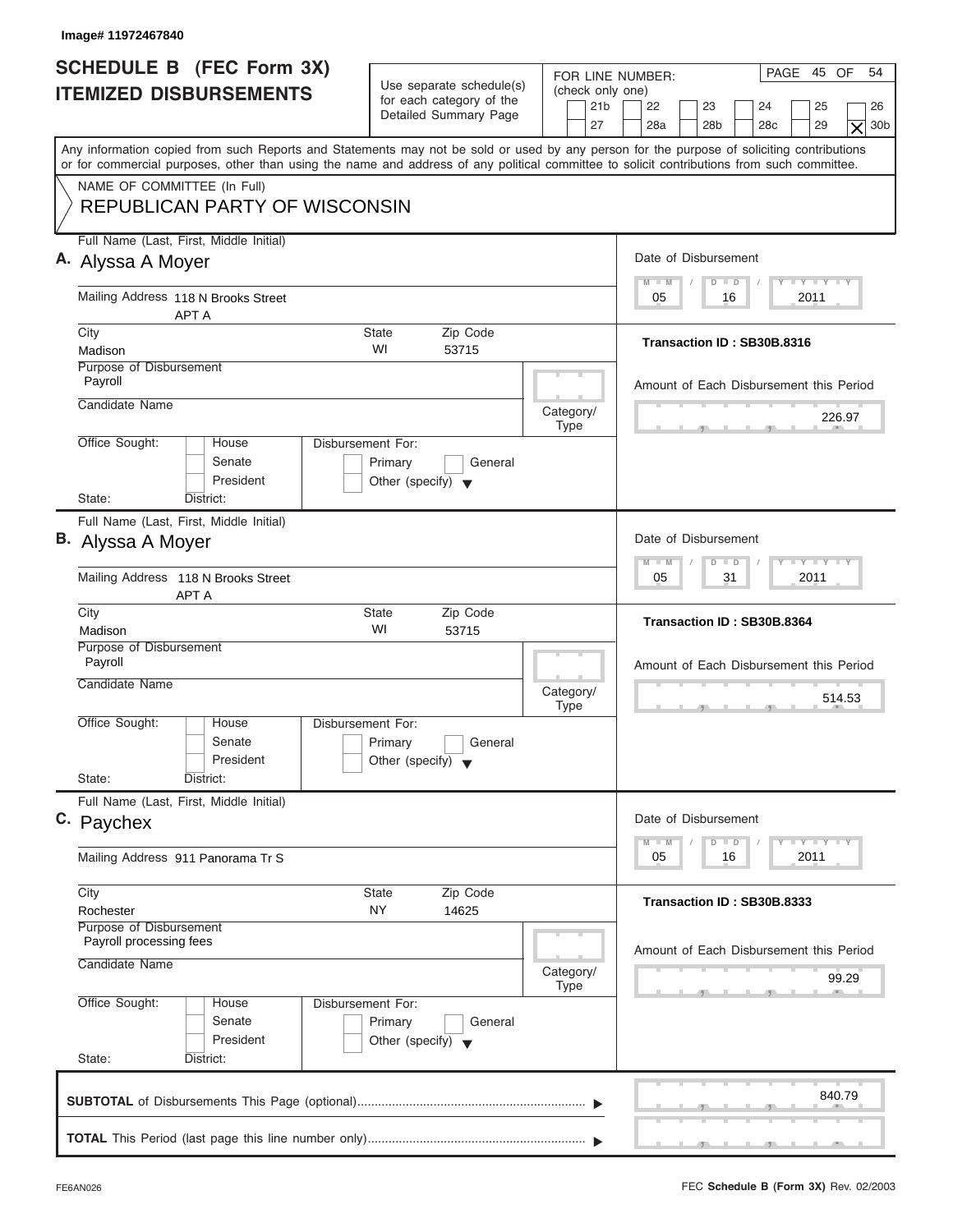| Image# 11972467841                                                                                                                                                                                                                                                                      |                                                                                 |                                                               |                                                                                                                                                 |
|-----------------------------------------------------------------------------------------------------------------------------------------------------------------------------------------------------------------------------------------------------------------------------------------|---------------------------------------------------------------------------------|---------------------------------------------------------------|-------------------------------------------------------------------------------------------------------------------------------------------------|
| <b>SCHEDULE B (FEC Form 3X)</b><br><b>ITEMIZED DISBURSEMENTS</b>                                                                                                                                                                                                                        | Use separate schedule(s)<br>for each category of the<br>Detailed Summary Page   | FOR LINE NUMBER:<br>(check only one)<br>21 <sub>b</sub><br>27 | PAGE 46 OF<br>54<br>22<br>23<br>24<br>25<br>26<br>28a<br>28 <sub>b</sub><br>28 <sub>c</sub><br>29<br>30 <sub>b</sub><br>$\overline{\mathsf{x}}$ |
| Any information copied from such Reports and Statements may not be sold or used by any person for the purpose of soliciting contributions<br>or for commercial purposes, other than using the name and address of any political committee to solicit contributions from such committee. |                                                                                 |                                                               |                                                                                                                                                 |
| NAME OF COMMITTEE (In Full)<br><b>REPUBLICAN PARTY OF WISCONSIN</b>                                                                                                                                                                                                                     |                                                                                 |                                                               |                                                                                                                                                 |
| Full Name (Last, First, Middle Initial)<br>A. Paychex                                                                                                                                                                                                                                   |                                                                                 |                                                               | Date of Disbursement                                                                                                                            |
| Mailing Address 911 Panorama Tr S                                                                                                                                                                                                                                                       |                                                                                 |                                                               | $T - Y = T - Y = T - Y$<br>$D$ $D$<br>$M - M$<br>2011<br>05<br>16                                                                               |
| City<br>Rochester<br>Purpose of Disbursement                                                                                                                                                                                                                                            | Zip Code<br>State<br><b>NY</b><br>14625                                         |                                                               | Transaction ID: SB30B.8334                                                                                                                      |
| Payroll tax<br>Candidate Name                                                                                                                                                                                                                                                           |                                                                                 | Category/                                                     | Amount of Each Disbursement this Period<br>421.44                                                                                               |
| Office Sought:<br>House<br>Senate<br>President                                                                                                                                                                                                                                          | Disbursement For:<br>Primary<br>General<br>Other (specify) $\blacktriangledown$ | <b>Type</b>                                                   |                                                                                                                                                 |
| State:<br>District:<br>Full Name (Last, First, Middle Initial)<br>B. Paychex<br>Mailing Address 911 Panorama Tr S                                                                                                                                                                       |                                                                                 |                                                               | Date of Disbursement<br>$-1 - Y - 1 - Y - 1 - Y$<br>$\Box$<br>$M - M$<br>$\overline{D}$<br>2011<br>05<br>16                                     |
| City<br>Rochester                                                                                                                                                                                                                                                                       | Zip Code<br><b>State</b><br>ΝY<br>14625                                         |                                                               | Transaction ID: SB30B.8335                                                                                                                      |
| Purpose of Disbursement<br>Payroll<br>Candidate Name                                                                                                                                                                                                                                    |                                                                                 | Category/<br><b>Type</b>                                      | Amount of Each Disbursement this Period<br>6989.83<br>__                                                                                        |
| Office Sought:<br>House<br>Senate<br>President<br>State:<br>District:                                                                                                                                                                                                                   | Disbursement For:<br>Primary<br>General<br>Other (specify) $\blacktriangledown$ |                                                               |                                                                                                                                                 |
| Full Name (Last, First, Middle Initial)<br>C. Paychex                                                                                                                                                                                                                                   |                                                                                 |                                                               | Date of Disbursement<br>$T = Y$ $T = Y$<br>$M - M$<br>$\Box$<br>$\overline{D}$                                                                  |
| Mailing Address 911 Panorama Tr S                                                                                                                                                                                                                                                       |                                                                                 |                                                               | 2011<br>05<br>31                                                                                                                                |
| City<br>Rochester<br>Purpose of Disbursement<br>Payroll tax                                                                                                                                                                                                                             | Zip Code<br><b>State</b><br>NY<br>14625                                         |                                                               | Transaction ID: SB30B.8381                                                                                                                      |
| Candidate Name                                                                                                                                                                                                                                                                          |                                                                                 | Category/<br><b>Type</b>                                      | Amount of Each Disbursement this Period<br>8027.27                                                                                              |
| Office Sought:<br>House<br>Senate<br>President<br>State:<br>District:                                                                                                                                                                                                                   | Disbursement For:<br>Primary<br>General<br>Other (specify) $\blacktriangledown$ |                                                               |                                                                                                                                                 |
|                                                                                                                                                                                                                                                                                         |                                                                                 |                                                               | 15438.54                                                                                                                                        |
|                                                                                                                                                                                                                                                                                         |                                                                                 |                                                               |                                                                                                                                                 |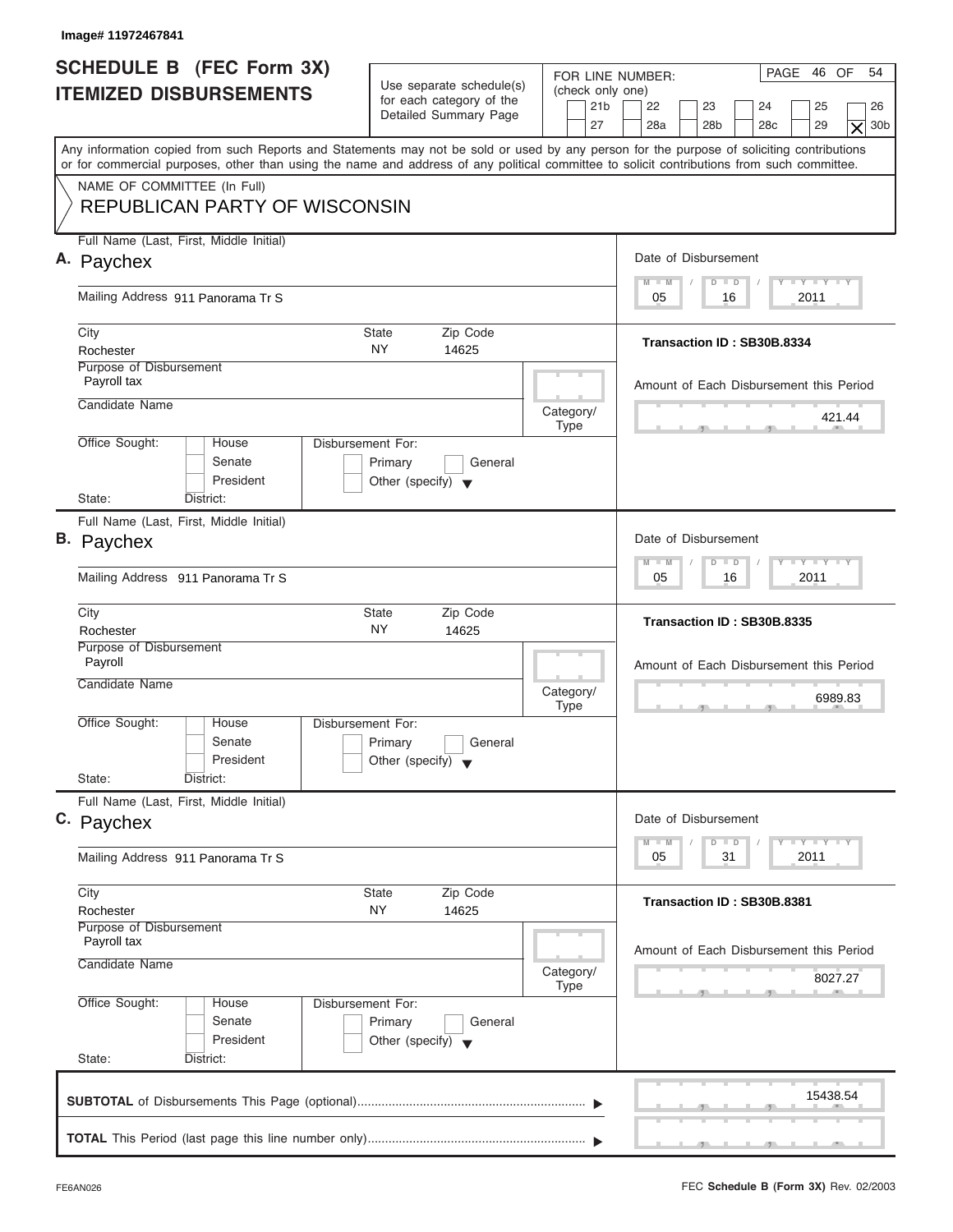| Image# 11972467842                                                    |                                                                                        |                                                                                                                                                                                                                                                                                         |
|-----------------------------------------------------------------------|----------------------------------------------------------------------------------------|-----------------------------------------------------------------------------------------------------------------------------------------------------------------------------------------------------------------------------------------------------------------------------------------|
| <b>SCHEDULE B</b> (FEC Form 3X)<br><b>ITEMIZED DISBURSEMENTS</b>      | Use separate schedule(s)<br>for each category of the<br>Detailed Summary Page          | PAGE 47 OF<br>54<br>FOR LINE NUMBER:<br>(check only one)<br>21 <sub>b</sub><br>22<br>23<br>24<br>25<br>26<br>28a<br>28 <sub>b</sub><br>28 <sub>c</sub><br>29<br>27<br>30 <sub>b</sub><br>$\times$                                                                                       |
|                                                                       |                                                                                        | Any information copied from such Reports and Statements may not be sold or used by any person for the purpose of soliciting contributions<br>or for commercial purposes, other than using the name and address of any political committee to solicit contributions from such committee. |
| NAME OF COMMITTEE (In Full)<br><b>REPUBLICAN PARTY OF WISCONSIN</b>   |                                                                                        |                                                                                                                                                                                                                                                                                         |
| Full Name (Last, First, Middle Initial)<br>A. Paychex                 |                                                                                        | Date of Disbursement                                                                                                                                                                                                                                                                    |
| Mailing Address 911 Panorama Tr S                                     | $T - Y = T - Y = T - Y$<br>$M - M$<br>$D$ $D$<br>2011<br>05<br>31                      |                                                                                                                                                                                                                                                                                         |
|                                                                       |                                                                                        |                                                                                                                                                                                                                                                                                         |
| City<br>Rochester                                                     | <b>State</b><br>Zip Code<br><b>NY</b><br>14625                                         | Transaction ID: SB30B.8382                                                                                                                                                                                                                                                              |
| Purpose of Disbursement<br>Payroll processing fee                     |                                                                                        | Amount of Each Disbursement this Period                                                                                                                                                                                                                                                 |
| Candidate Name                                                        | Category/<br><b>Type</b>                                                               | 99.29                                                                                                                                                                                                                                                                                   |
| Office Sought:<br>House<br>Senate<br>President                        | <b>Disbursement For:</b><br>Primary<br>General<br>Other (specify) $\blacktriangledown$ |                                                                                                                                                                                                                                                                                         |
| State:<br>District:<br>Full Name (Last, First, Middle Initial)        |                                                                                        |                                                                                                                                                                                                                                                                                         |
| <b>B.</b> Paychex                                                     | Date of Disbursement                                                                   |                                                                                                                                                                                                                                                                                         |
| Mailing Address 911 Panorama Tr S                                     | $-1 - Y - 1 - Y - 1 - Y$<br>$M - M$<br>$D$ $D$<br>2011<br>05<br>31                     |                                                                                                                                                                                                                                                                                         |
| City<br>Rochester                                                     | Zip Code<br><b>State</b><br>NY<br>14625                                                | Transaction ID: SB30B.8383                                                                                                                                                                                                                                                              |
| Purpose of Disbursement<br>Payroll tax                                | Amount of Each Disbursement this Period                                                |                                                                                                                                                                                                                                                                                         |
| Candidate Name                                                        | Category/<br>517.59<br><b>Type</b><br>$-5$                                             |                                                                                                                                                                                                                                                                                         |
| Office Sought:<br>House<br>Senate<br>President                        | Disbursement For:<br>Primary<br>General<br>Other (specify) $\blacktriangledown$        |                                                                                                                                                                                                                                                                                         |
| State:<br>District:<br>Full Name (Last, First, Middle Initial)        |                                                                                        |                                                                                                                                                                                                                                                                                         |
| C. Scott Poole                                                        | Date of Disbursement<br>$Y - Y$                                                        |                                                                                                                                                                                                                                                                                         |
| Mailing Address 1528 Sellery Street                                   | $M - M$<br>D<br>$\Box$<br>2011<br>05<br>16                                             |                                                                                                                                                                                                                                                                                         |
| City<br>Middleton                                                     | Transaction ID: SB30B.8328                                                             |                                                                                                                                                                                                                                                                                         |
| Purpose of Disbursement<br>Payroll<br>Candidate Name                  | Category/<br><b>Type</b>                                                               | Amount of Each Disbursement this Period<br>199.49                                                                                                                                                                                                                                       |
| Office Sought:<br>House<br>Senate<br>President<br>State:<br>District: | Disbursement For:<br>Primary<br>General<br>Other (specify) $\blacktriangledown$        |                                                                                                                                                                                                                                                                                         |
|                                                                       |                                                                                        | 816.37                                                                                                                                                                                                                                                                                  |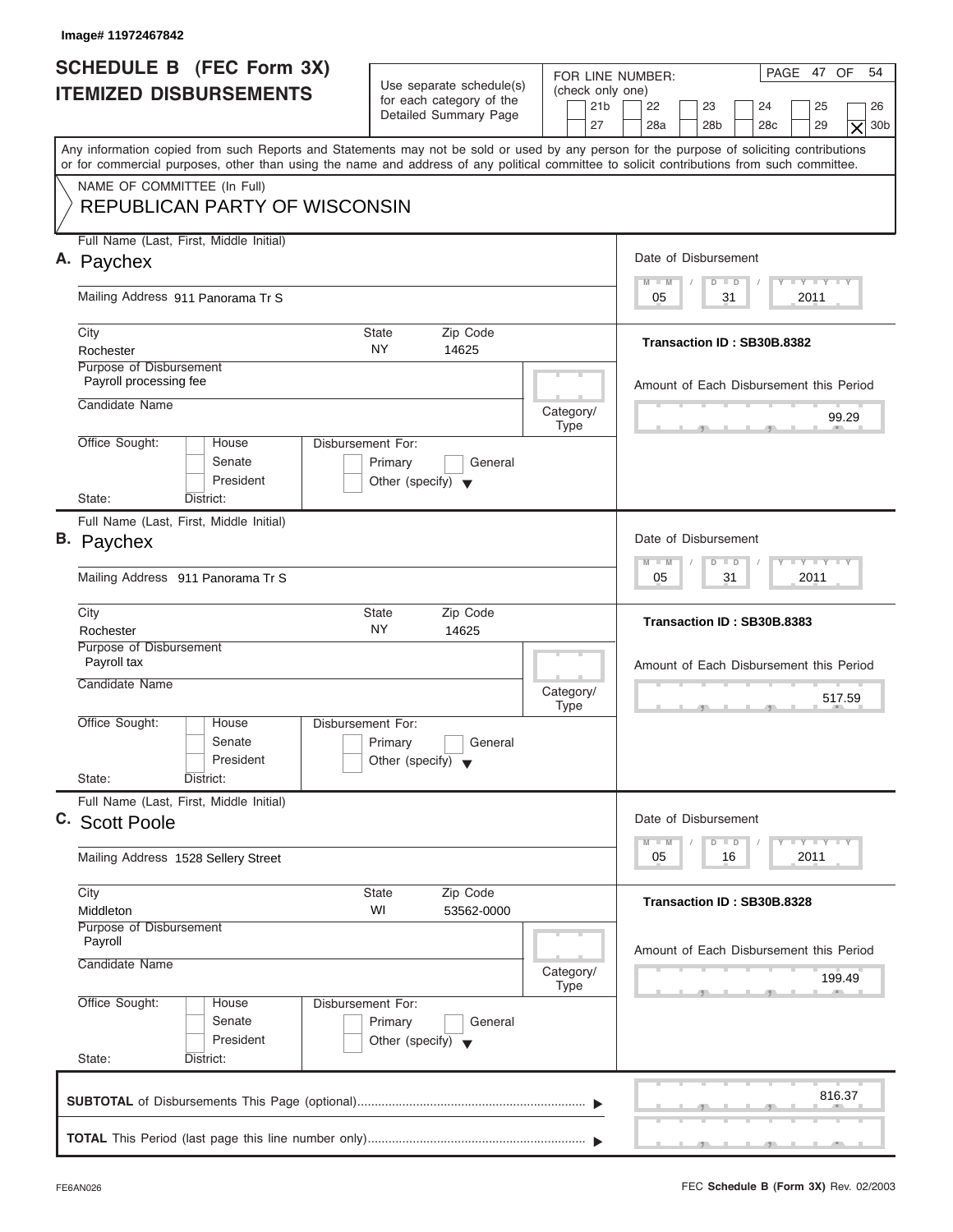| Image# 11972467843                                                                                                                                                                                                                                                                      |                                                                                                 |                                                                                                                                                                                             |  |  |  |
|-----------------------------------------------------------------------------------------------------------------------------------------------------------------------------------------------------------------------------------------------------------------------------------------|-------------------------------------------------------------------------------------------------|---------------------------------------------------------------------------------------------------------------------------------------------------------------------------------------------|--|--|--|
| <b>SCHEDULE B (FEC Form 3X)</b><br><b>ITEMIZED DISBURSEMENTS</b>                                                                                                                                                                                                                        | Use separate schedule(s)<br>for each category of the<br>Detailed Summary Page<br>27             | PAGE 48 OF<br>54<br>FOR LINE NUMBER:<br>(check only one)<br>21 <sub>b</sub><br>22<br>23<br>24<br>25<br>26<br>28a<br>28 <sub>b</sub><br>29<br>28 <sub>c</sub><br>30 <sub>b</sub><br>$\times$ |  |  |  |
| Any information copied from such Reports and Statements may not be sold or used by any person for the purpose of soliciting contributions<br>or for commercial purposes, other than using the name and address of any political committee to solicit contributions from such committee. |                                                                                                 |                                                                                                                                                                                             |  |  |  |
| NAME OF COMMITTEE (In Full)<br><b>REPUBLICAN PARTY OF WISCONSIN</b>                                                                                                                                                                                                                     |                                                                                                 |                                                                                                                                                                                             |  |  |  |
| Full Name (Last, First, Middle Initial)<br>A. Scott Poole                                                                                                                                                                                                                               |                                                                                                 | Date of Disbursement                                                                                                                                                                        |  |  |  |
| Mailing Address 1528 Sellery Street                                                                                                                                                                                                                                                     | $T - Y = T - Y = T - Y$<br>$D$ $D$<br>$M - M$<br>2011<br>05<br>31                               |                                                                                                                                                                                             |  |  |  |
| City<br>Middleton                                                                                                                                                                                                                                                                       | Zip Code<br>State<br>WI<br>53562-0000                                                           | Transaction ID: SB30B.8378                                                                                                                                                                  |  |  |  |
| <b>Purpose of Disbursement</b><br>Payroll                                                                                                                                                                                                                                               |                                                                                                 | Amount of Each Disbursement this Period                                                                                                                                                     |  |  |  |
| Candidate Name                                                                                                                                                                                                                                                                          | Category/<br><b>Type</b>                                                                        | 227.58                                                                                                                                                                                      |  |  |  |
| Office Sought:<br>House<br>Senate<br>President<br>State:<br>District:                                                                                                                                                                                                                   | Disbursement For:<br>Primary<br>General<br>Other (specify) $\blacktriangledown$                 |                                                                                                                                                                                             |  |  |  |
| Full Name (Last, First, Middle Initial)<br>B. Daniel Resch                                                                                                                                                                                                                              | Date of Disbursement<br><b>LY LY LY</b><br>$M - M$<br>$\Box$                                    |                                                                                                                                                                                             |  |  |  |
| Mailing Address 2 Northridge Terrace Apt C                                                                                                                                                                                                                                              | $\overline{D}$<br>2011<br>05<br>16                                                              |                                                                                                                                                                                             |  |  |  |
| City<br>Madison                                                                                                                                                                                                                                                                         | Zip Code<br><b>State</b><br>WI<br>53704                                                         | Transaction ID: SB30B.8329                                                                                                                                                                  |  |  |  |
| Purpose of Disbursement<br>Payroll<br>Candidate Name                                                                                                                                                                                                                                    | Amount of Each Disbursement this Period<br>46.07                                                |                                                                                                                                                                                             |  |  |  |
| Office Sought:<br>House<br>Senate<br>President<br>State:<br>District:                                                                                                                                                                                                                   | Disbursement For:<br>Primary<br>General<br>Other (specify) $\blacktriangledown$                 |                                                                                                                                                                                             |  |  |  |
| Full Name (Last, First, Middle Initial)<br>C. Samuel G Robertson                                                                                                                                                                                                                        | Date of Disbursement<br>$T - Y$ $T - Y$ $T - Y$<br>$M - M$<br>$\overline{\mathsf{D}}$<br>$\Box$ |                                                                                                                                                                                             |  |  |  |
| Mailing Address 817 W Lexington Parkway<br>De Forest, WI 53532                                                                                                                                                                                                                          | 2011<br>05<br>16                                                                                |                                                                                                                                                                                             |  |  |  |
| City<br>De Forest                                                                                                                                                                                                                                                                       | Zip Code<br><b>State</b><br>WI<br>53532                                                         |                                                                                                                                                                                             |  |  |  |
| Purpose of Disbursement<br>Payroll<br>Candidate Name                                                                                                                                                                                                                                    | Amount of Each Disbursement this Period<br>313.09                                               |                                                                                                                                                                                             |  |  |  |
| Office Sought:<br>House<br>Senate<br>President<br>State:<br>District:                                                                                                                                                                                                                   | <b>Type</b><br>Disbursement For:<br>Primary<br>General<br>Other (specify) $\blacktriangledown$  |                                                                                                                                                                                             |  |  |  |
|                                                                                                                                                                                                                                                                                         |                                                                                                 | 586.74                                                                                                                                                                                      |  |  |  |
|                                                                                                                                                                                                                                                                                         |                                                                                                 |                                                                                                                                                                                             |  |  |  |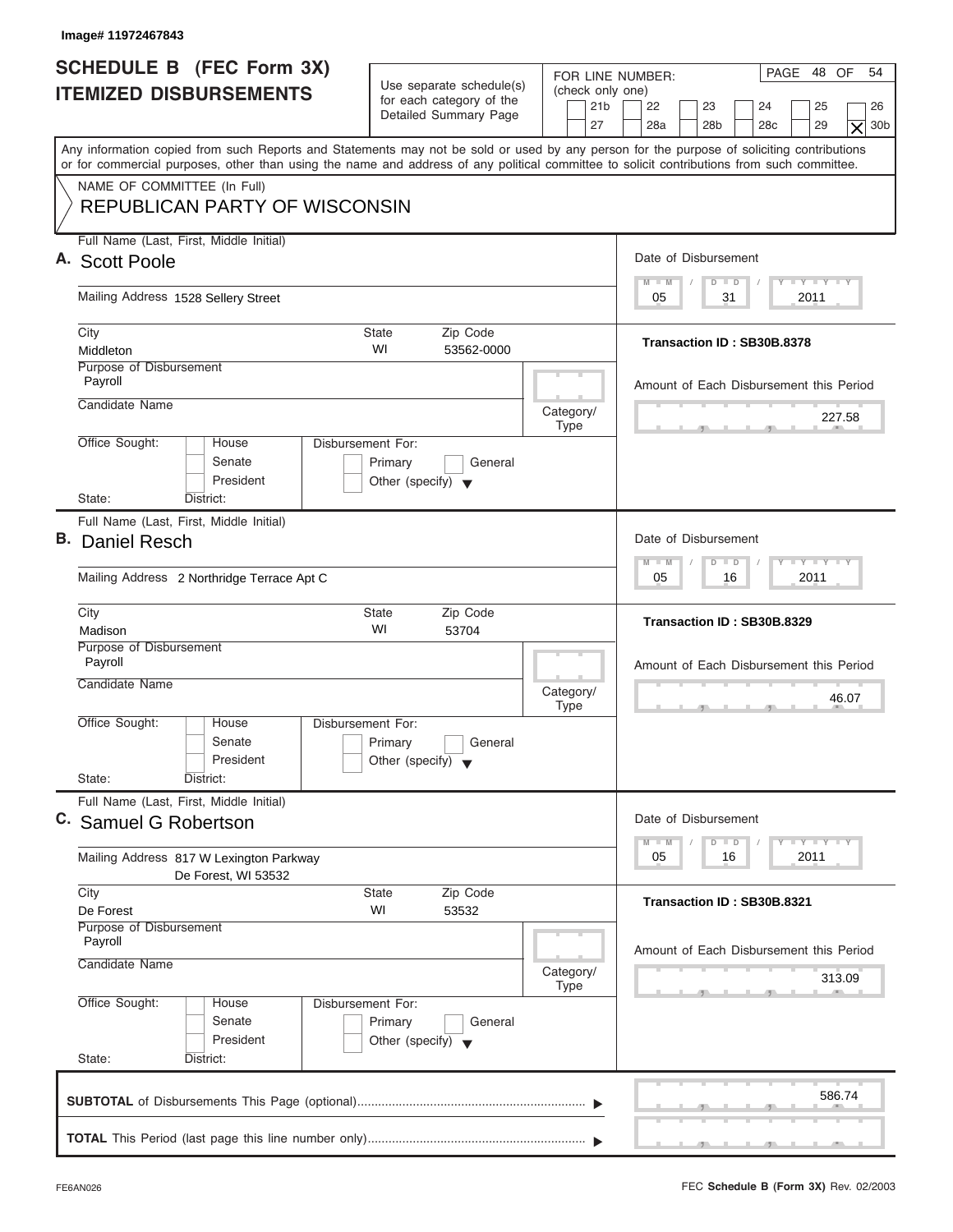| Image# 11972467844                                                                                                                                                                                                                                                                      |                                                                                 |                                                               |                                                                                                                                  |  |  |  |
|-----------------------------------------------------------------------------------------------------------------------------------------------------------------------------------------------------------------------------------------------------------------------------------------|---------------------------------------------------------------------------------|---------------------------------------------------------------|----------------------------------------------------------------------------------------------------------------------------------|--|--|--|
| <b>SCHEDULE B (FEC Form 3X)</b><br><b>ITEMIZED DISBURSEMENTS</b>                                                                                                                                                                                                                        | Use separate schedule(s)<br>for each category of the<br>Detailed Summary Page   | FOR LINE NUMBER:<br>(check only one)<br>21 <sub>b</sub><br>27 | PAGE 49 OF<br>54<br>22<br>23<br>24<br>25<br>26<br>28a<br>28 <sub>b</sub><br>29<br>30 <sub>b</sub><br>28 <sub>c</sub><br>$\times$ |  |  |  |
| Any information copied from such Reports and Statements may not be sold or used by any person for the purpose of soliciting contributions<br>or for commercial purposes, other than using the name and address of any political committee to solicit contributions from such committee. |                                                                                 |                                                               |                                                                                                                                  |  |  |  |
| NAME OF COMMITTEE (In Full)<br><b>REPUBLICAN PARTY OF WISCONSIN</b>                                                                                                                                                                                                                     |                                                                                 |                                                               |                                                                                                                                  |  |  |  |
| Full Name (Last, First, Middle Initial)<br>A. Samuel G Robertson                                                                                                                                                                                                                        |                                                                                 |                                                               | Date of Disbursement                                                                                                             |  |  |  |
| Mailing Address 817 W Lexington Parkway<br>De Forest, WI 53532                                                                                                                                                                                                                          |                                                                                 |                                                               |                                                                                                                                  |  |  |  |
| City<br>De Forest                                                                                                                                                                                                                                                                       | <b>State</b><br>Zip Code<br>WI<br>53532                                         |                                                               | Transaction ID: SB30B.8371                                                                                                       |  |  |  |
| Purpose of Disbursement<br>Payroll                                                                                                                                                                                                                                                      |                                                                                 |                                                               | Amount of Each Disbursement this Period                                                                                          |  |  |  |
| Candidate Name                                                                                                                                                                                                                                                                          |                                                                                 | Category/<br><b>Type</b>                                      | 443.55                                                                                                                           |  |  |  |
| Office Sought:<br>House<br>Senate<br>President<br>State:<br>District:                                                                                                                                                                                                                   | Disbursement For:<br>Primary<br>General<br>Other (specify) $\blacktriangledown$ |                                                               |                                                                                                                                  |  |  |  |
| Full Name (Last, First, Middle Initial)                                                                                                                                                                                                                                                 |                                                                                 |                                                               |                                                                                                                                  |  |  |  |
| B. Stephan Thompson                                                                                                                                                                                                                                                                     |                                                                                 |                                                               |                                                                                                                                  |  |  |  |
| Mailing Address 148 E Johnson Street                                                                                                                                                                                                                                                    | <b>LEYTEY LEY</b><br>$M - M$<br>$\Box$<br>$\overline{D}$<br>2011<br>05<br>16    |                                                               |                                                                                                                                  |  |  |  |
| City<br>Madison                                                                                                                                                                                                                                                                         | Zip Code<br><b>State</b><br>WI<br>53703                                         |                                                               | Transaction ID: SB30B.8312                                                                                                       |  |  |  |
| Purpose of Disbursement<br>Payroll<br>Candidate Name                                                                                                                                                                                                                                    | Category/                                                                       | Amount of Each Disbursement this Period                       |                                                                                                                                  |  |  |  |
| Office Sought:<br>House<br>Senate<br>President<br>State:<br>District:                                                                                                                                                                                                                   | Disbursement For:<br>Primary<br>General<br>Other (specify) $\blacktriangledown$ | <b>Type</b>                                                   | 1850.03<br>$-5$                                                                                                                  |  |  |  |
| Full Name (Last, First, Middle Initial)<br>C. Stephan Thompson                                                                                                                                                                                                                          | Date of Disbursement                                                            |                                                               |                                                                                                                                  |  |  |  |
| Mailing Address 148 E Johnson Street                                                                                                                                                                                                                                                    | $T - Y$ $T - Y$<br>$M - M$<br>D<br>$\Box$<br>2011<br>05<br>31                   |                                                               |                                                                                                                                  |  |  |  |
| City<br>Madison                                                                                                                                                                                                                                                                         |                                                                                 | Transaction ID: SB30B.8359                                    |                                                                                                                                  |  |  |  |
| Purpose of Disbursement<br>Payroll<br>Candidate Name                                                                                                                                                                                                                                    | Category/<br><b>Type</b>                                                        | Amount of Each Disbursement this Period<br>1850.03            |                                                                                                                                  |  |  |  |
| Office Sought:<br>House<br>Senate<br>President<br>State:<br>District:                                                                                                                                                                                                                   | Disbursement For:<br>Primary<br>General<br>Other (specify) $\blacktriangledown$ |                                                               |                                                                                                                                  |  |  |  |
|                                                                                                                                                                                                                                                                                         |                                                                                 |                                                               | 4143.61                                                                                                                          |  |  |  |
|                                                                                                                                                                                                                                                                                         |                                                                                 |                                                               | $\mathbf{y}$ and $\mathbf{y}$ and $\mathbf{y}$                                                                                   |  |  |  |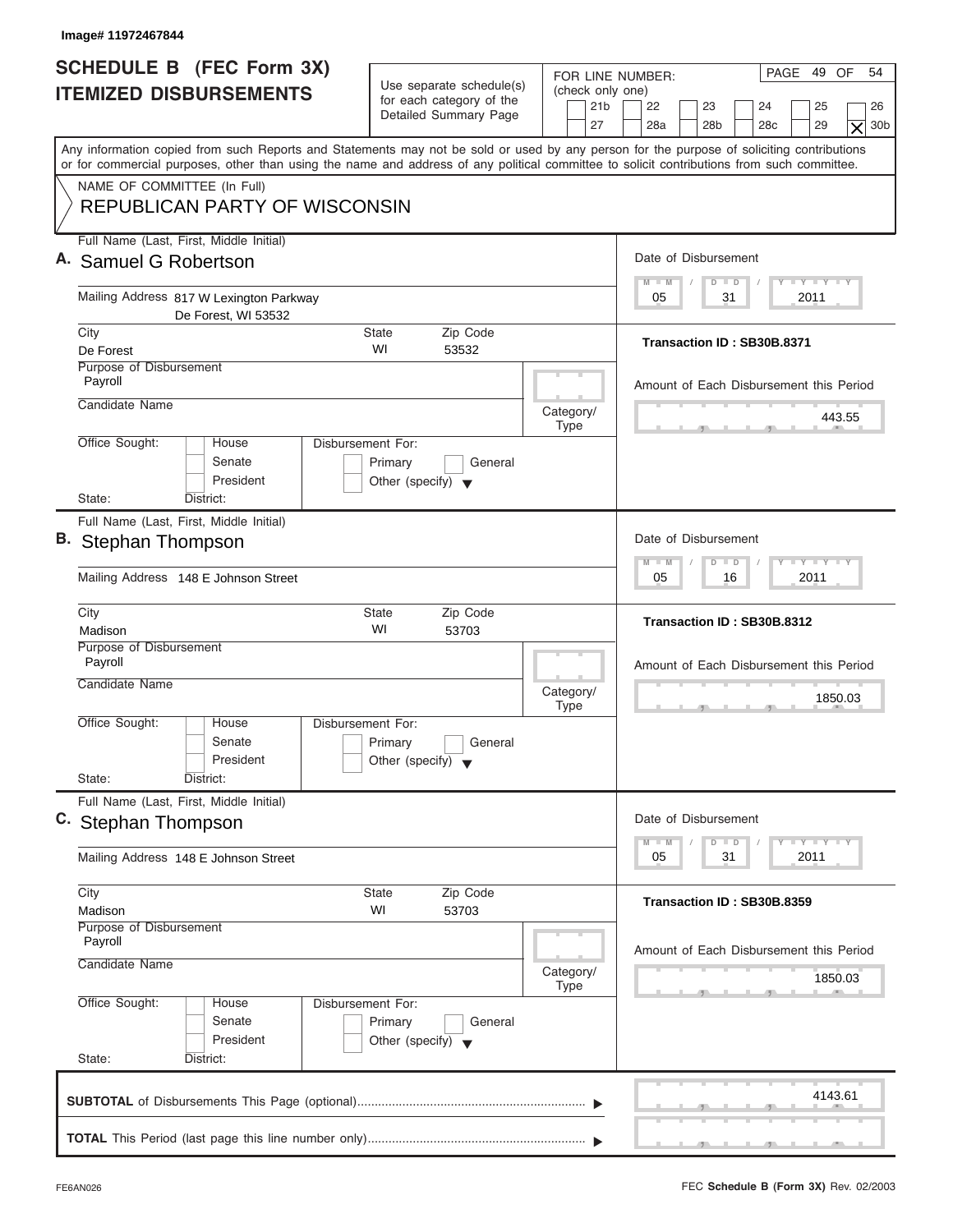| Image# 11972467845                                                                                                                                                                                                                                                                      |                                                                                                                                                                                                               |                                                               |                                                                                                                                  |  |  |  |
|-----------------------------------------------------------------------------------------------------------------------------------------------------------------------------------------------------------------------------------------------------------------------------------------|---------------------------------------------------------------------------------------------------------------------------------------------------------------------------------------------------------------|---------------------------------------------------------------|----------------------------------------------------------------------------------------------------------------------------------|--|--|--|
| <b>SCHEDULE B (FEC Form 3X)</b><br><b>ITEMIZED DISBURSEMENTS</b>                                                                                                                                                                                                                        | Use separate schedule(s)<br>for each category of the<br>Detailed Summary Page                                                                                                                                 | FOR LINE NUMBER:<br>(check only one)<br>21 <sub>b</sub><br>27 | PAGE 50 OF<br>54<br>22<br>23<br>24<br>25<br>26<br>28a<br>28 <sub>b</sub><br>29<br>30 <sub>b</sub><br>28 <sub>c</sub><br>$\times$ |  |  |  |
| Any information copied from such Reports and Statements may not be sold or used by any person for the purpose of soliciting contributions<br>or for commercial purposes, other than using the name and address of any political committee to solicit contributions from such committee. |                                                                                                                                                                                                               |                                                               |                                                                                                                                  |  |  |  |
| NAME OF COMMITTEE (In Full)<br><b>REPUBLICAN PARTY OF WISCONSIN</b>                                                                                                                                                                                                                     |                                                                                                                                                                                                               |                                                               |                                                                                                                                  |  |  |  |
| Full Name (Last, First, Middle Initial)<br>A. Anton Urso                                                                                                                                                                                                                                |                                                                                                                                                                                                               |                                                               | Date of Disbursement                                                                                                             |  |  |  |
| Mailing Address 405 Nichols Rd                                                                                                                                                                                                                                                          |                                                                                                                                                                                                               |                                                               |                                                                                                                                  |  |  |  |
| City                                                                                                                                                                                                                                                                                    | <b>State</b><br>Zip Code                                                                                                                                                                                      |                                                               | Transaction ID: SB30B.8330                                                                                                       |  |  |  |
| Monona<br>Purpose of Disbursement                                                                                                                                                                                                                                                       | WI<br>53716                                                                                                                                                                                                   |                                                               |                                                                                                                                  |  |  |  |
| Payroll                                                                                                                                                                                                                                                                                 |                                                                                                                                                                                                               |                                                               | Amount of Each Disbursement this Period                                                                                          |  |  |  |
| Candidate Name                                                                                                                                                                                                                                                                          |                                                                                                                                                                                                               | Category/<br><b>Type</b>                                      | 599.67                                                                                                                           |  |  |  |
| Office Sought:<br>House<br>Senate<br>President                                                                                                                                                                                                                                          | Disbursement For:<br>Primary<br>General<br>Other (specify) $\blacktriangledown$                                                                                                                               |                                                               |                                                                                                                                  |  |  |  |
| State:<br>District:<br>Full Name (Last, First, Middle Initial)                                                                                                                                                                                                                          |                                                                                                                                                                                                               |                                                               |                                                                                                                                  |  |  |  |
| <b>B.</b> Anton Urso                                                                                                                                                                                                                                                                    | Date of Disbursement                                                                                                                                                                                          |                                                               |                                                                                                                                  |  |  |  |
| Mailing Address 405 Nichols Rd                                                                                                                                                                                                                                                          | <b>LEYTEY LEY</b><br>$M - M$<br>$D$ $D$<br>2011<br>05<br>31                                                                                                                                                   |                                                               |                                                                                                                                  |  |  |  |
| City<br>Monona                                                                                                                                                                                                                                                                          | Zip Code<br>State<br>WI<br>53716                                                                                                                                                                              |                                                               | Transaction ID: SB30B.8379                                                                                                       |  |  |  |
| Purpose of Disbursement<br>Payroll<br>Candidate Name                                                                                                                                                                                                                                    |                                                                                                                                                                                                               | Category/<br><b>Type</b>                                      | Amount of Each Disbursement this Period<br>662.52                                                                                |  |  |  |
| Office Sought:<br>House<br>Senate<br>President<br>State:<br>District:                                                                                                                                                                                                                   | Disbursement For:<br>Primary<br>General<br>Other (specify) $\blacktriangledown$                                                                                                                               |                                                               |                                                                                                                                  |  |  |  |
| Full Name (Last, First, Middle Initial)<br>C. Joshua Wilson                                                                                                                                                                                                                             | Date of Disbursement<br>$\frac{1}{2}$ $\frac{1}{2}$ $\frac{1}{2}$ $\frac{1}{2}$ $\frac{1}{2}$ $\frac{1}{2}$ $\frac{1}{2}$ $\frac{1}{2}$ $\frac{1}{2}$ $\frac{1}{2}$ $\frac{1}{2}$ $\frac{1}{2}$ $\frac{1}{2}$ |                                                               |                                                                                                                                  |  |  |  |
| Mailing Address 641 West Main Street                                                                                                                                                                                                                                                    | $M - M$<br>$\overline{D}$<br>$\Box$<br>2011<br>05<br>16                                                                                                                                                       |                                                               |                                                                                                                                  |  |  |  |
| City<br>Zip Code<br>State<br>WI<br>53703<br>Madison                                                                                                                                                                                                                                     |                                                                                                                                                                                                               |                                                               | Transaction ID: SB30B.8331                                                                                                       |  |  |  |
| Purpose of Disbursement<br>Payroll<br>Candidate Name                                                                                                                                                                                                                                    |                                                                                                                                                                                                               | Category/                                                     | Amount of Each Disbursement this Period                                                                                          |  |  |  |
|                                                                                                                                                                                                                                                                                         |                                                                                                                                                                                                               | Type                                                          | 563.81                                                                                                                           |  |  |  |
| Office Sought:<br>House<br>Senate<br>President                                                                                                                                                                                                                                          | Disbursement For:<br>Primary<br>General<br>Other (specify) $\blacktriangledown$                                                                                                                               |                                                               |                                                                                                                                  |  |  |  |
| State:<br>District:                                                                                                                                                                                                                                                                     |                                                                                                                                                                                                               |                                                               |                                                                                                                                  |  |  |  |
|                                                                                                                                                                                                                                                                                         |                                                                                                                                                                                                               |                                                               | 1826.00                                                                                                                          |  |  |  |
|                                                                                                                                                                                                                                                                                         |                                                                                                                                                                                                               |                                                               |                                                                                                                                  |  |  |  |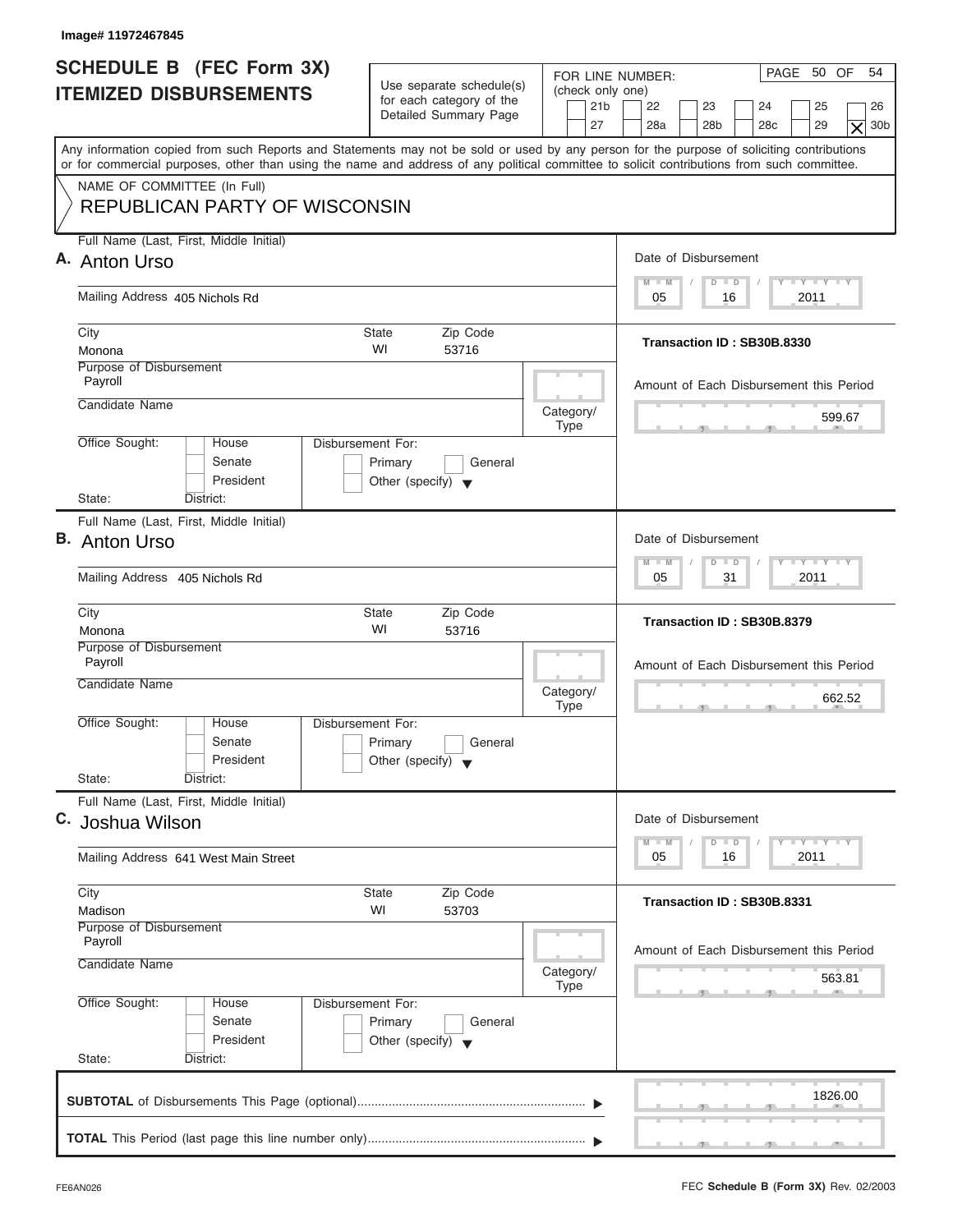| Image# 11972467846                                                                                                                                                                                                                                                                      |                                                                                 |                                                                                              |                                                                                                                                  |  |  |  |
|-----------------------------------------------------------------------------------------------------------------------------------------------------------------------------------------------------------------------------------------------------------------------------------------|---------------------------------------------------------------------------------|----------------------------------------------------------------------------------------------|----------------------------------------------------------------------------------------------------------------------------------|--|--|--|
| SCHEDULE B (FEC Form 3X)<br><b>ITEMIZED DISBURSEMENTS</b>                                                                                                                                                                                                                               | Use separate schedule(s)<br>for each category of the<br>Detailed Summary Page   | FOR LINE NUMBER:<br>(check only one)<br>21 <sub>b</sub><br>27                                | PAGE 51 OF<br>54<br>22<br>23<br>24<br>25<br>26<br>28a<br>28 <sub>b</sub><br>29<br>30 <sub>b</sub><br>28 <sub>c</sub><br>$\times$ |  |  |  |
| Any information copied from such Reports and Statements may not be sold or used by any person for the purpose of soliciting contributions<br>or for commercial purposes, other than using the name and address of any political committee to solicit contributions from such committee. |                                                                                 |                                                                                              |                                                                                                                                  |  |  |  |
| NAME OF COMMITTEE (In Full)<br><b>REPUBLICAN PARTY OF WISCONSIN</b>                                                                                                                                                                                                                     |                                                                                 |                                                                                              |                                                                                                                                  |  |  |  |
| Full Name (Last, First, Middle Initial)<br>A. Joshua Wilson                                                                                                                                                                                                                             |                                                                                 |                                                                                              | Date of Disbursement                                                                                                             |  |  |  |
| Mailing Address 641 West Main Street                                                                                                                                                                                                                                                    |                                                                                 |                                                                                              |                                                                                                                                  |  |  |  |
| City<br>Madison                                                                                                                                                                                                                                                                         | Zip Code<br>State<br>WI<br>53703                                                |                                                                                              | Transaction ID: SB30B.8380                                                                                                       |  |  |  |
| Purpose of Disbursement<br>Payroll<br>Candidate Name                                                                                                                                                                                                                                    |                                                                                 |                                                                                              | Amount of Each Disbursement this Period                                                                                          |  |  |  |
| Office Sought:<br>House                                                                                                                                                                                                                                                                 | Disbursement For:                                                               | Category/<br>Type                                                                            | 634.47                                                                                                                           |  |  |  |
| Senate<br>President<br>State:<br>District:                                                                                                                                                                                                                                              | Primary<br>General<br>Other (specify) $\blacktriangledown$                      |                                                                                              |                                                                                                                                  |  |  |  |
| Full Name (Last, First, Middle Initial)<br><b>B.</b>                                                                                                                                                                                                                                    | Date of Disbursement<br>$Y = Y = Y = Y$<br>$D$ $D$                              |                                                                                              |                                                                                                                                  |  |  |  |
| <b>Mailing Address</b>                                                                                                                                                                                                                                                                  | $M - M$                                                                         |                                                                                              |                                                                                                                                  |  |  |  |
| City                                                                                                                                                                                                                                                                                    | <b>State</b><br>Zip Code                                                        |                                                                                              |                                                                                                                                  |  |  |  |
| Purpose of Disbursement<br>Candidate Name                                                                                                                                                                                                                                               | Category/<br><b>Type</b>                                                        | Amount of Each Disbursement this Period<br>$\mathcal{F}$ and $\mathcal{F}$ and $\mathcal{F}$ |                                                                                                                                  |  |  |  |
| Office Sought:<br>House<br>Senate<br>President<br>State:<br>District:                                                                                                                                                                                                                   | Disbursement For:<br>Primary<br>General<br>Other (specify) $\blacktriangledown$ |                                                                                              |                                                                                                                                  |  |  |  |
| Full Name (Last, First, Middle Initial)<br>C.                                                                                                                                                                                                                                           | Date of Disbursement                                                            |                                                                                              |                                                                                                                                  |  |  |  |
| <b>Mailing Address</b>                                                                                                                                                                                                                                                                  | $D$ $D$<br>$Y - Y - Y - Y$<br>$M - M$                                           |                                                                                              |                                                                                                                                  |  |  |  |
| City                                                                                                                                                                                                                                                                                    | Zip Code<br><b>State</b>                                                        |                                                                                              |                                                                                                                                  |  |  |  |
| Purpose of Disbursement<br>Candidate Name                                                                                                                                                                                                                                               | Category/                                                                       | Amount of Each Disbursement this Period                                                      |                                                                                                                                  |  |  |  |
| Office Sought:<br>House<br>Senate<br>President<br>State:<br>District:                                                                                                                                                                                                                   | Disbursement For:<br>Primary<br>General<br>Other (specify) $\blacktriangledown$ | Type                                                                                         |                                                                                                                                  |  |  |  |
|                                                                                                                                                                                                                                                                                         |                                                                                 |                                                                                              | 634.47                                                                                                                           |  |  |  |
|                                                                                                                                                                                                                                                                                         |                                                                                 |                                                                                              | 61150.77                                                                                                                         |  |  |  |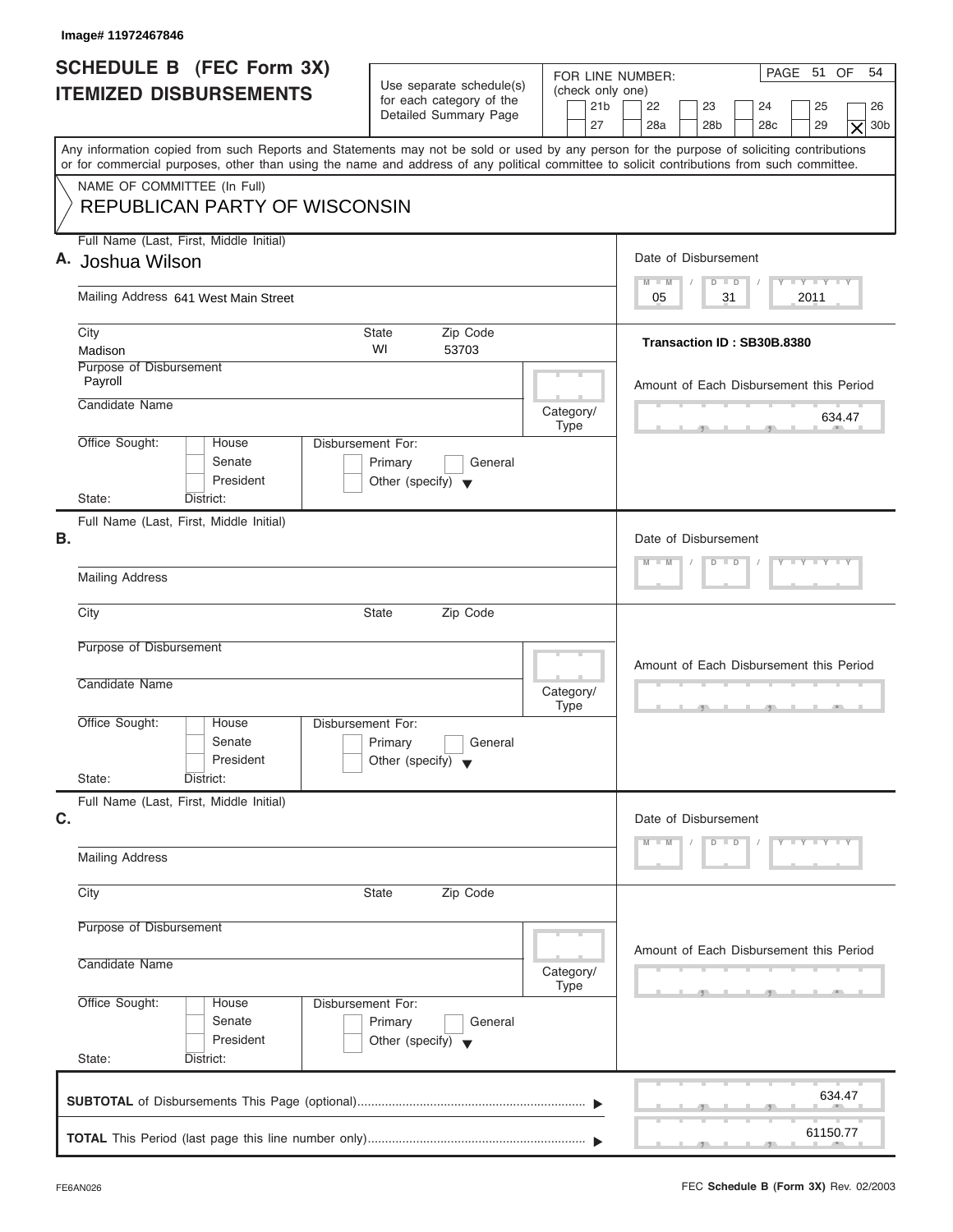### **SCHEDULE H4 (FEC Form 3X)**

### **DISBURSEMENTS FOR ALLOCATED FEDERAL/NONFEDERAL ACTIVITY**

|    | Image# 11972467847<br>SCHEDULE H4 (FEC Form 3X)                                                                                       |                                                          |                         |                          |                                                                                     |
|----|---------------------------------------------------------------------------------------------------------------------------------------|----------------------------------------------------------|-------------------------|--------------------------|-------------------------------------------------------------------------------------|
|    | <b>DISBURSEMENTS FOR ALLOCATED</b>                                                                                                    |                                                          |                         |                          | PAGE<br>OF<br>52<br>54                                                              |
|    | <b>FEDERAL/NONFEDERAL ACTIVITY</b>                                                                                                    |                                                          |                         |                          | FOR LINE 21a OF FORM 3X                                                             |
|    | NAME OF COMMITTEE (In Full)<br>REPUBLICAN PARTY OF WISCONSIN                                                                          |                                                          |                         |                          |                                                                                     |
|    | A. Full Name (Last, First, Middle Initial)                                                                                            |                                                          | Transaction ID: H4.8338 |                          | Allocated Activity or Event:                                                        |
|    | <b>Badgerland Chemical &amp; Supply</b>                                                                                               |                                                          |                         |                          | $\times$<br>Administrative<br>Fundraising<br>Exempt                                 |
|    | Mailing Address PO Box 620303                                                                                                         |                                                          |                         |                          | Voter Drive<br>Direct Candidate Support                                             |
|    | City<br>Middleton                                                                                                                     | State<br>WI                                              | Zip Code                |                          | Public Comm (ref to party only) by PAC                                              |
|    | Purpose of Disbursement:                                                                                                              |                                                          | 53562                   |                          | Allocated Activity or Event Year-To-Date                                            |
|    | Janitorial supplies                                                                                                                   |                                                          |                         |                          | 71118.30                                                                            |
|    | Activity or Event Identifier:                                                                                                         |                                                          |                         |                          | $Y - Y - Y$                                                                         |
|    | Administrative                                                                                                                        |                                                          |                         | Category/<br><b>Type</b> | M<br>05<br>24<br>2011<br>Date                                                       |
|    | <b>FEDERAL SHARE</b>                                                                                                                  | $+$                                                      | NONFEDERAL SHARE        |                          | $=$<br><b>TOTAL AMOUNT</b>                                                          |
|    | 20.84                                                                                                                                 |                                                          |                         | 37.06                    | 57.90                                                                               |
| В. | Full Name (Last, First, Middle Initial)                                                                                               |                                                          | Transaction ID: H4.8339 |                          | Allocated Activity or Event:                                                        |
|    | Century Springs Bottling Co.                                                                                                          |                                                          |                         |                          | $\bm{\times}$<br>Administrative<br>Fundraising<br>Exempt                            |
|    | Mailing Address PO Box 275                                                                                                            |                                                          |                         |                          | Voter Drive<br>Direct Candidate Support                                             |
|    | City                                                                                                                                  | <b>State</b>                                             | Zip Code                |                          | Public Comm (ref to party only) by PAC                                              |
|    | Genesee Depot                                                                                                                         | WI                                                       | 53127-0000              |                          | Allocated Activity or Event Year-To-Date                                            |
|    | Purpose of Disbursement:<br><b>Bottled water</b>                                                                                      |                                                          |                         |                          | 71135.80                                                                            |
|    | Activity or Event Identifier:<br>Administrative                                                                                       |                                                          |                         | Category/                | Y L Y L Y<br>$\overline{\mathbb{M}}$<br>$\overline{D}$<br>$\Box$                    |
|    |                                                                                                                                       |                                                          |                         | <b>Type</b>              | 24<br>2011<br>05<br>Date                                                            |
|    | <b>FEDERAL SHARE</b>                                                                                                                  | $\ddot{}$                                                | NONFEDERAL SHARE        |                          | $=$<br><b>TOTAL AMOUNT</b>                                                          |
|    | 6.30                                                                                                                                  |                                                          |                         | 11.20                    | 17.50                                                                               |
| C. | Full Name (Last, First, Middle Initial)<br>Transaction ID: H4.8340                                                                    |                                                          |                         |                          | Allocated Activity or Event:                                                        |
|    | Coca-Cola Bottling Company<br>Mailing Address PO Box 86                                                                               | $\bm{\times}$<br>Administrative<br>Fundraising<br>Exempt |                         |                          |                                                                                     |
|    |                                                                                                                                       |                                                          |                         |                          | Voter Drive<br>Direct Candidate Support                                             |
|    | City                                                                                                                                  | State                                                    | Zip Code                |                          | Public Comm (ref to party only) by PAC                                              |
|    | Minneapolis<br>ΜN<br>55486<br>Purpose of Disbursement:<br>Office soda                                                                 |                                                          |                         |                          | Allocated Activity or Event Year-To-Date                                            |
|    |                                                                                                                                       |                                                          |                         |                          | 71319.63                                                                            |
|    | Activity or Event Identifier:                                                                                                         |                                                          |                         |                          |                                                                                     |
|    | Administrative                                                                                                                        |                                                          |                         | Category/<br><b>Type</b> | $-\gamma$ $-\gamma$ $-\gamma$<br>$M - M$<br>D<br>$\Box$<br>24<br>2011<br>05<br>Date |
|    | FEDERAL SHARE                                                                                                                         | +                                                        | NONFEDERAL SHARE        |                          | <b>TOTAL AMOUNT</b><br>$=$                                                          |
|    | 66.18                                                                                                                                 |                                                          |                         | 117.65                   | 183.83                                                                              |
|    | <b>SUBTOTAL</b> of Allocated Federal and NonFederal Activity This Page                                                                |                                                          |                         |                          |                                                                                     |
|    | <b>FEDERAL SHARE</b>                                                                                                                  | +                                                        | NONFEDERAL SHARE        |                          | <b>TOTAL AMOUNT</b><br>=                                                            |
|    | 93.32                                                                                                                                 |                                                          |                         | 165.91                   | 259.23                                                                              |
|    | TOTAL This Period (last page for each line only)(Federal share to 21(a)(i) and NonFederal share to 21(a)(ii))<br><b>FEDERAL SHARE</b> |                                                          | NONFEDERAL SHARE        |                          | <b>TOTAL AMOUNT</b>                                                                 |
|    |                                                                                                                                       |                                                          |                         |                          |                                                                                     |
|    |                                                                                                                                       |                                                          |                         |                          |                                                                                     |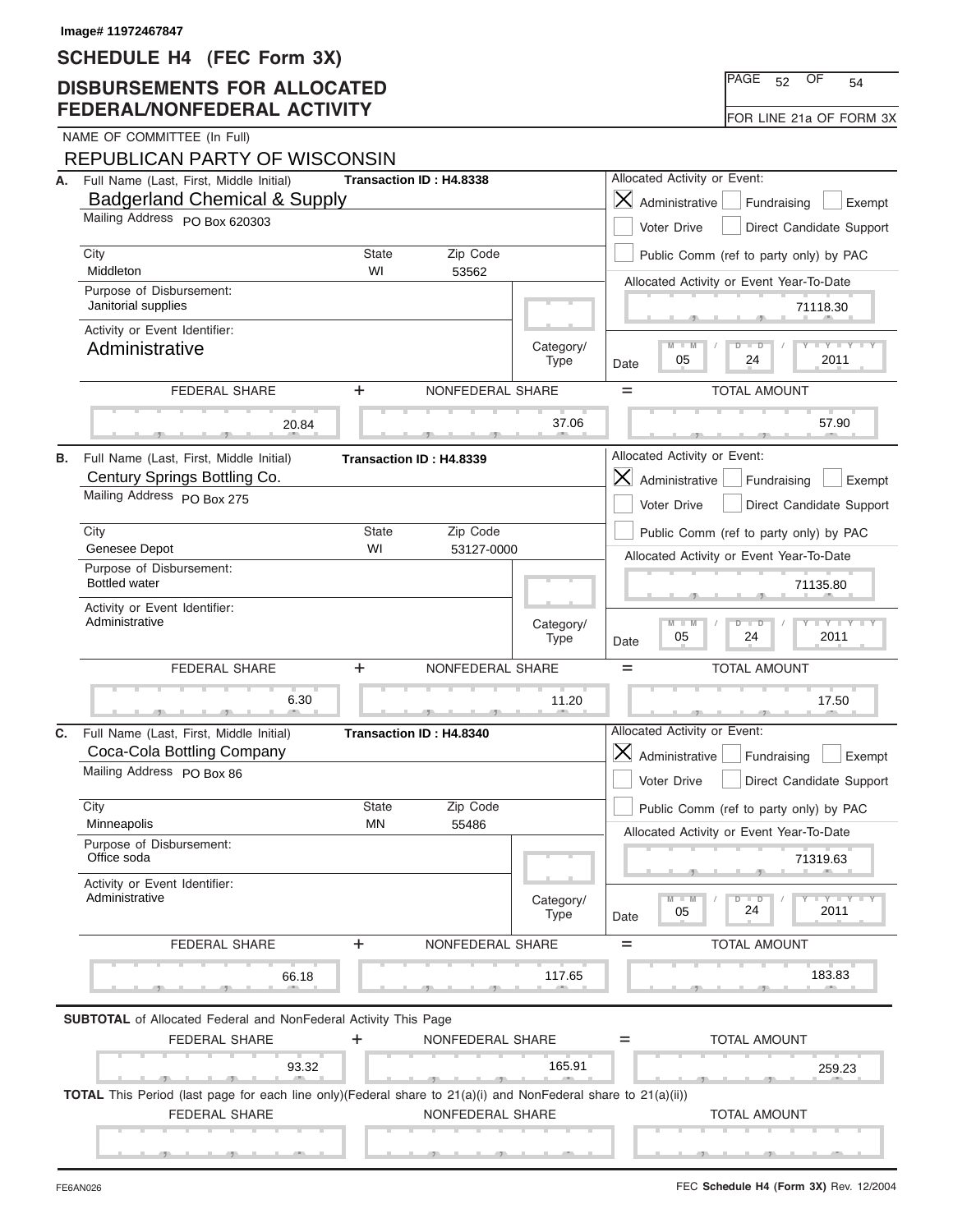### **SCHEDULE H4 (FEC Form 3X)**

### **DISBURSEMENTS FOR ALLOCATED FEDERAL/NONFEDERAL ACTIVITY**

|    | Image# 11972467848                                                                                                                   |                                              |                         |                                                                                       |                                                                 |                                           |
|----|--------------------------------------------------------------------------------------------------------------------------------------|----------------------------------------------|-------------------------|---------------------------------------------------------------------------------------|-----------------------------------------------------------------|-------------------------------------------|
|    | SCHEDULE H4 (FEC Form 3X)<br><b>DISBURSEMENTS FOR ALLOCATED</b><br><b>FEDERAL/NONFEDERAL ACTIVITY</b>                                |                                              |                         |                                                                                       | PAGE                                                            | OF<br>53<br>54<br>FOR LINE 21a OF FORM 3X |
|    | NAME OF COMMITTEE (In Full)                                                                                                          |                                              |                         |                                                                                       |                                                                 |                                           |
|    | REPUBLICAN PARTY OF WISCONSIN                                                                                                        |                                              |                         |                                                                                       |                                                                 |                                           |
| А. | Full Name (Last, First, Middle Initial)<br><b>Office Depot</b>                                                                       |                                              | Transaction ID: H4.8346 |                                                                                       | Allocated Activity or Event:<br>$\bm{\times}$<br>Administrative | Fundraising<br>Exempt                     |
|    | Mailing Address PO Box 9027                                                                                                          |                                              |                         |                                                                                       | Voter Drive                                                     | Direct Candidate Support                  |
|    | City<br>Des Moines                                                                                                                   | State<br>IA                                  | Zip Code<br>50368       |                                                                                       | Public Comm (ref to party only) by PAC                          |                                           |
|    | Purpose of Disbursement:<br>Office supplies                                                                                          |                                              |                         |                                                                                       | Allocated Activity or Event Year-To-Date                        | 72112.03                                  |
|    | Activity or Event Identifier:<br>Administrative                                                                                      |                                              |                         | Category/<br><b>Type</b>                                                              | M<br>05<br>Date                                                 | $Y - Y - Y$<br>24<br>2011                 |
|    | <b>FEDERAL SHARE</b>                                                                                                                 | $\ddot{}$                                    | NONFEDERAL SHARE        |                                                                                       | $=$                                                             | <b>TOTAL AMOUNT</b>                       |
|    | 285.26                                                                                                                               |                                              |                         | 507.14                                                                                |                                                                 | 792.40                                    |
| В. | Full Name (Last, First, Middle Initial)<br>Transaction ID: H4.8347<br>Pitney Bowes Purchase Power<br>Mailing Address P.O. Box 856042 |                                              |                         | Allocated Activity or Event:<br>$\bm{\times}$<br>Administrative<br><b>Voter Drive</b> | Fundraising<br>Exempt<br>Direct Candidate Support               |                                           |
|    | City<br>Louisville                                                                                                                   | Zip Code<br><b>State</b><br>KY<br>40285-0000 |                         |                                                                                       | Allocated Activity or Event Year-To-Date                        | Public Comm (ref to party only) by PAC    |
|    | Purpose of Disbursement:<br>Postage for meter                                                                                        |                                              |                         |                                                                                       |                                                                 | 72481.45                                  |
|    | Activity or Event Identifier:<br>Administrative                                                                                      |                                              |                         | Category/<br><b>Type</b>                                                              | $\overline{\mathbb{M}}$<br>M<br>$\overline{D}$<br>05<br>Date    | $-Y - Y - Y$<br>$\Box$<br>24<br>2011      |
|    | <b>FEDERAL SHARE</b>                                                                                                                 | $+$                                          | NONFEDERAL SHARE        |                                                                                       | $=$                                                             | <b>TOTAL AMOUNT</b>                       |
|    | 132.99                                                                                                                               |                                              |                         | 236.43                                                                                |                                                                 | 369.42                                    |
| C. | Full Name (Last, First, Middle Initial)<br>Transaction ID: H4.8348<br><b>Pitney Bowes Purchase Power</b>                             |                                              |                         | Allocated Activity or Event:<br>$ \boldsymbol{\mathsf{X}} $<br>Administrative         | Fundraising<br>Exempt                                           |                                           |
|    | Mailing Address P.O. Box 856042                                                                                                      |                                              |                         |                                                                                       | Voter Drive                                                     | Direct Candidate Support                  |
|    | City<br>Louisville                                                                                                                   | <b>State</b><br>Zip Code<br>KY<br>40285-0000 |                         |                                                                                       | Allocated Activity or Event Year-To-Date                        | Public Comm (ref to party only) by PAC    |
|    | Purpose of Disbursement:<br>Postage                                                                                                  |                                              |                         |                                                                                       |                                                                 | 77481.88                                  |
|    | Activity or Event Identifier:<br>Administrative                                                                                      |                                              |                         | Category/<br><b>Type</b>                                                              | $M - M$<br>D<br>05<br>Date                                      | $-Y - Y - Y - Y$<br>$\Box$<br>24<br>2011  |
|    | FEDERAL SHARE                                                                                                                        | ÷                                            | NONFEDERAL SHARE        |                                                                                       | $=$                                                             | TOTAL AMOUNT                              |
|    | 1800.15                                                                                                                              |                                              |                         | 3200.28                                                                               |                                                                 | 5000.43                                   |
|    | <b>SUBTOTAL</b> of Allocated Federal and NonFederal Activity This Page<br>FEDERAL SHARE                                              | +                                            | NONFEDERAL SHARE        |                                                                                       | =                                                               | <b>TOTAL AMOUNT</b>                       |
|    | 2218.40                                                                                                                              |                                              |                         | 3943.85                                                                               |                                                                 | 6162.25                                   |

 S S S , , . S S S , , . S S S , , . FEDERAL SHARE  $+$  NONFEDERAL SHARE  $=$  TOTAL AMOUNT **TOTAL** This Period (last page for each line only)(Federal share to 21(a)(i) and NonFederal share to 21(a)(ii)) S S S , , . S S S , , . FEDERAL SHARE TOTAL AMOUNT NONFEDERAL SHARE S S S , , .